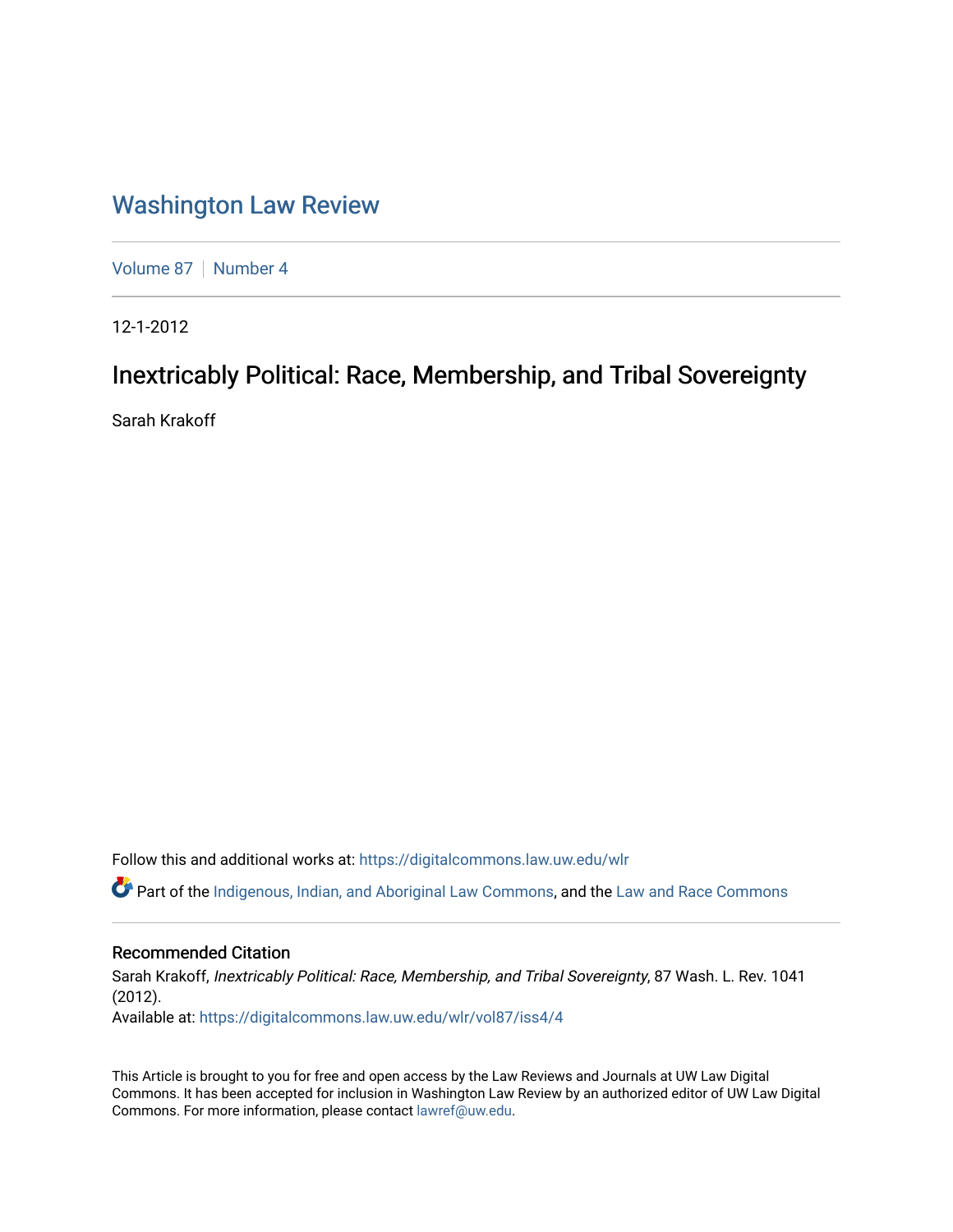# **INEXTRICABLY POLITICAL: RACE, MEMBERSHIP, AND TRIBAL SOVEREIGNTY**

### Sarah Krakoff

*Abstract:* Courts address equal protection questions about the distinct legal treatment of American Indian tribes in the following dichotomous way: are classifications concerning American Indians "racial or political?" If the classification is political (i.e., based on federally recognized tribal status or membership in a federally recognized tribe) then courts will not subject it to heightened scrutiny. If the classification is racial rather than political, then courts may apply heightened scrutiny. This Article challenges the dichotomy itself. The legal categories "tribe" and "tribal member" are themselves political, and reflect the ways in which tribes and tribal members have been racialized by U.S. laws and policies.

First, the Article traces the evolution of tribes from pre-contact independent sovereigns to their current status as "federally recognized tribes." This history reveals that the federal government's objective of minimizing the tribal land base entailed a racial logic that was reflected in decisions about when and how to recognize tribal status. The logic was that of elimination: Indian people had to disappear in order to free territory for non-Indian settlement. The Article then examines two very distinct tribal places, the Colorado River Indian Tribes' (CRIT) reservation and the former Dakota (Sioux) Nation of the Great Plains. The United States' policies had different effects on the CRIT (where four distinct ethnic and linguistic groups were consolidated into one tribe) and the Sioux (where related ethnic and linguistic groups were scattered apart), but the causal structures were the same. Indian people stood in the way of non-Indian possession of land and resources, and federal policies defined tribes and their land base with the goal of shrinking both. Despite these goals, the CRIT and Sioux Tribes have exercised their powers of self-governance and created homelands that foster cultural survival for their people. Like other federally recognized tribes, they have used the given legal structure to perpetuate their own forms of indigenous governance, notwithstanding the law's darker origins.

The legal histories of CRIT and the Sioux Tribes reveal that unraveling the logic of racism in American Indian law has less to do with tinkering with current equal protection doctrine than it does with recognizing the workings of power, politics, and law in the context of the United States' unique brand of settler colonialism. The way to counter much of the prior racial discrimination against American Indians is to support laws that perpetuate the sovereign political status of tribes, rather than to dismantle tribes by subjecting them to judicial scrutiny in a futile attempt to disentangle the racial from the political.

INTRODUCTION .............................................................................. 1043

<sup>\*</sup>  Professor and Wolf-Nichol Fellow, University of Colorado Law School. I am grateful to Kristen Carpenter, Matthew Fletcher, Helen Norton, and Ahmed White for their thoughtful comments, and to the faculty at the University of Washington's works-in-progress colloquium for their feedback on an early draft. Thanks to Nancy Smith, Megan Nelson, JD Lavallee, Jennifer Perry and Nathan Miller for excellent research assistance. Research on this project was supported by a University of Colorado Law School summer research stipend.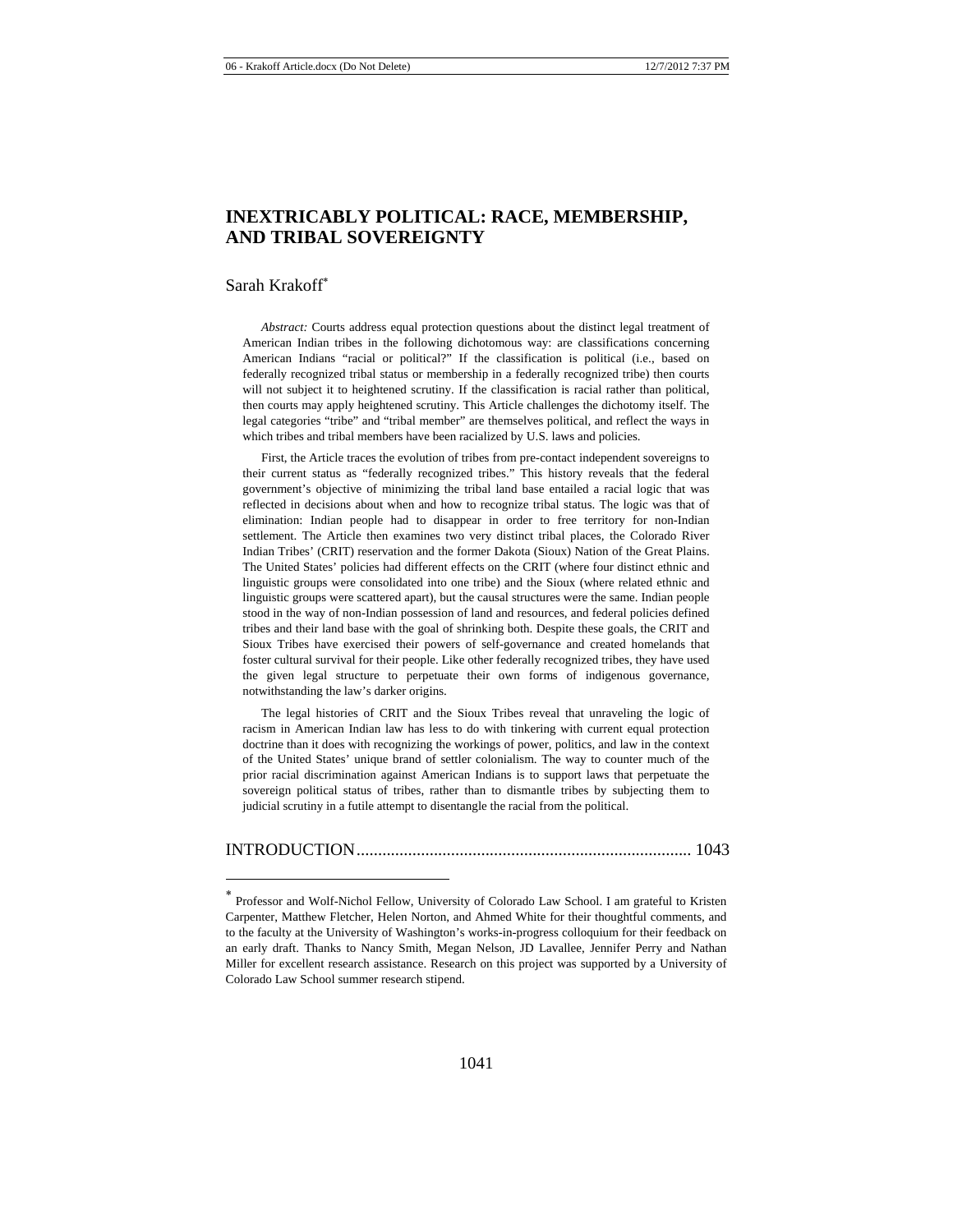| Ι. | LEGAL BACKGROUND OF EQUAL PROTECTION,                           |
|----|-----------------------------------------------------------------|
|    | TRIBAL RECOGNITION, AND TRIBAL MEMBERSHIP  1052                 |
|    | The Mancari Equal Protection Framework 1054<br>А.               |
|    | From Independent Sovereigns to Federally Recognized<br>В.       |
|    |                                                                 |
|    |                                                                 |
|    | 1783-1871: Sorting "Friends" from "Enemies" 1062<br>a.          |
|    | 1871–1934: Assimilation of the Individual and<br>$\mathbf{b}$ . |
|    |                                                                 |
|    | 1934–1978: The Indian Reorganization Act and<br>c.              |
|    | the Formalization of Federal Recognition 1075                   |
|    | 1978–Present: Litigation to Prove Tribal Status<br>d.           |
|    | and the Federal Acknowledgment Process  1078                    |
|    | Meanings and Effects of Tribal Membership  1083<br>2.           |
|    | BIA Employment Preferences  1083<br>a.                          |
|    | Statutory Benefits and Services  1084<br>b.                     |
|    | $\mathbf{c}$ .                                                  |
|    | d.                                                              |
|    | C. Concluding Thoughts About Recognition and                    |
|    |                                                                 |
| П. | LEGAL HISTORIES OF RECOGNITION, MEMBERSHIP,                     |
|    |                                                                 |
|    |                                                                 |
|    | Establishing the CRIT Reservation: For Whom<br>1.               |
|    |                                                                 |
|    | Battles over CRIT Membership 1097<br>2.                         |
|    | 3.                                                              |
|    | 4.                                                              |
|    | The Great Dakota Nation (Sioux People of North<br><b>B.</b>     |
|    |                                                                 |
|    | Sioux Tribes of the Dakotas History 1107<br>1.                  |
|    | a.                                                              |
|    | The Sioux Westward Migration, Early<br>$\mathbf{b}$ .           |
|    | Reservation Era, and Dismantling of the Great                   |
|    |                                                                 |
|    | Eastern Sioux (Dakota Dialect/Santee)  1108<br>1.               |
|    | ii. Middle Sioux (Nakota Dialect/Yankton and                    |
|    |                                                                 |
|    | iii. Western Sioux (The Seven Lakota or Teton                   |
|    |                                                                 |
|    | The Dakota Today: A Snapshot of the Federally<br>2.             |
|    | Recognized Tribes in North and South Dakota  1116               |
|    | III. SETTLER COLONIALISM, THE ELIMINATIONIST                    |
|    | AGENDA, AND THE RACIAL FORMATION OF NATIVE                      |
|    |                                                                 |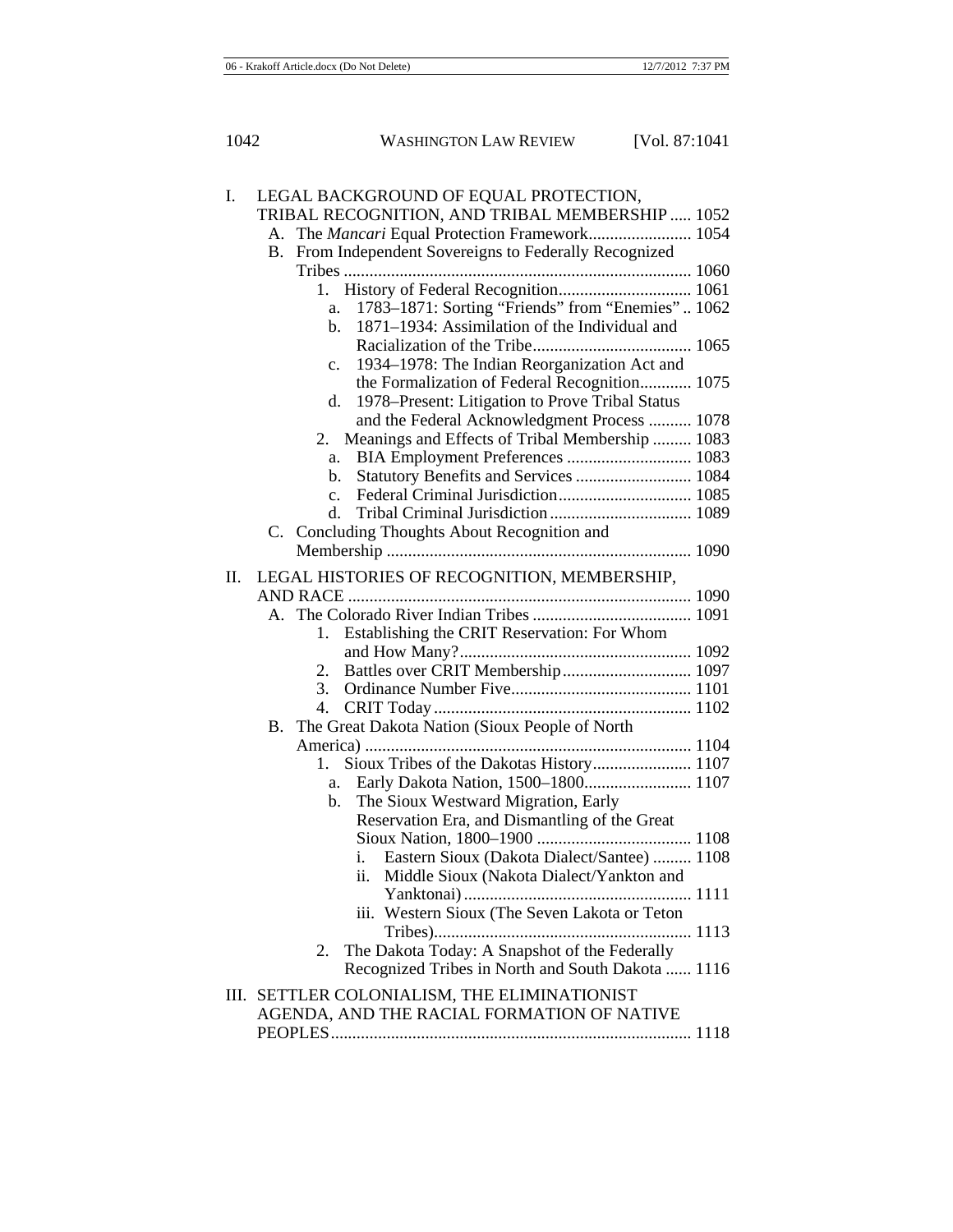|  | IV. IMPLICATIONS FOR EQUAL PROTECTION DOCTRINE  1122       |  |
|--|------------------------------------------------------------|--|
|  | A. Challenges by Non-Indians to Classifications Conferring |  |
|  |                                                            |  |
|  | B. Challenges by Nonmember Indians to Duro-fix             |  |
|  |                                                            |  |
|  |                                                            |  |

## INTRODUCTION

Courts address equal protection questions about the distinct legal treatment of American Indian tribes in the following dichotomous way: are classifications concerning American Indians "racial or political?" If the classification is political (i.e., based on federally recognized tribal status or membership in a federally recognized tribe), then courts will not subject the classification to heightened scrutiny. If the classification is racial rather than political, then courts may apply heightened scrutiny. This Article challenges the dichotomy itself.

The legal categories "tribe" and "tribal member" reflect the ways that tribes and tribal members have been racialized by U.S. laws and policies. The racialization of American Indians, which served the purposes of justifying expropriation of their lands and imposing policies of forced assimilation, is today embedded in their separate political status. The political and the racial are therefore hopelessly intermingled in current legal definitions of tribes in ways that nonetheless point to the same deferential conclusion that courts currently reach. In general, courts uphold laws and policies that further the separate, and constitutionally based, political status of American Indian tribes. The upshot of this Article is that this is the best that courts can do, and to the extent they are tempted to untangle the racial from the political with respect to the status of American Indian tribes, they tread well beyond their competence and risk perpetuating the very policies that have discriminated against American Indians, and that, in general, the political branches have abandoned. To illustrate and excavate the "racial and political" conclusion, the Article visits two very distinct tribal places, the Colorado River Indian Tribes' (CRIT) reservation and the former Dakota (Sioux) Nation of the Great Plains.

The CRIT reservation straddles the Colorado River several hours west of Phoenix, Arizona. The CRIT is a single federally recognized American Indian tribe whose members include people of Mojave,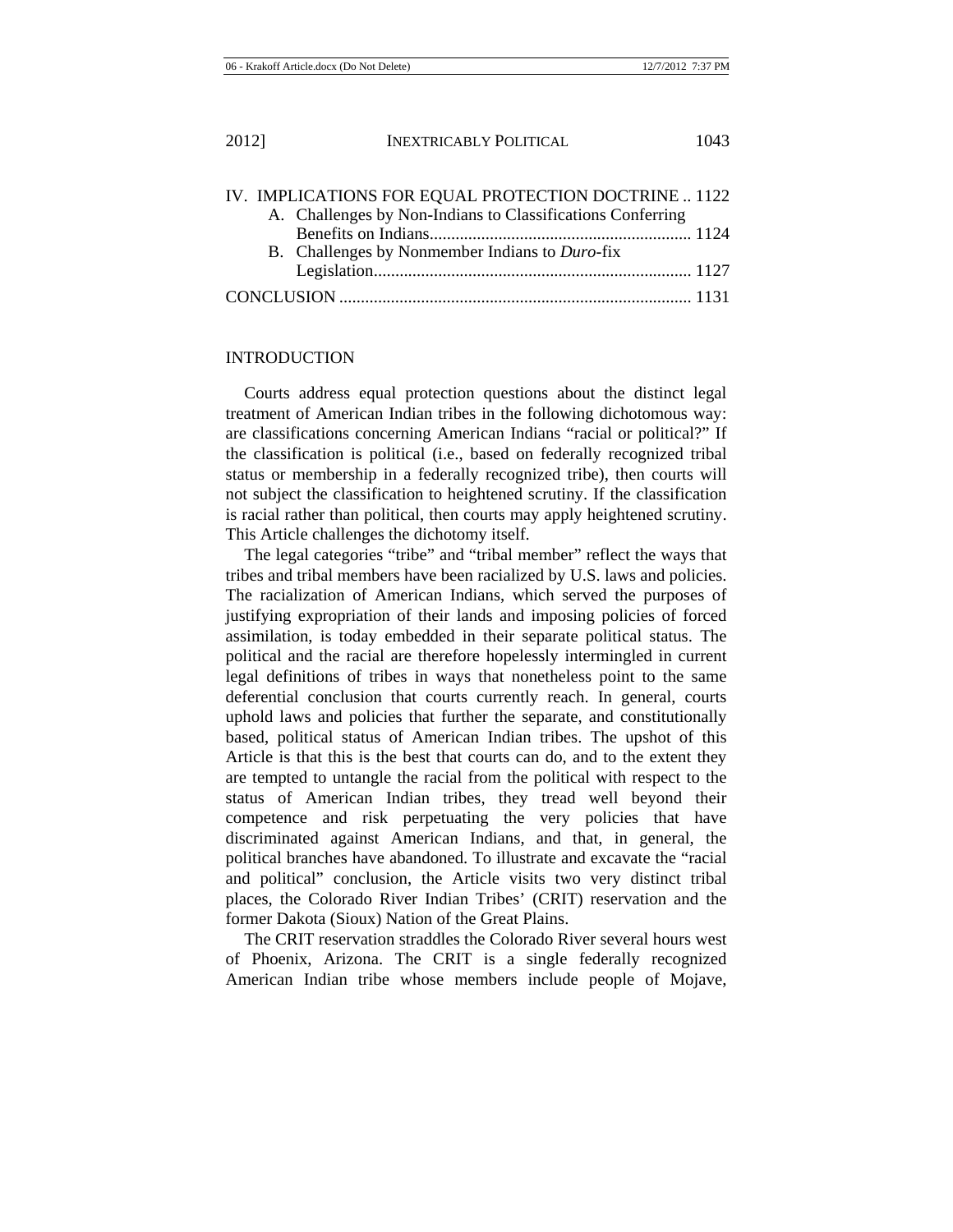Chemehuevi, Navajo, and Hopi descent. Today the CRIT is a successful Indian nation, with established water rights, a model riparian restoration project, and a well-functioning tribal government.<sup>1</sup> But at the time of its founding in 1865, the multi-ethnic composition of the CRIT and the idea that it could one day constitute a coherent polity was an afterthought at best. The federal government's intent in establishing the CRIT reservation was to clear the surrounding area for white settlement.<sup>2</sup> The government's objective was a political one—to gather the many tribes that called the Colorado River basin home and concentrate them in a single place. Doing so, federal officials hoped, would quiet non-Indian concerns about coming to the region. With the Indian threat removed, the southwest desert, and in particular the areas proximate to the only major water source, could be open for white business.<sup>3</sup>

In the Plains, the many bands and groups that once comprised the Great Dakota (Sioux) Nation<sup>4</sup> are today concentrated into ten federally recognized tribes in North and South Dakota.<sup>5</sup> Unlike the CRIT, who

<sup>1.</sup> *See About the Mohave, Chemehuevi, Hopi and Navajo Tribes*, COLO. RIVER INDIAN TRIBES, http://www.crit-nsn.gov/crit\_contents/about/ (last visited June 30, 2012).

<sup>2.</sup> *See* UNIV. OF ARIZ. BUREAU OF ETHNIC RESEARCH, DEP'T OF ANTHROPOLOGY, SOCIAL AND ECONOMIC STUDIES, COLORADO RIVER RESERVATION; REPORT NO. TWO: HISTORY OF THE COLORADO RIVER RESERVATION 7 (1958) [hereinafter HISTORY OF THE COLORADO RIVER RESERVATION].

<sup>3.</sup> *See infra* Part II.A.

<sup>4.</sup> Europeans derived the name "Sioux" from the Ojibwa name for the tribes to their west, natowe-ssiwa, which has been variously translated to mean: "people of an alien tribe," GUY GIBBON, THE SIOUX: THE DAKOTA AND LAKOTA NATIONS 2 (2003); "rattlesnake," HERBERT T. HOOVER, THE YANKTON SIOUX 13 (Frank W. Porter III ed., 1988); "a diminutive of snakes, adders, and, by extension, enemies," ROY W. MEYER, HISTORY OF THE SANTEE SIOUX: UNITED STATES INDIAN POLICY ON TRIAL 5 (rev. ed. 1993); and "the Lesser Adders," ROYAL B. HASSRICK, THE SIOUX: LIFE AND CUSTOMS OF A WARRIOR SOCIETY 6 (1964). Some scholars have criticized these translations as misconstruing the "actual historical etymology of the name," asserting instead that na-towe-ssiwa was used by Ojibwa in reference to the Sioux as a purely "ethnic designation" to mean "speaker of a foreign language" or "member of an alien tribe," and only later developed a secondary meaning connoting snakes. *See* Douglas R. Parks & Raymond J. DeMallie, *Sioux, Assiniboine, and Stoney Dialects: A Classification*, 34 ANTHROPOLOGICAL LINGUISTICS 233, 234 (1992). Many Sioux people (and most anthropologists) prefer to use the term Dakota, *see* Stephen A. Feraca & James H. Howard, *The Identity and Demography of the Dakota or Sioux Tribe*, 8 PLAINS ANTHROPOLOGIST 80, 81 (1963), or the native word OCeti Sakawin, see JESSICA DAWN PALMER, THE DAKOTA PEOPLES: A HISTORY OF THE DAKOTA, LAKOTA AND NAKOTA THROUGH 1863, at 41 (2008). This Article uses both Sioux and Dakota because most tribes still use Sioux in their official, federally recognized tribal names.

<sup>5.</sup> There are Sioux Tribes and First Nations (Canada) outside of the Dakotas as well. In Canada, there are nine reserves in Manitoba and Saskatchewan, and in the United States there are tribes in Montana (Ft. Peck), Minnesota (Upper Sioux, Lower Sioux, Prior Lake, and Prairie Island), and Nebraska (Santee). *See* MICHAEL JOHNSON, TRIBES OF THE SIOUX NATION 9 (2001). The history, *infra* Part II.B, refers to the Sioux's larger geographical presence, but information about current tribal enrollment and demographics was collected only for the ten tribes in North and South Dakota.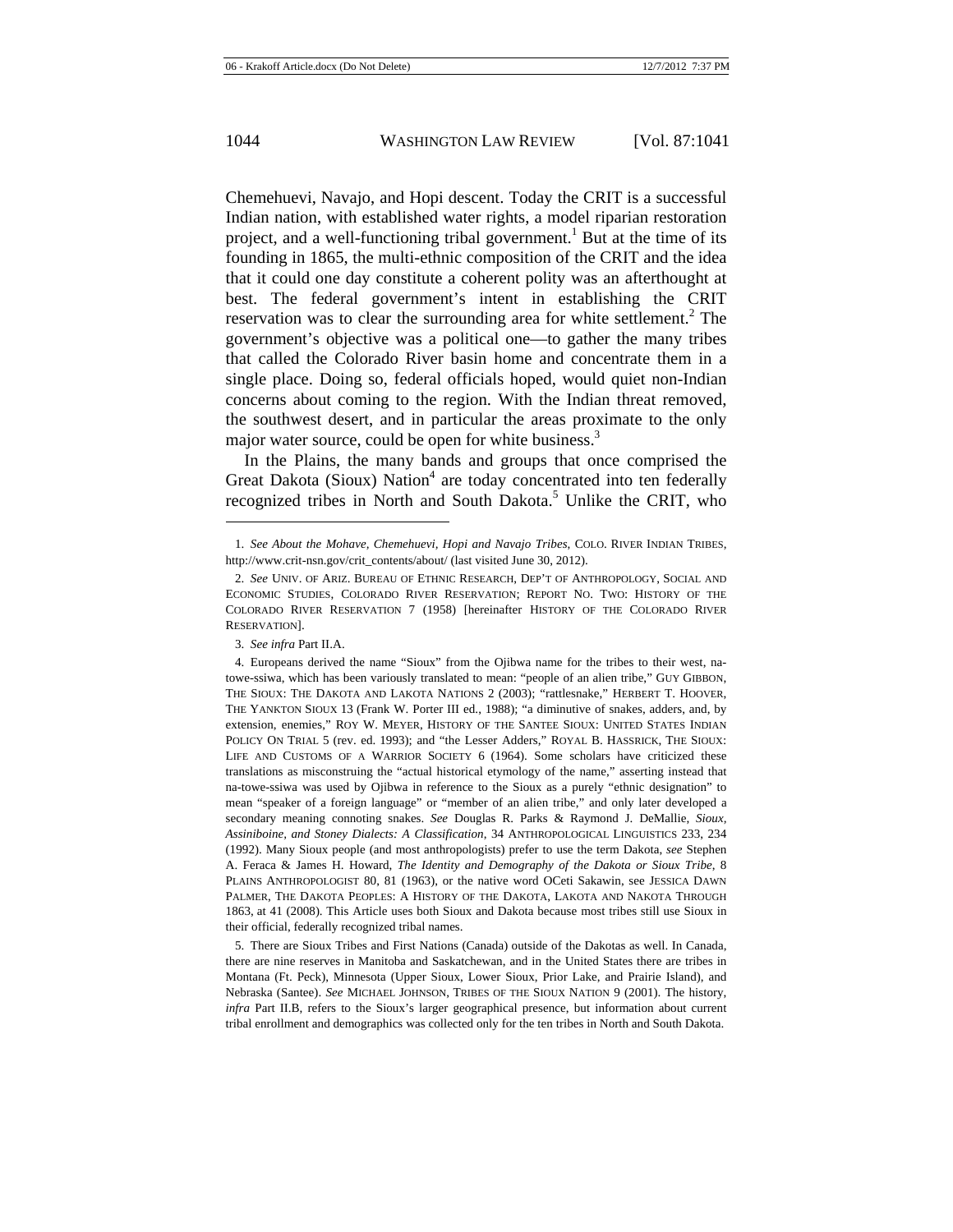were forced together despite their distinct linguistic and ethnic backgrounds, the Dakota share a common linguistic and ethnic heritage and were, in some instances, scattered apart and in others mixed together. Today, an individual Sioux Indian is likely to simultaneously identify with the greater Dakota Nation; with one of the three subdivisions of the nation (Santee, Yankton, or Teton); with one of the language dialects associated with each subdivision (Dakota, Lakota, or Nakota); with one of the seven "Council Fires" (bands) under those subdivisions; with the geography and culture of her band; and, finally, with her tribe.<sup>6</sup> This self-identification occurs regardless of the federally recognized tribe in which the Dakota/Sioux Indian happens to be enrolled.

The United States' laws and policies with respect to establishing reservations and designating which Indian peoples would reside on them had different effects on the CRIT (consolidating) and the Sioux (scattering and concentrating), but the causal structures were the same.<sup>7</sup> Indian people stood in the way of non-Indian settlement, and U.S. policies constructed tribes themselves, as well as their rights to land, consistent with the political objectives of minimizing tribal presence and claims. The laws with respect to the treatment of Native peoples in these two regions, and throughout the country, followed what Patrick Wolfe has termed "the logic of elimination."<sup>8</sup> Understanding this logic, and the legal forms it generated, is necessary for a clear assessment of contemporary legal doctrines affecting American Indians, in particular equal protection analysis as applied to tribes and Indian people. An important body of scholarship on racism and American Indian law makes the point that the racialization of American Indians has taken different forms, and sometimes requires different remedies, than the

<sup>6.</sup> *See* PALMER, *supra* note 4, at 41; *see generally* JAMES SATTERLEE & VERNON D. MALAN, U.S.D.A. REPORT #SD-PAM-126: HISTORY AND ACCULTURATION OF DAKOTA INDIANS (1972) (recounting history of the Dakota groups from historical times to the present and including discussion of the three subdivisions, language groupings, and bands).

<sup>7.</sup> This Article focuses on the CRIT and the Sioux Tribes of the Dakotas, but similar policies of concentrating and consolidating are evident in many tribal histories. *See, e.g.*, Matthew L.M. Fletcher, *Politics, History and Semantics: The Federal Recognition of Indian Tribes*, 82 N.D. L. REV. 487, 502–03 (2006) (describing attempts to bind all of the Ottawa and Chippewa Bands with a single treaty). Professor Fletcher concludes, "The purpose for combining the various disparate and discrete bands was to allow the American negotiators to bind all the Ottawa and Chippewa bands at one time—and to manipulate the negotiations in a divide and conquer strategy." *Id.* at 503.

<sup>8.</sup> Patrick Wolfe, *Settler Colonialism and the Elimination of the Native*, 8 J. GENOCIDE RES. 387, 387 (2006) (citing Patrick Wolfe, *Nation and miscegeNation: Discursive Continuity in the Post-Mabo Era*, SOC. ANALYSIS, Oct. 1994, at 93–152; PATRICK WOLFE, SETTLER COLONIALISM AND THE TRANSFORMATION OF ANTHROPOLOGY (1999) [hereinafter WOLFE, SETTLER COLONIALISM]).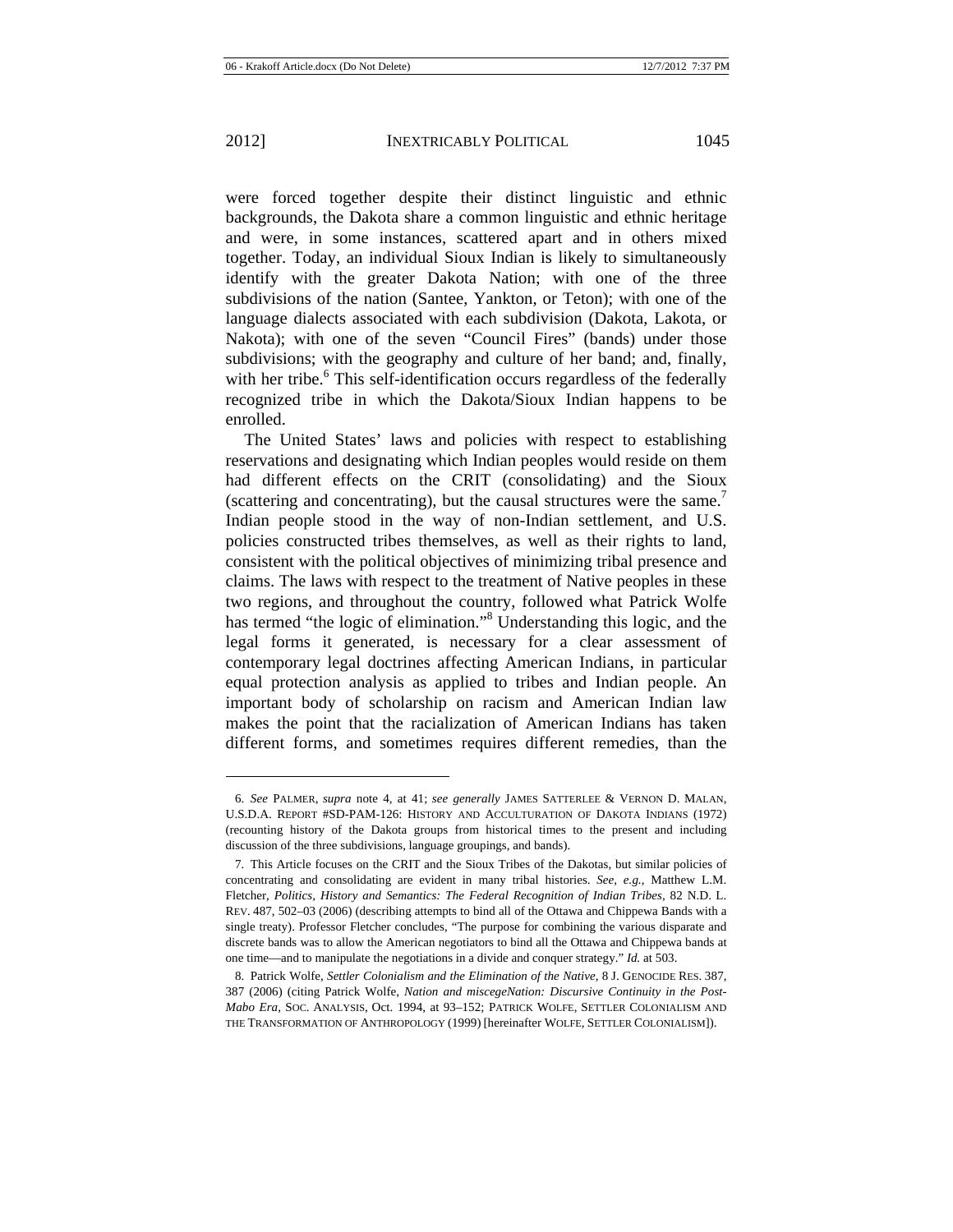racialization of African-Americans, Latinos, and other subordinated groups.<sup>9</sup> This Article furthers the project by examining how federal Indian policies constructed the federally recognized tribe consistent with the government's eliminationist agenda (including its racial logic) and thereby entangled the racial and the political within tribal communities in ways that defy ahistorical formulations, like color-blindness, as a means of redress.<sup>10</sup>

The eliminationist construction of the Indian "race" has crucial, yet poorly understood, implications for equal protection doctrine in particular. In *Morton v. Mancari*,<sup>11</sup> the U.S. Supreme Court held that federal classifications singling out American Indians for "particular and special" treatment should be upheld so long as "the special treatment can be tied rationally to the fulfillment of Congress' unique obligation toward the Indians . . . .<sup>"12</sup> The Court's adoption of a modified form of rational basis review rests, at least in part, on the justification that tribal membership is a political category rather than an ethnic or racial one.<sup>13</sup> While this ruling has so far stood the test of time, questions have arisen about *Mancari*'s underpinnings and its future.<sup>14</sup> The Court has indicated that the incorporation of blood quantum and lineage into tribal membership criteria makes the "political versus racial distinction" less than convincing,<sup>15</sup> and scholars have suggested that the dichotomy

<sup>9.</sup> *See* VINE DELORIA, JR., CUSTER DIED FOR YOUR SINS: AN INDIAN MANIFESTO 171 (Univ. Okla. Press 1988) (1969); Bethany Berger, *Red: Racism and the American Indian*, 56 UCLA L. REV. 591 (2009); Addie Rolnick, *The Promise of* Mancari: *Indian Political Rights as Racial Remedy*, 86 N.Y.U. L. REV. 958 (2011); *see also* ROBERT A. WILLIAMS, JR., LIKE A LOADED WEAPON: THE REHNOUIST COURT, INDIAN RIGHTS, AND THE LEGAL HISTORY OF RACISM IN AMERICA (2005) (arguing that all of American Indian law, even its doctrine of tribal sovereignty, is tainted with its racist origins). Other scholars have made similar arguments in the context of explaining why American Indian law and race law should continue to be viewed and analyzed distinctly. *See* Matthew L.M. Fletcher, *The Original Understanding of the Political Status of Indian Tribes*, 82 ST. JOHN'S L. REV. 153, 155 (2008) (acknowledging racist origins of much of American Indian policy, but arguing that "virtually all elements of Indian affairs can be traced to the decision of the United States to recognize Indian tribes as political entities").

<sup>10.</sup> For a recent example of the Supreme Court's embrace of a color-blind approach to remedying discrimination, see *Parents Involved in Cmty. Sch. v. Seattle Sch. Dist*. *No. 1*, 551 U.S. 701, 748 (2007) (Roberts, C.J.) (plurality opinion) ("The way to stop discrimination on the basis of race is to stop discriminating on the basis of race.").

<sup>11. 417</sup> U.S. 535 (1974).

<sup>12.</sup> *Id.* at 555.

<sup>13</sup>*. See id.* at 553 n.24.

<sup>14.</sup> A federal district court recently openly criticized *Mancari*'s approach and outlined how it would have approached classifications based on tribal status had it been freed from precedent to do so. *See* KG Urban Enters., LLC v. Patrick, 839 F. Supp. 2d 388 (D. Mass.), *aff'd in part, vacated and remanded in part*, 693 F.3d 1 (1st Cir. 2012).

<sup>15.</sup> *See* Rice v. Cayetano, 528 U.S. 495, 519–20 (2000) (noting that the *Mancari* Court found it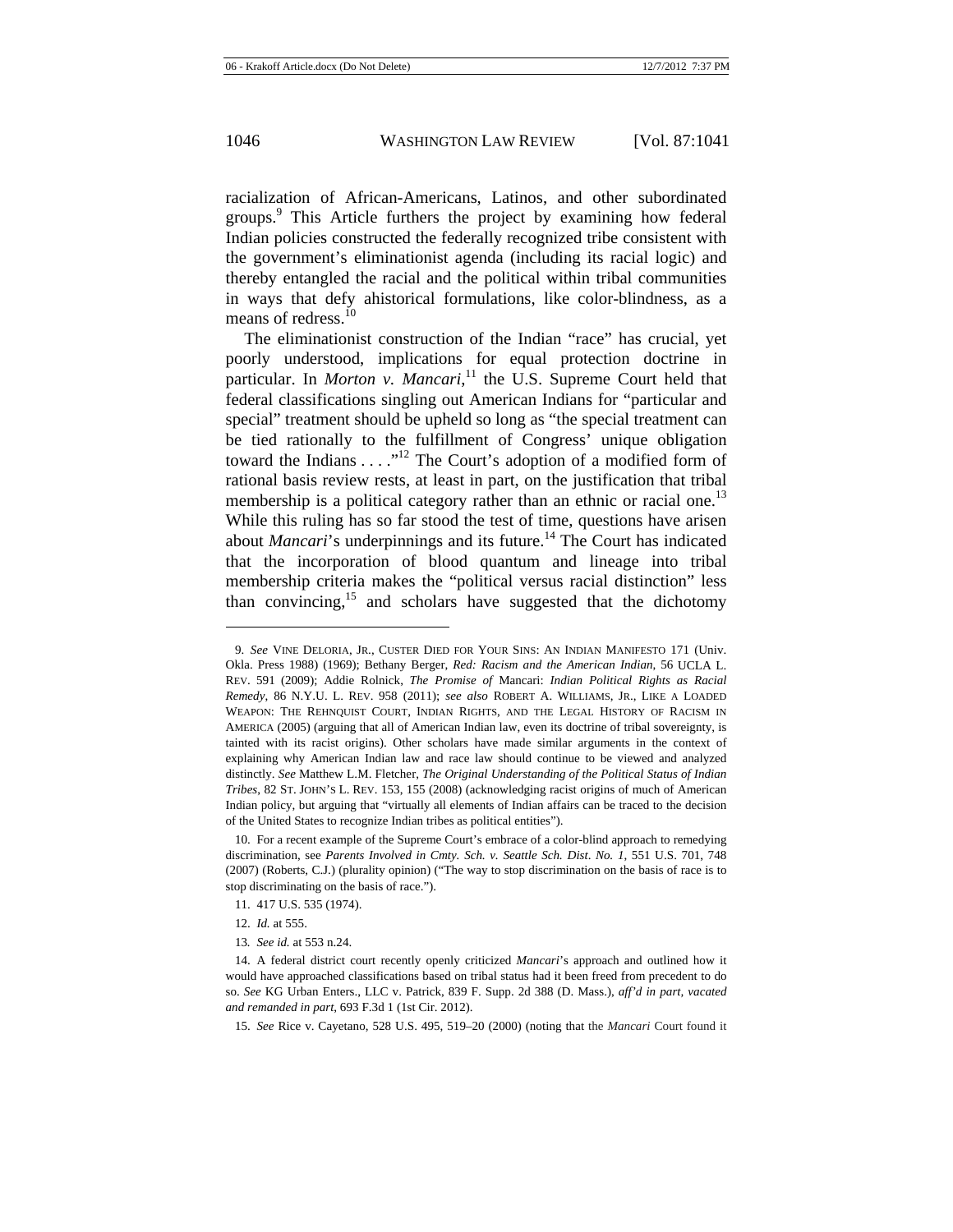unnecessarily entrenches a racially exceptionalist understanding of American Indians.16 In terms of *Mancari*'s future, the Court has hinted that legislation treating tribal members as a class in ways that are distinct from non-tribal members could raise at least colorable equal protection concerns, even when the congressional action furthers tribal selfgovernment.<sup>17</sup>

If the federal courts reassess *Mancari*, they are unlikely to do so consistent with an anti-subordination agenda.<sup>18</sup> To the contrary, the Court's increasingly strong embrace of a colorblind jurisprudence, which views all current racial categorization in the same light irrespective of ongoing and historically distinct structural effects of racial subordination,<sup>19</sup> is likelier to lead to heightened judicial scrutiny of many forms of distinctive treatment of American Indian tribes. Courts might then second-guess even laws and policies rooted in the longstanding, constitutionally based commitment to tribes' separate political existence.<sup>20</sup> Striking down classifications that support tribal self-

<sup>&</sup>quot;important" that a preference was "not directed towards a 'racial' group consisting of 'Indians,'" but rather, "only to members of 'federally recognized' tribes") (quoting *Mancari*, 417 U.S. at 553 n.24); *cf.* Williams v. Babbitt, 115 F.3d 657, 665 (9th Cir. 1997) (questioning the continuing vitality of *Mancari*).

<sup>16.</sup> *See* Rolnick, *supra* note 9. Professor Rolnick's argument is a nuanced one. She does not urge courts to abandon the *Mancari* rule. Rather, she contends that *Mancari* stands for a rift between civil rights approaches to equality and Indian law approaches to equality, and urges a contextualized and historicized understanding of the ways that Indians have been racialized. Rolnick's aims are compatible with those of this Article, though to some extent the diagnoses and prescriptions diverge. Other scholars simply conflate classifications designed to redress the unique forms of discrimination against American Indians with other kinds of racial classifications and criticize them on that basis. *See, e.g.*, RICHARD T. FORD, RACIAL CULTURE 86 (2005); RANDALL KENNEDY, INTERRACIAL INTIMACIES 499 (2003) (both criticizing the Indian Child Welfare Act based on misplaced race-matching concerns).

<sup>17.</sup> *See* United States v. Lara, 541 U.S. 193, 208–10 (2004) (refusing to consider improperly raised equal protection challenge, but inviting future litigants to raise the issue).

<sup>18.</sup> Scholars have urged such a reinterpretation. *See* Rolnick, *supra* note 9, at 967, 1036; Rose Villazor, *Blood Quantum Land Laws and the Race Versus Political Identity Dilemma*, 96 CALIF. L. REV. 801 (2008). In general, an anti-subordinationist approach toward racial and ethnic classifications interrogates whether the classifications perpetuate historical structural forms of subordination that hinder substantive equality today, whereas a color-blind formalist approach simply asks whether the classifications check people off by race, irrespective of the law's purpose to correct or remedy racial inequality.

<sup>19.</sup> *See* Neil Gotanda, *A Critique of "Our Constitution is Color-Blind*,*"* 44 STAN. L. REV. 1 (1991) (reviewing and critiquing earlier development of the color-blind paradigm in equal protection analysis); Helen Norton, *The Supreme Court's Post-Racial Turn Towards a Zero Sum Understanding of Equality*, 52 WM. & MARY L. REV. 197 (2010) (canvassing recent cases embracing a color-blind approach to discrimination cases).

<sup>20.</sup> For a compelling argument in support of the constitutional legitimacy of the political relationship doctrine, see Fletcher, *supra* note 9, at 165–71.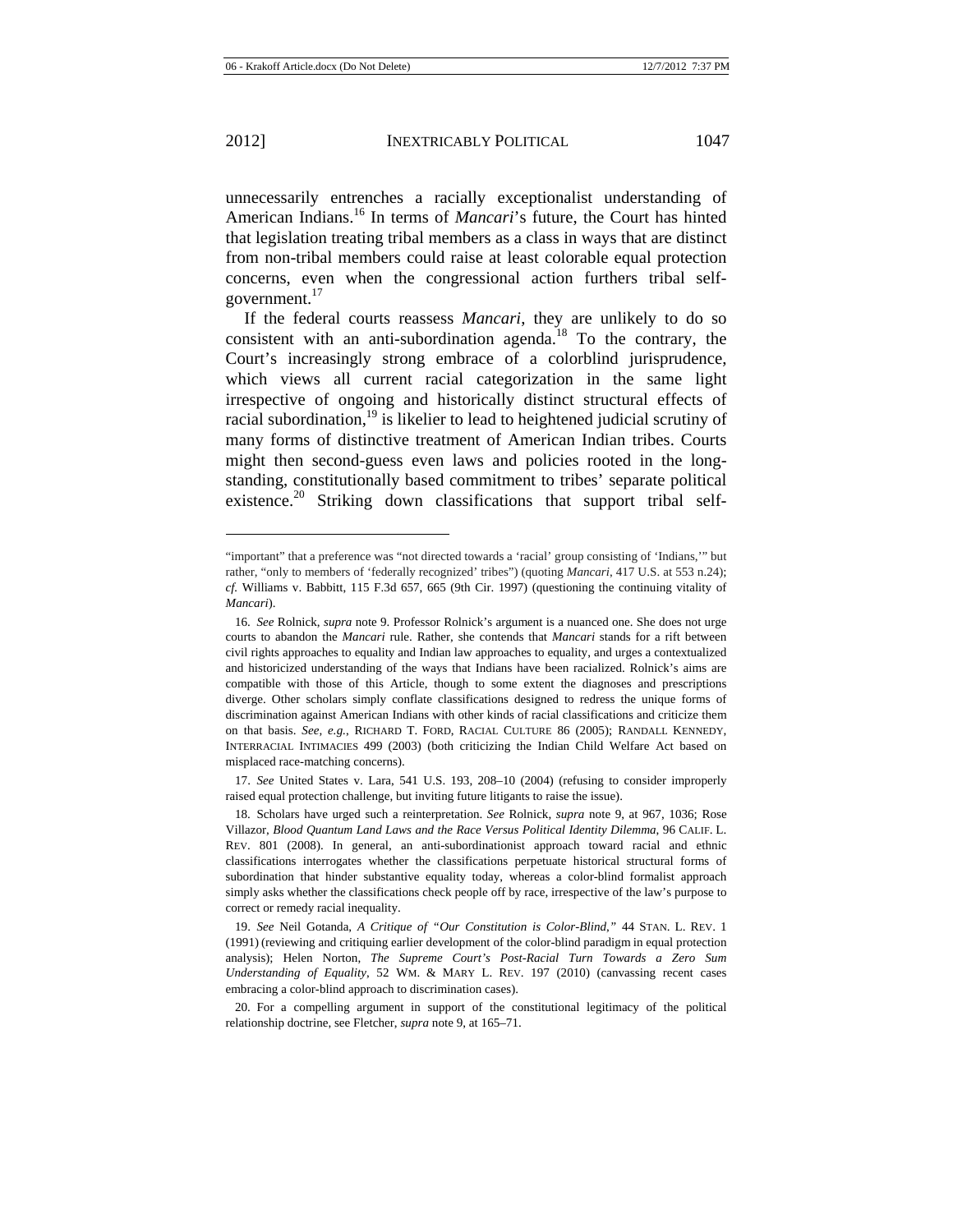determination would be very harmful to tribes and their members. There are, therefore, practical reasons to support the current doctrinal formulation, despite its conceptual flaws.

In addition to the pragmatic benefits of the *Mancari* doctrine, *Mancari* was right, even if for reasons not appreciated by the Court. The legal categories "federally recognized tribe" and "tribal member" *are*  inextricably political. The federal government's policies with respect to creating Indian reservations and establishing federally recognized tribes included the following actions: forcing distinct linguistic, ethnic, and political groupings of indigenous peoples onto the same reservation; dispersing cohesive groups apart on separate reservations; and requiring that these politically-assembled groups become a single political entity in order to retain their pre-constitutional, pre-contact sovereignty. Some or all of these practices are evident in the legal histories of the two tribal groups examined here. The histories of the CRIT and the ten federally recognized tribes of the Great Sioux Nation that are now located in the Dakotas reveal the disjunction between pre-contact ethnic, linguistic, cultural, and territorial affiliation on the one hand and legal status as a federally recognized tribe on the other.

The legal categories of tribe and tribal member are therefore political in both a negative and positive sense. They are products of the politics of subordinating indigenous peoples and accessing their land and resources.<sup>21</sup> Yet they derive from tribes' pre-contact inherent sovereignty, a political status that has been recognized since the founding of the United States.<sup>22</sup> Throughout history, and particularly in recent times, tribes have used their political status as sovereigns to protect their land, livelihood, and culture.<sup>23</sup> Tribal membership gives important legal and political protection for ethnic, cultural, and linguistic affiliation, even if those categories do not track perfectly along the lines of the particular federally recognized tribe.<sup>24</sup> But even if American Indian tribes and tribal members, as agents of their own political and legal fate, have made the best possible use of a legal construct, the

<sup>21.</sup> *See infra* Part III.

<sup>22.</sup> *See* Fletcher, *supra* note 9, at 164–72 (documenting the original understanding, embraced by the framers in the Constitution, of the federal government's political relationship with Indian tribes).

<sup>23.</sup> *See* Sarah Krakoff, *A Narrative of Sovereignty: Illuminating the Paradox of the Domestic Dependent Nation*, 83 OR. L. REV. 1109, 1195 (2004) (concluding that tribes are enacting sovereignty on the ground in ways that foster and protect unique group identity that stems from place-based wisdom and culture). "The Navajo Nation experience indicates that domesticating federal Indian law, warts and all, can be part of the process of enacting tribal sovereignty." *Id.*

<sup>24.</sup> *See infra* text accompanying notes 337–47 (discussing CRIT today).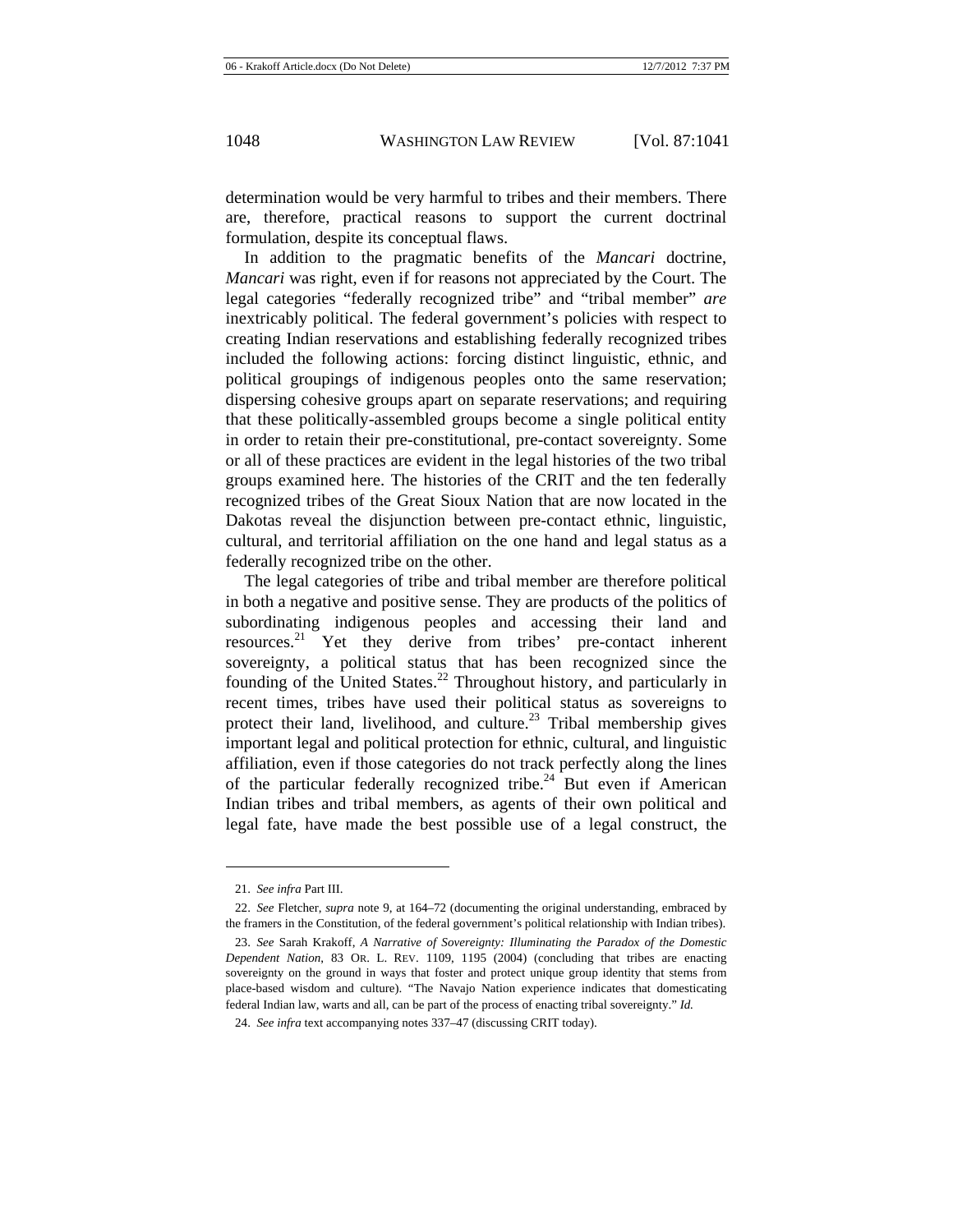darker aspects of its origins remain.<sup>25</sup>

This Article unearths the inherently political construction of the legal categories "federally recognized tribe" and "tribal member" in the following way. Part I provides legal background in equal protection doctrine and in the history of federal recognition of tribal status, including how federal recognition became a prerequisite for tribes' retention of their political and legal sovereignty. Part II examines the legal history of federal recognition and membership composition of the CRIT and the Sioux tribes of the Dakotas.

Part III locates these histories in theories about racial formation and colonialism in the American Indian context. Specifically, it examines the social construction of the American Indian "race" according to the approach developed by Michael Omi and Howard Winant.<sup>26</sup> Omi and Winant's racial formation theory "emphasizes the social nature of race, the absence of any essential racial characteristics, the historical flexibility of racial meanings and categories, the conflictual character of race at both the 'micro-' and 'macro-social' levels, and the irreducible political aspect of racial dynamics."27 Patrick Wolfe, applying a similar theoretical approach to the context of indigenous peoples, has documented the ways that racial regimes are deployed to achieve distinctive ends in settler-colonialist societies, like the United States and Australia.<sup>28</sup> The object of settler colonialism is to separate indigenous

<sup>25.</sup> Understanding those origins sheds necessary light on structures that, to this day, constrain American Indian law and civil rights law from achieving their promise of self-determination and anti-subordination. Some scholars argue this point more strenuously than others. *See* WILLIAMS, *supra* note 9 (arguing that federal Indian law will never result in true self-determination for tribes unless the foundational cases, which rely on racialized understandings of tribes, are reversed); Matthew L.M. Fletcher, *Race and American Indian Tribal Nationhood*, 11 WYO. L. REV. 295, 303 (2011) ("In sum, federal Indian law is both about race and not about race."); *see also* Robert B. Porter, *A Proposal to the Hanodaganyas to Decolonize American Indian Control Law*, 31 U. MICH. J.L. REFORM 899 (1998) (arguing that core aspects of federal Indian law are infected with the subordinating process of colonization and therefore require thorough revision).

<sup>26.</sup> *See* MICHAEL OMI & HOWARD WINANT, RACIAL FORMATION IN THE UNITED STATES (2d ed. 1994); *see also* IAN F. HANEY LÓPEZ, WHITE BY LAW: THE LEGAL CONSTRUCTION OF RACE (rev. ed. 2006) (analyzing the role of law in the formation of racial hierarchies in the United States); Laura E. Gómez, *Race Mattered: Racial Formation and the Politics of Crime in Territorial New Mexico*, 49 UCLA L. REV. 1395 (2002) (extending racial formation theory to territorial New Mexico).

<sup>27.</sup> OMI & WINANT, *supra* note 26, at 4.

<sup>28.</sup> *See* Patrick Wolfe, *Land, Labor, and Difference: Elementary Structures of Race*, 106 AM. HIST. REV. 866, 867 (2001) [hereinafter Wolfe, *Land, Labor, and Difference*] ("[R]ace is but one among various regimes of difference that have served to distinguish dominant groups from groups whom they initially encountered in colonial contexts . . . . American Indians and Aboriginal people in Australia share much more than the quality of attracting assimilation policies. Above all, they are both sets of peoples whose territorial expropriation was foundational to the colonial formations into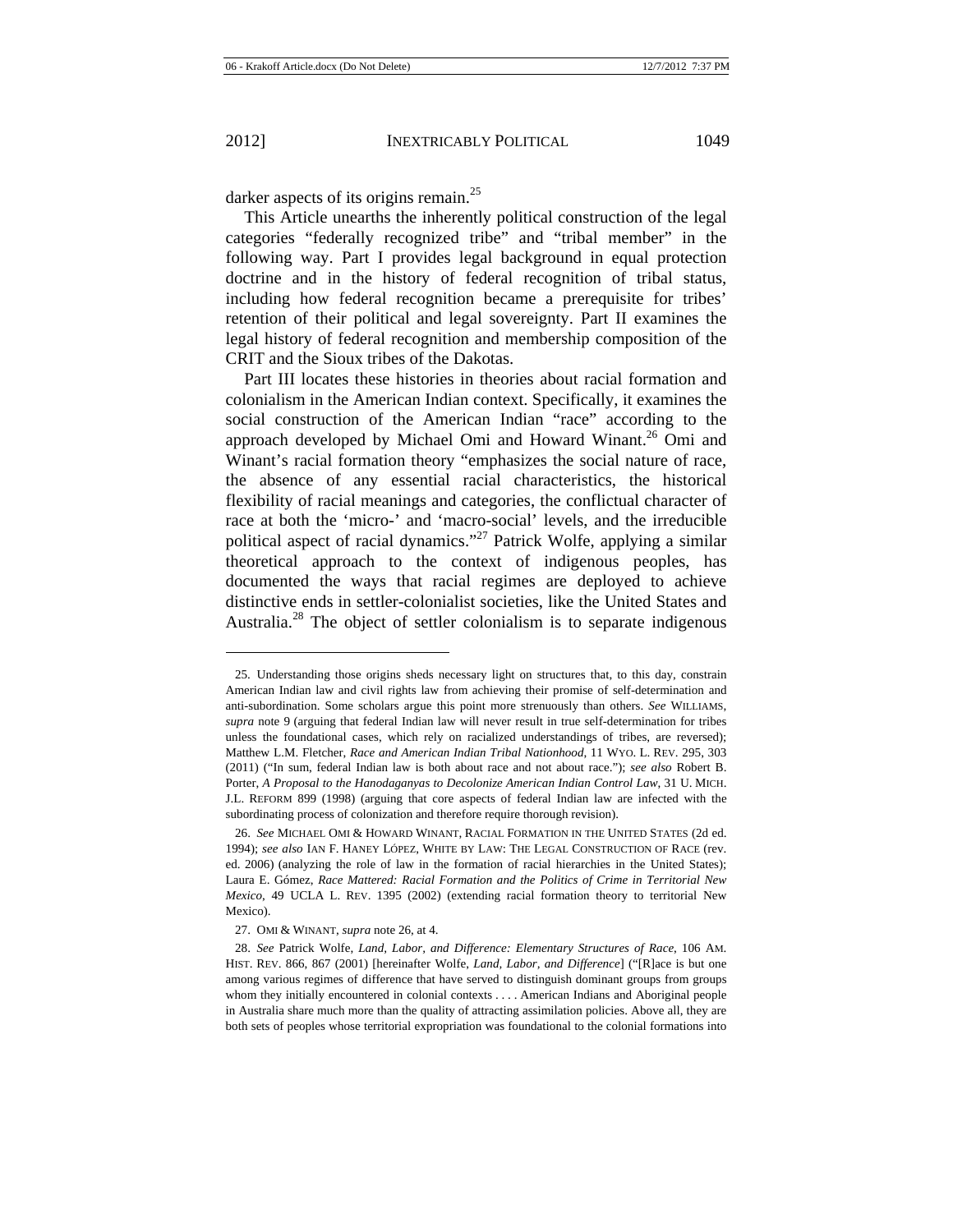peoples from their land, rather than to extract labor from them.<sup>29</sup> The racial formation of American Indians was therefore very different from that of African-American slaves.<sup>30</sup> With respect to the former, the racial logic followed the path of elimination: the fewer indigenous peoples standing between settler colonists and claims to land, the better. $31$  With respect to the latter, the racial logic was that of proliferation: "one drop" of African blood resulted in blackness, because the more slaves (or, post-slavery, legally disenfranchised blacks), the larger the labor force.<sup>32</sup> As Part III discusses, the legal histories of the CRIT and the Great Sioux Nation support the settler colonialist theory in various uncanny ways, in that tribes were constructed and racialized consistent with the agenda of clearing the territory for non-Indians.

Part IV applies the insights from the previous sections to contemporary equal protection issues. Federal policies defining tribal status and limiting tribal territory furthered the political goals of fixing tribes in time and space in order to effectuate non-Indian settlement. Each "federally recognized tribe" still reflects that eliminationist policy, even though each tribe also has legitimate pre-contact claims to an inherent sovereignty that was never relinquished. Recently, some federal

*Id.* at 1–2.

which Europeans incorporated them."). Settler-colonialism, the term for the type of colonization that occurred in North and South America, Australia, and New Zealand, is characterized primarily by a population of settlers who came to stay and who, in relatively short order, outnumbered the aboriginal inhabitants of the land. *See generally* PATRICK WOLFE, SETTLER COLONIALISM, *supra*  note 8; *see also* AZIZ RANA, THE TWO FACES OF AMERICAN FREEDOM 12–13 (2010) (defining settler empire and describing key features and consequences of that status).

<sup>29.</sup> *See* Wolfe, *Land, Labor, and Difference*, *supra* note 28, at 868 ("As opposed to franchisecolonial relationships (such as the British Raj, the Netherlands East Indies), settler colonialism seeks to replace the natives on their land rather than extract surplus value by mixing their labor with a colony's natural resources.").

<sup>30.</sup> *See id.* at 866–67, 881.

<sup>31.</sup> *See id.* at 867–68.

<sup>32</sup>*. See* WOLFE, SETTLER COLONIALISM, *supra* note 8, at 2. As Wolfe explains, settler colonialism establishes a logic of race for indigenous peoples that differs from that of other colonial societies, and also differs from the logic applied to African slaves. This is because settler colonialist societies, including the United States and Australia, were faced with the problem of a minority aboriginal population from whom the settlers desired, foremost, to extract land. By contrast, African slaves were racialized in ways that comported with the primary goal of extracting labor:

The relationship between Native and African Americans illustrates the distinction particularly well. In the main, Native (North) Americans were cleared from their land rather than exploited for their labour, their place being taken by displaced Africans who provided the labour to be mixed with the expropriated land. . . . The ramifications of this distinction flow through, particularly in so far as they affect the different constructions of 'miscegenation' that have been applied to the two communities. Briefly, whilst the one-drop rule has meant that the category 'black' can withstand unlimited admixture, the category 'red' has been highly vulnerable to dilution.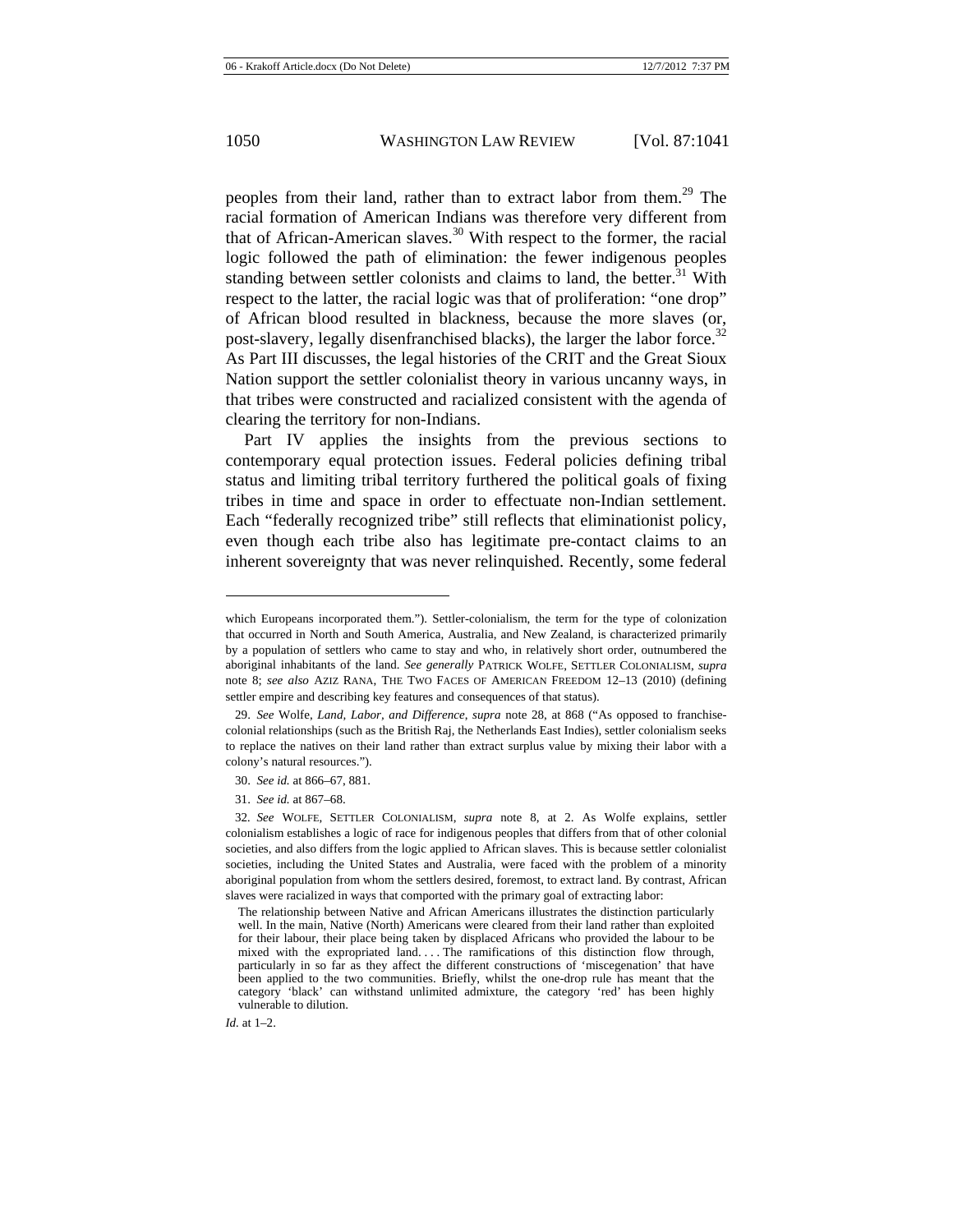required that outcome.<sup>34</sup> If the court could have started from scratch, it would have adopted a tiered approach, subjecting classifications "relating to native land, tribal status or Indian culture" to "minimal review," but subjecting "[l]aws granting gratuitous Indian preferences divorced from those interests, [such as] a law granting tribes a quasimonopoly on casino gaming  $\dots$  to more searching scrutiny.<sup>35</sup>

Judicial attempts to untangle the racial from the political by deferring to policies that the courts think are consistent with traditional Indian affairs (land, status, culture), but scrutinizing those that the courts deem "gratuitous preferences," such as regulations of economic activity that treat tribes as sovereign governments (as the gaming laws do), are more likely to perpetuate the racialized agenda of eliminating tribes than to reverse it. Tools already exist for federal courts interested in scrutinizing federal laws and classifications that *harm* tribes and tribal members by exceeding the bounds of the trust relationship.<sup>36</sup> Dismantling *Mancari's* rational basis approach to classifications that recognize tribal selfgovernance and allow tribes to move beyond stereotypical assumptions about Indian status and culture would put the federal courts, to paraphrase Professor Phil Frickey, in the role of modern-day colonizer.<sup>37</sup>

The legal histories of the CRIT and the Sioux Tribes, analyzed in the context of race, sovereignty, and tribal membership, reveal that unraveling the logic of racism in American Indian law has much less to do with tinkering with the *Mancari* rule than it does with facing squarely the workings of power, politics, and law in the context of the United States' unique brand of settler colonialism. The way to counter the logic of elimination is to support laws and policies that perpetuate the separate

<sup>33.</sup> *See* Means v. Navajo Nation, 432 F.3d 924 (9th Cir. 2005); KG Urban Enters., LLC v. Patrick, 839 F. Supp. 2d 388 (D. Mass.), *aff'd in part, vacated and remanded in part*, 693 F.3d 1 (1st Cir. 2012), discussed *infra* Part IV.A.

<sup>34.</sup> *See KG Urban Enters.*, 839 F. Supp. 2d 388.

<sup>35.</sup> *Id.* at 404.

<sup>36.</sup> *See* Bethany Berger, *Reconciling Equal Protection and Federal Indian Law*, 98 CALIF. L. REV. 1165, 1187 (2010) (making a similar argument about *Mancari*, and describing the failure of subsequent cases to "explain [*Mancari's*] rationale or build on its potential."); Nell Jessup Newton, *Federal Power Over Indians: Its Sources, Scope, and Limitations*, 132 U. PA. L. REV. 195, 279 (1984) (arguing that there is room, under the existing *Mancari* formulation, for courts to scrutinize legislation that harms tribal rights).

<sup>37.</sup> Philip P. Frickey, *A Common Law for Our Age of Colonialism*, 109 YALE L.J. 1, 76 (1999).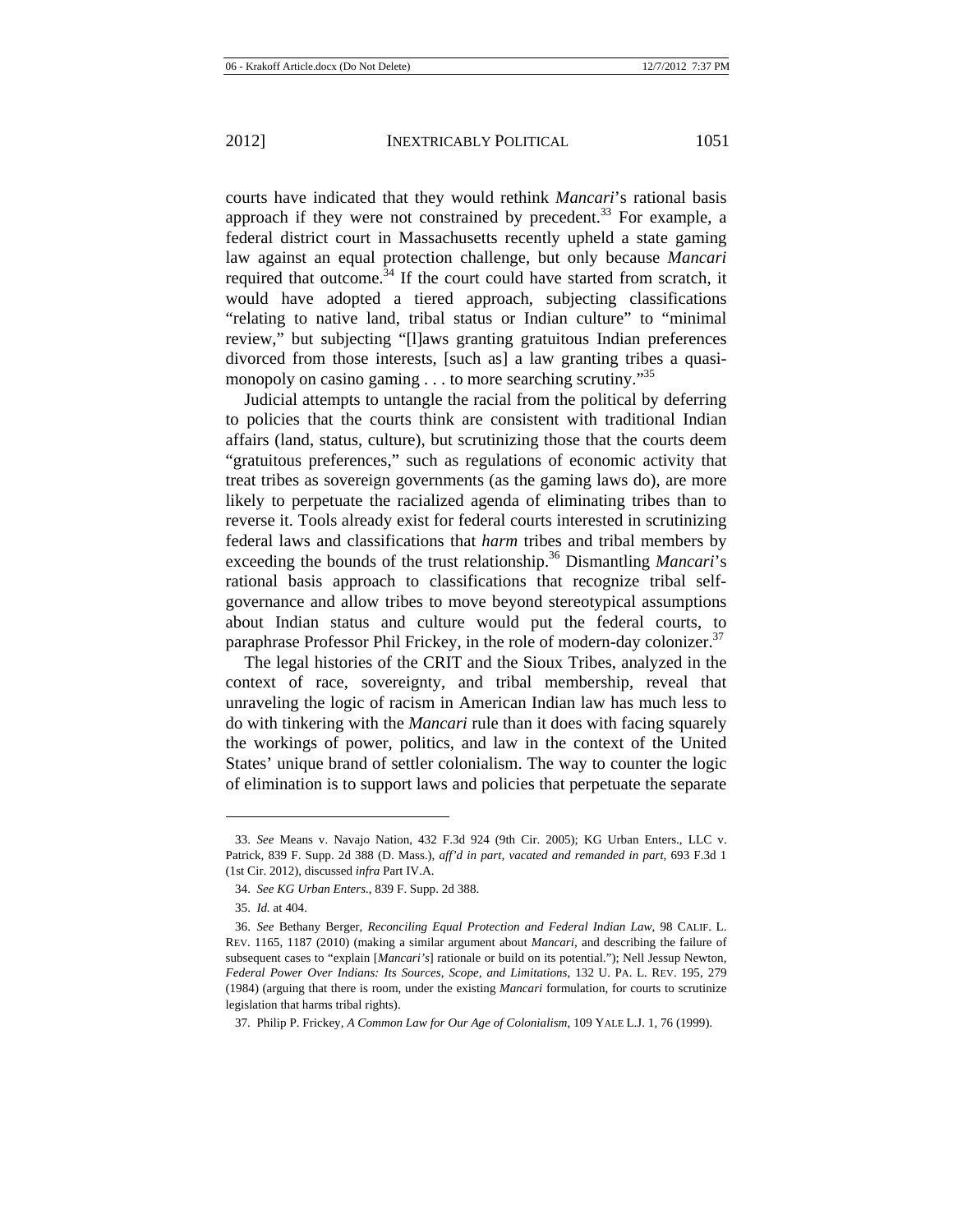sovereign political status of tribes as peoples, rather than to dismantle tribes by subjecting them to judicial scrutiny in a futile attempt to disentangle the racial from the political.

# I. LEGAL BACKGROUND OF EQUAL PROTECTION, TRIBAL RECOGNITION, AND TRIBAL MEMBERSHIP

According to a number of indicia, the United States is well on its way to becoming a "post-racial" society.38 Yet the considerable legal and political machinery devoted, since the Civil Rights era, to stamping out racial discrimination has nonetheless failed to eliminate the structures that legalized forms of racism set in motion. $39$  The structures themselves are complicated, taking root in law, culture, and politics in ways that require deep and sustained attention to arrive at approaches that may finally deliver on the promise of equality.<sup>40</sup> Furthermore, the very definition of equality may vary depending on the origins and forms of prior subordination.<sup>41</sup> For Native people in the U.S., equality encompasses the right to continue as members of their own sovereign Indian nations, as well as the right to be free from racial discrimination perpetrated by state or federal actors.<sup>42</sup>

<sup>38.</sup> For example, the U.S. Census Bureau announced recently that, for the first time, there were more minority children under the age of one than there were white children. *See Most Children Younger Than Age 1 are Minorities, Census Bureau Reports*, U.S. CENSUS BUREAU (May 17, 2012), http://www.census.gov/newsroom/releases/archives/population/cb12-90.html. California, Hawaii, New Mexico, and Texas have majority-minority populations. *See Census Bureau Releases State and County Data Depicting Nation's Population Ahead of 2010 Census*, U.S. CENSUS BUREAU (May 14, 2009), http://www.census.gov/newsroom/releases/archives/population/cb09- 76.html.

<sup>39.</sup> *See* MICHELLE ALEXANDER, THE NEW JIM CROW: MASS INCARCERATION IN THE AGE OF COLOR BLINDNESS (2010); THOMAS J. SUGRUE, NOT EVEN PAST: BARACK OBAMA AND THE BURDEN OF RACE (2010); Richard Thompson Ford, *The Boundaries of Race: Political Geography in Legal Analysis*, *in* CRITICAL RACE THEORY: THE KEY WRITINGS THAT FORMED THE MOVEMENT 449, 450 (Kimberlé Crenshaw et al. eds., 1995) [hereinafter CRITICAL RACE THEORY].

<sup>40.</sup> *See generally* ALEXANDER, *supra* note 39; SUGRUE, *supra* note 39*; see also* WILLIAM JULIUS WILSON, MORE THAN JUST RACE: BEING BLACK AND POOR IN THE INNER CITY (2009) (attributing the persistence of poverty for urban African-Americans to the legacies of legalized racism, raceneutral changes in the economy that disproportionately affected black urban areas, as well as to cultural factors that were inevitable adaptations to legal and de facto isolation).

<sup>41.</sup> *See* Berger, *supra* note 9; Fletcher, *supra* note 25; Carole Goldberg, *American Indians and "Preferential" Treatment*, 49 UCLA L. REV. 943 (2002); Juan Perea, *The Black/White Binary Paradigm of Race: Exploring the "Normal Science" of American Racial Thought*, 85 CALIF. L. REV. 1213 (1997); Rolnick, *supra* note 9.

<sup>42.</sup> *See* COHEN'S HANDBOOK OF FEDERAL INDIAN LAW § 14.03[2][a], at 918–19 (Nell Jessup Newton et al. eds., 2005 ) [hereinafter COHEN] ("Federal constitutional protections for individual rights against state or federal action do not differentiate Indians from other claimants . . . . Yet Indians, especially when they are invoking tribal interests, continue to fit uneasily into the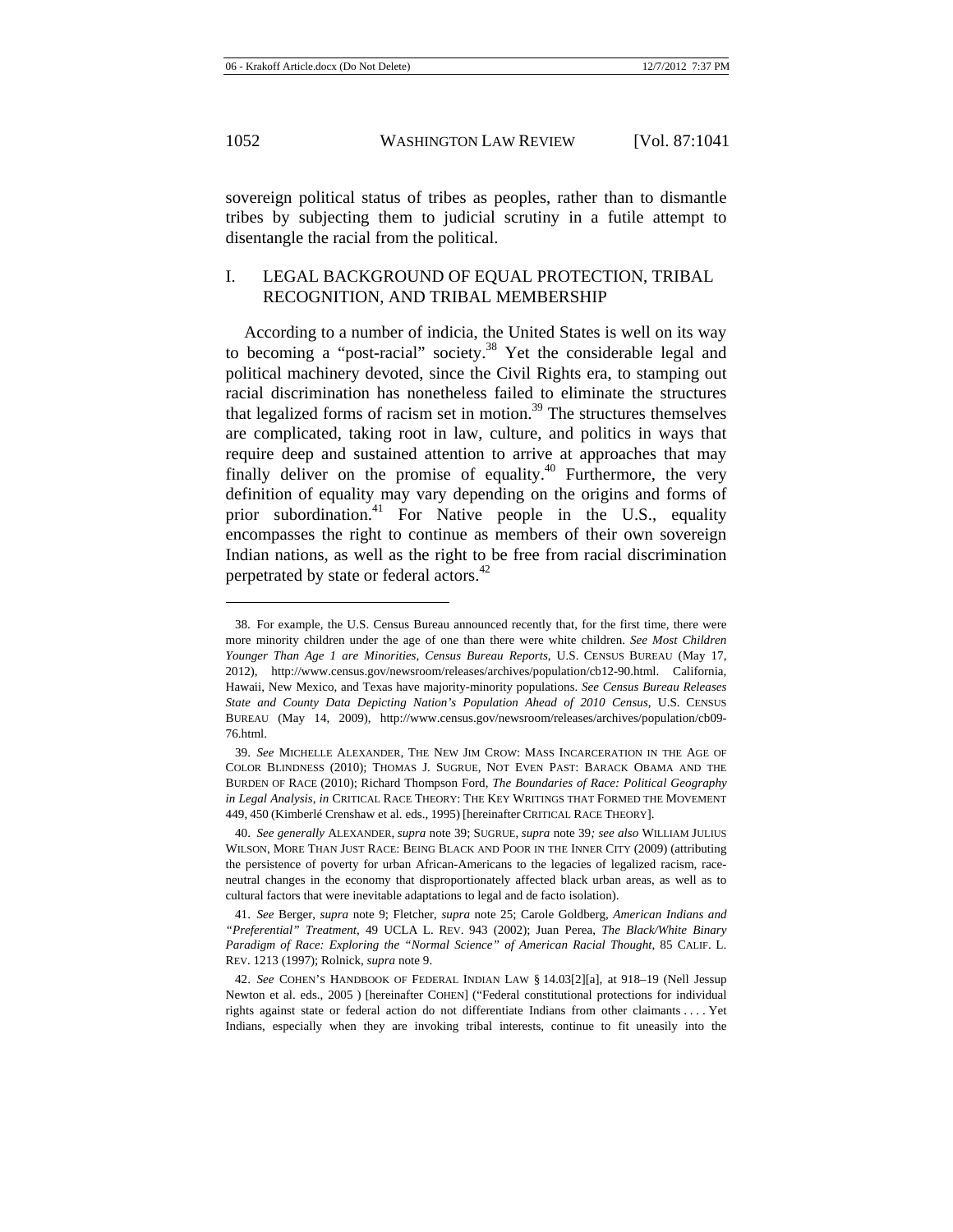From a certain (perhaps naïve) vantage point, one might expect that the complicated and varied manifestations of inequality would have resulted in more nuanced forms of legal redress. The federal courts, however, have followed a steady course away from recognizing broad structural forms of discrimination and their varied effects. Instead, the courts have adopted a model of individualized harm, which requires showings of individual racist intent. $43$  This is true even in the context of remedies for historical patterns of intentional discrimination. The trajectory of equal protection analysis in school desegregation cases is illustrative. In the years following *Brown v. Board of Education*,<sup>44</sup> federal courts enforced a wide variety of remedies aimed at desegregating school districts where intentional racial discrimination had been found. Gradually, remedies that reached beyond the school districts themselves, or that aimed prophylactically to achieve racial integration, were rejected by the courts. $45$  As the federal judiciary's heroic civil rights era receded into the past, the notion that courts should resolve societal harms caused by structures of racial discrimination receded with  $it.<sup>46</sup>$ 

In parallel with the courts' withdrawal from implementing broad remedies to racial discrimination, the judiciary imposed increasingly exacting scrutiny on voluntary programs aimed at increasing representation of racial minorities. White plaintiffs successfully challenged affirmative action programs in the contexts of employment, education, and other state or federal benefits.<sup>47</sup> While to date the

constitutional framework for protection of individual rights.").

<sup>43.</sup> *See* ERWIN CHEMERINSKY, CONSTITUTIONAL LAW: PRINCIPLE AND POLICIES 710 (3d ed. 2006); Michael C. Dorf, *Equal Protection Incorporation*, 88 VA. L. REV. 951, 1009 (2002); Norton, *supra* note 19; Reva B. Siegel, *Equality Talk: Antisubordination and Anticlassification Values in Constitutional Struggles Over* Brown, 117 HARV. L. REV. 1470, 1473 (2004) ("[E]qual protection law has expressed anticlassification, rather than antisubordination, commitments as it has developed over the past half-century.").

<sup>44. 347</sup> U.S. 483 (1954).

<sup>45.</sup> *See* Parents Involved in Cmty. Sch. v. Seattle Sch. Dist. No. 1, 551 U.S. 701 (2007) (striking down a school district's use of race as a tiebreaker in magnet school applications in order to achieve racial balance); Milliken v. Bradley, 418 U.S. 717 (1974) (rejecting inter-district bussing as a remedy for segregation within an inner-city school district, even when "white flight" was a consequence of the intra-city desegregation remedy).

<sup>46.</sup> *See* Norton, *supra* note 19.

<sup>47.</sup> *See* Grutter v. Bollinger, 539 U.S. 306 (2003) (upholding policy of racial preference in admissions at state law school); Gratz v. Bollinger, 539 U.S. 244 (2003) (striking down policy of racial preference for undergraduate admissions at state university); City of Richmond v. Croson, 488 U.S. 469 (1989) (striking down affirmative action program in city contracting); Wygant v. Jackson Bd. of Educ., 476 U.S. 267 (1986) (striking down school board's policy of extending preferential protection against layoffs to some employees because of their race); Regents of Univ. of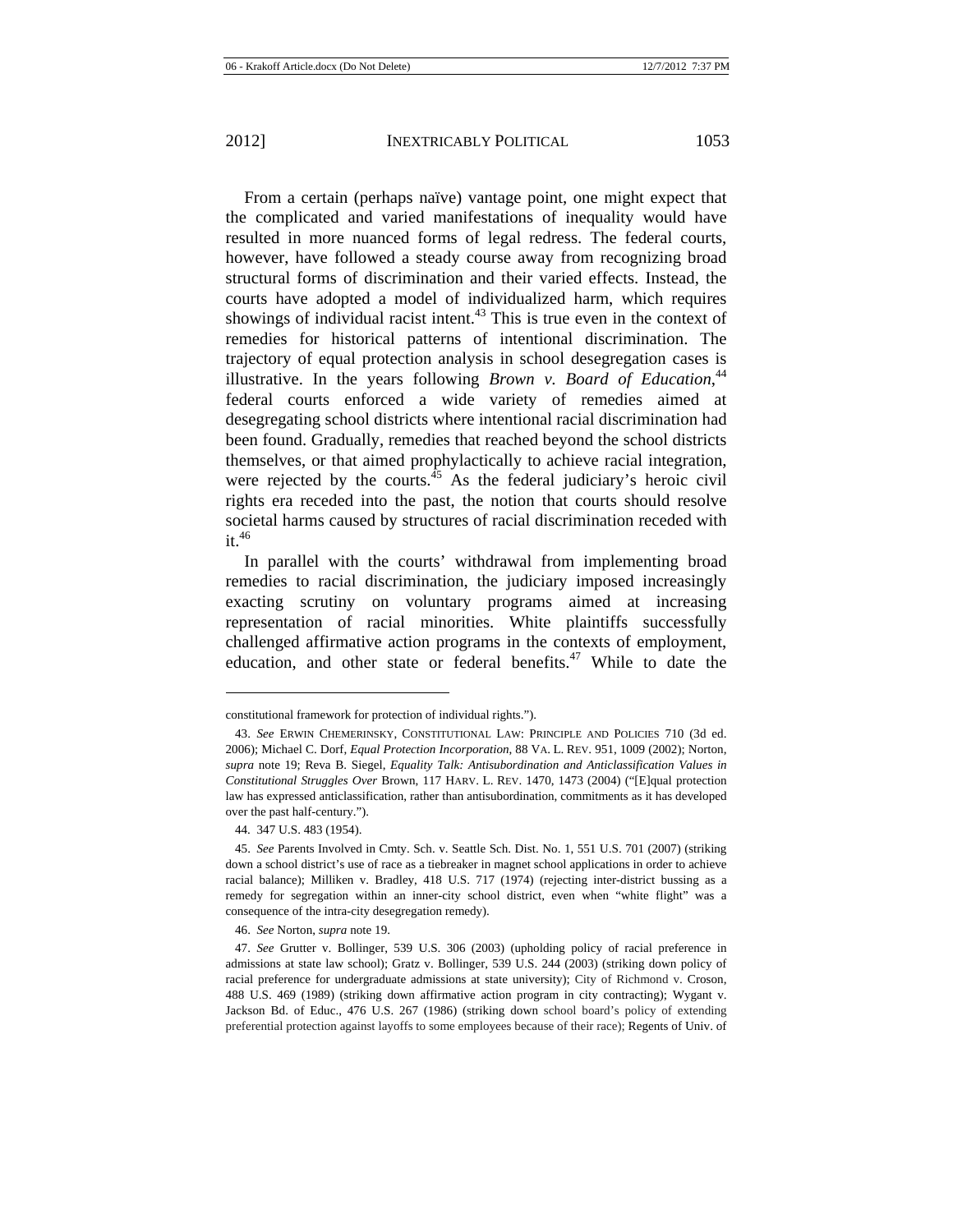Supreme Court has not foreclosed the possibility that achieving racial and ethnic diversity can be a constitutional objective in certain narrow contexts, the circumstances that justify race-conscious programs have little to do with the history of the legally sanctioned racial caste system that constructed our past.<sup>48</sup> In today's doctrinal landscape, discrimination on the basis of race is not a claim made against the backdrop of history but in the context of an individual encounter, independent of time and space. Yet it is impossible to understand American Indian law without knowing its history. $49$  The entirety of the constitutionally based government-to-government relationship between Indian nations and the United States rests on that history.<sup>50</sup> Equal protection challenges to laws and programs that benefit American Indian tribes and tribal members lie at this crossroads of ahistorical doctrine and historically-dependent context.

#### *A. The* Mancari *Equal Protection Framework*

In *Morton v. Mancari*, the Supreme Court upheld a Bureau of Indian Affairs (BIA) employment preference against a challenge brought by non-Indian plaintiffs.<sup>51</sup> The Court held that federal classifications that benefit American Indians should be upheld so long as they can be tied to Congress's "unique obligations toward the Indians."52 To put this in the context of equal protection doctrine generally, the Supreme Court has settled on a three-tier system for the judicial review of equal protection challenges to federal or state actions that burden or benefit particular groups.<sup>53</sup> First, the Court subjects most classifications to rational basis

Cal. v. Bakke, 438 U.S. 265 (1978) (striking down quantitative means to achieve racial diversity in state medical school).

<sup>48.</sup> *See Grutter*, 539 U.S. at 323–33 (reaffirming *Bakke*'s rejection of remedying past or societal discrimination as compelling interest but affirming limited use of race as a factor to enhance educational environment).

<sup>49.</sup> *See* COHEN, *supra* note 42, § 1.01, at 6–7 (describing the centrality of history to American Indian law); VINE DELORIA, JR. & CLIFFORD M. LYTLE, AMERICAN INDIANS, AMERICAN JUSTICE 1 (1983) ("It is impossible to understand American Indians in their contemporary setting without first gaining some knowledge of their history as it has been formed and shaped by the Indian experience with Western civilization."); CHARLES F. WILKINSON, AMERICAN INDIANS, TIME, AND THE LAW 4– 5 (1987) (describing commitment to historical promises and relationships as the key recurring theme in modern Indian law).

<sup>50.</sup> *See* COHEN, *supra* note 42, § 1.01, at 8 ("The centuries-old relationship between the United States and Indian nations is founded upon historic government-to-government dealings and a longheld recognition of Indians' special legal status.").

<sup>51. 417</sup> U.S. 535 (1974).

<sup>52.</sup> *Id.* at 555.

<sup>53.</sup> Equal protection challenges to federal action are brought under the Due Process Clause of the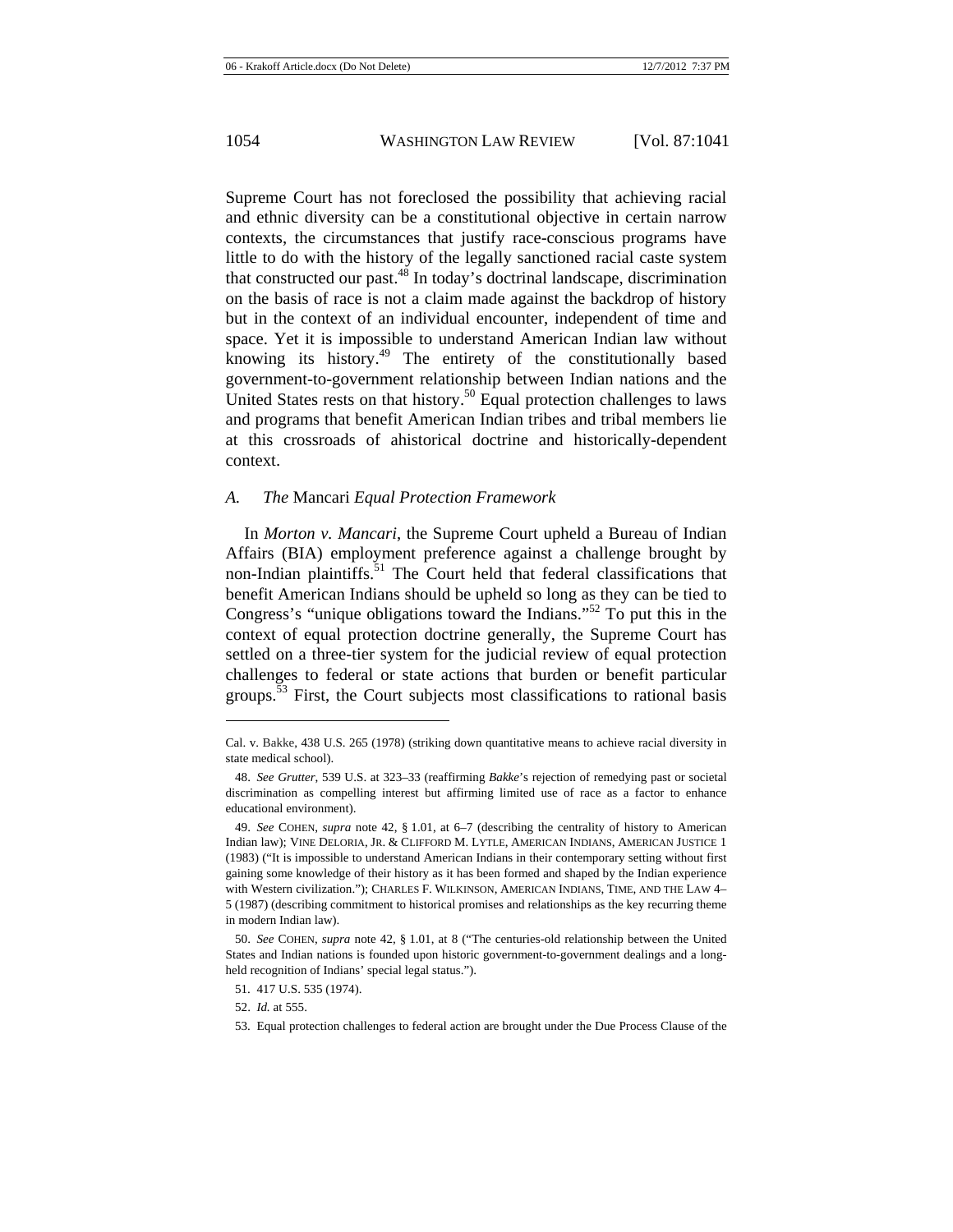review, meaning that if the legal distinction is based on any facially plausible rationale, the Court will not second-guess the legislative decision.<sup>54</sup> Second, a middle-tier of review (known as "intermediate scrutiny"), applied most commonly to classifications based on sex, asks whether the distinction is reasonably related to an important governmental objective.55 And third, classifications based on race or ethnicity are subject to the Court's most exacting review ("strict scrutiny"), which asks whether there is a compelling state interest that supports the classification and whether the government's means of achieving that interest are narrowly tailored to the government's objective.56 Overtly discriminatory classifications—those that deprive racial or ethnic groups of access to programs or benefits because of their racial or ethnic status—nearly automatically fail strict scrutiny.<sup>57</sup> The harder cases, alluded to above, involve either actions that do not overtly sort people based on race or ethnicity, but that nonetheless result in disparate effects on minority racial or ethnic groups, or actions that sort people by race or ethnicity with the benign purpose of either remedying past discrimination or promoting diversity.<sup>58</sup> Challenges to affirmative

Fifth Amendment rather than the Equal Protection Clause of the Fourteenth Amendment, which applies only to states, but the "Court repeatedly has held that the Fifth Amendment imposes on the Federal Government the same standard required of state legislation by the Equal Protection Clause of the Fourteenth Amendment." Schweiker v. Wilson, 450 U.S. 221, 226 n.6 (1981) (citing Weinberger v. Salfi, 422 U.S. 749, 768–70 (1975); Richardson v. Belcher, 404 U.S. 78, 81 (1971)).

<sup>54.</sup> *See* Mass. Bd. of Ret. v. Murgia, 427 U.S. 307 (1976) (upholding state law requiring police officers to retire at age fifty); San Antonio Sch. Dist. v. Rodriguez, 411 U.S. 1 (1973) (upholding school funding system that discriminated against poor districts); *see also* CHEMERINSKY, *supra* note 43, at 669–74 (summarizing tiers of judicial review). *But see* Romer v. Evans, 517 U.S. 620 (1996) (applying strengthened version of rational basis review to equal protection challenge involving distinctions based on sexual orientation).

<sup>55.</sup> See *United States v. Virginia*, 518 U.S. 515 (1996), for the latest articulation of the gender standard of intermediate scrutiny. On very rare occasions, the Supreme Court has applied heightened review based on an ad-hoc mix of factors. *See, e.g.*, Plyler v. Doe, 457 U.S. 202 (1982) (factors warranting heightened scrutiny included childhood, education, and minority status).

<sup>56.</sup> *See, e.g.*, Johnson v. California, 543 U.S. 499 (2005) (strict scrutiny must be used in evaluating the routine racial segregation of new intake prisoners); Adarand Constructors v. Pena, 515 U.S. 200 (1995) (federal affirmative action programs must meet strict scrutiny); Wygant v. Jackson Bd. of Educ., 476 U.S. 267 (1986) (striking down school board's policy of extending preferential protection against layoffs to some employees because of their race); CHEMERINSKY, *supra* note 43, at 694–95.

<sup>57.</sup> *See* Palmore v. Sidoti, 466 U.S. 429 (1984) (state court acted unconstitutionally by taking into account a stepfather's race in child custody case); Loving v. Virginia, 388 U.S. 1 (1967) (state miscegenation statute unconstitutional); Anderson v. Martin, 375 U.S. 399 (1964) (striking down statute requiring the race of candidates for office to be listed on ballots); CHEMERINSKY, *supra* note 43, at 671 ("Strict scrutiny is virtually always fatal to the challenged law.").

<sup>58.</sup> *See* Grutter v. Bollinger, 539 U.S. 306 (2003); Gratz v. Bollinger, 539 U.S. 244 (2003); *Adarand*, 515 U.S. 200; City of Richmond v. Croson, 488 U.S. 469 (1989); McKlesky v. Kemp, 481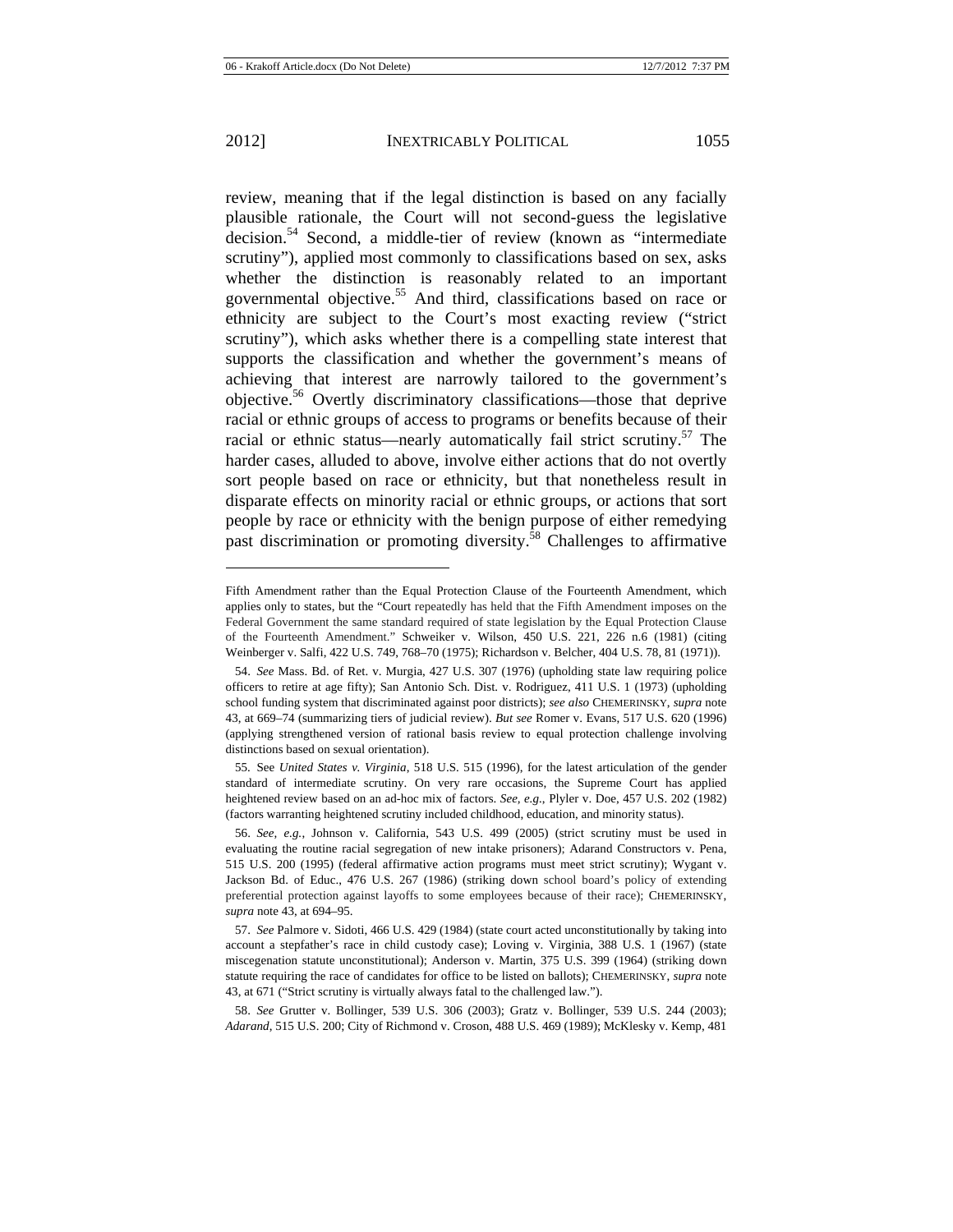action programs in education and employment fall into the latter category.<sup>59</sup>

In *Mancari*, the Court adopted a form of the first type of review rational basis review—for federal classifications singling out members of American Indian tribes for distinctive treatment. According to *Mancari*, if the classification is based on tribal members' political affiliation with a recognized American Indian tribe $60$  and furthers Congress's "unique obligation" to American Indians, then the Court will not subject it to a heightened form of judicial review.<sup>61</sup> For a host of practical and legal reasons, the *Mancari* rule makes sense. As the *Mancari* Court noted, the federal government has been treating American Indian tribes and their members distinctively since the country's founding. $62$  License for distinctive treatment exists in the Constitution, $63$  in the history of federal–tribal legal relations,  $64$  and in international law norms that formed the basis for domestic federal Indian law.<sup>65</sup> Further, if the Court had held otherwise, federal courts could be subjecting scores of treaties, statutes, and policies to heightened judicial scrutiny.<sup>66</sup> Professor Carole Goldberg has argued that the federal courts' institutional limitations and biases make it at least plausible that much of federal Indian law would fail to survive this more exacting form of review. $^{67}$  As she put it, "it seems unmanageable and unpredictable to rely on strict scrutiny survival as the basis for a response to the current

U.S. 279 (1987) (proof of racially disproportionate impact in administration of death penalty did not constitute equal protection violation); Washington v. Davis, 426 U.S. 229 (1976) (upholding police department's use of a test that disproportionately disadvantaged African-American applicants).

<sup>59.</sup> *See Grutter*, 539 U.S. 306; *Gratz*, 539 U.S. 244; *Adarand*, 515 U.S. 200; *Croson*, 488 U.S. 469.

<sup>60. 417</sup> U.S. 535, 553 n.24 ("The preference is not directed towards a 'racial' group consisting of 'Indians'; instead, it applies only to members of 'federally recognized' tribes.").

<sup>61.</sup> *Id.* at 555.

<sup>62.</sup> *See id.* at 551–53; *see also* Fletcher, *supra* note 9, at 164–72.

<sup>63.</sup> *See* U.S. CONST. art. I, § 8, cl. 3 (Congress has the power to "regulate Commerce with foreign Nations, and among the several States, and with the Indian tribes").

<sup>64.</sup> *See* William W. Quinn, *Federal Acknowledgment of American Indian Tribes: The Historical Development of a Legal Concept*, 34 AM. J. LEGAL HIST. 331, 338–47 (1990).

<sup>65.</sup> *See* ROBERT WILLIAMS, JR., THE AMERICAN INDIAN IN WESTERN LEGAL THOUGHT: THE DISCOURSES OF CONQUEST 218 (1990); Philip P. Frickey, *Domesticating Federal Indian Law*, 81 MINN. L. REV. 31 (1996); *see also* Worcester v. Georgia, 31 U.S. (6 Pet.) 515 (1832); Cherokee Nation v. Georgia, 30 U.S. (5 Pet.) 1 (1831); Johnson v. M'Intosh, 21 U.S. (8 Wheat.) 543 (1823) (relying on the discovery doctrine, including its origins in international law, as basis for U.S. relations with tribes).

<sup>66.</sup> *See Mancari*, 417 U.S. at 552.

<sup>67.</sup> *See* Goldberg, *supra* note 41, at 955–57.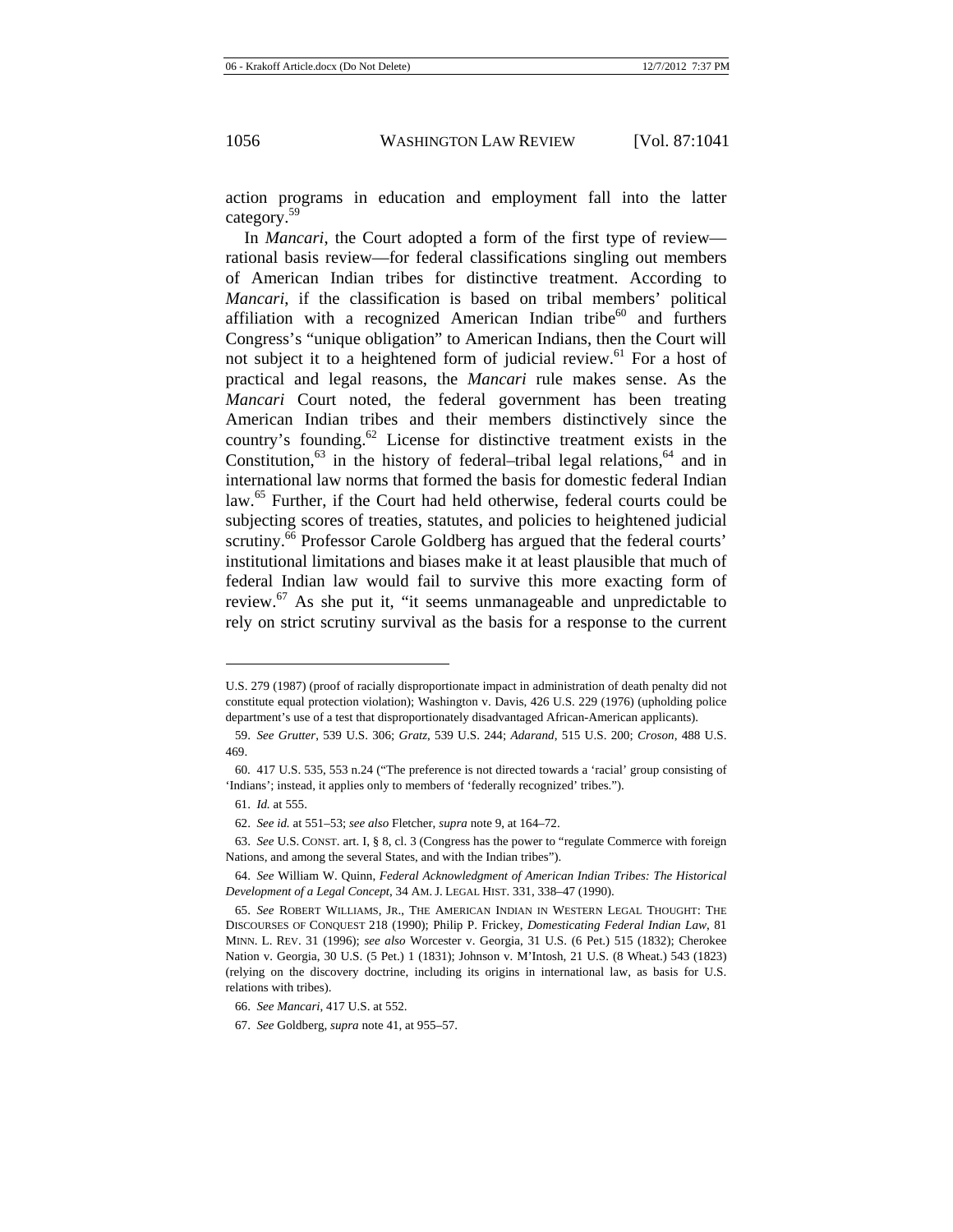challenges to federal Indian law."<sup>68</sup>

Of course, *Mancari*'s practicality cannot constitute its sole defense. Scholars and courts have struggled with *Mancari*'s political-versusracial distinction for reasons that are, on the surface, understandable. For example, what does it mean for a classification to be based on tribal membership, as opposed to race or ethnicity? *Mancari* involved a challenge by four non-Indian BIA employees to a Bureau policy implementing a long-standing statutory preference for Indian employment in the agency.<sup>69</sup> The preference, included in the Indian Reorganization Act of 1934  $\left(\text{IRA}\right)^{70}$  was a small part of a larger legislative program aimed at restoring self-governance to tribes.<sup>71</sup> The connection in the IRA between membership in a political entity (an Indian tribe) and the employment preference was all but self-evident, given the overriding statutory scheme.<sup>72</sup> Nonetheless, the IRA's goal of improving tribal participation in the federal agency that oversees tribal affairs was largely neglected in the following decades. When the BIA, prompted by a lawsuit brought by tribal members in the  $1970s$ ,  $\frac{73}{2}$ implemented a policy to enforce the IRA's mandate, it supplied the following definition of Indian: "To be eligible for preference in appointment, promotion, and training, an individual must be one-fourth or more degree Indian blood and be a member of a Federally-recognized tribe."74 The *Mancari* Court described this categorization as political, not racial:

Contrary to the characterization made by appellees, this preference does not constitute "racial discrimination." Indeed, it is not even a "racial" preference. Rather, it is an employment criterion reasonably designed to further the cause of Indian selfgovernment and to make the BIA more responsive to the needs of its constituent groups.75

The Court's distinction was not unjustified. As the Court explained,

<sup>68.</sup> *Id.* at 957.

<sup>69.</sup> *See* 417 U.S. at 538–39. For a detailed history of *Mancari*, see Carole Goldberg, *What's Race Got to Do With It? The Story of* Morton v. Mancari, *in* INDIAN LAW STORIES 389 (Carole Goldberg et al. eds., 2011).

<sup>70.</sup> Act of June 18, 1934, ch. 576, 48 Stat. 984 (codified as amended at 25 U.S.C. §§ 461–79 (2006)).

<sup>71.</sup> *See Mancari*, 417 U.S. at 542.

<sup>72.</sup> *See id.*

<sup>73.</sup> *See* Goldberg, *supra* note 69, at 389.

<sup>74.</sup> *Mancari*, 417 U.S. at 553 n.24 (quoting 44 Bureau of Indian Affairs Manual 335, 3.1).

<sup>75.</sup> *Id.* at 553–54.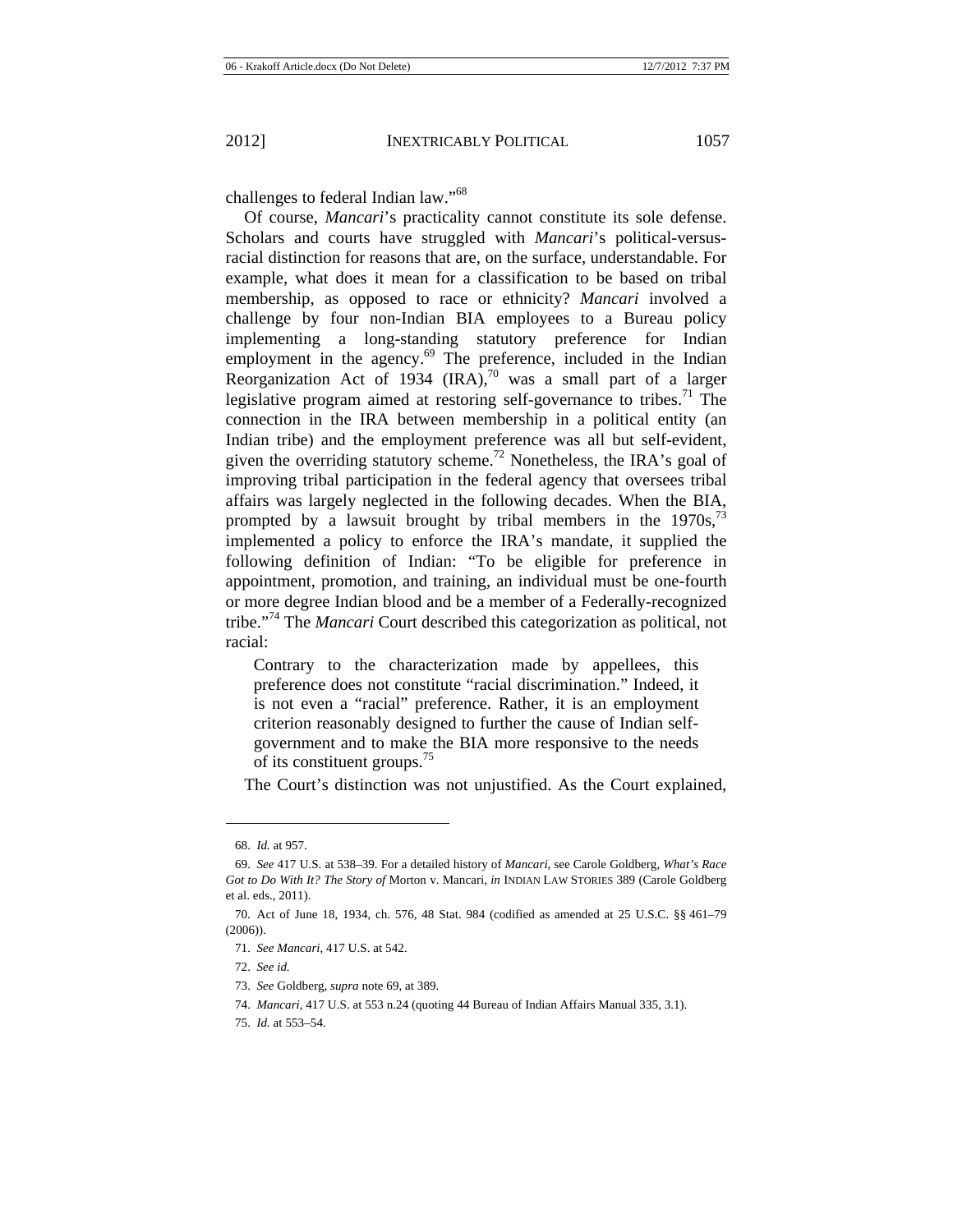people who are Indian by descent (i.e., "racially" Indian), but not members of recognized tribes, are not eligible for the preference. What triggers the preference is the political status of being a tribal member.<sup>76</sup> The rub, however, was that the BIA guidelines required, in addition to tribal membership, one-fourth or more "Indian blood."<sup>77</sup> The BIA narrowed the political category (tribal members) further with the blood quantum requirement. And this mixing of membership and blood quantum has caused courts, especially those lacking background in American Indian law, to question *Mancari*'s neat distinction between political membership and racial/ethnic category.<sup>78</sup>

Courts and scholars have also struggled with what it means for Congress to act in furtherance of its "unique obligation" to American Indians. As Carole Goldberg and Addie Rolnick have pointed out, *Mancari* has failed to fulfill its promise as an equal protection approach that upholds the political relationship between tribes and the United States but still scrutinizes federal actions that imposed unique burdens on American Indians.79 Instead, courts have applied *Mancari*'s rational basis analysis regardless of whether the distinctive treatment of American Indians furthered the political relationship between tribes and the federal government or not. For example, in *United States v. Antelope*, 80 the Court rejected an equal protection challenge to the Major Crimes  $Act<sub>1</sub><sup>81</sup>$  which subjects Indian defendants to federal prosecution for crimes occurring on tribal lands and often results in harsher convictions and sentences than would be meted out in state courts.<sup>82</sup> The Court cited and quoted *Mancari*, but failed to provide any analysis of why a federal jurisdictional scheme for crimes by and against Native people fell within the government's unique obligations to tribes.<sup>83</sup>

<sup>76.</sup> *See id.* at 553 n.24.

<sup>77.</sup> The archaic use of the term "blood quantum" has become naturalized, but itself is a racialized term. *See, e.g.*, ARIELA J. GROSS, WHAT BLOOD WON'T TELL: A HISTORY OF RACE ON TRIAL IN AMERICA (2008); Paul Spruhan, *A Legal History of Blood Quantum in Federal Indian Law to 1935*, 51 S.D. L. REV. 1 (2006).

<sup>78.</sup> *See infra* Part IV (discussing cases questioning *Mancari*'s distinction).

<sup>79.</sup> *See* Goldberg, *supra* note 41, at 950, 959; Rolnick, *supra* note 9, at 993; *see also* Berger, *supra* note 36, at 1187 (reviewing post-*Mancari* cases and concluding that "these cases recite the language of *Mancari* while utterly failing to explain its rationale or build on its potential").

<sup>80. 430</sup> U.S. 641 (1977).

<sup>81. 18</sup> U.S.C. § 1153 (2006).

<sup>82.</sup> *Antelope*, 430 U.S. at 648–50.

<sup>83.</sup> *See id.* at 644–47. The precise issue in *Antelope* was whether subjecting two Indian defendants to a felony-murder prosecution under the Major Crimes Act violated the Equal Protection Clause when the state in which the crime occurred had no felony-murder provision. Under state law, the prosecution would have had to prove premeditation and deliberation, which are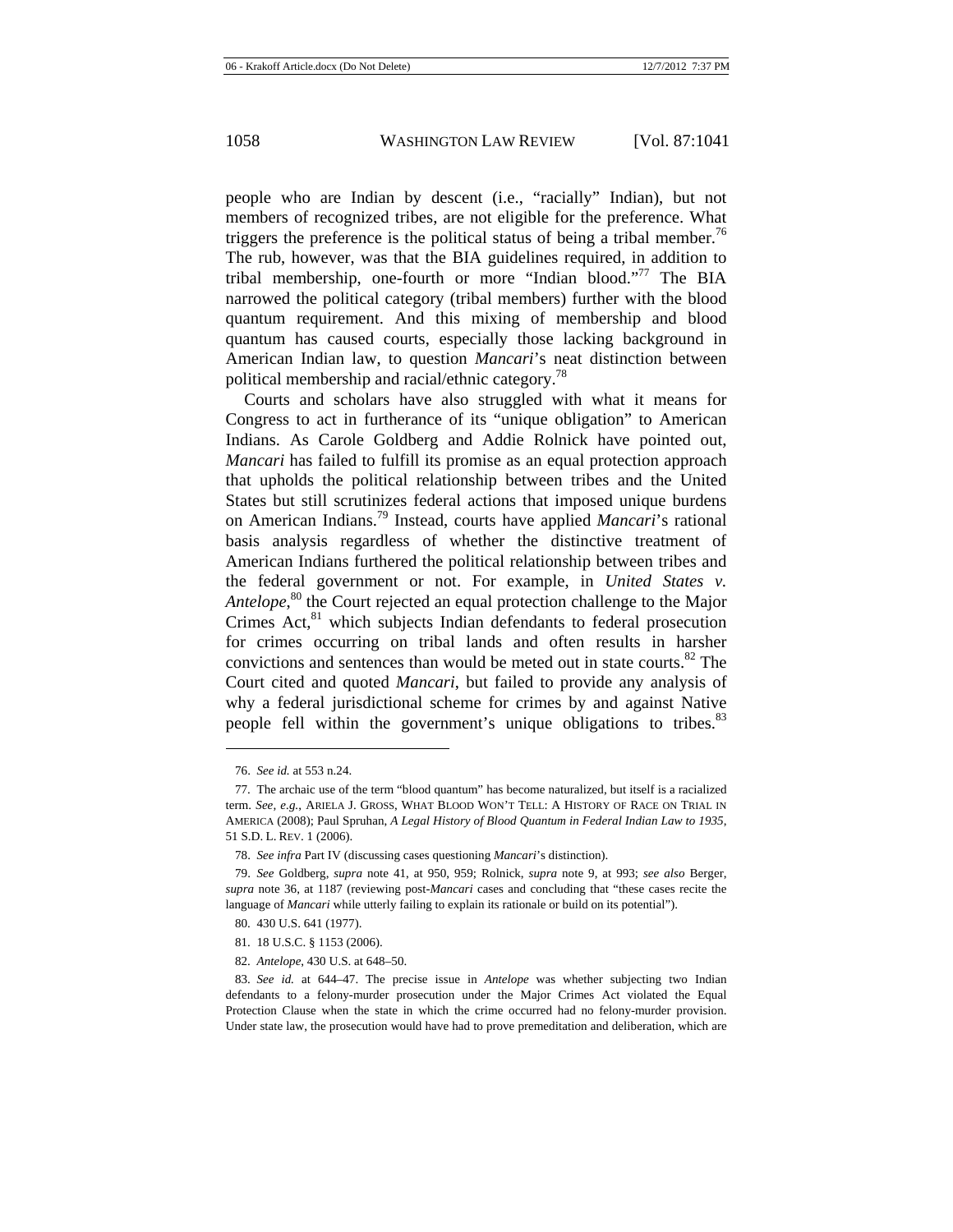Instead of applying *Mancari* in a way that distinguished between the federal government's discriminatory or baseless actions toward American Indians on the one hand and actions that furthered the political and trust relationship with tribes on the other, the Court collapsed the analysis into a simple one-line formula: if the distinction is based on tribes or tribal membership, it will be upheld.<sup>84</sup> *Mancari* has therefore become an extension of Congress's plenary power over Indian affairs rather than a way to thoughtfully plumb the distinctions between oppressive federal treatment of Indians and treatment that furthers tribal sovereignty and self-determination.<sup>85</sup>

Finally, *Mancari* unwittingly furthers a dichotomy between race/ethnicity and tribal membership that obscures the political nature of race and ethnicity themselves. Blackness, as scholars have argued, is a politico-legal category, as is whiteness.<sup>86</sup> The legal constructions of race have served political ends, and in this sense all racial categories are also political categories. Thus while it is true that federal classifications based on tribes and tribal membership are "political," it does not necessarily follow that they are *not* racial, as that term is defined to include the processes by which society has sorted people into racial castes.<sup>87</sup>

Legal doctrine flattens and obscures the politics that inhere in racial categories, and tends, therefore, to perpetuate misconceptions about how to redress discrimination across groups. Because racial categories have unique histories, however, the legal implications that flow from them are necessarily distinct.<sup>88</sup> By extension, strategies to address the ongoing structures of discrimination and subordination embedded in those legal categories are likewise distinct. Unearthing the racialization of American Indians that lies beneath the surface of the political classifications of

not elements under the federal felony-murder statute. *See id.* at 644.

<sup>84.</sup> *See, e.g.*, Washington v. Confederated Bands & Tribes, 439 U.S. 463, 501–02 (1979); Del. Tribal Bus. Comm. v. Weeks, 430 U.S. 73 (1977) (rejecting equal protection challenge to congressional action distributing judgment award to Delaware descendants that excluded Kansas Delawares); *see also* Berger, *supra* note 36, at 1187 (canvassing the cases).

<sup>85.</sup> The formulaic application of *Mancari*'s rule is part of what has led some courts astray in more recent applications of equal protection analysis. These cases are discussed *infra* Part IV.

<sup>86.</sup> *See* LÓPEZ, *supra* note 26; OMI & WINANT, *supra* note 26; Devon W. Carbado, *Racial Naturalization*, 57 AM. Q. 633 (2005); Cheryl Harris, *Whiteness as Property*, 106 HARV. L. REV. 1707 (1993); Jerry Kang, *Trojan Horses of Race*, 118 HARV. L. REV. 1489, 1499–1504 (2005) (describing socio-legal process of designation, delineation, and assignment of meaning of racial categories).

<sup>87.</sup> *See* C. VANN WOODWARD, THE STRANGE CAREER OF JIM CROW (2d rev. ed. 1966).

<sup>88.</sup> *See* Wolfe, *Land, Labor, and Difference*, *supra* note 28.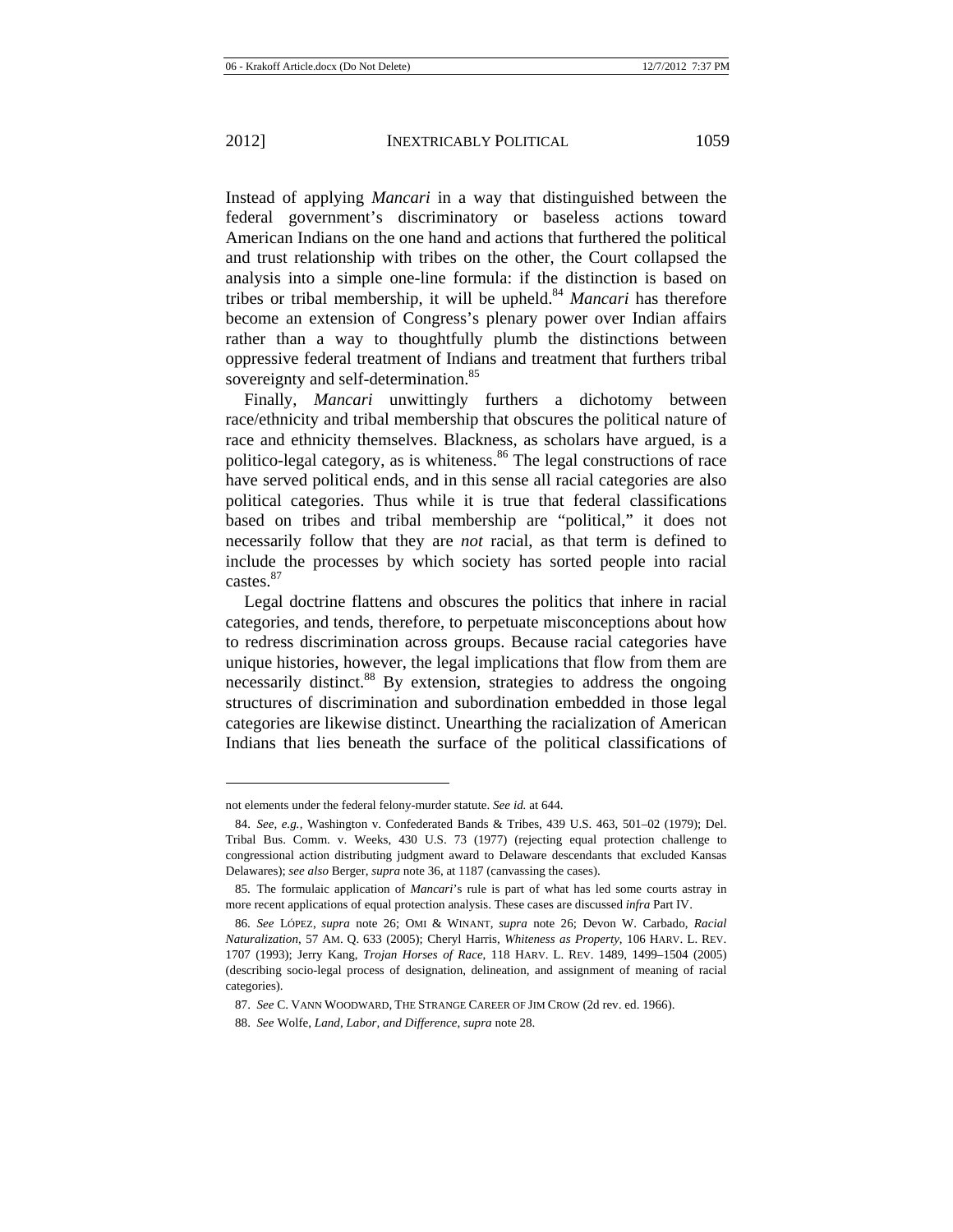tribes and tribal members, therefore, serves at least two purposes. First, it aligns American Indians more clearly with all other groups that have been subordinated by race. Second, it clarifies that each group's path to anti-subordination must be as distinctive as the form of the racialization itself.

Law plays a starring role in the construction of racial categories and in how they are interpreted through the lens of equal protection today. What it means to be African-American in the United States includes the history of slavery, reconstruction, the dismantling of reconstruction, Jim Crow, and the Civil Rights era.<sup>89</sup> Likewise, what it means to be American Indian, and even more obviously a member of a "federally recognized tribe," is a product of the legal history of the United States' interaction with and policies toward indigenous peoples. Therefore, to understand *Mancari*'s rule and where it fits in the larger socio-legal landscape it is necessary to review the evolution of the "federally recognized tribe."

## *B. From Independent Sovereigns to Federally Recognized Tribes*

Today, the Department of the Interior maintains a list of tribes that are recognized as political sovereigns by the federal government.<sup>90</sup> This status places American Indian tribes and their members in a different legal category (for certain purposes, and with important exceptions) from other racial and ethnic groups.91 To understand *Mancari*'s political relationship doctrine one must understand the history of how the federal government arrived at the list of federally recognized tribes as well as what does and does not flow from being on the list. With respect to the former, the historical record reveals that the need for increasingly formal definitions of tribes often (though not always) coincided with federal policies aimed at one or more of the following goals: consolidating the

<sup>89.</sup> *See* Kimberlé Crenshaw, *Race, Reform, and Retrenchment: Transformation and Legitimation in Antidiscrimination Law*, *in* CRITICAL RACE THEORY, *supra* note 39, at 103, 112–16 (summarizing history of legal, social and economic forms of constructing blackness as subordinate).

<sup>90.</sup> *See* 25 C.F.R. § 83.5(a) (2012) (requiring the Department of the Interior to publish a list of all federally recognized tribes no less frequently than once every three years); Indian Entities Recognized and Eligible to Receive Services From the United States Bureau of Indian Affairs, 75 Fed. Reg. 60,810 (Oct. 1, 2010) (most recently published list).

<sup>91.</sup> Members of unacknowledged and terminated tribes are, in some instances, entitled to similar programs and benefits as federally recognized tribes. *See* Sharon O'Brien, *Tribes and Indians: With Whom Does the United States Maintain a Relationship?*, 66 NOTRE DAME L. REV. 1461, 1470–76 (1991). At the same time, Native Americans are also eligible, as members of underrepresented minority groups, for federal programs aimed at remedying past discrimination on similar terms as other minority groups. *See id.* at 1488–89.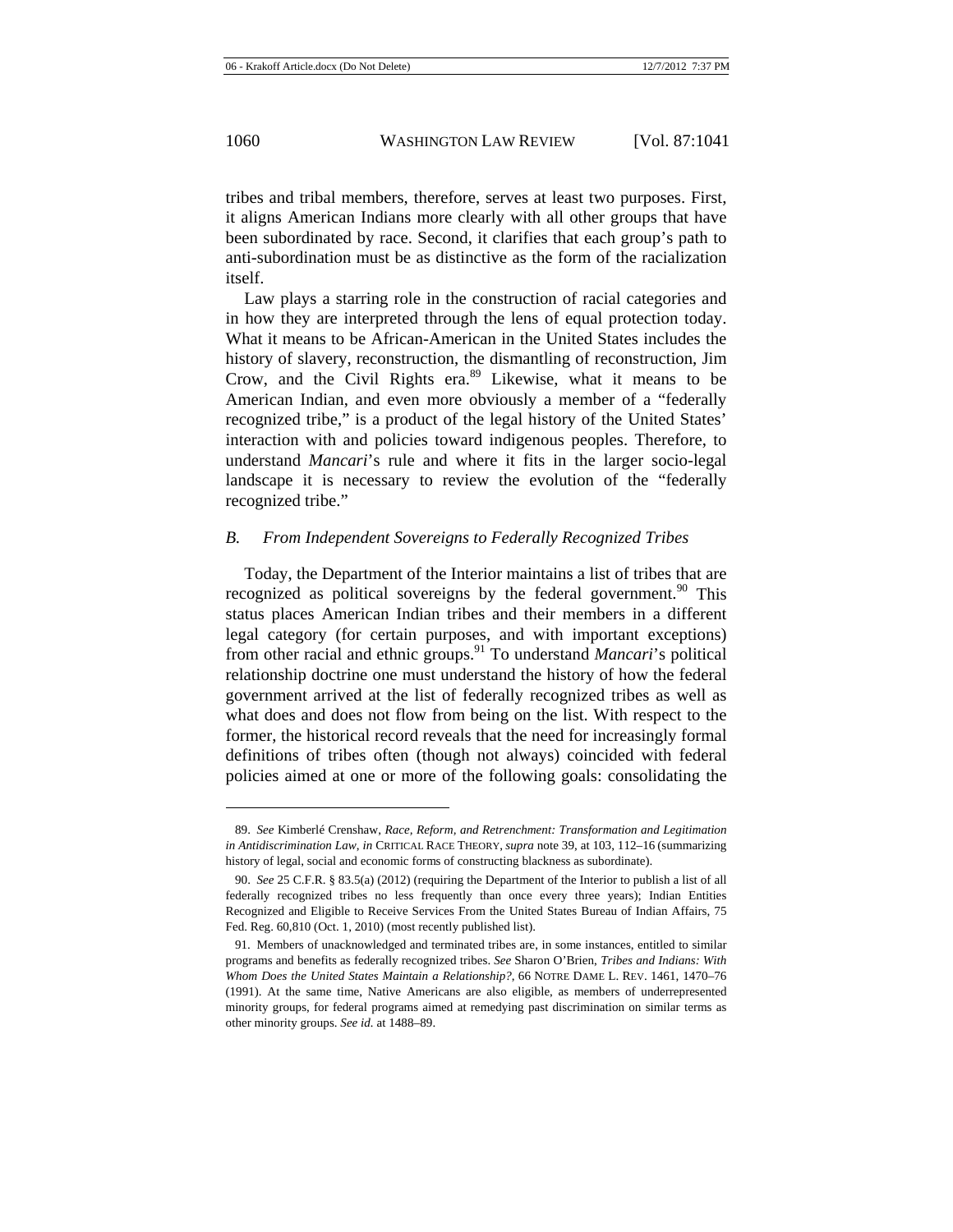federal government's authority over Indian affairs, pushing tribes onto well-defined (and smaller) territories, and assimilating tribes and tribal members into the majority society. With respect to what does and does not flow from federal recognition, the most significant implications are acknowledgement of tribal self-government and inherent sovereign powers (and all of the legal implications, including freedom from state laws, that result from that status),  $92$  and the federal government's trust obligation (as troubled as the trust relationship may be).<sup>93</sup> In addition, with federal recognition comes eligibility for federal programs that benefit tribal members.<sup>94</sup>

## *1. History of Federal Recognition*

Legal scholars point to several key judicial, legislative, and executive decisions when they describe the criteria and definitions for federally recognized tribes. With respect to case law, the Supreme Court's definitions in *Montoya v. United States*, <sup>95</sup> *United States v. Sandoval*, 96 and the First Circuit's in *Passamaquoddy Tribe v. Morton*<sup>97</sup> provided the basic framework for the common law definition of a recognized Indian tribe. In terms of legislation, the IRA purported to sort tribes into two groups, those eligible for the federal government's services and trust relationship, and those not. And finally, in 1978 the Executive Branch, responding to a wave of litigation over land claims and the attendant issue of federal recognition, promulgated regulations requiring a list of all federally recognized tribes and criteria for unrecognized tribal groups

<sup>92.</sup> *See generally* COHEN, *supra* note 42, at ch.4–ch.7 (providing a detailed overview of these areas of American Indian law).

<sup>93.</sup> The trust relationship includes specific legal and fiduciary obligations as well as a general duty to protect and safeguard tribes as separate governments. But the trust obligations are also amorphous and difficult to enforce, and have sometimes been used against tribes due to a formulation that imports the dated understandings of dependency and subordination. *See* Alex Tallchief Skibine, *Towards a Trust We Can Trust: The Role of the Trust Doctrine in the Management of Tribal Natural Resources*, *in* TRIBES, LAND, AND THE ENVIRONMENT 7 (Sarah Krakoff & Ezra Rosser eds., 2012).

<sup>94.</sup> Though, some federal programs are available to Indians who are not members of federally recognized tribes, and in the case of federal criminal jurisdiction, "membership" is defined more expansively than in other contexts. The varied definitions for eligibility for programs and criminal prosecution hint at the difficulty of cabining the federal government's obligations to indigenous peoples to the formally defined list of recognized tribes. It is, nonetheless, an important starting point for excavating the inextricably political relationship between tribes and the federal government.

<sup>95. 180</sup> U.S. 261 (1901).

<sup>96. 231</sup> U.S. 28 (1913).

<sup>97. 528</sup> F.2d 370 (1st Cir. 1975).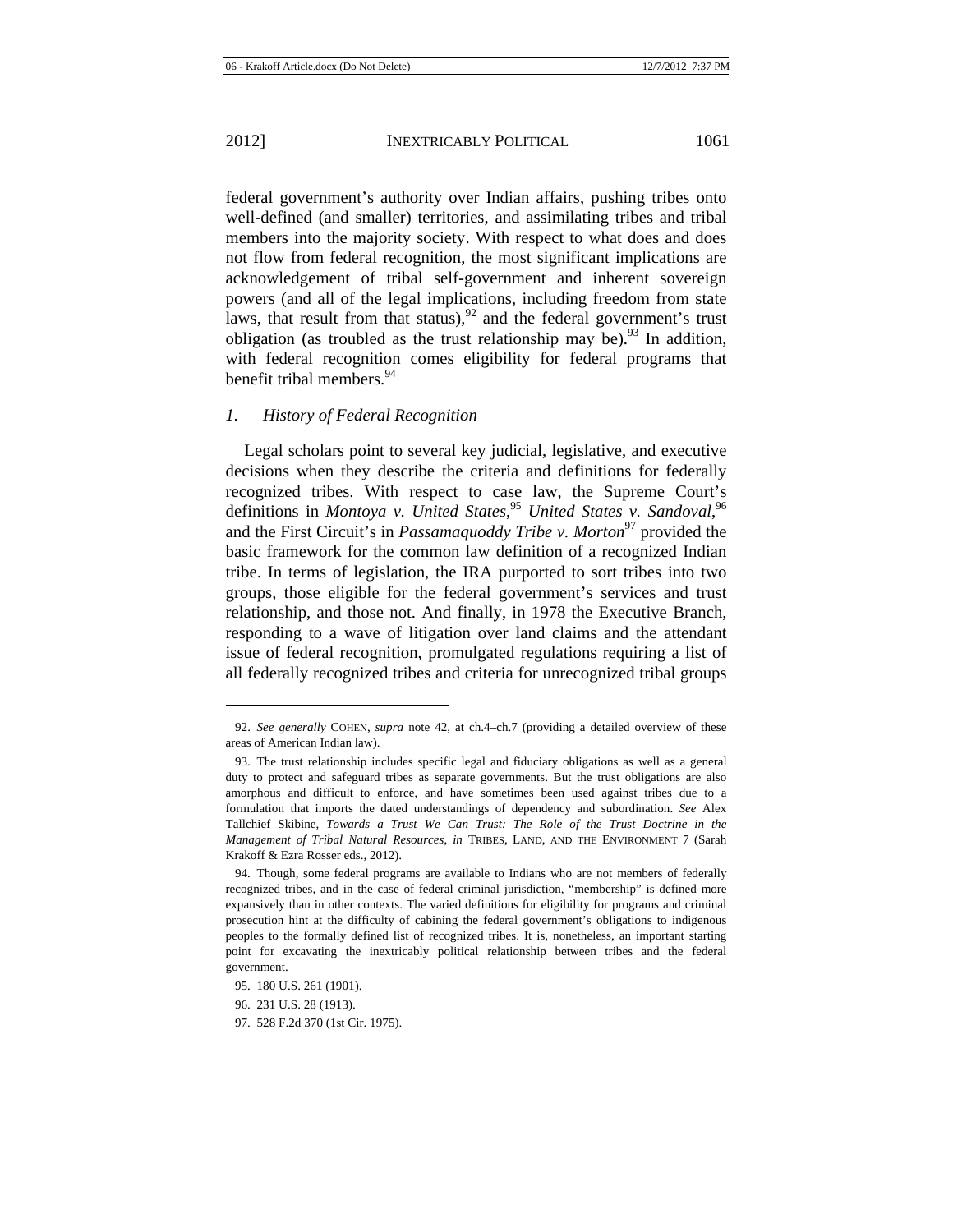to obtain recognition through an administrative process.<sup>98</sup> These legal moments and definitions are embedded in the gradual historical process of tribes evolving from free and independent sovereigns that predated European settlement into entities locked, by legal and extralegal acts, into an exclusive relationship with the United States.

## *a. 1783–1871: Sorting "Friends" from "Enemies"*

Given the United States' early and recurring interest in resolving indigenous land and resource claims, one might expect the early appearance of some sort of legal definition of an Indian tribe. Yet according to legal historian William W. Quinn, "In fact, the historical record reveals a consistent uncertainty and even confusion on the part of the several branches of government of the United States about its relations with and legal responsibilities toward certain Indian tribes throughout the nineteenth and early twentieth centuries."99 Quinn divides the history into three phases prior to 1978, when the federal acknowledgment criteria were promulgated.<sup>100</sup> The first phase, from 1783–1871, was characterized largely by what Quinn labels the "cognitive" type, meaning that the use of the terms "recognized" and "acknowledged" did not have a jurisdictional meaning but rather indicated that the federal government knew of the tribe's existence.<sup>101</sup>

Within this cognitive type, the federal government had several categories. The fifth iteration of the Trade and Intercourse Act, $102$  for example, included the following designations for Indians and Indian tribes:

[T]hose whose lands were "secured by treaty with the United States" (as against those whose lands were not); those "in amity with" the United States; "friendly Indian tribes"; and "Indians

<sup>98.</sup> *See* Procedures for Establishing that an American Indian Group Exists as an Indian Tribe, 43 Fed. Reg. 39361 (Aug. 24, 1978) (codified as amended at 25 C.F.R. pt. 83 (2012)).

<sup>99.</sup> Quinn, *supra* note 64, at 332.

<sup>100.</sup> *See id.* A necessary precursor to the first phase is the colonial recognition of American Indian sovereignty. *See id.* at 336–38 (summarizing the legacy of the colonial period as "a heritage that recognized, albeit sometimes grudgingly, the sovereignty of Indian tribes relative to the continent"). Quinn's three phases are 1783–1871, 1871–1934, and 1934–1978. *See id.* This Article uses the same dates to organize the discussion here, but emphasize different aspects of the United States' developing definition of "federally recognized tribes." Quinn emphasizes the increasing formality of the definition, in largely descriptive fashion. The analysis here takes a more critical look at the components of the evolving definition of tribes and the forces behind the need for formalization.

<sup>101.</sup> *See id.* at 339.

<sup>102.</sup> Act of Mar. 30, 1802, ch. 13, 2 Stat. 139.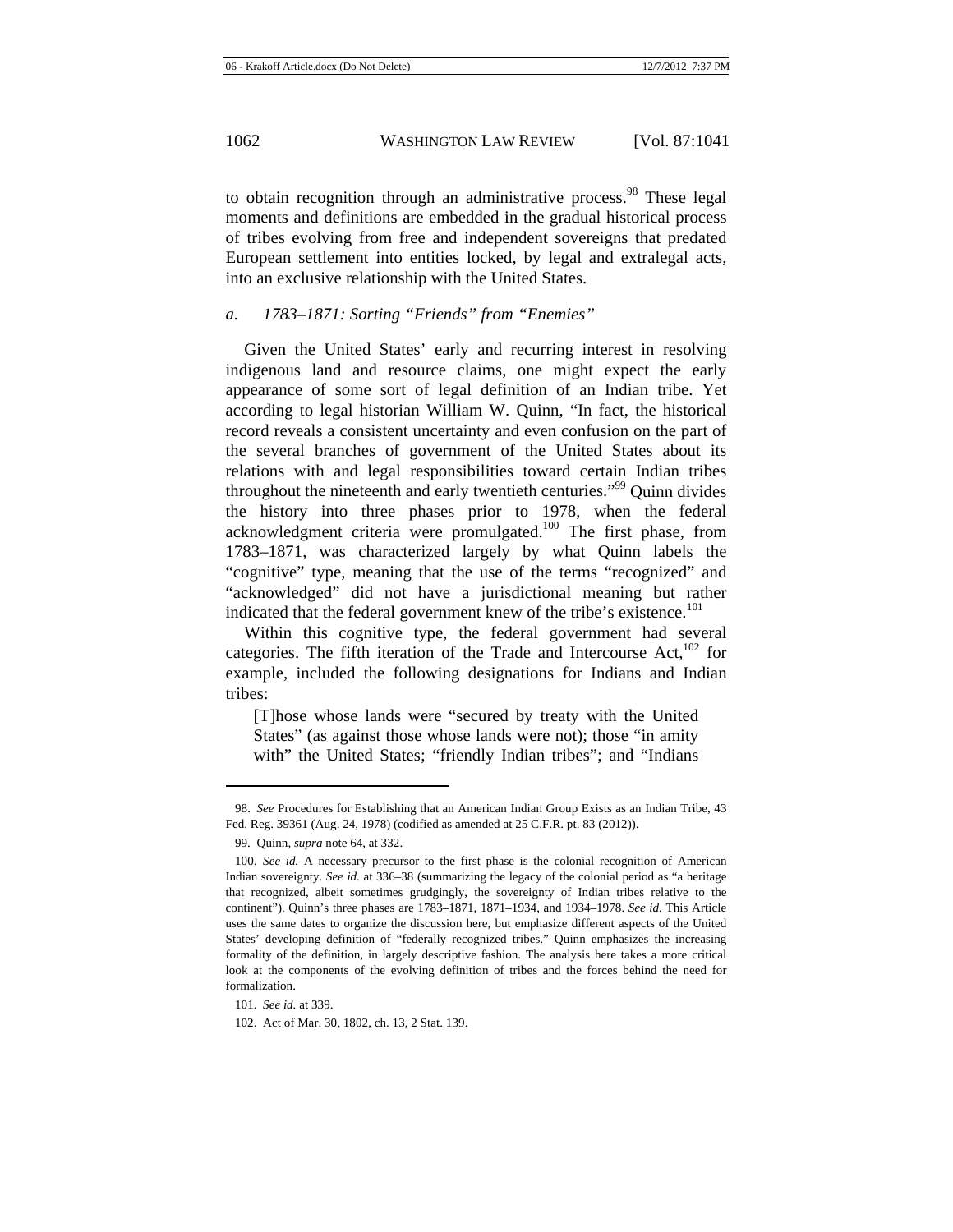living on lands surrounded by settlements of the citizens of the United States, and being within the ordinary jurisdiction of any of the individual states."<sup>103</sup>

As the nineteenth century proceeded and the United States gradually expanded its territory across the continent, the need arose for a more precise accounting of which indigenous peoples might stand in the way of western settlement. To meet this need, in 1822, Jedidiah Morse published a report commissioned by the Secretary of War that undertook to list and categorize all tribes as well as report on their conditions.<sup>104</sup> Morse distinguished so-called civilized from uncivilized tribes, the former being those on the western edge of American settlement and the latter the New England tribes, whose earlier encounter with colonists and settlers had resulted in their subjugation and assimilation. For example, Morse described the Osage as being in "moral darkness" with no knowledge of god,105 prone to "mischievous and atrocious expedition[s],"<sup>106</sup> and having little hope for improvement without the influence of religious instruction.<sup>107</sup> By contrast, the Passamaquoddy of Maine were described favorably, under the care of the Catholics, and with a governor who is "pious, and well disposed to receive instruction."108 This same alignment of negative characteristics (uncivilized, wild, lacking god, etc.) with persistent tribal affiliation, and positive characteristics (pious, receptive to instruction, etc.) with assimilation, was relied on in the 1860 Census to sort Indians into the categories of "civilized" or "retaining their tribal character."<sup>109</sup> This dichotomy, which reflects the distinct ways in which Indians were racialized,<sup>110</sup> would also emerge and recur later as the federal government attempted to impose greater juridical meaning on the distinction between "tribes" and groups of assimilated Indians.<sup>111</sup>

In the 1830s, the United States' removal policies heightened the need

 $\overline{a}$ 

108. *Id.* at 65.

<sup>103.</sup> *Id.* at 341 (quoting Act of Mar. 30, 1802, ch. 13, § 12, 2 Stat. 139).

<sup>104.</sup> JEDIDIAH MORSE, A REPORT TO THE SECRETARY OF WAR OF THE UNITED STATES ON INDIAN AFFAIRS (1822), *available at* http://hdl.handle.net/2027/hvd.32044014221147.

<sup>105.</sup> *Id.* at 233.

<sup>106.</sup> *Id.* at 234.

<sup>107.</sup> *Id.* at 235.

<sup>109.</sup> *See* O'Brien, *supra* note 91, at 1464 n.8 (citing CENSUS OFFICE, U.S. DEP'T OF INTERIOR, REPORT ON INDIANS TAXED AND INDIANS NOT TAXED IN THE UNITED STATES (EXCEPT ALASKA) AT THE ELEVENTH CENSUS: 1890, at 15 (1894)).

<sup>110.</sup> *See* Berger, *supra* note 9, at 606.

<sup>111.</sup> *See infra* notes 155–63 and 174–80 and accompanying text (discussing *United States v. Joseph*, 94 U.S. 614 (1876) and *United States v. Sandoval*, 231 U.S. 28 (1913)).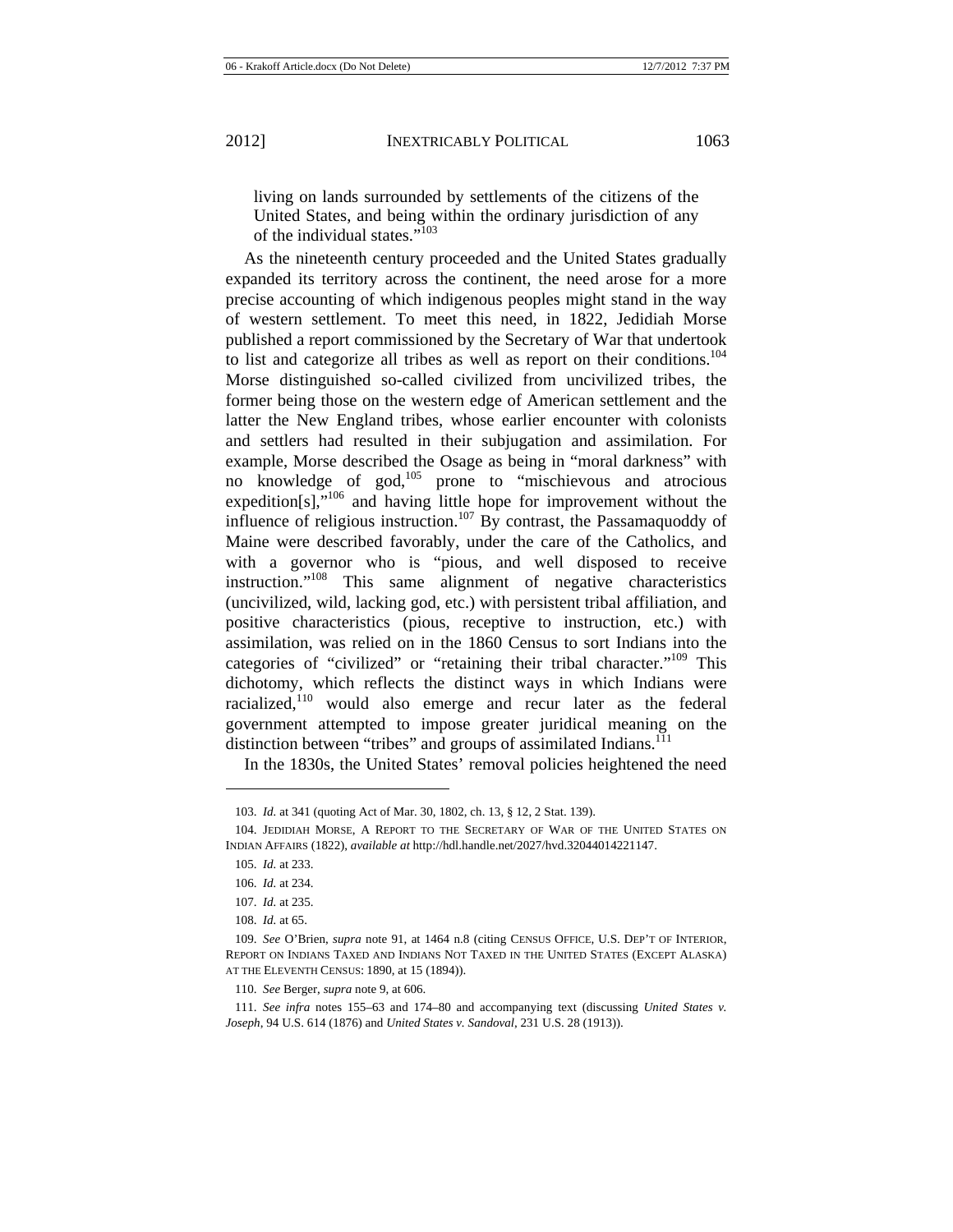to label and categorize Indian tribes.<sup>112</sup> Removal of the Cherokee, Creek, Choctaw, Chickasaw, and Seminole from their homelands in the Southeast required, at a minimum, the identification of which tribes still had possessory interests in their lands.<sup>113</sup> Similarly, the removal and consolidation of tribes throughout the west onto smaller homelands necessitated categorizing tribes into those that would be provided federal services and Indian agents and those that would not.<sup>114</sup> During this period, Chief Justice Marshall decided the last two cases in his Indian law trilogy, *Cherokee Nation v. Georgia*115 and *Worcester v. Georgia*. 116 *Cherokee Nation*, which held that Indian tribes were "domestic dependent nations" retaining aspects of their pre-contact sovereignty but implicitly divested of their powers over foreign affairs, took steps toward defining the jurisdictional implications of *being* a tribe but did not otherwise shed light on the criteria necessary to achieve that status.117 Likewise, *Worcester*, which held that state laws had no force or effect within the boundaries of the Cherokee Nation even in the midst of the Removal era, shed significant light on the legal effects of tribal sovereign status.118 Yet *Worcester*, like *Cherokee Nation*, had no need to address the criteria for *being* a tribe because the Cherokee had entered into treaties with the United States.<sup>119</sup>

In the decades following the Civil War, all three branches of government began to use "acknowledged" and "recognized" in ways that accord with the present jurisdictional meaning, rather than in the cognitive sense that predominated previously.120 In *The Kansas Indians*,<sup>121</sup> the Supreme Court made the first foray into defining tribes for jurisdictional purposes. The case involved whether Kansas could tax lands owned by individual Indians from the Shawnee, Wea, and Miami tribes.122 In rejecting Kansas' imposition of the tax, the Court explained

- 116. 31 U.S. (6 Pet.) 515 (1832).
- 117. 30 U.S. (5 Pet.) at 17.
- 118. *See* 31 U.S. (6 Pet.) at 561.
- 119. *See id.* at 551–52 (describing Treaty terms).
- 120. *See* Quinn, *supra* note 64, at 347.
- 121. 72 U.S. (5 Wall.) 737 (1866).

<sup>112.</sup> *See* COHEN, *supra* note 42, § 1.03[4].

<sup>113.</sup> *See* Quinn, *supra* note 64, at 342–43.

<sup>114.</sup> *Id.* at 343–44 (discussing the Indian Removal Act, Act of May 28, 1830, ch. 148, 4 Stat. 411; the Act establishing the post of Commissioner of Indian Affairs, Act of July 9, 1832, ch. 174, § 4, 4 Stat. 564; and the final Trade and Intercourse Act, Act of June 30, 1834, ch. 161, § 1, 4 Stat. 729).

<sup>115. 30</sup> U.S. (5 Pet.) 1 (1831).

<sup>122.</sup> *Id*. at 737.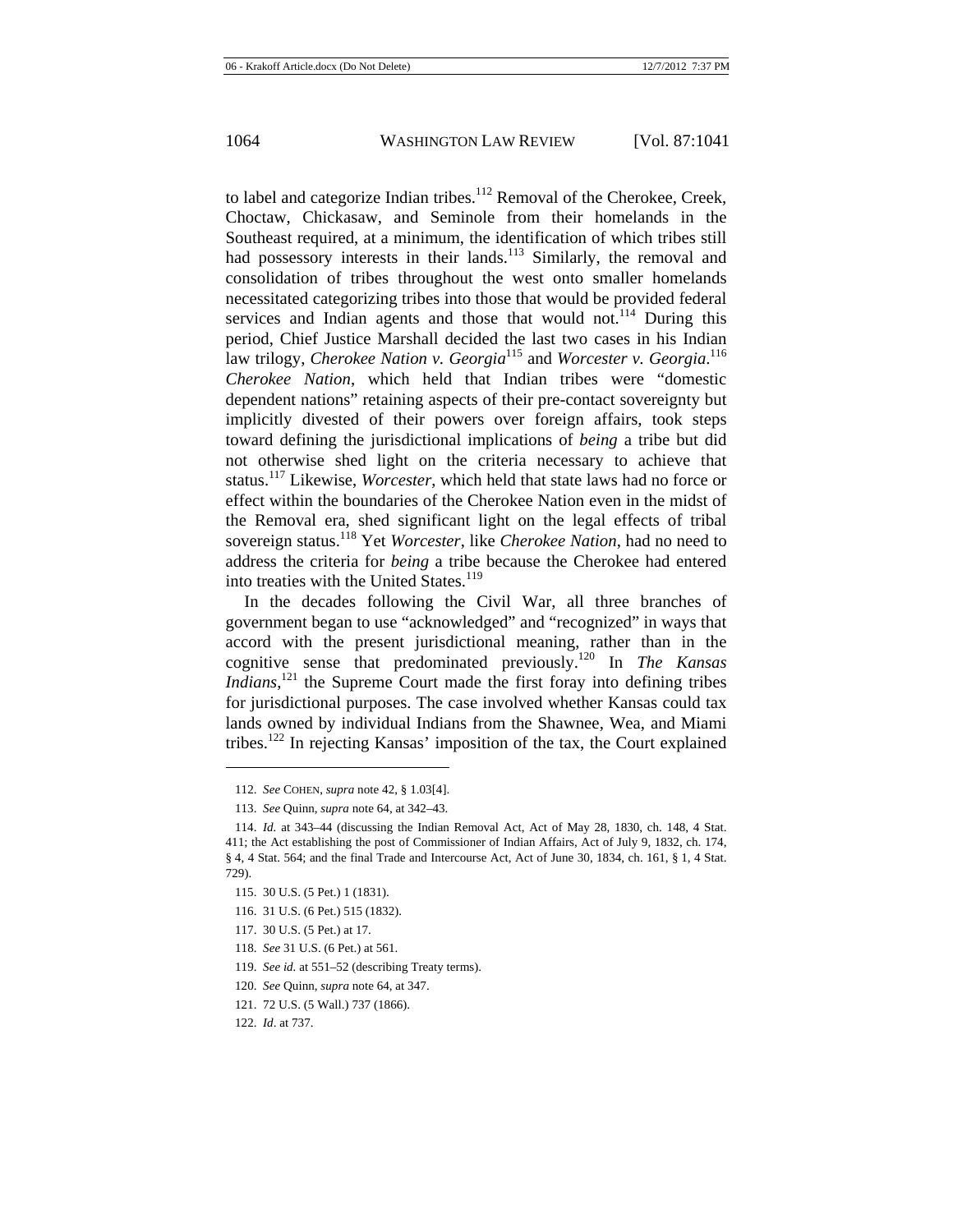separated from the jurisdiction of Kansas, and to be governed exclusively by the government of the Union."<sup>123</sup> The Court's conclusion rested on the tribes' treaty with the United States as well as on the tribes' degree of political and legal organization:

The treaty of 1854 left the Shawnee people a united tribe, with a declaration of their dependence on the National government for protection and the vindication of their rights. Ever since this their tribal organization has remained as it was before. They have elective chiefs and an elective council; meeting at stated periods; keeping a record of their proceedings; with powers regulated by custom; by which they punish offences, adjust differences, and exercise a general oversight over the affairs of the nation. This people have their own customs and laws by which they are governed.<sup>124</sup>

The Court's language, while occasionally exhibiting the assumption of Indian inferiority endemic to the times,<sup>125</sup> nonetheless embraced a political understanding of the definition of an Indian tribe. The Court concluded that "the action of the political department of the government settles, beyond controversy, that the Shawnees are as yet a distinct people, with a perfect tribal organization."126

# *b. 1871–1934: Assimilation of the Individual and Racialization of the Tribe*

Most Indian law scholars define the years from 1887–1928 as the Allotment and Assimilation period in federal Indian policy.<sup>127</sup> Like most

<sup>123.</sup> *Id.* at 755.

<sup>124.</sup> *Id.* at 756.

<sup>125.</sup> *See id.* The Court's language is disparaging, yet it is also embedded in an overall recognition of the tribes' well-functioning governmental status and structures.

Because some of those customs have been abandoned, owing to the proximity of their white neighbors, may be an evidence of the superior influence of our race, but does not tend to prove that their tribal organization is not preserved. There is no evidence in the record to show that the Indians with separate estates have not the same rights in the tribe as those whose estates are held in common. Their machinery of government, though simple, is adapted to their intelligence and wants, and effective, with faithful agents to watch over them.

*Id.* Both its content and tone are therefore far less overtly discriminatory than in *United States v. Joseph*, 94 U.S. 614 (1876), and *Montoya v. United States*, 180 U.S. 261 (1901), discussed below.

<sup>126.</sup> *The Kansas Indians*, 72 U.S. (5 Wall.) at 756.

<sup>127.</sup> *See* ROBERT T. ANDERSON ET AL., AMERICAN INDIAN LAW: CASES AND COMMENTARY 105 (2d ed. 2010); DELORIA & LYTLE, *supra* note 49, at 8.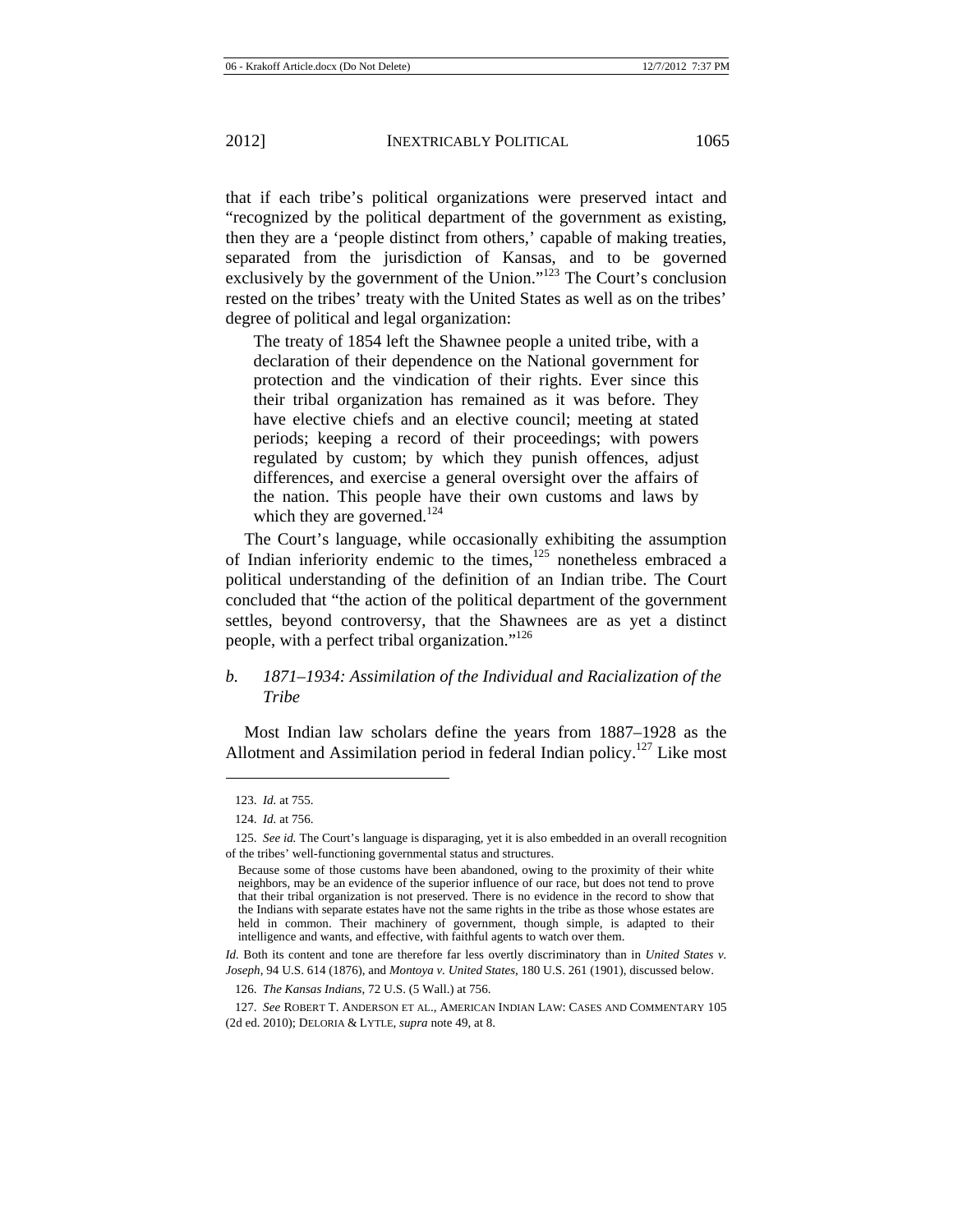historical periodization, there is an arbitrary quality to the dates. Some Allotment and Assimilation policies predated  $1887<sup>128</sup>$  In addition, in 1871, Congress enacted a statute purporting to limit the President's power to enter into treaties with tribes.<sup>129</sup> For the topic at hand, the 1871 date is an appropriate starting point. It marks the beginning of a period that necessitated definitions of tribes in order to freeze their numbers and, eventually, eliminate them. Similarly, 1934 is the better ending point, because it marks the official end of allotment with the passage of the IRA, which also included the first attempt to list all federally recognized tribes.<sup>130</sup>

The 1871 Act announced that "hereafter no Indian nation or tribe within the territory of the United States shall be acknowledged or recognized as an independent nation, tribe or power with whom the United States may contract by treaty."131 The legislation was initiated by members of the House of Representatives who resented that treaties ratified by the Senate repeatedly forced the House's hand with respect to appropriations.<sup>132</sup> Yet declaring that the government would no longer enter into treaties did nothing to alter the fact that there were many Indian tribes remaining with valid claims to territory and selfgovernance: "The BIA, if not Congress, was acutely aware of the existence of numerous Indian Tribes in the western states with no treaty relations between them and the United States. Some new criterion or criteria would have to be adopted to determine from henceforth which tribes would be provided services."<sup>133</sup> Congress's attempt to end treaty making with tribes did not, in other words, erase the existence of tribes themselves. The 1871 Act, therefore, begged the question of some further way to define and take account of those tribes. In 1872, a year after the legislation was enacted, Commissioner of Indian Affairs Francis Walker "asked this rhetorical question: 'How are Indians, never

<sup>128.</sup> *See* DELORIA & LYTLE, *supra* note 49, at 8 (describing pre-1887 allotment policies and laws).

<sup>129.</sup> Act of Mar. 3, 1871, ch. 120, § 1, 16 Stat. 544, 566 (codified in part at 25 U.S.C. § 71 (2006)). While the statute appeared to bring an end to treaty making, in reality, the federal government continued to enter into various agreements, carried out through executive order or legislation, with Indian tribes as political bodies. *See* ANDERSON ET AL., *supra* note 127, at 90–91. Furthermore, scholars and at least one Justice have raised questions about the constitutionality of the provision. *See* United States v. Lara, 541 U.S. 193, 218 (2004) (Thomas, J., concurring in the judgment); David P. Currie, *Indian Treaties*, 10 GREEN BAG 2D 445 (2007).

<sup>130.</sup> *See infra* notes 181–96 and accompanying text (discussing the Indian Reorganization Act).

<sup>131. 16</sup> Stat. at 566.

<sup>132.</sup> *See* Currie, *supra* note 129, at 447.

<sup>133.</sup> *See* Quinn, *supra* note 64, at 347.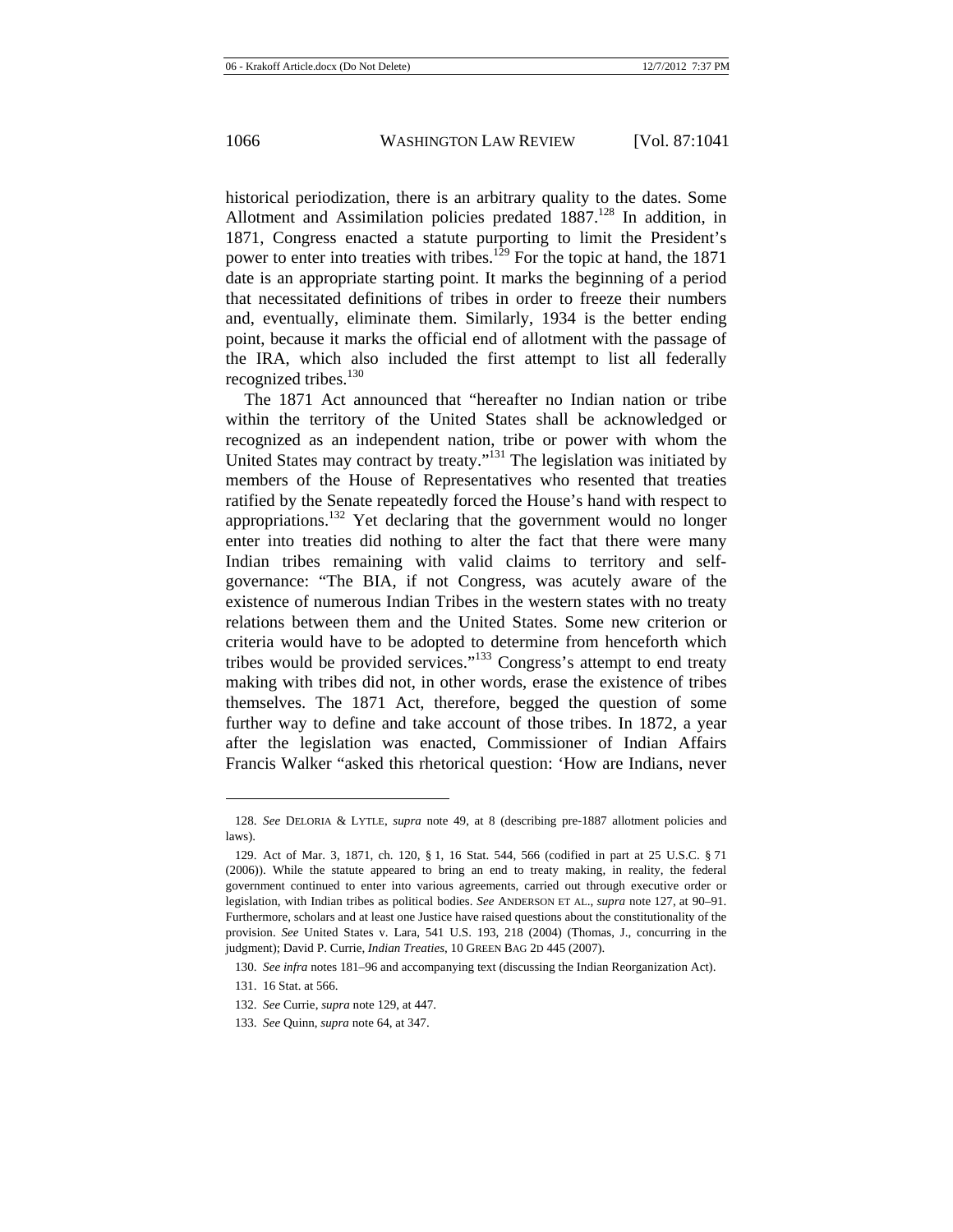perennial "Indian problem" by revoking the treaty power created a new

yet treated with, but having every way as good and as complete rights to portions of our territory as had the Cherokees, Creeks, Choctaws, and Chickasaws, for instance  $\dots$  to establish their rights?"<sup>134</sup> Solving the

one: how otherwise to address and resolve outstanding Indian claims. Most scholars describe Allotment as beginning in 1887 because this was the year that the Dawes Act, or General Allotment Act,<sup>135</sup> was passed. East Coast organizations and Western politicians agitated for the break-up of tribal governments and, in particular, the tribal land base that made tribal cultural and political life possible.<sup>136</sup> According to these constituencies, tribes' separate status, which allowed them to perpetuate their traditions and culture, had to be destroyed in order to allow individual Indians to assimilate successfully in to American society. As Professor Berger has described, during this period "[f]ederal Indian policy, which previously vacillated between sovereign and racialized views of tribes, moved decisively toward the latter."137 E.P. Smith, Commissioner of Indian Affairs during 1874–1876, opined that "the difficulty of Indian 'civilization' is '[n]ot so inherent in the racecharacter and disposition of the Indian . . . as in his anomalous relation to the Government."<sup>138</sup> The racialized tribe was seen as the locus of Indian backwardness and inferiority. Destruction of the tribe was therefore prerequisite to liberating the individual Indian.<sup>139</sup>

The Dawes Act's primary means for accomplishing the goal of tribal destruction was to shatter the tribally held land base. The Act authorized the break-up of tribal land into individually held allotments for tribal members and the declaration of any surplus lands as open for non-Indian settlement.<sup>140</sup> In order to allot the lands, the Act and related allotment statutes required many tribes to develop membership rolls.<sup>141</sup> As one of

<sup>134.</sup> *Id.* (quoting ANNUAL REPORT OF THE COMMISSIONER OF INDIAN AFFAIRS TO THE SECRETARY OF THE INTERIOR 83 (1872)).

<sup>135.</sup> Indian General Allotment Act, chs. 105, 119, 24 Stat. 388 (1887) (codified as amended at 25 U.S.C. §§ 331–358 (2006)).

<sup>136.</sup> *See* AMERICANIZING THE AMERICAN INDIANS: WRITINGS BY THE "FRIENDS OF THE INDIAN": 1880–1900 (Francis Paul Prucha ed., 1973) [hereinafter AMERICANIZING THE AMERICAN INDIANS] (collected writings and speeches by the Friends of the Indian in support of allotment and assimilation); DELORIA & LYTLE, *supra* note 49, at 8–9.

<sup>137.</sup> Berger, *supra* note 9, at 629.

<sup>138.</sup> Quinn, *supra* note 64, at 347 (quoting ANNUAL REPORT OF THE COMMISSIONER OF INDIAN AFFAIRS TO THE SECRETARY OF THE INTERIOR 374 (1874)).

<sup>139.</sup> *See id.* at 347 (describing attitudes of federal officials towards tribes during allotment).

<sup>140. 24</sup> Stat. 388.

<sup>141.</sup> *See* Act of Mar. 3, 1893, ch. 209, § 16, 27 Stat. 612, 645 (authorizing the Dawes commission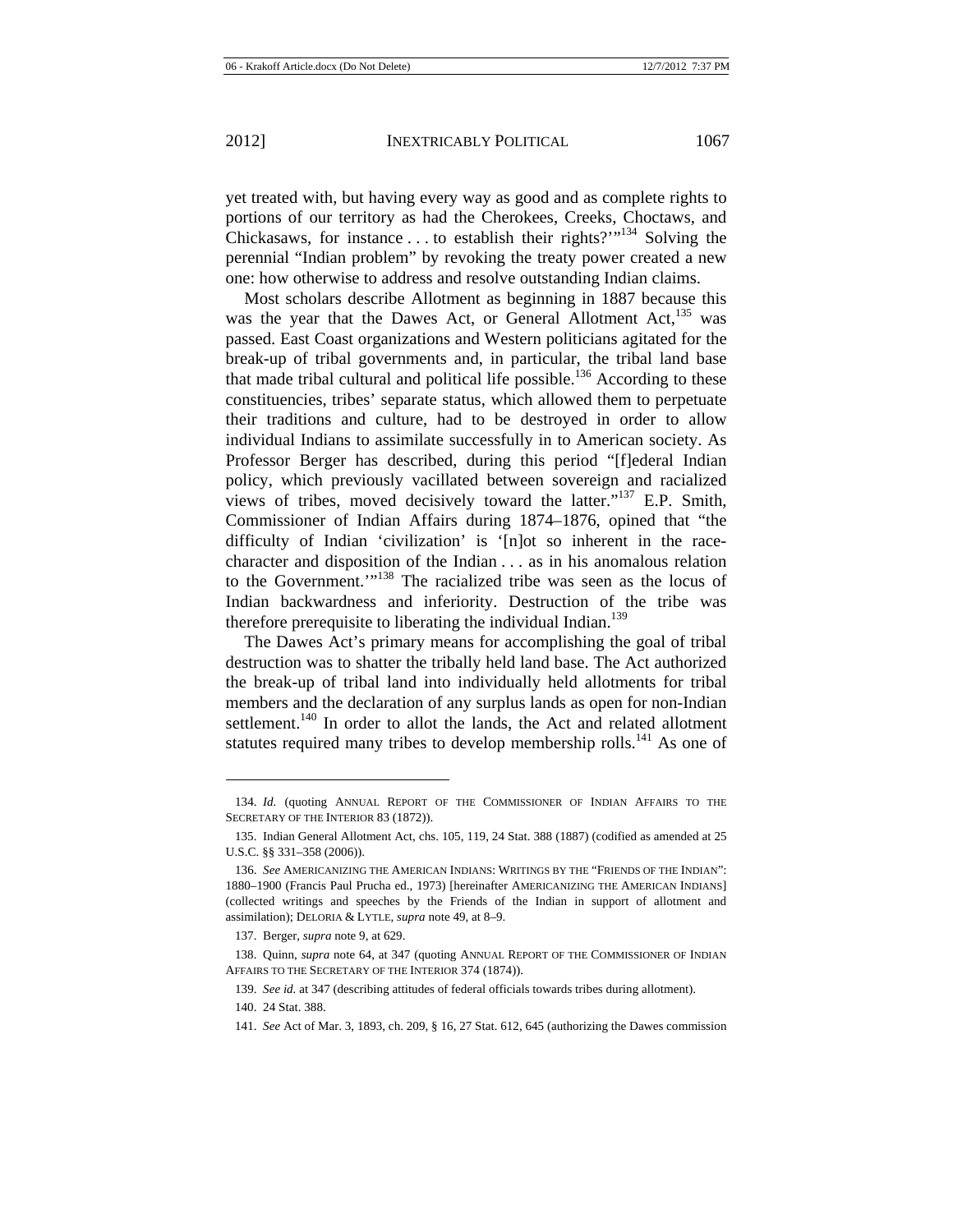the Friends of the Indians put it at their annual gathering in Mohonk, New York, the Allotment policy was "a mighty pulverizing engine for breaking up the tribal mass."142 Much of this work would be accomplished through allotment, as well as the subsequent process of releasing individual Indian allotments from restrictions on alienability.<sup>143</sup> As Paul Spruhan has documented, the criteria for determining who should be released from restrictions on alienation was based on intricate and byzantine rules about blood quantum, particularly for the Cherokee, Creek, Choctaw, and Chickasaw of Oklahoma.144

The process of developing tribal rolls, and then using those rolls to disburse land as individual allotments in order to eliminate their trust status, has had lingering harmful effects on tribes and individual Indians.145 In some instances, people of unquestionable tribal affiliation were omitted from the rolls simply by oversight or unseemly bureaucratic delay. Professor Eva Marie Garroutte has described how "[t]he compilation of some tribal rolls . . . took so long that a significant number of registrants died before the paperwork was completed. . . . Even when an applicant did manage to live long enough to complete the entire process of enrollment, she frequently found herself denied."<sup>146</sup> In other cases, tribal people refused to be listed on the government's rolls as acts of protest against the allotment process: "For instance, among Oklahoma Creeks, Cherokees, Chickasaws, and Choctaws conservative traditionalists or 'irreconcilables' fought a hard fight against registration with the Dawes commission."<sup>147</sup> The tragic

to establish tribal membership for Five Civilized Tribes); *see also* Spruhan, *supra* note 77, at 40–41 (discussing the Dawes Commission's process for these tribes).

<sup>142.</sup> AMERICANIZING THE AMERICAN INDIANS, *supra* note 136, at 342.

<sup>143.</sup> *See* Spruhan, *supra* note 77, at 40–41.

<sup>144.</sup> *See id.* at 41 ("With each group accounted for, Congress moved to make lands alienable based on the race and blood quantum of the allottees. First, Congress released whites and freedmen in 1904, called 'Indians who are not of Indian blood' in the statute, from restrictions on the sale of all their allotted land except their homesteads. In 1906 Congress extended the time for restrictions for full bloods, and required that the Secretary of Interior approve full-blood leases, sales, and wills devising allotments. In 1908 Congress released Indians from restrictions on the sale of their allotments by their amount of Indian blood. Those Indians of less than one-half Indian blood, along with intermarried citizens and freedmen, were released from all restrictions. Those of one-half or more Indian blood, but less than three-quarters Indian blood, were released from restrictions on all their land but their homestead. Those of three-quarters or more Indian blood retained restrictions on all their land.") (citations omitted).

<sup>145.</sup> *See* EVA MARIE GARROUTTE, REAL INDIANS: IDENTITY AND THE SURVIVAL OF NATIVE AMERICA 21–22 (2003); Spruhan, *supra* note 77, at 41 n.352 (describing freedmen litigation).

<sup>146.</sup> GARROUTTE, *supra* note 145, at 21.

<sup>147.</sup> *Id.*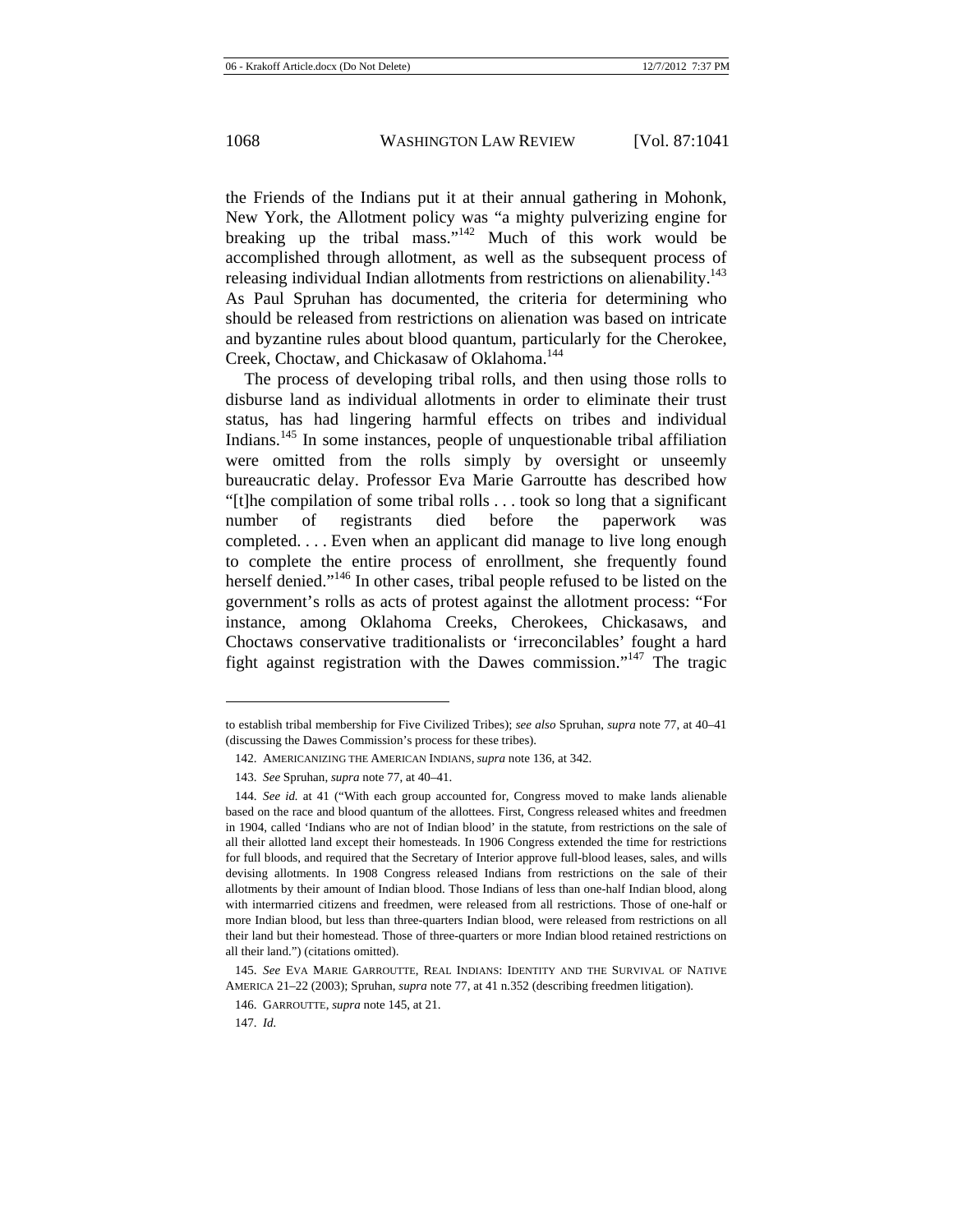irony is that "the descendants of those traditionalists find themselves worse off, in the modern, legal context," because today they cannot be enrolled members of their tribes.<sup>148</sup>

Sometimes tribal rolls were constructed explicitly to facilitate tribal approval of land cessions to the federal government. According to Professor Garroutte, "Prior to 1892, agents of American government had judged mixed bloods more cooperative than full bloods on a variety of issues, particularly in the signing of legal documents allowing for land cessions. The agents had therefore specifically sought them out for such purposes."149 Garroutte quotes the Annual Report of Thomas J. Morgan, Commissioner of Indian Affairs, which urged the recognition of mixed bloods as tribal members for just this purpose:

Where by treaty or law it has been required that three-fourths of an Indian tribe shall sign any subsequent agreement to give it validity, we have accepted the signature of mixed bloods as sufficient, and have treated said agreements as valid for the purpose of relinquishment of the rights of the tribe. . . . *To decide at this time that such mixed bloods are not Indian . . . would unsettle or endanger the titles to much of the lands that have been relinquished by Indian tribes and patented to citizens of the United States*. 150

Taking this approach a step further, David H. Jerome, Commissioner of Indian Affairs in 1892, advocated including non-Indians on the tribal rolls in order to increase the chances of a vote in support of allotting the Kiowa Tribe's reservation.<sup>151</sup>

Given the aims and assumptions of the 1871 Act and the Dawes Act, it is not surprising that their contributions to defining American Indian *tribes* were indirect. The 1871 Act aimed to freeze the definition in time, notwithstanding the existence of many tribes with obvious claims to territory still outstanding. The Dawes Act (and accompanying laws) defined *members* of tribes only in order to eventually extinguish the tribes through the process of eliminating tribal land and culture. The goals of both were to eliminate the federal government's obligations to

<sup>148.</sup> *Id.* at 22.

<sup>149.</sup> *Id.* at 36.

<sup>150.</sup> *Id.* (omission in original) (emphasis added) (quoting THOMAS J. MORGAN, U.S. COMMISSIONER OF INDIAN AFFAIRS, SIXTY FIRST ANNUAL REPORT OF THE COMMISSIONER OF INDIAN AFFAIRS TO THE SECRETARY OF THE INTERIOR 36 (1892)).

<sup>151.</sup> *See* ANDERSON ET AL., *supra* note 127, at 116 (quoting Ann Laquer Estin, Lone Wolf v. Hitchcock*: The Long Shadow*, *in* THE AGGRESSIONS OF CIVILIZATION: FEDERAL INDIAN POLICY SINCE THE 1880'S 215, 216 (Sandra L. Cadwalader & Vine Deloria, Jr. eds., 1984)).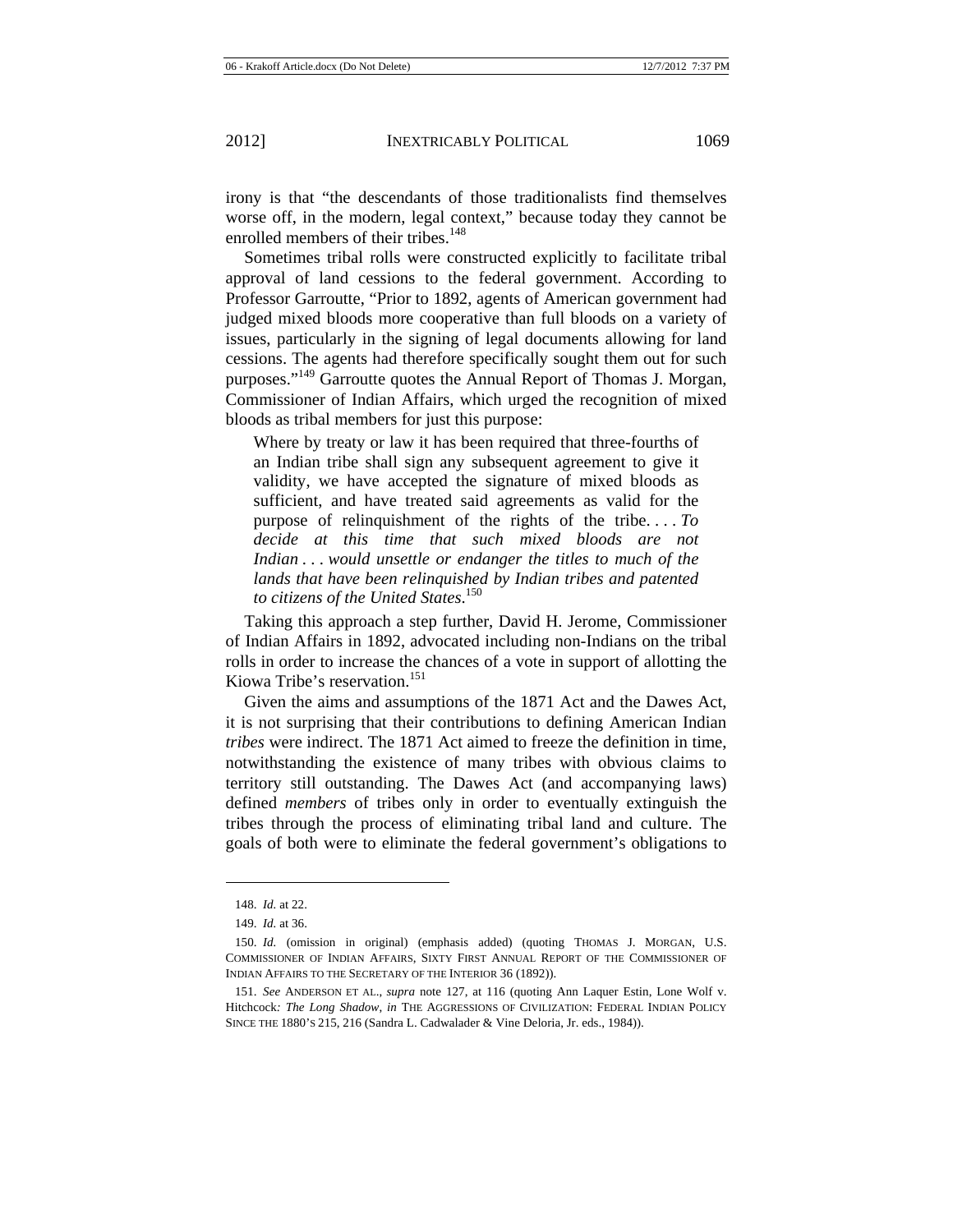treat tribes and their members as distinct peoples, with rights and statuses separate from those of ordinary U.S. citizens. As such, the fewer tribes the better, and likewise the fewer individuals affiliated with tribes the better. During this period, the inverse racial logic that applied to Indians as opposed to African-Americans was at its height.<sup>152</sup> At the same time that the federal government was eliminating special protections for Indian individuals on the basis of their *insufficient* blood quantum (and sometimes constructing tribal rolls deliberately in order to diminish the number of "full blood" Indians), the Supreme Court sanctioned the "one drop" approach to defining black identity in *Plessy v. Ferguson*. 153 Elimination of Indians as a "race" would result in more land held as private property by non-Indians, whereas strict and purportedly biological *separation* between whiteness and blackness, as determined by blood quantum even in minute degrees, served the ends of maintaining free and low-wage labor even after the Civil War.<sup>154</sup>

During this same historical period, the Supreme Court decided several cases that necessitated some working definition of what constituted a tribe. In *United States v. Joseph*, <sup>155</sup> the Court considered the question of whether the Pueblo of Taos was a "tribe" under the Nonintercourse Act,<sup>156</sup> which prohibited non-Indian settlement on Indian lands and subjected violators to fines.<sup>157</sup> The Court determined that the Pueblo was not a tribe under the Act because the Pueblo people were too civilized to

<sup>152.</sup> *See* Wolfe, *Land, Labor, and Difference*, *supra* note 28, at 881–82, 887.

<sup>153. 163</sup> U.S. 537 (1896). *See also* Wolfe, *Land, Labor, and Difference, supra* note 28, at 882 (noting that the trend after *Plessy* "was steadily in the direction of what came to be known as the 'one-drop rule,' in which any evidence of any African ancestry whatsoever, no matter how far back or remote, meant that one was classified as black"); Cheryl Harris, *Whiteness as Property*, *in* CRITICAL RACE THEORY, *supra* note 39, at 283–85 (describing rules of hypodescent and other blood quantum approaches to determining blackness). As Harris notes, "The standards were designed to accomplish what mere observation could not: 'That even Blacks who did not look Black were kept in their place.'" *Id.* at 284 (quoting R.T. Diamond & R.J. Cottrol, *Codifying Caste: Louisiana's Racial Classification Scheme and the Fourteenth Amendment*, 29 LOY. L. REV. 255, 281 (1983)).

<sup>154.</sup> *See* Harris, *supra* note 39, at 284–86; Wolfe, *Land, Labor, and Difference*, *supra* note 28, at 879–84, 886–88. The intensification of both forms of racialization is no coincidence. As Patrick Wolfe notes, "Despite [the] fundamental discrepancy between the racialization of Indians and of blacks, in either case we find race intensifying when social space becomes, or threatens to become, shared." Wolfe, *Land, Labor, and Difference*, *supra* note 28, at 887.

<sup>155. 94</sup> U.S. 614 (1876), *abrogated by* United States. v. Candelaria, 271 U.S. 432 (1926).

<sup>156. 25</sup> U.S.C. § 177 (2006).

<sup>157.</sup> *See* 94 U.S. at 615 (citing to various provisions prohibiting settlement on Indian lands in the Territories of New Mexico and Utah). The 1834 Act declared it illegal for anyone to settle on lands "belonging, secured, or granted by treaty with the United States to any Indian tribe." *Id.* The 1851 amendment extended the Act to the Territories of New Mexico and Utah. *Id.*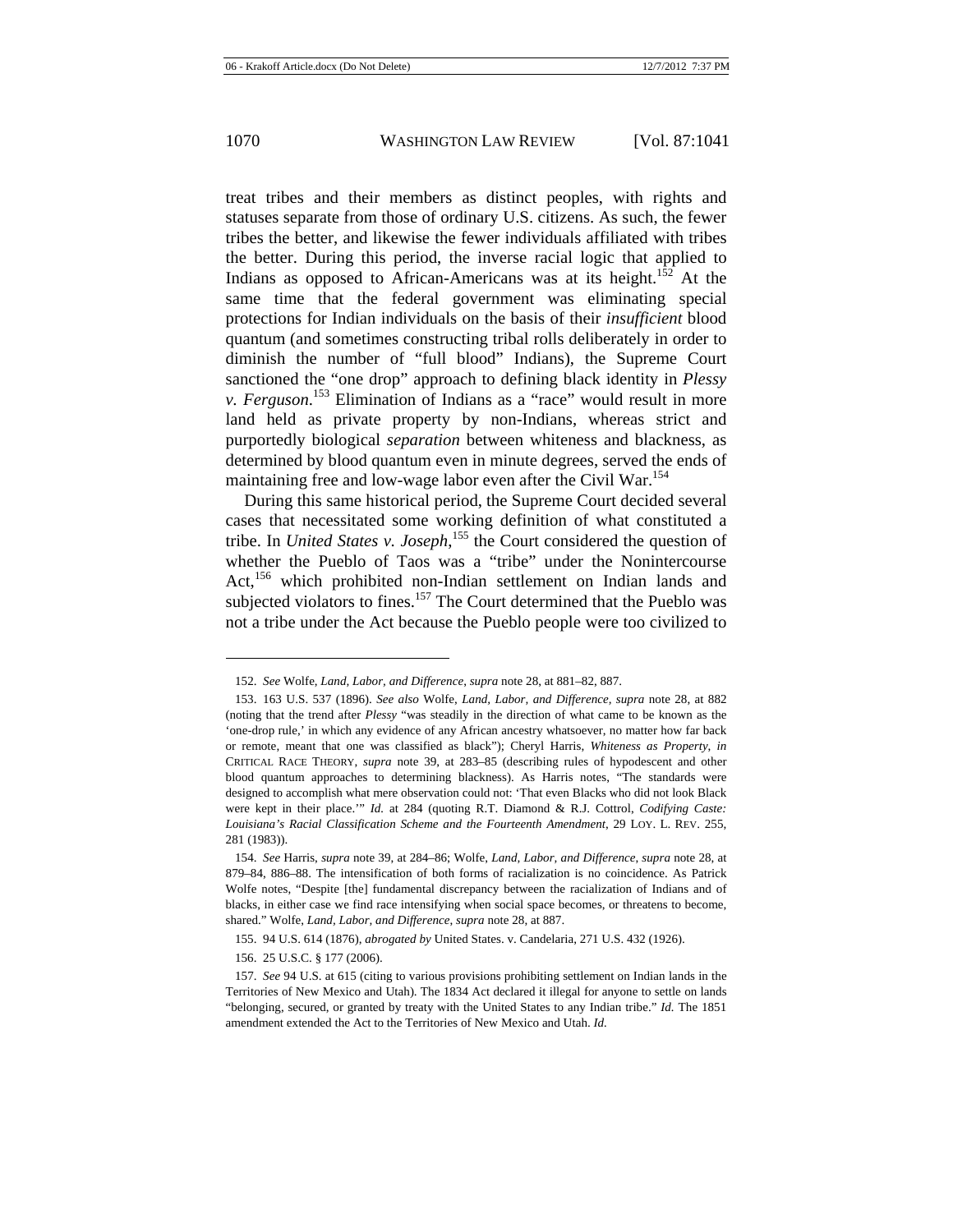require the ward-guardian relationship that warranted protection from non-Indian settlement.<sup>158</sup> Quoting the lower court, the Court stated:

For centuries, . . . the pueblo Indians have lived in villages, in fixed communities, each having its own municipal or local government. As far as their history can be traced, they have been a pastoral and agricultural people, raising flocks and cultivating the soil. . . . They are as intelligent as most nations or people deprived of means or facilities for education. Their names, their customs, their habits, are similar to those of the people in whose midst they reside, or in the midst of whom their pueblos are situated.... In short, they are a peaceable, industrious, intelligent, honest, and virtuous people. *They are Indians only in feature, complexion, and a few of their habits; in all other respects superior to all but a few of the civilized Indian tribes of the country, and the equal of the most civilized thereof*. 159

The tribes protected by the Act, according to the Court, were "the nomadic Apaches, Comanches, Navajoes, and other tribes whose incapacity for self-government required both for themselves and for the citizens of the country this guardian care of the general government."<sup>160</sup> The Court concluded that the Pueblo was not a tribe under the Act because their stability, degree of assimilation, and history of integration into the former Mexican government rendered them no different from other communally-oriented non-Indian communities:

If the pueblo Indians differ from the other inhabitants of New Mexico in holding lands in common, and in a certain patriarchal form of domestic life, they only resemble in this regard the Shakers and other communistic societies in this country, and cannot for that reason be classed with the Indian tribes of whom we have been speaking.<sup>161</sup>

*Joseph*'s definition, limited as it was to the Nonintercourse Act, nonetheless reflected the evolving idea that inferiority and incapacity inhered in the meaning of the word "tribe." The Pueblo's "superior" social organization, habits, and degree of assimilation rendered them, ironically, less protected in their lands than the "semi-independent tribes whom our government has always recognized as exempt from our laws, whether within or without the limits of an organized State or

<sup>158.</sup> *Joseph*'s holding with respect to whether Pueblos are tribes and Pueblo lands are Indian country has since been rejected. *See, e.g.*, *Candelaria*, 271 U.S. 432.

<sup>159.</sup> *Joseph*, 94 U.S. at 616–17 (emphasis added).

<sup>160.</sup> *Id.* at 617.

<sup>161.</sup> *Id.* at 617–18.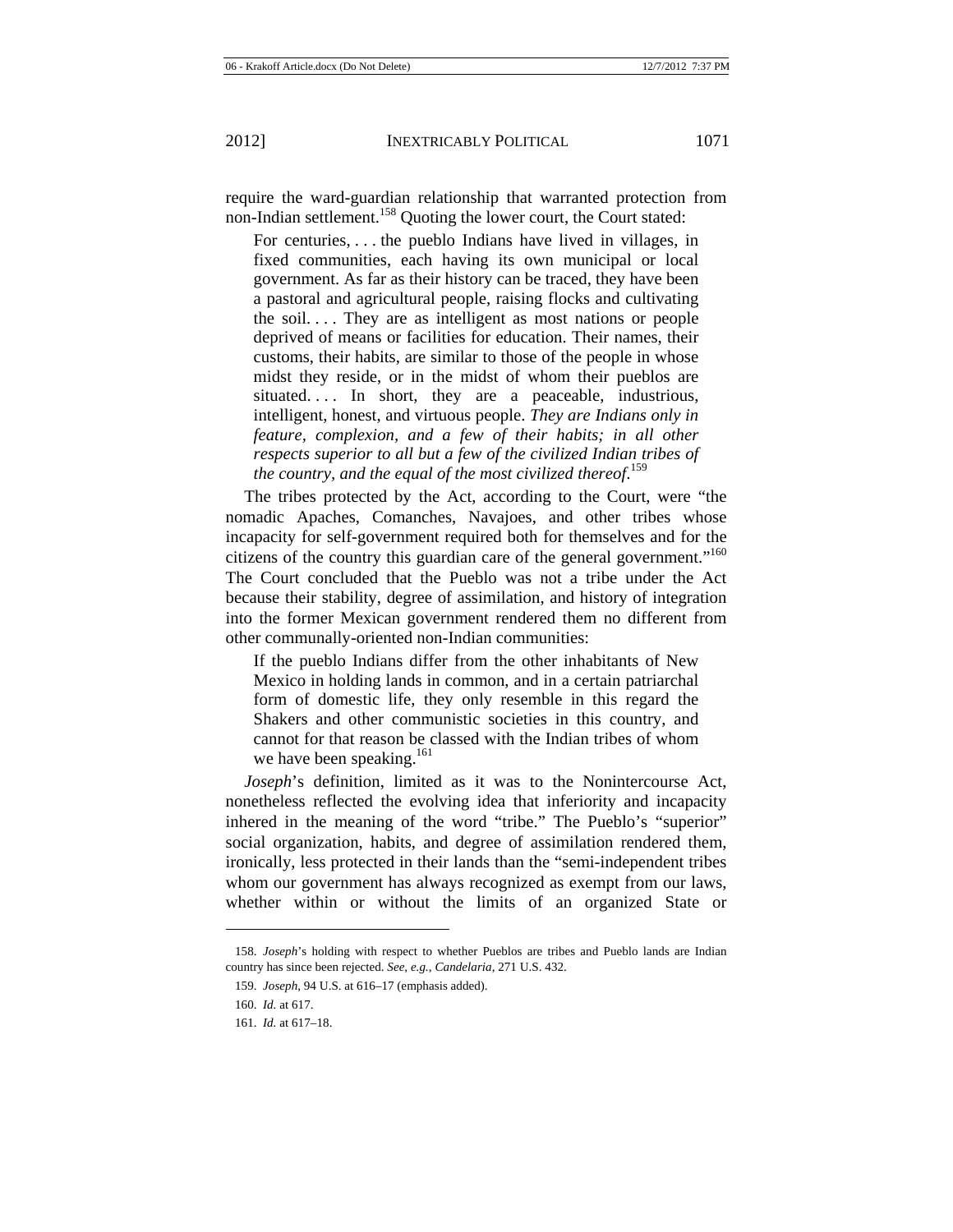Territory."162 Despite *Joseph*'s degraded view of the tribes warranting Nonintercourse Act protection, the Court nonetheless recognized that political and legal independence were key elements of the definition of a tribe: tribes were "in regard to their domestic government, left to their own rules and traditions; in whom we have recognized the capacity to make treaties, and with whom the governments, state and national, deal, with a few exceptions only, in their national or tribal character, not as individuals."<sup>163</sup>

In *Montoya v. United States*, decided in 1901, the question was whether a claim could be sustained against the United States under an act that provided compensation for depredations committed by "Indians belonging to any band, tribe, or nation in amity with the United States."<sup>164</sup> The alleged depredations had been committed by members of the Mescalero Apache Tribe, who had joined with a band of Chiricahua Apache Indians led by Victoria.<sup>165</sup> The Court determined that these actions were not covered by the act because Victoria's band, far from being "in amity with" the United States, had defied attempts to be settled and relocated, fled to Mexico, and been pursued by U.S. troops throughout the Southwest, all the while defying federal authority.<sup>166</sup> While the decision could have been confined to the question of what it meant to be "in amity" with the United States, the Court nonetheless gave considerable attention to the distinctions between the terms "nation," "tribe," and "band."

Despite the clear language of the Act, which included the term "nation" as a possible descriptor for a collection of Indian people, the *Montoya* Court was disdainful: "The North American Indians do not, and never have, constituted 'nations' as that word is used by writers upon international law, although in a great number of treaties they are designated as 'nations' as well as tribes."167 The Court's first basis for rejecting the term "nation" was purely formalistic.168 However, *Montoya*

<sup>162.</sup> *Id.* at 617.

<sup>163.</sup> *Id.*

<sup>164. 180</sup> U.S. 261, 264 (1901) (citing Act of Mar. 3, 1891, ch. 538, 26 Stat. 851).

<sup>165.</sup> *Id.* at 270.

<sup>166.</sup> *See id.* at 269.

<sup>167.</sup> *Id.* at 265.

<sup>168.</sup> *See id.* According to *Montoya*, "The word 'nation' as ordinarily used presupposes or implies an independence of any other sovereign power more or less absolute, an organized government, recognized officials, a system of laws, definite boundaries, and the power to enter into negotiations with other nations." *Id.* Rejecting nationhood for Native peoples on this basis reinforced a selfreferential imperialism, but it at least resonated with federal Indian law's "domestic dependent nation" formula.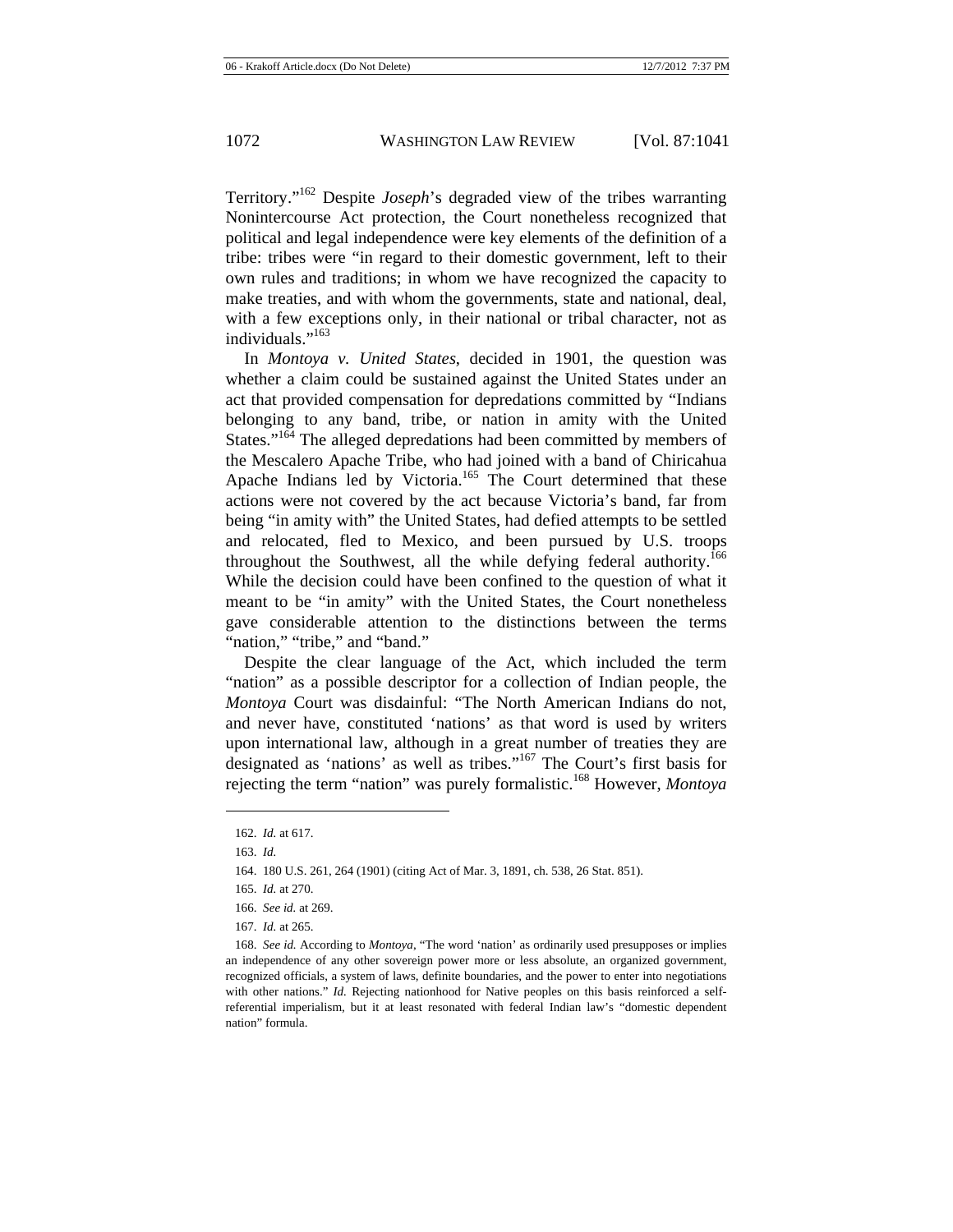did not rest there. According to the Court, their "natural" inferiority prevented Indians from *forming* nations:

Owing to the natural infirmities of the Indian character, their fiery tempers, impatience of restraint, their mutual jealousies and animosities, their nomadic habits, and lack of mental training, they have as a rule shown a total want of that cohesive force necessary to the making up of a nation in the ordinary sense of the word.<sup>169</sup>

These disparaging and uninformed generalizations were not unique to *Montoya*. Chief Justice Marshall relied on similar ones in *Johnson v. M'Intosh*. 170 Yet the heightened rhetoric is a contrast to *The Kansas Indians*, decided thirty-five years earlier, which at least recognized the tribes' well-established governmental and legal structures.<sup>171</sup> The *Montoya* Court's much more debased description of Indian political and legal organization, at the height of the Allotment period, served and reflected the policy priorities of the times.

Consistent with those goals, after *Montoya* rejected the label "nation," the opinion turned to the question of how to define "tribes," and included the criterion of racial similarity: "By a 'tribe' we understand a body of Indians of the same or a similar race, united in a community under one leadership or government, and inhabiting a particular though sometimes ill-defined territory . . . . "<sup>172</sup> Having concluded that Indians lacked the sophistication necessary to form governing structures that would allow for membership to be defined in ways other than by race, the Court inevitably defined "tribes" in racial terms. As William Quinn has correctly observed, *Montoya* is known in Indian law circles as the first case to articulate a set of criteria for defining a federally recognized tribe.<sup>173</sup> It is therefore noteworthy that embedded in this early definition is a racialized understanding, rooted in the dogma of the times and departing from earlier articulations, that assumed Indian inferiority and lack of civilization.

*United States v. Sandoval*, decided twelve years later, sounded a similar note.174 Like *United States v. Joseph,* the question involved the application of a federal law to one of the Pueblos of New Mexico. By its

<sup>169.</sup> *Id.*

<sup>170. 21</sup> U.S. (8 Wheat.) 543, 590 (1823).

<sup>171.</sup> *See supra* discussion at notes 121–26 and accompanying text (discussing *The Kansas Indians*).

<sup>172.</sup> *Montoya*, 180 U.S. at 266.

<sup>173.</sup> *See* Quinn, *supra* note 64, at 352.

<sup>174. 231</sup> U.S. 28 (1913).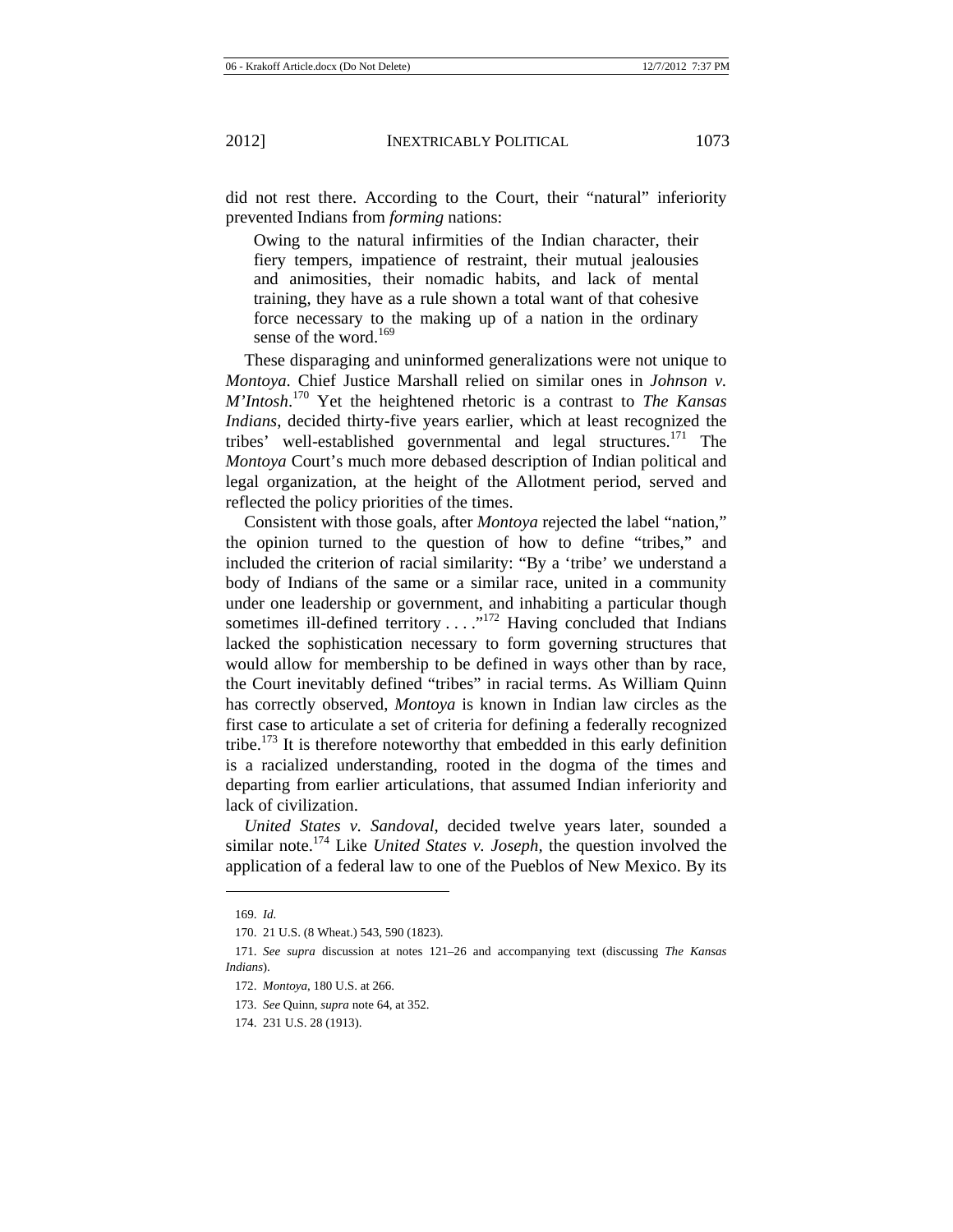own terms, the law in *Sandoval*, which banned the introduction of alcohol into Indian country, applied to the Pueblos. The Court therefore addressed the prior question, which was the extent to which Congress could declare unilaterally that a group was an Indian tribe. The Court concluded that Congress had wide latitude in this arena, so long as its designation was not arbitrary.<sup>175</sup> To act within its broad powers, Congress had to legislate with respect to "distinctly Indian communities."<sup>176</sup> *Sandoval*'s rough criteria included (1) whether the legislative and executive branches consistently treated the Pueblos as "dependent communities entitled to [their] aid and protection," and (2) whether the Pueblos' "Indian lineage, isolated and communal life, primitive customs and limited civilization," rendered Congress's decision well within its broad discretion.177 *Sandoval*'s definition, like *Montoya*'s, therefore included both some idea of lineage (dubbed "race" in *Montoya*) 178 and separateness, but in both cases separateness was defined by inferiority and the need for the federal government's paternalistic protection.179 Indeed, in an interesting reversal from *Joseph*, which relied on the Pueblos' relative civilization to support the conclusion that their lands should not be covered by the Nonintercourse Act, the *Sandoval* Court referred at length to various Indian Commissioners' reports that described the Pueblos as not ready for civilization, the main evidence of which was their refusal to abandon their traditional religious and political practices (described disparagingly as pagan and autocratic).<sup>180</sup>

To summarize, at the dawn of the twentieth century, which was also the height of the Allotment era, the judicial and legislative definitions of tribes and tribal members reflected both the crushing and paternalistic versions of the federal government's "ward-guardian" relationship with tribes (pursuant to *Montoya* and *Sandoval*) and the hardening of descentbased understandings of tribal membership (under Allotment statutes and associated policies). Both served the larger political goals of, on the one hand, narrowing the federal government's obligations to tribes to actions that would ready them for assimilation, and on the other, shrinking the tribal land base through allotment to individual tribal members. Politics were therefore entangled in these emerging

<sup>175.</sup> *Id.* at 46.

<sup>176.</sup> *Id.*

<sup>177.</sup> *See id.* at 47.

<sup>178.</sup> Montoya v. United States, 180 U.S. 261, 266 (1901).

<sup>179.</sup> *See Sandoval*, 231 U.S. at 47; *Montoya*, 180 U.S. at 256–66.

<sup>180.</sup> *See Sandoval*, 231 U.S. at 40–45.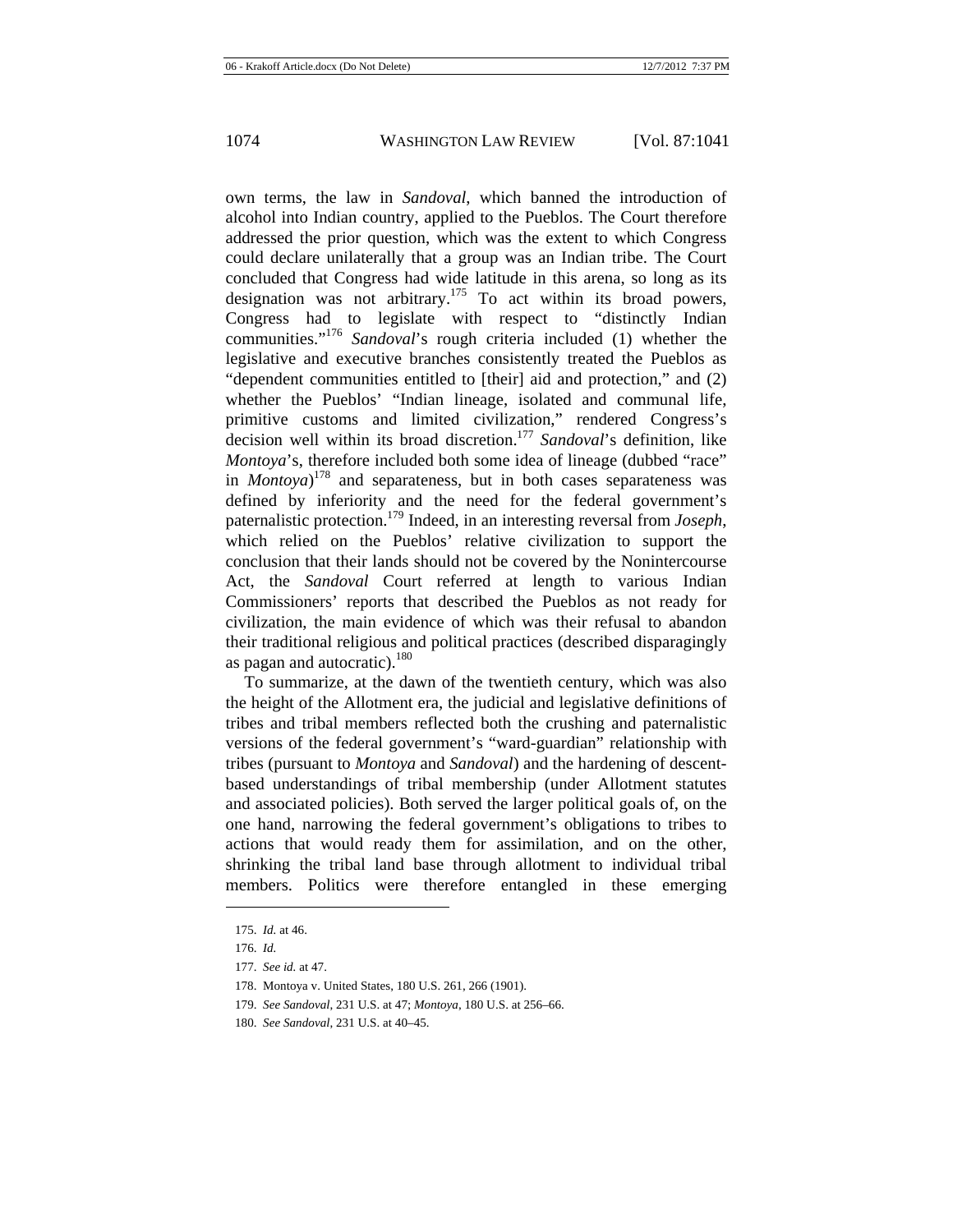jurisdictional definitions of the federally recognized tribe and its members, which simultaneously relied on and constructed racialized (and racially discriminatory) depictions of Indians.

# *c. 1934–1978: The Indian Reorganization Act and the Formalization of Federal Recognition*

From 1913, when *Sandoval* was decided, until the end of the allotment era, there was relatively little activity with respect to defining tribes or tribal members.181 In 1934, the IRA swept aside Allotment policies, instituted the "Indian New Deal," and for the first time standardized federal tribal status. The IRA listed three classifications of Indians authorized to form tribal governments and receive government services: "'recognized' tribes, descendants of recognized tribes residing on a reservation in 1934, and other persons of one-half or more Indian blood."<sup>182</sup> According to William Quinn, "[r]ecognition had become, at last, a declaration, and its usage had shifted from a cognitive sense to a wholly jurisdictional sense."<sup>183</sup> The IRA authorized a list of 258 tribes as eligible to participate in voting on the question of whether to reorganize under the Act or not. While not heralded as such, this was the first constructive list of federally recognized tribes.<sup>184</sup>

The formalization of tribal status inevitably raised questions about how to gain that status. Many tribes were left off of the IRA's initial list, and the question for them was how to obtain formal federal recognition, and what criteria would apply. Two groups, Alaska and Oklahoma Natives, were covered by subsequent IRA-style legislation.<sup>185</sup> But for the many tribes that simply fell through the cracks, some additional process was required. The job of considering whether groups omitted from the list could be considered tribes fell to the Department of the Interior. Fortunately for the petitioning tribal groups, the post-IRA period

<sup>181.</sup> In 1916, the Ione Band of Miwok Indians submitted the first request for tribal recognition to the BIA. *See* Quinn, *supra* note 64, at 354. But in the absence of any standard policy, process or criteria for recognition, granting federal recognition was both arbitrary and uncertain in terms of its enduring effect. *See* ELMER R. RUSCO, A FATEFUL TIME: THE BACKGROUND AND LEGISLATIVE HISTORY OF THE INDIAN REORGANIZATION ACT 22 (2000).

<sup>182.</sup> MARK EDWIN MILLER, FORGOTTEN TRIBES: UNRECOGNIZED INDIANS AND THE FEDERAL ACKNOWLEDGMENT PROCESS 28 (2004) (citing the Indian Reorganization Act of 1934, ch. 576, 48 Stat. 934 (1934) (codified as amended at 25 U.S.C. § 461 (2006)).

<sup>183.</sup> Quinn, *supra* note 64, at 356.

<sup>184.</sup> *Id.*

<sup>185.</sup> *See id.* at 356–57 (citing to the Alaska Reorganization Act of 1936, Act of May 1, 1936, ch. 254, 49 Stat. 1250, and the Oklahoma Indian Welfare Act, Act of June 26, 1936, ch. 831, 49 Stat. 1967 (codified at 25 U.S.C. §§ 501–509 (2006)).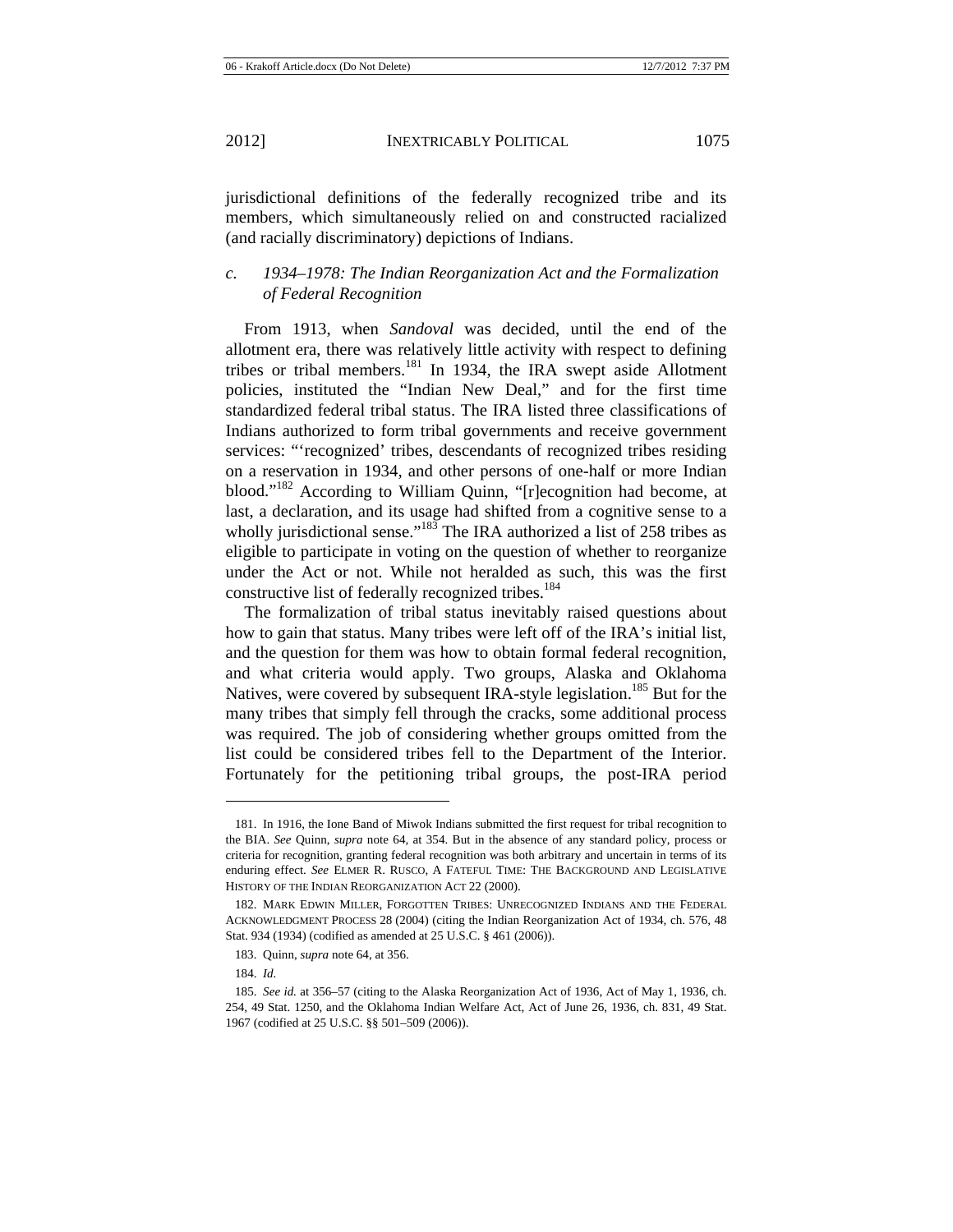coincided with Felix Cohen's tenure at the Department of the Interior, during which he authored many of the Solicitor's opinions concerning recognition. During that period, Cohen also compiled his masterful *Handbook of Federal Indian Law*, which outlined the criteria for determining which tribes could be federally recognized. Factors that favored recognition included: (1) "[t]hat the group has had treaty relations with the United States;" (2) "[t]hat the group has been denominated a tribe by act of Congress or Executive Order;" (3) "[t]hat the group has been treated as having collective rights in tribal lands or funds, even though not expressly designated a tribe;" (4) "[t]hat the group has been treated as a tribe or band by other Indian tribes;" and (5) "[t]hat the group has exercised political authority over its members, through a tribal council or other governmental forms."<sup>186</sup> Notably, Cohen's definition dropped the racial aspects of the common law tests from *Montoya* and *Sandoval* (both in their emphasis on race and lineage, as well as in their discriminatory assignment of inferior characteristics) and emphasized instead the federal government and other tribes' de facto treatment of the group as a tribe as well as the group's own internal political organization.187

The IRA and its aftermath thus added a further dimension to the political nature of the federally recognized tribe. In the process of formalizing the list of tribes and articulating the criteria for getting on the list, internal political organization became more important than ethnographic history. Groups that were unquestionably lineal descendants of aboriginal peoples were nonetheless sometimes ineligible for federal recognition. For example, in an opinion rejecting tribal status for the St. Croix Chippewa, the Solicitor noted that the St. Croix had not retained a distinct political structure, as compared to other bands such as Mole Lake.<sup>188</sup> Similarly, in interpreting the Oklahoma Indian Welfare Act,  $^{189}$  the Solicitor opined that:

<sup>186.</sup> FELIX S. COHEN, HANDBOOK OF FEDERAL INDIAN LAW 271 (1942); *see also* COHEN, *supra* note 42, § 3.02; *see generally* DALIA TSUK MITCHELL, ARCHITECT OF JUSTICE: FELIX S. COHEN AND THE FOUNDING OF AMERICAN LEGAL PLURALISM (2007).

<sup>187.</sup> *See* Quinn, *supra* note 64, at 359 (describing ascendance, in Solicitor's Opinions during the 1930s, of criterion of internal political organization for tribal recognition).

<sup>188.</sup> *Id.* ("While the St. Croix Indians . . . might have been recognized as a separate band at the time of the 1854 treaty, they now present no characteristics entitling them to recognition as a band, particularly as there exists no form of band organization, as there does in the Mole Lake group.") (omission in original) (quoting Nathan R. Margold, Memorandum to the Commissioner of Indian Affairs (Feb. 8, 1937), *in* 1 OPINIONS OF THE SOLICITOR OF THE DEPARTMENT OF THE INTERIOR RELATING TO INDIAN AFFAIRS, 1917–1974, 724, 725 (1974) [hereinafter OPINIONS OF THE SOLICITOR]).

<sup>189.</sup> Act of June 26, 1936, ch. 831, 49 Stat. 1967 (codified at 25 U.S.C. §§ 501–509 (2006)).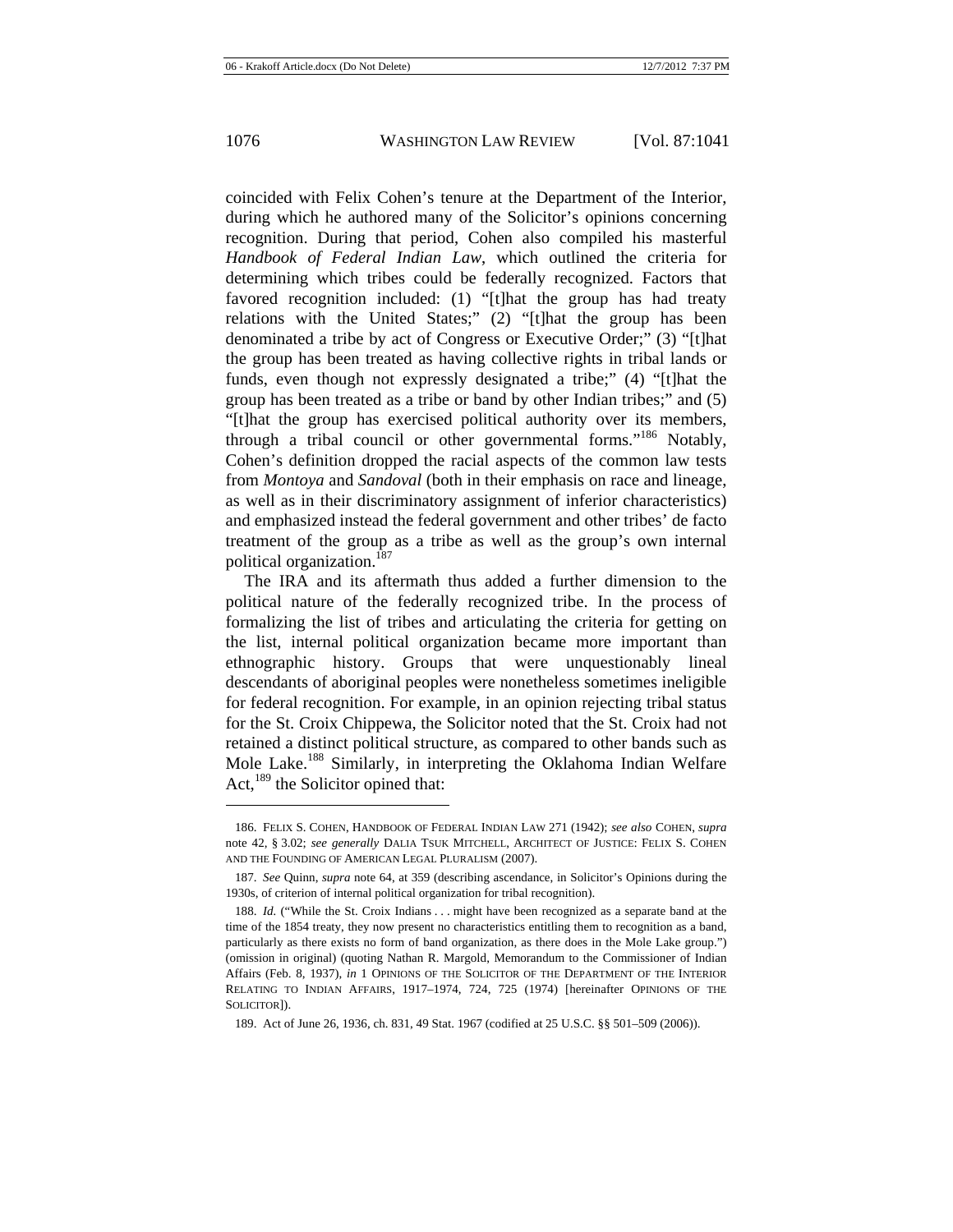It is not enough that the ethnographic history [of the tribes in question] shows them in the past to have been distinct and wellrecognized tribes or bands.... There must be a currently existing group distinct and functioning as a group in certain respects and recognition of such activity must have been shown by [the U.S. government]. $190$ 

In the years following the IRA's passage, questions about tribes that were omitted from the list arose periodically, and were decided according to the Cohen criteria described above.<sup>191</sup> The recognition process slowed in the late 1930s, and then paused abruptly after World War II, when the federal government adopted policies aimed at eliminating the federal status of tribes. The Termination era, as it is known,<sup>192</sup> included congressional action terminating the federal/tribal government-to-government relationship with 109 tribes.<sup>193</sup> Termination decisions were based in part on a 1953 study commissioned by the House Committee on Interior and Insular Affairs, which purported to assess tribes for their suitability to be set free from federal superintendence. The House Report relied on the IRA list for its definition of an existing federally recognized tribe.<sup>194</sup> Ironically, it was therefore this anti-tribal initiative that formalized an administrative list and definition of tribes that persisted until  $1978$ <sup>195</sup>. The Termination era ended almost as suddenly as it began. The Secretary of the Interior declared, in 1959, that "no Indian tribe or group should end its relationship with the Federal Government unless . . . the tribe or group affected concurs in and supports the plan proposed."<sup>196</sup> In the early 1960s, federal officials resumed the process of recognizing tribes that had been omitted from the IRA list.

<sup>190.</sup> *Id.* (quoting Nathan R. Margold, Memorandum for the Commissioner of Indian Affairs (Dec. 13, 1938), *in* OPINIONS OF THE SOLICITOR *supra* note 188, at 864, 864).

<sup>191.</sup> The more complex cases are compiled in 1 OPINIONS OF THE SOLICITOR OF THE DEPARTMENT OF THE INTERIOR RELATING TO INDIAN AFFAIRS, 1917–1974 (1974). *See also* Quinn, *supra* note 64, at 358.

<sup>192.</sup> *See* ANDERSON ET AL., *supra* note 127, at 142 (summarizing termination era and policies).

<sup>193.</sup> *See id*. at 144.

<sup>194.</sup> *See* Quinn, *supra* note 64, at 360–61 (citing H.R. REP. NO. 82-2503, at 139 (1953)).

<sup>195.</sup> *See id.* at 361.

<sup>196.</sup> COHEN, *supra* note 42, § 1.07, at 99 (quoting 105 CONG. REC. 3105 (1959) (remarks of Sec'y of the Interior Fred A. Seaton)).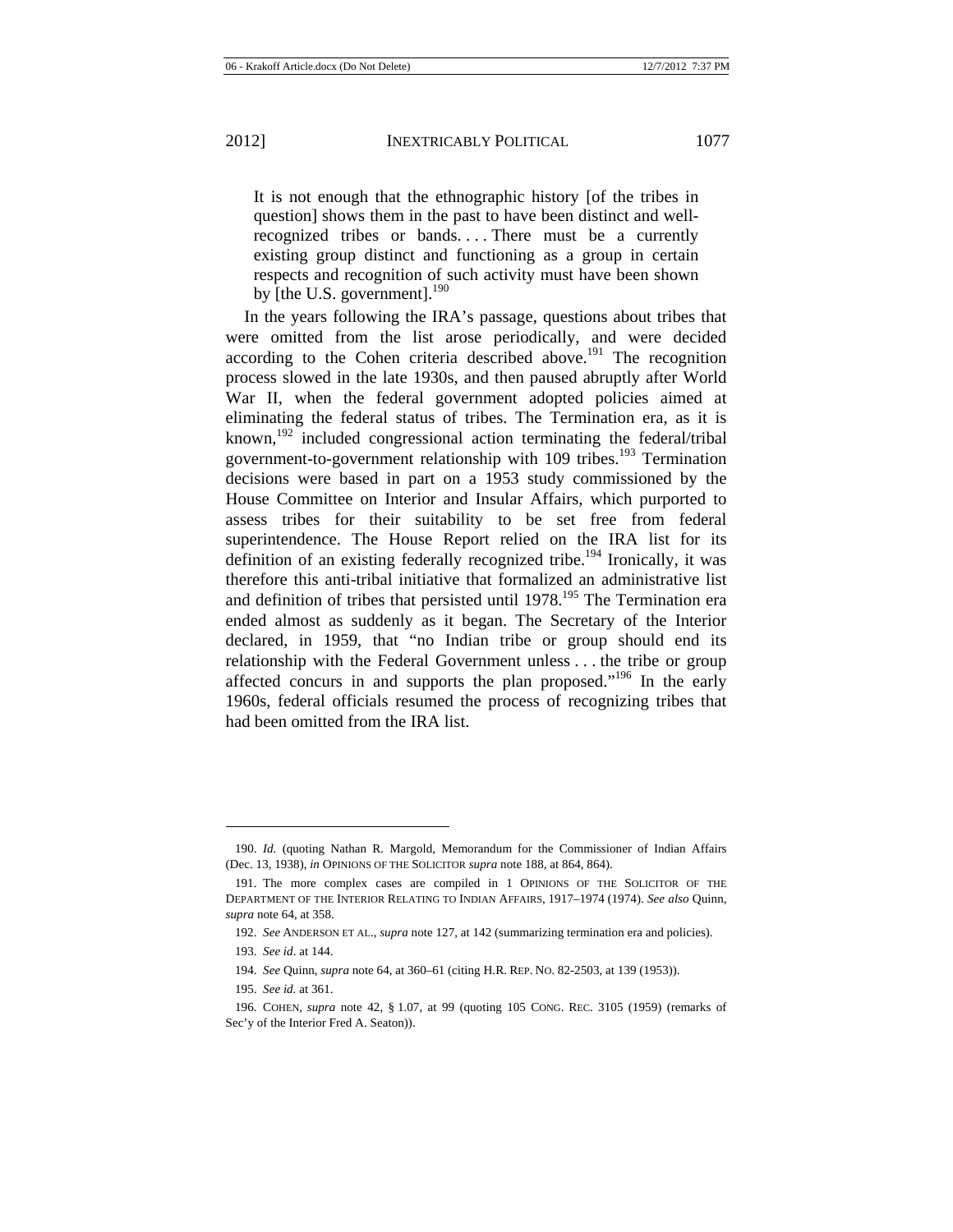# *d. 1978–Present: Litigation to Prove Tribal Status and the Federal Acknowledgment Process*

The federal acknowledgment criteria and processes came under new scrutiny in the 1970s. Tribes and tribal members, invigorated by selfdetermination policies, sought enforcement of long-neglected treaty rights as well as redress for the federal government's many failures to support tribal communities.<sup>197</sup> Responding to the surge of Indian activism, Congress established the American Indian Policy Review Commission, which examined a wide range of issues affecting Indian tribes and people, including the number and status of tribes that had never received federal recognition.<sup>198</sup> The Commission's Task Force on Terminated and Nonfederally Recognized Indians found that hundreds of tribes had been overlooked for federal status due to the absence of a uniform acknowledgement process, as well as the arbitrary interpretations and actions of federal officials.<sup>199</sup> The Commission concluded that:

The results of "non-recognition" . . . has [sic] been devastating, [including] the continued erosion of tribal lands, or the complete loss thereof; the deterioration of cohesive, effective tribal governments and social organizations; and the elimination of special federal services, through the continued denial of such services which the Indian communities in general appear to desperately need.<sup>200</sup>

The Commission recommended an overhaul of the federal government's acknowledgement criteria and processes to facilitate a resolution for the many tribes unfairly overlooked or terminated from recognition.

During the same period, tribes and tribal members litigated a range of issues related to long-neglected treaty and statutory rights. In the Pacific Northwest, tribes with treaty rights to fish at traditional off-reservation sites won the right to take up to half of the commercial fish catch.<sup>201</sup> The

<sup>197.</sup> *See generally* CHARLES WILKINSON, BLOOD STRUGGLE: THE RISE OF MODERN INDIAN NATIONS (2005) (recounting tribes' activism during the 1960s and 1970s to revive their legal rights and invigorate tribal communities).

<sup>198.</sup> *See* 1 AMERICAN INDIAN POLICY REVIEW COMMISSION, FINAL REPORT 457–84 (1977).

<sup>199.</sup> *See id.*; *see also* TASK FORCE TEN: TERMINATED AND NONFEDERALLY RECOGNIZED INDIANS, FINAL REPORT TO THE AMERICAN INDIAN POLICY REVIEW COMMISSION (1976) [hereinafter TASK FORCE TEN].

<sup>200.</sup> TASK FORCE TEN, *supra* note 199, at 1695.

<sup>201.</sup> *See* United States v. Washington, 384 F. Supp. 312, 343 (W.D. Wash. 1974), *aff'd*, 520 F.2d 676 (9th Cir. 1975).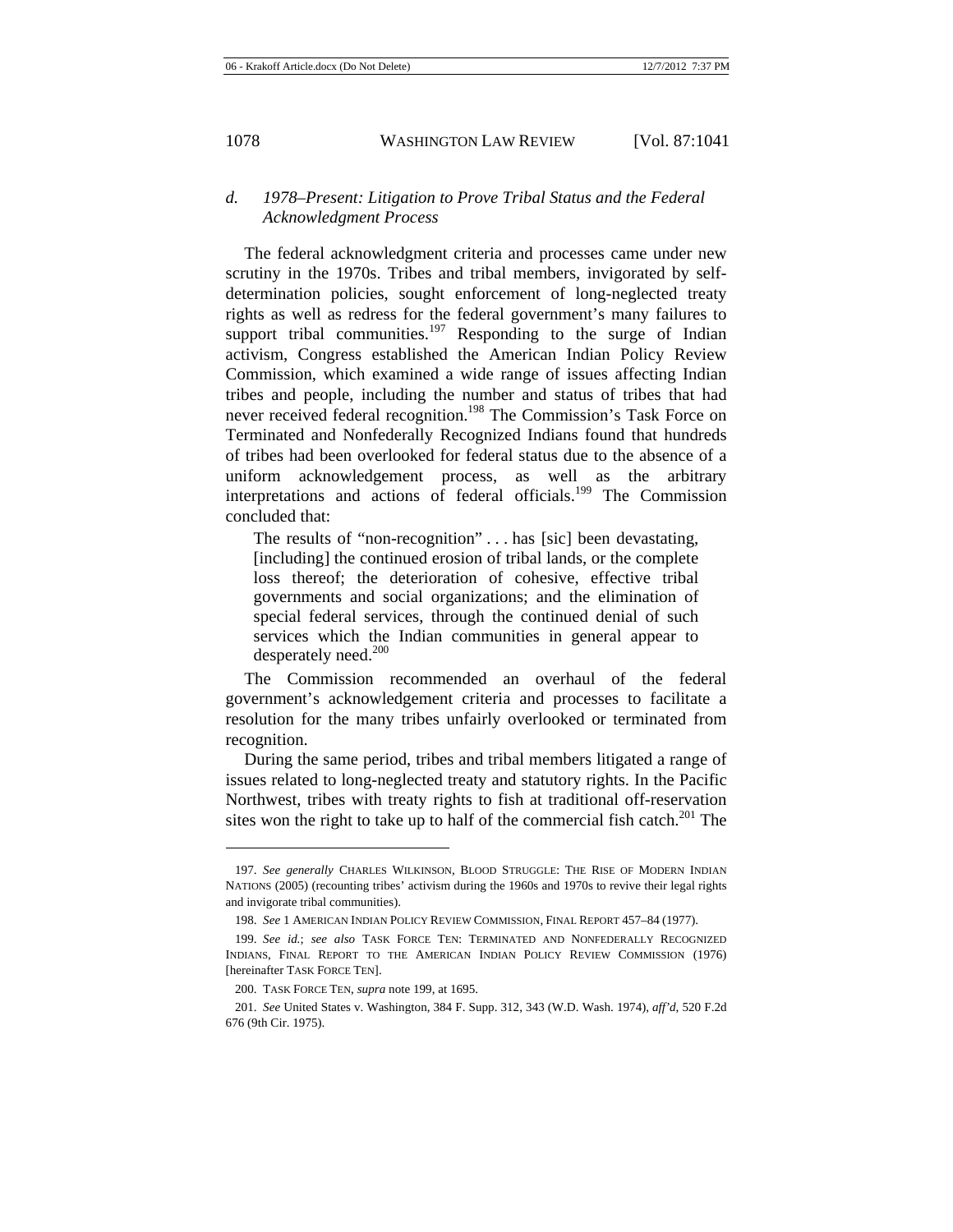outcome raised questions about whether unrecognized tribes had the same rights.<sup>202</sup> In the Northeast, tribes whose land bases had been eroded by violations of the Nonintercourse Act sought long overdue redress. The Passamaquoddy Tribe of Maine, pursuing claims against Maine and Massachusetts for wrongful taking of Passamaquoddy property, requested representation from the United States.<sup>203</sup> The Department of the Interior refused, arguing that the Passamaquoddy Tribe did not have a trust relationship with the United States, and that the Tribe was not entitled to protection under the Nonintercourse  $Act<sup>204</sup>$  To secure the federal government's representation, and therefore, be able to pursue its claims against Maine, the Passamaquoddy first had to prevail on the question of whether it was a "tribe" under the Nonintercourse Act.<sup>205</sup> The First Circuit affirmed the District Court's decision that the Passamaquoddy Tribe was a "tribe" within the meaning of the Act, notwithstanding the absence of a federal treaty and the disavowal of federal acknowledgement. The Passamaquoddy Tribe's obvious distinctive political organization, its long history of treatment as a tribe by the state of Maine, as well as early acknowledgement by federal officials that the Tribe was entitled to federal protection, persuaded the court that the Tribe "plainly fit[]" the definition of an Indian tribe outlined in *Montoya*. 206

Other tribal status questions were not so easily resolved, however. Claims brought by the Mashpee Tribe of Indians raised difficult questions about the extent to which a tribe could adopt assimilative measures and still retain its status as a distinct political entity entitled to

<sup>202.</sup> *See* United States v. Washington, 520 F.2d 676 (9th Cir. 1975) (affirming tribal treaty rights to up to one half of the commercial catch in Washington, but limiting eligibility to treaty signatories and federally recognized tribes). The plight of unrecognized tribes whose fishing rights were never acknowledged persists. *See* GARROUTTE, *supra* note 145, at 27 (describing Samish Tribe's plight with respect to access to traditional fishing grounds and rights to catch salmon for ceremonies).

<sup>203.</sup> *See* Joint Tribal Council of Passamaquoddy Tribe v. Morton, 528 F.2d 370, 372 (1st Cir. 1975).

<sup>204.</sup> *See id.* at 372–73 (describing how the Tribe sought a declaratory judgment that it was entitled to federal protection under the Indian Nonintercourse Act after the federal government refused to represent the Tribe in its claims against Maine based on an opinion by the Acting Solicitor that the Tribe had no treaty with the United States and no other evidence of a trust relationship).

<sup>205.</sup> *See id.* at 376.

<sup>206.</sup> *Id.* at 377 n.8. The court quoted *Montoya*'s interpretation of "tribe" under the Act "to mean 'a body of Indians of the same or similar race, united in a community under one leadership or government, and inhabiting a particular, though sometimes ill-defined, territory.'" *Id.*; *see also supra* notes 153–61 and accompanying text (discussing *Montoya*).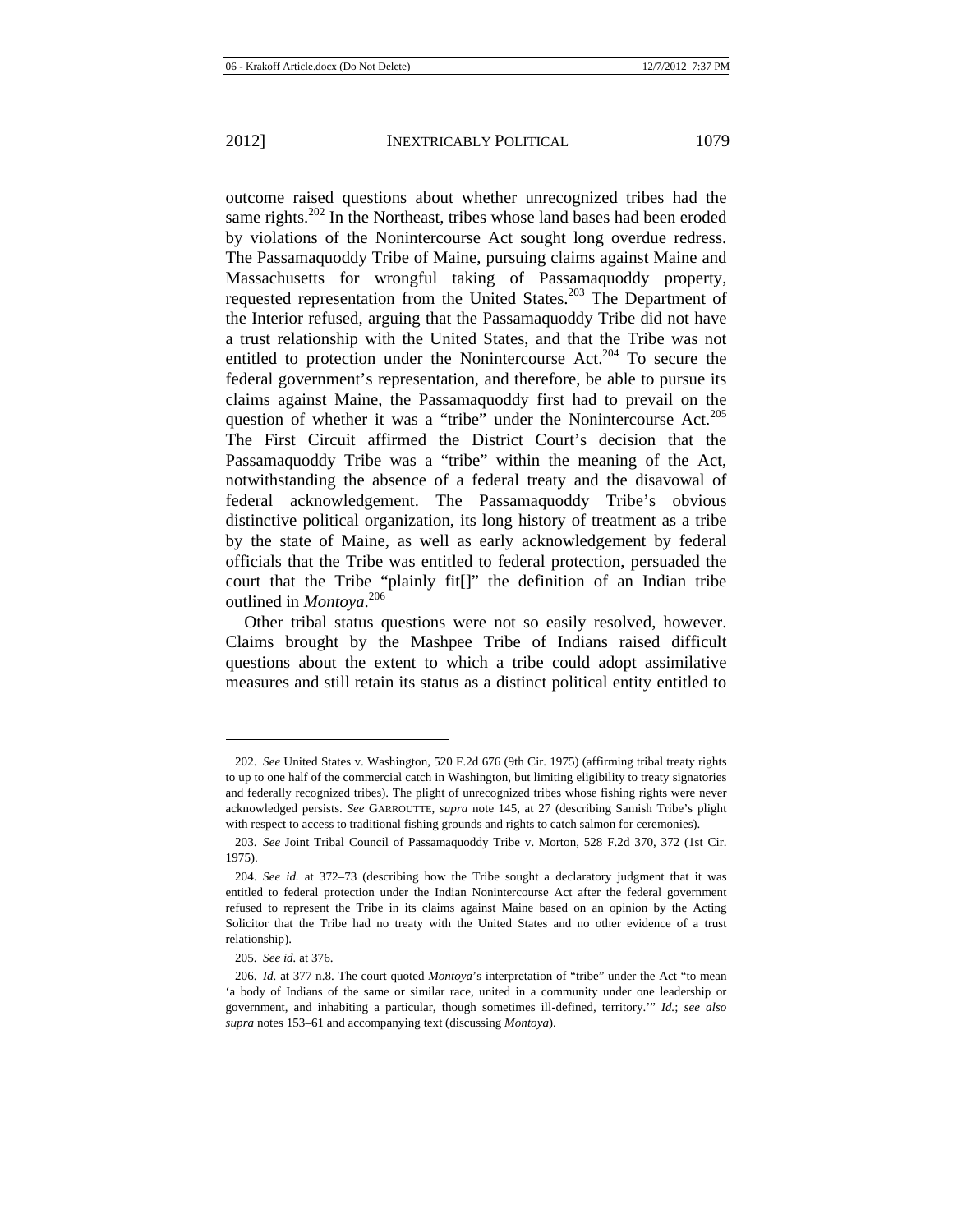*Passamaquoddy*, *Mashpee Tribe v. Town of Mashpee*, 210 and other contemporary legal battles over tribal recognition necessarily confront the problematic role that race has historically played in defining tribal status. Built into early attempts to distinguish Indian tribes from everyone else was a consistent, if protean, conception of inferiority. The mark of separateness was "separate because not civilized," or "separate because not sophisticated." Thus while the most disparaging racialized language from *Montoya* and *Sandoval* is excised in *Passamaquoddy*, the idea of dependence, inferiority, and absence of assimilation remains:

The cases do, it is true, suggest that the Act's coverage is limited to tribes consisting of "simple, uninformed people," an interpretation understandable in light of the Act's protective purpose. But it is not claimed that the Tribe and its members are so sophisticated or assimilated as to be other than those entitled to protection. $^{211}$ 

In *Mashpee*, the particular racialized expectations about tribal status were even more prominent. The Mashpee Tribe survived through colonial and post-revolutionary times (unlike many other Northeast tribes that were utterly destroyed) by engaging in various assimilative adaptations. Their success at doing so, which included their ability to maintain what they believed to be superior rights to their ancestral lands, was held against them in the legal determination of whether they had

<sup>207.</sup> *See* Mashpee Tribe v. Town of Mashpee, 447 F. Supp. 940 (D. Mass. 1978). The *Mashpee* case was high profile for a number of reasons. The idea of an Indian tribe persisting in the crowded Northeast took many by surprise. The location of the Mashpee's land claim—stunning beach front property on Cape Cod—caused consternation. And the mixed race appearance, and strong Massachusetts accents, of many Mashpee did not accord with stereotypical expectations about Indians. *See* Jo Carrillo, *Identity as Idiom*: Mashpee *Reconsidered*, 28 IND. L. REV. 511, 544 (1995); Gerald Torres & Kathryn Milun, *Translating 'Yonnondio' by Precedent and Evidence: The Mashpee Indian Case*, *in* CRITICAL RACE THEORY, *supra* note 39 at 177, 185–87 (describing Mashpee racial integration, political structure, and land claims). For an in-depth examination of the case and its meanings, see generally JAMES CLIFFORD, THE PREDICAMENT OF CULTURE: TWENTIETH-CENTURY ETHNOGRAPHY, LITERATURE, AND ART 277–346 (1988).

<sup>208.</sup> *See* Final Determination for Federal Acknowledgment of the Mashpee Wampanoag Indian Tribal Council, Inc. of Massachusetts, 72 Fed. Reg. 8007, 8007 (Feb. 22, 2007) (effective May 23, 2007).

<sup>209.</sup> *See Mashpee Tribe*, 447 F. Supp. 940.

<sup>210.</sup> *Id.*

<sup>211.</sup> Joint Tribal Council of Passamaquoddy Tribe v. Morton, 528 F.2d 370, 378 (1st Cir. 1975).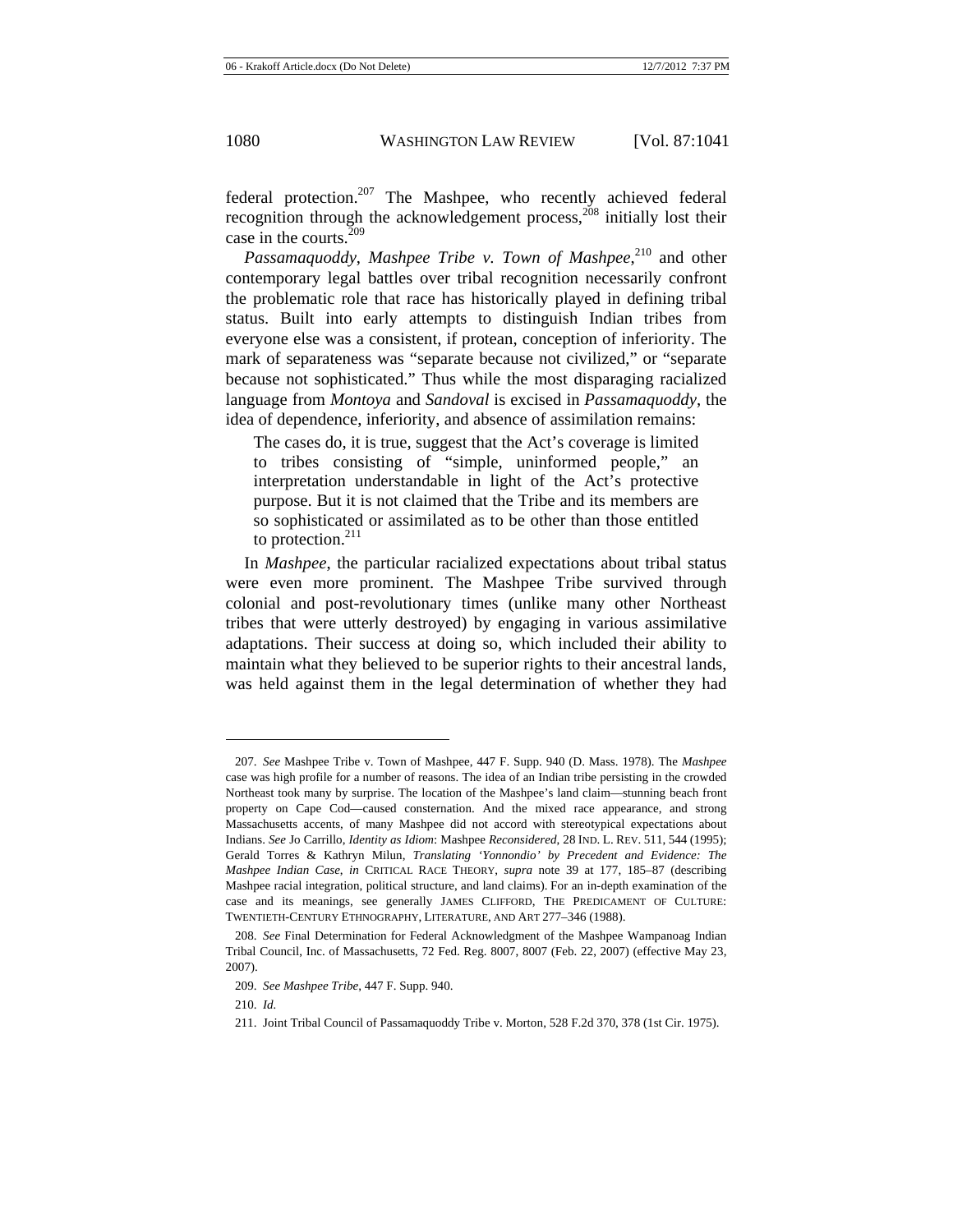remained a tribe.<sup>212</sup> These cases heightened the need for a uniform way of addressing tribal recognition claims according to criteria that did not perpetuate the cycles of racialized paternalism embedded in the early recognition cases.

The Commission's recommendations, together with the increase in litigation over tribal status exemplified by *Passamaquoddy* and *Mashpee*, ultimately prompted regulatory action. The BIA, flooded with acknowledgment petitions, began the process of instituting uniform criteria and clear procedures for tribes to petition for federal recognition.<sup>213</sup> It took yet another lawsuit, however, before the BIA promulgated the final regulations for federal acknowledgement and mandated publication of a list of all federally recognized tribes in  $1978.<sup>214</sup>$  The regulations, most recently amended in  $1994<sup>215</sup>$  establish seven criteria for tribal recognition. Tribes must show: (1) continuous existence since 1900; (2) that a predominant portion of their membership comes from a "distinct community"; (3) that the tribe has maintained political influence over the community; (4) that the group has membership criteria; (5) that they descend from a historical Indian tribe and have functioned as a single autonomous political entity; (6) that the membership does not comprise members of a current federally recognized tribe; and (7) that the group petitioning for acknowledgement was not terminated by Congress.<sup>216</sup>

The federal acknowledgment criteria and processes have provided a bureaucratic forum for resolution of the many claims by tribes that were overlooked, inadvertently or otherwise. Yet, despite the BIA's stated intention of removing both the politics and the caprice from the federal acknowledgement process, scholars have argued that the process remains rife with both.<sup>217</sup> Furthermore, as Professor Cramer has argued, a tribe's pursuit of recognition often stirs up racialized, and racist,

<sup>212.</sup> *See* Carrillo, *supra* note 207, at 544.

<sup>213.</sup> *See* Quinn, *supra* note 64, at 363.

<sup>214.</sup> *See id.* (describing lawsuit brought by the Stillaguamish Tribe, whose acknowledgement petition was caught up in the BIA's moratorium on decision-making while it developed a system for federal recognition). The criteria were published in the Federal Register in 1978. Procedure for Establishing that an American Indian Group Exits as an Indian Tribe, 43 Fed. Reg. 23,743 (June 1, 1978). The first list of federally recognized tribes was published in 1979. *See* Indian Tribal Entities that Have a Government-to-Government Relationship with the United States, 44 Fed. Reg. 7235 (Feb. 6, 1979).

<sup>215.</sup> *See* 25 C.F.R. pt 83 (2012).

<sup>216.</sup> *See id.* § 83.7(a)–(g).

<sup>217.</sup> *See generally* RENÉE ANN CRAMER, CASH, COLOR, AND COLONIALISM: THE POLITICS OF TRIBAL ACKNOWLEDGMENT (2005); MILLER, *supra* note 182.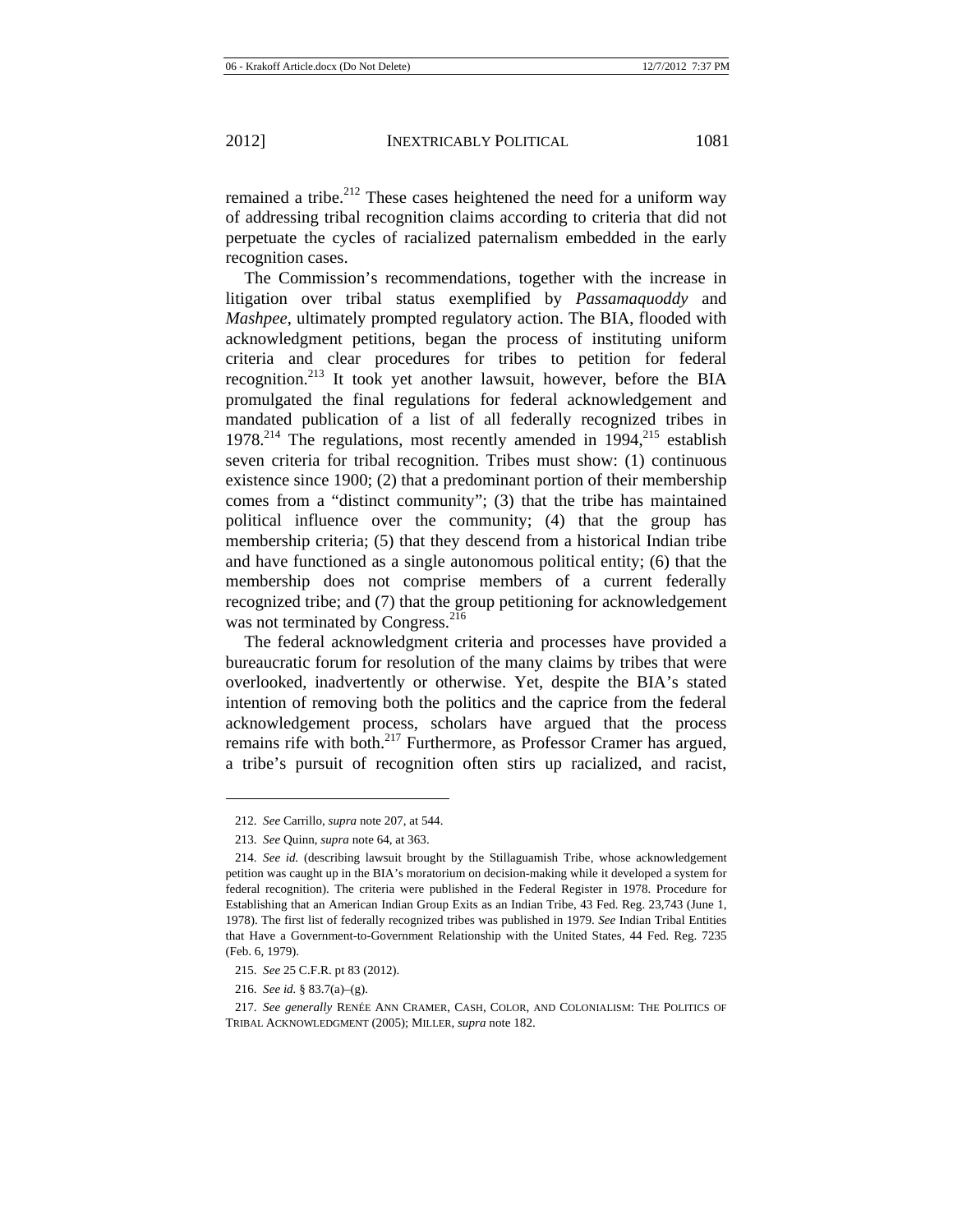reactions to tribes and Indian people. $218$  The public and the media, lacking the historical understanding of how federal policies both forced tribes to assimilate and arbitrarily excluded tribes from federal recognition, often assume or infer that "fake" Indians are pursuing gaming money.<sup>219</sup> Public reactions reflect the unique ways that tribes have been racialized and stereotyped; the harshest accusations often come in the form of questioning of tribal authenticity because tribal members look either too white or too black. $220$ 

The recognition criteria themselves entangle lineage with politics. Tribes petitioning for acknowledgment must show that they "descend from a historical Indian tribe."<sup>221</sup> Proof of "blood," even if only traceable by descent, is therefore built into the legal foundation for being recognized as a tribe in the political sense. Furthermore, this criterion might be required by the Constitution. Indian tribes are referred to twice in the Constitution in ways that advert to their separate political status.<sup>222</sup> If any other group of U.S. citizens demanded a similar status, along with a direct government-to-government relationship with the United States, it would be called secession.<sup>223</sup> While "lineage" is not the same as the socio-political construct of race, it is not at all clear that members of the Supreme Court accept that distinction.<sup>224</sup> Yet if the Justices impose their colorblind understanding of racial discrimination on lineage requirements, they may find themselves subjecting the Constitution itself to strict scrutiny.

There is a better way. Leave the historical origins of tribes' separate

 $\overline{a}$ 

224. *See* Rice v. Cayetano, 528 U.S. 495, 514 (2000) ("Ancestry can be a proxy for race. It is that proxy here. Even if the residents of Hawaii in 1778 had been of more diverse ethnic backgrounds and cultures, it is far from clear that a voting test favoring their descendants would not be a racebased qualification."); *see also* Parents Involved in Cmty. Sch. v. Seattle Sch. Dist. No. 1, 551 U.S. 701, 748 (2007) (Roberts, C.J.) (plurality opinion) ("The way to stop discrimination on the basis of race is to stop discriminating on the basis of race.").

<sup>218.</sup> *See generally* CRAMER, *supra* note 217.

<sup>219.</sup> *See id.* at 97–102 (describing some non-Indian reactions to tribes' pursuit of recognition).

<sup>220.</sup> *See id.* at 106, 124, 153.

<sup>221.</sup> *See* 25 C.F.R. § 83.7(e) (2012).

<sup>222.</sup> *See* U.S. CONST. art. I, § 8, cl. 3 (Commerce Clause); U.S. CONST. art. II, § 2, cl. 2 (Treaty Clause); *see also* Fletcher, *supra* note 9, at 164. The Treaty Clause does not refer in the text to Indian tribes, but there is no serious doubt that the Treaty power was intended to extend to tribes, and it was widely exercised as such.

<sup>223.</sup> *See, e.g.*, *Declaration of the Immediate Causes Which Induce and Justify the Secession of South Carolina from the Federal Union*, *reprinted in* JOHN AMASA MAY & JOAN REYNOLDS FAUNT, SOUTH CAROLINA SECEDES 76, 76 (1960), *available at* http://sunsite.utk.edu/civilwar/reasons.html. "And now the State of South Carolina having resumed her separate and equal place among nations, deems it due to herself, to the remaining United States of America, and to the nations of the world, that she should declare the immediate causes which have led to this act." *Id.*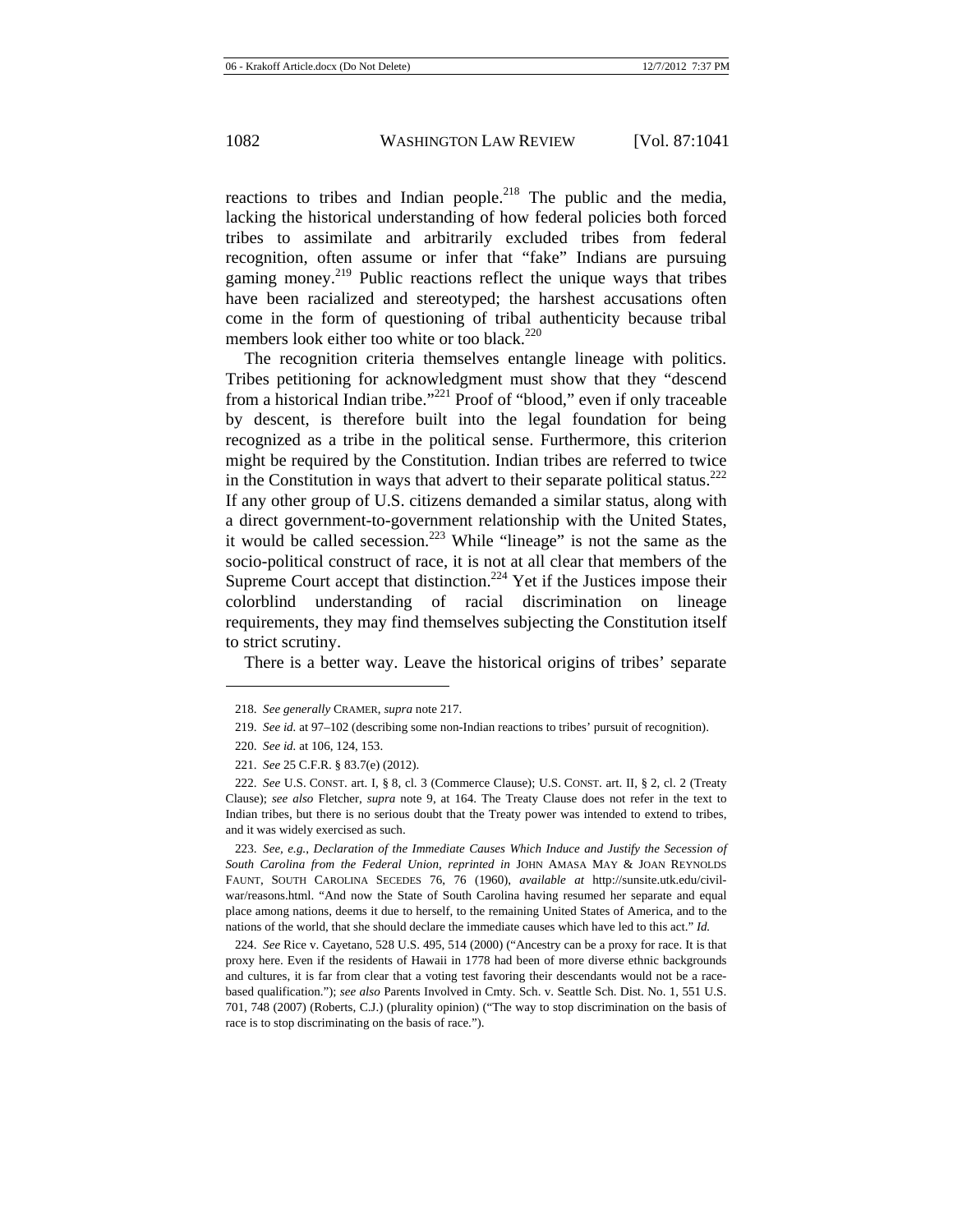political existence intact. History makes distinctions based on precontact descent for this purpose the right thing, as well as the constitutionally defensible thing. Beyond this point of origin, courts and the federal government should allow tribes to determine their membership criteria as they see fit, with or without blood quantum or lineal descent.<sup>225</sup> The origins of a separate political existence need not trap American Indian tribes in time and space with respect to developing meaningful, post-colonial understandings of themselves and their people.

## *2. Meanings and Effects of Tribal Membership*

The story of how the United States arrived at a list of "federally recognized tribes" is complicated enough, but the messy legal classifications that apply to Native people do not end there. Different programs and benefits depend on how membership in a federally recognized tribe is defined. Further, sometimes benefits and programs apply to Native people regardless of whether they are members of federally recognized tribes, however defined. $226$ 

#### *a. BIA Employment Preferences*

The BIA employment preference, the very classification at issue in *Mancari*, is a fair place to start mapping the role that tribal membership and descent play in federal Indian programs. When *Mancari* was decided, the BIA employment preference applied to members of federally recognized tribes with a quarter or more Indian blood.<sup>227</sup> Three years after *Mancari* was decided, the BIA modified its employment preference criteria "to conform to the definition of 'Indian' in the IRA, which had created the preference."<sup>228</sup> The IRA definition provides:

The term "Indian" . . . shall include all persons of Indian descent who are members of any recognized Indian tribe now under Federal jurisdiction, and all persons who are descendants of such

<sup>225.</sup> For a compelling proposal to tribes along these lines, see Matthew Fletcher, *Tribal Membership and Indian Nationhood*, \_\_ AM. INDIAN L. REV. \_\_ (forthcoming 2012–2013), *available at* http://papers.ssrn.com/sol3/papers.cfm?abstract\_id=2129813 (suggesting that tribes should, to express fully their status as sovereigns, move toward membership criteria rooted in affiliation and territory rather than blood quantum and descent).

<sup>226.</sup> *See* O'Brien, *supra* note 91, at 1478 (describing eligibility of Native Hawaiians for certain federal programs notwithstanding lack of federally recognized tribal status).

<sup>227.</sup> *See* Morton v. Mancari, 417 U.S. 535, 553 n.24 (1974).

<sup>228.</sup> Wayne R. Farnsworth, *Bureau of Indian Affairs Hiring Preferences After* Adarand Constructors, Inc. v. Peña, 1996 BYU L. REV. 503, 513 (1996).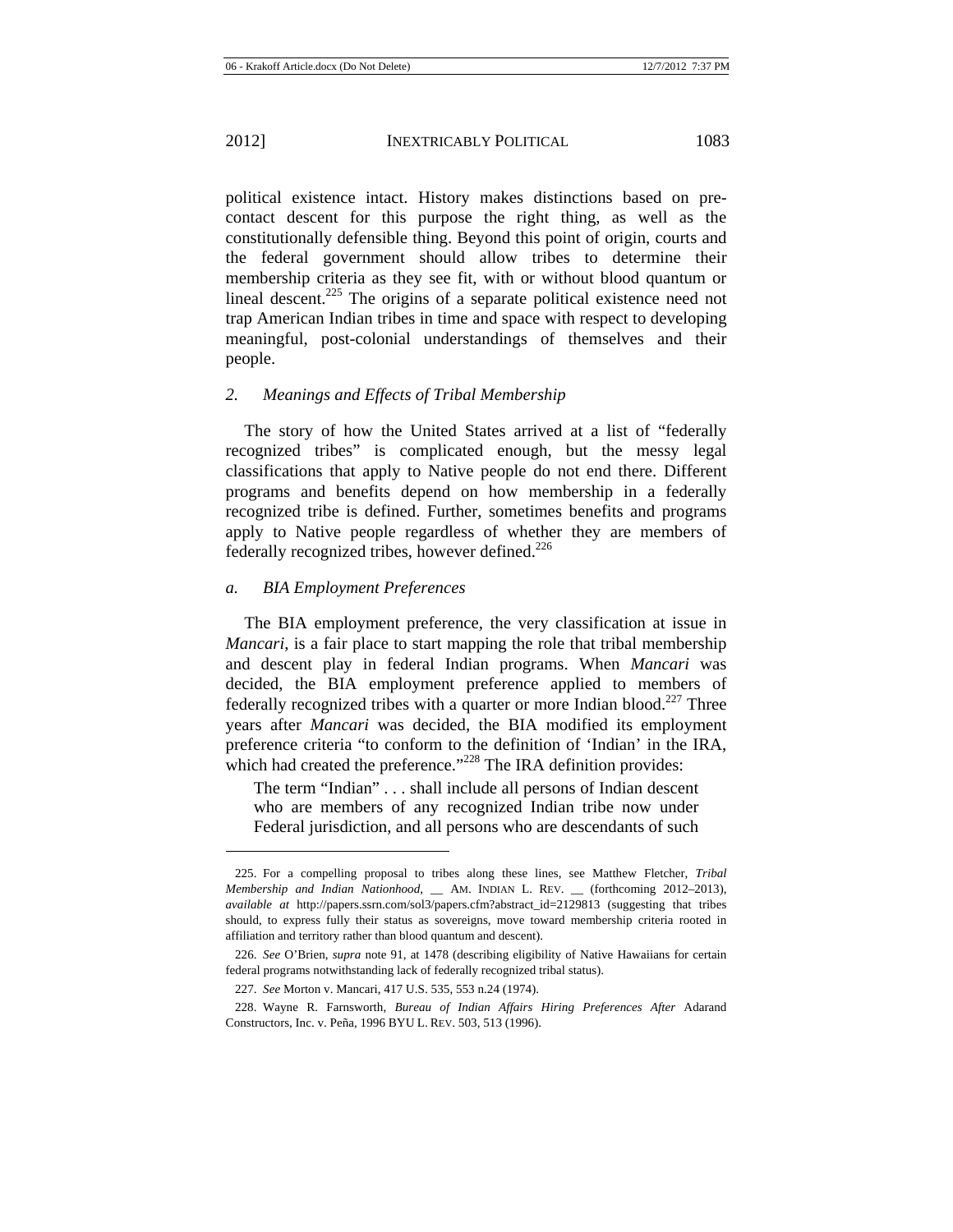members who were, on June 1, 1934, residing within the present boundaries of any Indian reservation, and shall further include all other persons of one-half or more Indian blood. For the purposes of this Act, Eskimos and other aboriginal peoples of Alaska shall be considered Indians.<sup>229</sup>

The BIA continues to base its hiring preference criteria on the IRA's definition of Indian. BIA applicants have the option to fill out a form that establishes preference based on whether the applicant: (1) is a member of a federally-recognized tribe, band or community; (2) is a descendant of enrolled members of federally-recognized tribes who were residing on a reservation on June 1, 1934; (3) possesses at least one-half degree Indian blood; or (4) is "a member of an Alaska Native Tribe; or, an individual whose name appears on the roll of Alaska Natives prior to July 31, 1981, and not subsequently disenrolled; or, an individual who was issued stock in a Native corporation pursuant to 43 U.S.C. §  $1606(g)(1)(B)(i).$ <sup>230</sup> The change from *Mancari* allows the BIA to apply the preference to all tribal members, rather than just tribal members who also possess one-quarter or more Indian blood, and also to non-tribal members who possess one-half or more Indian blood.

#### *b. Statutory Benefits and Services*

Although the IRA itself defined "Indian" to include tribal members and Indians with one-half blood quantum, today most federal programs that provide services to individual Indians make eligibility contingent on membership in a federally recognized tribe.<sup>231</sup> The Tribally Controlled Community College Assistance Act defines Indians as members of federally recognized tribes.<sup>232</sup> Similarly, Indians are defined by federally recognized tribal membership under the BIA's Job Placement and Training Program,<sup>233</sup> and the Food Stamp Program.<sup>234</sup>

Within programs that apply tribal enrollment as the main criteria,

<sup>229. 25</sup> U.S.C. § 479 (2006).

<sup>230.</sup> VERIFICATION OF INDIAN PREFERENCE FOR EMPLOYMENT IN THE BUREAU OF INDIAN AFFAIRS AND THE INDIAN HEALTH SERVICE, FORM BIA-4432 (expires Nov. 30, 2014), *available at* http://www.bia.gov/cs/groups/public/documents/text/idc015598.pdf.

<sup>231.</sup> *See* Fletcher, *supra* note 25, at 302.

<sup>232.</sup> *See* 25 U.S.C. § 1801(a)(1), (2); *see also* 25 C.F.R. § 41.3(h) (2012) (implementing regulations).

<sup>233. 25</sup> C.F.R. § 26.1 (2012).

<sup>234. 7</sup> C.F.R. § 273.4(a)(3)(ii) (2012); *see also* USDA, AMERICAN INDIANS AND ALASKA NATIVE: A GUIDE TO USDA PROGRAMS 78–79 (2007), *available at* http://www.rurdev.usda.gov/ supportdocuments/AmerIndianNativeAlaskGuide\_07-11-07.pdf.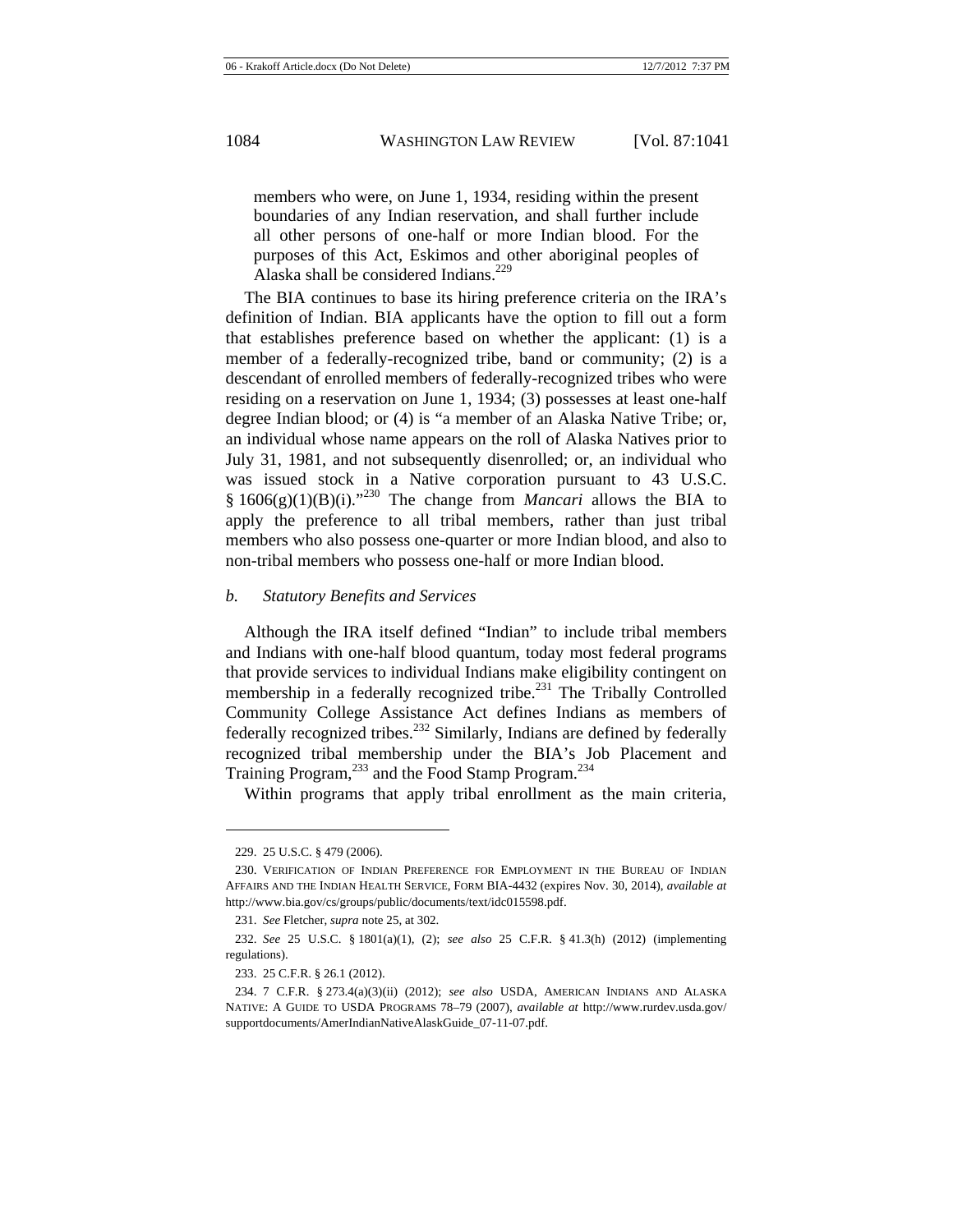there are sometimes understandable expansions. For example, in the Tribally Controlled Community College Assistance Act, the definition of "Indian student" includes a member of a tribe, and also a "biological child of a member of an Indian tribe, living or deceased."<sup>235</sup> The Indian Child Welfare Act  $(ICWA)$ ,<sup>236</sup> which imposes limits on state authority to remove Indian children from their families,<sup>237</sup> defines an Indian as "any person who is a member of an Indian tribe, or who is an Alaska Native and a member of a Regional Corporation as defined in section 7 of the Alaska Native Claims Settlement Act, 43 U.S.C. 1606."<sup>238</sup> The ICWA defines an Indian child as "any unmarried person who is under age 18 and is either a member of an Indian tribe, or is eligible for membership in an Indian tribe and is the biological child of a member of an Indian tribe." $^{3239}$ 

The Indian Health Service (IHS) defines Indian even more broadly. An individual is eligible for IHS treatment if she is "of Indian and/or Alaska Native descent as evidenced by:" (1) the community regarding her as Indian or Alaska Native; (2) her membership—"enrolled or otherwise"—in an Indian or Alaska Native Tribe; (3) her residence on tax-exempt land or ownership of restricted property; (4) her active participation in tribal affairs; or (5) "any other reasonable factor indicative of Indian descent."<sup>240</sup> Indians of Canadian or Mexican origin also qualify for IHS as long as they are considered members of an Indian tribe that is served by  $IHS$ <sup>241</sup> Non-Indian women pregnant with the child of an eligible Indian also qualify, but only for the duration of the pregnancy plus six weeks. $242$  Last, non-Indians living in an Indian's household may be eligible if they pose a threat to the public health, as determined by the medical officer in charge. $^{243}$ 

#### *c. Federal Criminal Jurisdiction*

Given the emphasis, for equal protection purposes, that *Mancari*

 $\overline{a}$ 

243. *Id.*

<sup>235.</sup> *See* 25 U.S.C. § 1801(7)(B) (Supp. II 2009).

<sup>236. 25</sup> U.S.C. §§ 1901–63 (2006).

<sup>237. 25</sup> U.S.C. §§ 1901(4)–(5), 1902.

<sup>238. 25</sup> C.F.R. § 23.2 (2012).

<sup>239.</sup> *Id.*

<sup>240.</sup> *Indian Health Manual § 2-1.2 Persons to Whom Services May be Provided*, INDIAN HEALTH SERV., http://www.ihs.gov/ihm/index.cfm?module=dsp\_ihm\_pc\_p2c1 (last visited June 21, 2012).

<sup>241.</sup> *Id.*

<sup>242.</sup> *Id.*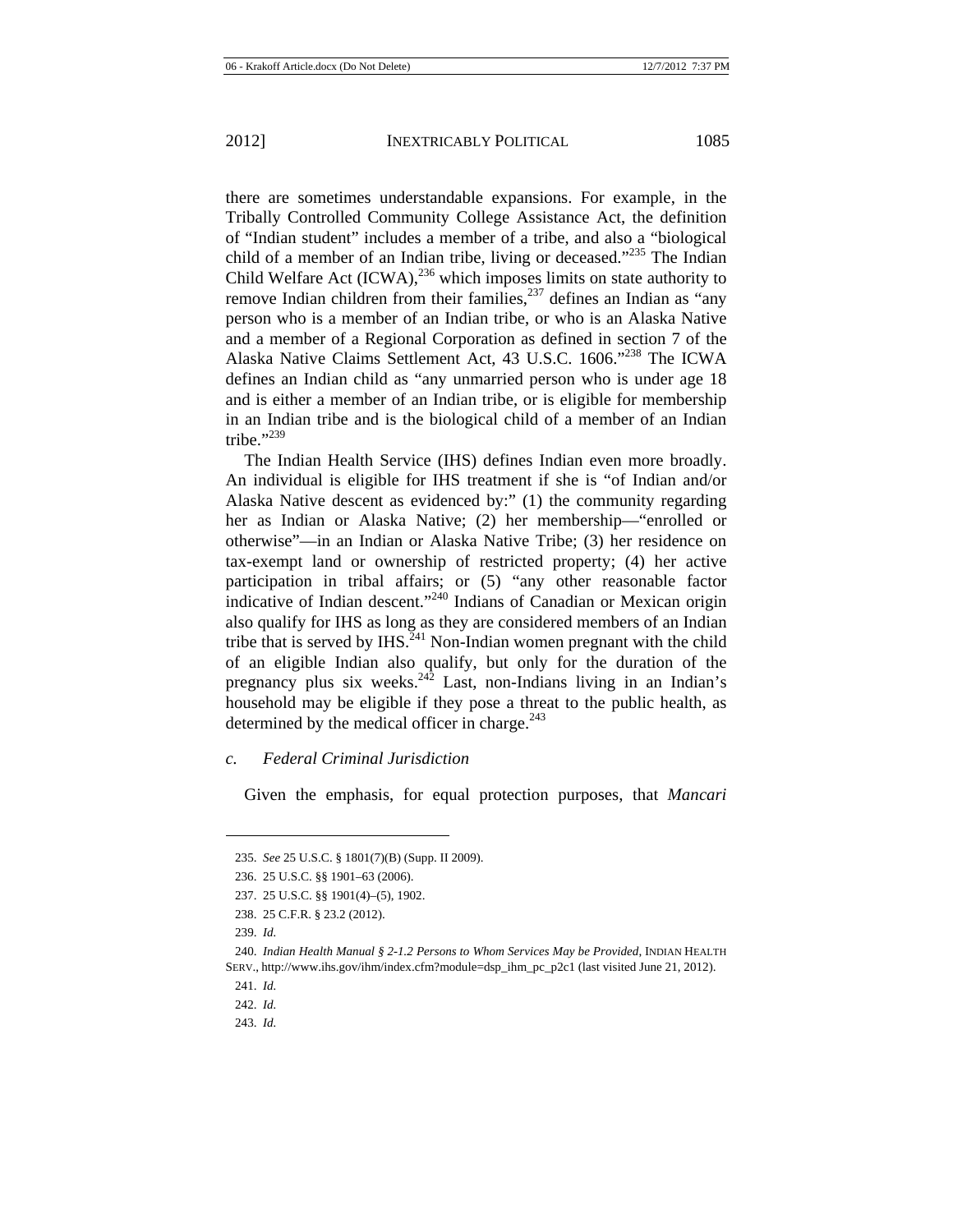placed on the political distinction between members of federally recognized tribes versus non-members (whether American Indian or not), one might expect that distinctive federal treatment for criminal prosecution would likewise rest on enrollment in a federally recognized tribe. But it does not. The Major Crimes Act, passed in 1885 at the dawn of the Allotment era, subjects "Indians" to federal prosecution for listed felonies.244 The Act itself does not define "Indian." Instead, courts rely on a definition that dates back to a case decided several decades before the passage of the Major Crimes Act. In 1846, in *United States v. Rogers*<sup>245</sup>, the Court considered whether Rogers, a white man who had been adopted as a Cherokee citizen, was an "Indian" under federal statutes exempting Indian-on-Indian crimes from federal jurisdiction.<sup>246</sup> The Court held that Rogers (and the white man whom he was accused of murdering) could not be considered Indian because Indian tribes lacked power to naturalize anyone not of their "race."<sup>247</sup> The definition of Indian that emerged, and was later grafted onto prosecutions under the Major Crimes Act, required that the person (1) have some degree of Indian blood, and (2) be recognized within his or her community or by the federal government as an Indian. $248$ 

Notwithstanding the distant and racist origins of the *Rogers* formulation, it persists in contemporary doctrine. When a defendant is prosecuted either under the Major Crimes Act or the Indian Country Crimes Act  $(ICCA)$ ,<sup>249</sup> prosecutors and defense attorneys do battle over whether the defendant (or victim) has the requisite degree of "Indian

<sup>244.</sup> *See* 18 U.S.C. § 1153 (2006). The Major Crimes Act was part of the larger assimilative agenda. Seizing on public dismay after the Supreme Court's decision in *Ex parte Kang-Gi-Shun-Ca*  (*Crow Dog*), 109 U.S. 556 (1883), which held that the federal government lacked the power to prosecute a crime committed by a tribal member against another tribal member, Congress hastily passed a statute extending its powers of criminal prosecution to Indian defendants in Indian country. *See* SIDNEY L. HARRING, CROW DOG'S CASE: AMERICAN INDIAN SOVEREIGNTY, TRIBAL LAW, AND UNITED STATES LAW IN THE NINETEENTH CENTURY 101, 134–38 (1994); Kevin K. Washburn, *American Indians, Crime, and the Law*, 104 MICH. L. REV. 709, 770 (2006); Kevin K. Washburn, *Federal Criminal Law and Tribal Self-Determination*, 84 N.C. L. REV. 779, 803 (2006).

<sup>245. 45</sup> U.S. (1 How.) 567 (1846).

<sup>246.</sup> *Id.*

<sup>247.</sup> *See id.* at 572–73. For an illuminating history of the case, see Bethany R. Berger, *"Power Over This Unfortunate Race": Race, Politics and Indian Law in* United States v. Rogers, 45 WM. & MARY L. REV. 1957 (2004).

<sup>248.</sup> *See* United States v. Prentiss, 273 F.3d 1277, 1280 (10th Cir. 2001) (describing two-part test and noting that it has been adopted by other circuits); Weston Meyring, *"I'm an Indian Outlaw, Half Cherokee and Choctaw": Criminal Jurisdiction and the Question of Indian Status*, 67 MONT. L. REV. 177, 186 (2006).

<sup>249. 18</sup> U.S.C. § 1152.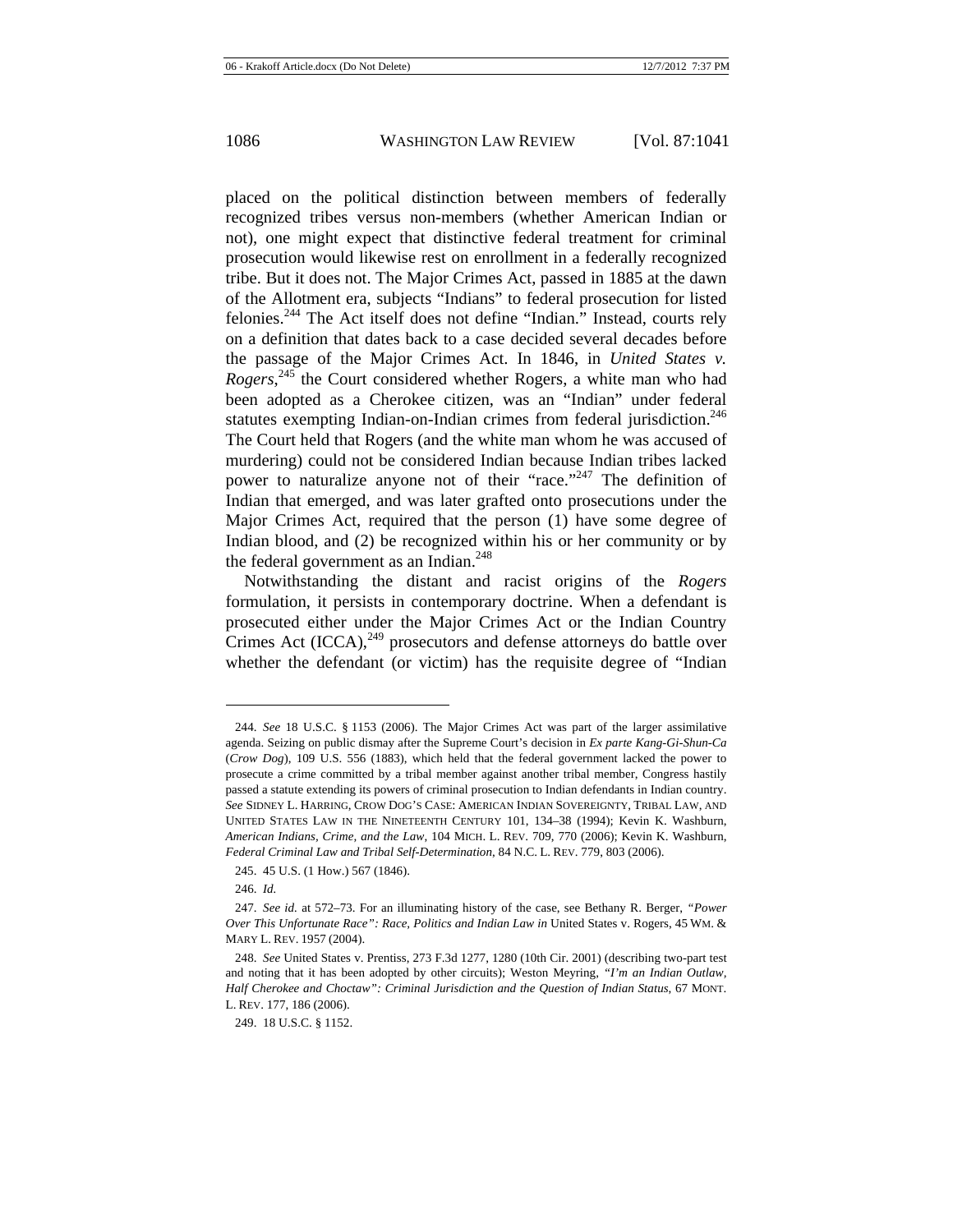$\overline{a}$ 

blood."<sup>250</sup> With respect to the former, courts have varied in their conclusions about how *much* blood is required.<sup>251</sup> Some courts require "some" Indian blood.<sup>252</sup> Others look for a "significant" degree of Indian blood,<sup>253</sup> others a "substantial" degree,<sup>254</sup> and for others still, a "sufficient" degree will do.<sup>255</sup> Even courts that have adopted the same terminology do not apply it uniformly, nor do they provide explanations regarding why certain percentages meet, or fail to meet, the threshold.<sup>256</sup>

The second element of defining "Indian" for purposes of criminal jurisdiction under the Major Crimes Act and the Indian Country Crimes Act—recognition as an Indian by the community or the federal government— has a similarly confusing array of interpretations.<sup>257</sup> Most courts use the same language: the person must be "recognized as an Indian by a tribe or the federal government."<sup>258</sup> Beyond this, the consensus dwindles.259 In *St. Cloud v. United States*, 260 the federal

<sup>250.</sup> Under the ICCA, the federal government has jurisdiction over crimes in which the defendant is a non-Indian and the victim is Indian, and pursuant to the ICCA in combination with the Assimilative Crimes Act (ACA), 18 U.S.C. § 13, also over most misdemeanors involving and Indian defendant and non-Indian victims. *See* 18 U.S.C. § 1152; COHEN, *supra* note 42, § 9.02[1][b], at 731–34 (describing ICCA and ACA jurisdiction, and noting that while courts assume the ACA applies in Indian country, the Supreme Court has never addressed the question directly).

<sup>251.</sup> *See* Meyring, *supra* note 248, at 190–93 (canvassing the cases concerning the degree of blood requirement); Katharine C. Oakley, Comment, *Defining Indian Status for the Purpose of Federal Criminal Jurisdiction*, 35 AM. INDIAN L. REV. 177, 184–85 (2011).

<sup>252.</sup> *See, e.g.*, United States v. Stymiest, 581 F.3d 759, 762 (8th Cir. 2009) (holding that someone having 3/32ds of Indian blood met the "some" requirement); United States v. Torres, 733 F.2d 449, 455–56 (7th Cir. 1984) (holding that someone with 25/64ths and someone with 11/32ds Indian blood met the "some" requirement); St. Cloud v. United States, 702 F. Supp. 1456, 1460 (D.S.D. 1988) (holding that someone with 15/32ds of Indian blood met the "some" requirement).

<sup>253.</sup> This degree has mostly been adopted by state courts. *See, e.g.*, State v. LaPier, 790 P.2d 983, 986–87 (Mont. 1990) (holding that an individual with 165/512ths of Indian blood met the "significant" requirement); Goforth v. State, 644 P.2d 114, 116 (Okla. Crim. App. 1982) (holding that a little less than 1/4th met the "significant" requirement); State v. Reber, 171 P.3d 406, 410–11 (Utah 2007) (holding that an individual with 1/16th Indian blood did not meet the "significant" requirement).

<sup>254.</sup> *See, e.g.*, *Ex parte* Pero v. Pero, 99 F.2d 28, 31 (7th Cir. 1938) (holding that someone with 3/4ths Indian blood met the "substantial" requirement); Vialpando v. State, 640 P.2d 77, 80 (Wyo. 1982) (holding that someone with 1/8th Indian blood did not meet the "substantial" requirement).

<sup>255.</sup> *See, e.g.*, United States v. Cruz, 554 F.3d 840, 843, 845–46 (9th Cir. 2009) (holding that an individual with 29/128th Indian blood met the "sufficient" requirement).

<sup>256.</sup> *See* Meyring, *supra* note 248, at 190–92; Oakley, *supra* note 251, at 185–87.

<sup>257.</sup> Meyring, *supra* note 248, at 193; Oakley, *supra* note 251, at 191.

<sup>258.</sup> Oakley, *supra* note 251, at 187 (quoting United States v. Stymiest, 581 F.3d 759, 762 (8th Cir. 2009); United States v. Prentiss, 273 F.3d 1277, 1280 (10th Cir. 2001); United States v. Torres, 733 F.2d 449, 456 (7th Cir. 1984); State v. LaPier, 790 P.2d 983, 986 (Mont. 1990)).

<sup>259.</sup> *Id.*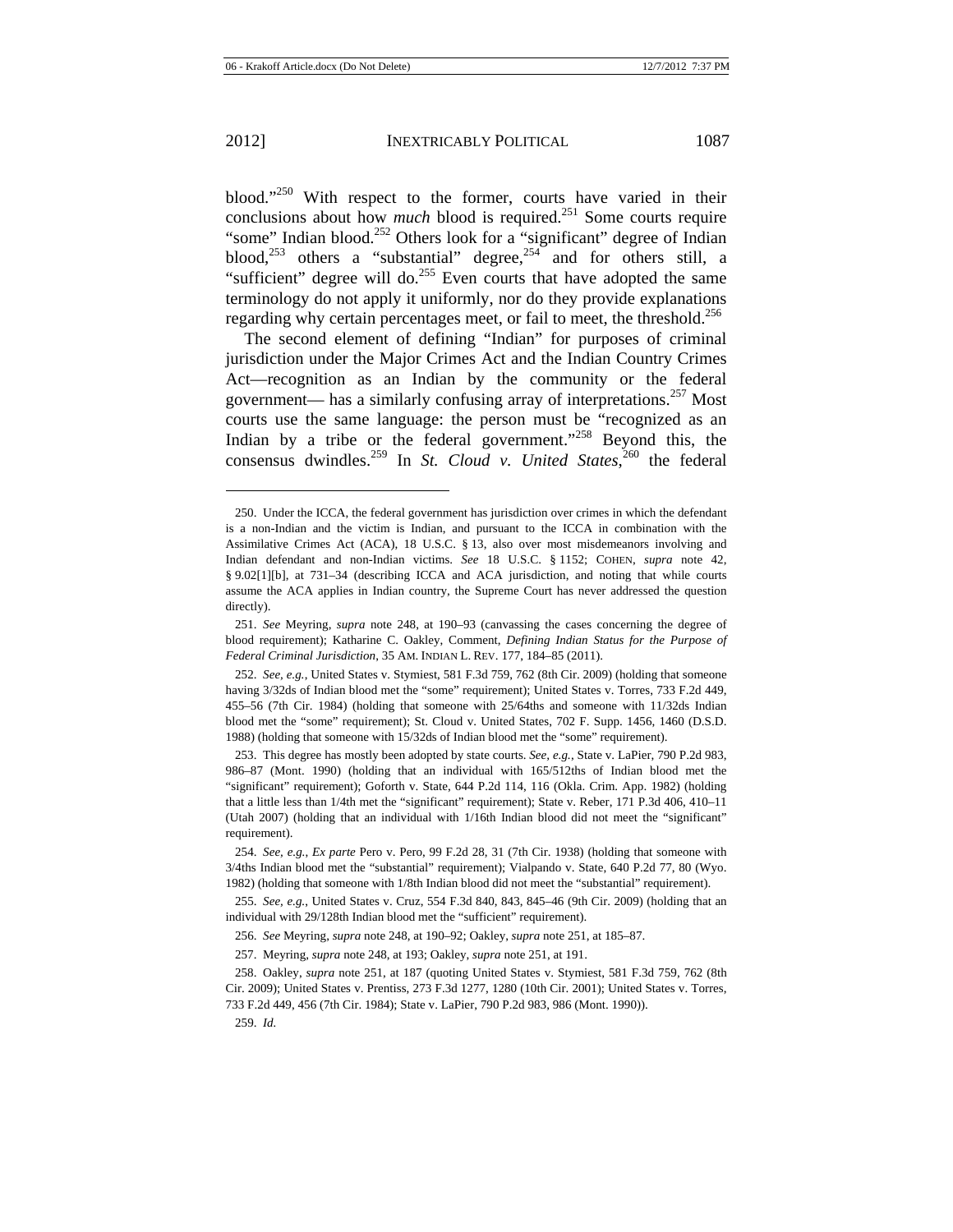district court in South Dakota listed, "in declining order of importance," the following factors:

1) enrollment in a tribe;

2) government recognition formally and informally through providing the person assistance reserved only to Indians;

3) enjoying benefits of tribal affiliation; and

4) social recognition as an Indian through living on a reservation and participating in Indian social life. $^{261}$ 

Although many courts have adopted the *St. Cloud* factors, they vary with respect to how they apply them.<sup>262</sup> Most courts do not view tribal enrollment in a federally recognized tribe as necessary.<sup>263</sup> Some courts, however, have required that the *tribe* that recognizes the person as a member (whether formally enrolled or not) be federally recognized.<sup>264</sup> Other courts do not use the *St. Cloud* factors at all, and instead analyze all of the facts collectively and determine the second prong on a case-bycase basis.<sup>265</sup> Yet another approach is to assess the defendant's recognition of his or her tribal status, rather than the tribe's acceptance or recognition.<sup>266</sup>

Where, in all of this parsing of blood and membership, is the language embraced in *Mancari* and *Antelope* distinguishing political affiliation from race?<sup>267</sup> *Antelope* did not address the "Indian by blood" portion of the *Rogers* test, presumably because the criminal defendants in that case were enrolled members of the Coeur d'Alene Tribe. They challenged the Major Crimes Act distinction, and its unequal effects in their case, but

<sup>260. 702</sup> F. Supp. 1456 (D.S.D. 1988).

<sup>261.</sup> *Id.* at 1461.

<sup>262.</sup> Oakley, *supra* note 251, at 188; *see*, *e.g.*, United States v. Cruz, 554 F.3d 840, 846–48 (9th Cir. 2009) (holding that the defendant did not meet the requirement of the second prong despite living on the reservation, going to the Indian school, and being eligible for tribal benefits); *Stymiest*, 581 F.3d at 766 (holding that the defendant met the requirement of the second prong by satisfying only the third and fourth *St. Cloud* factors); United States v. Bruce, 394 F.3d 1215, 1227 (9th Cir. 2005) (holding that the defendant met the requirement of the second prong because she lived on the reservation, obtained Indian assistance, and was arrested under tribal authority); United States v. Driver, 755 F. Supp. 885, 888–89 (D.S.D. 1991), *aff'd*, 945 F.2d 1410 (8th Cir. 1991) (holding that the defendant did not have Indian status because he was not an enrolled member, had not received assistance, and had limited affiliation with the tribe).

<sup>263.</sup> Meyring, *supra* note 248, at 197; Oakley, *supra* note 251, at 188.

<sup>264.</sup> LaPier v. McCormick, 986 F.2d 303, 304–05 (9th Cir. 1993); *see also* Meyring, *supra* note 248, at 221, 224.

<sup>265.</sup> Oakley, *supra* note 251, at 192–93.

<sup>266.</sup> *See* United States v. Pemberton, 405 F.3d 656 (8th Cir. 2005).

<sup>267.</sup> *See supra* Part I.A (discussing *Mancari* and *Antelope*).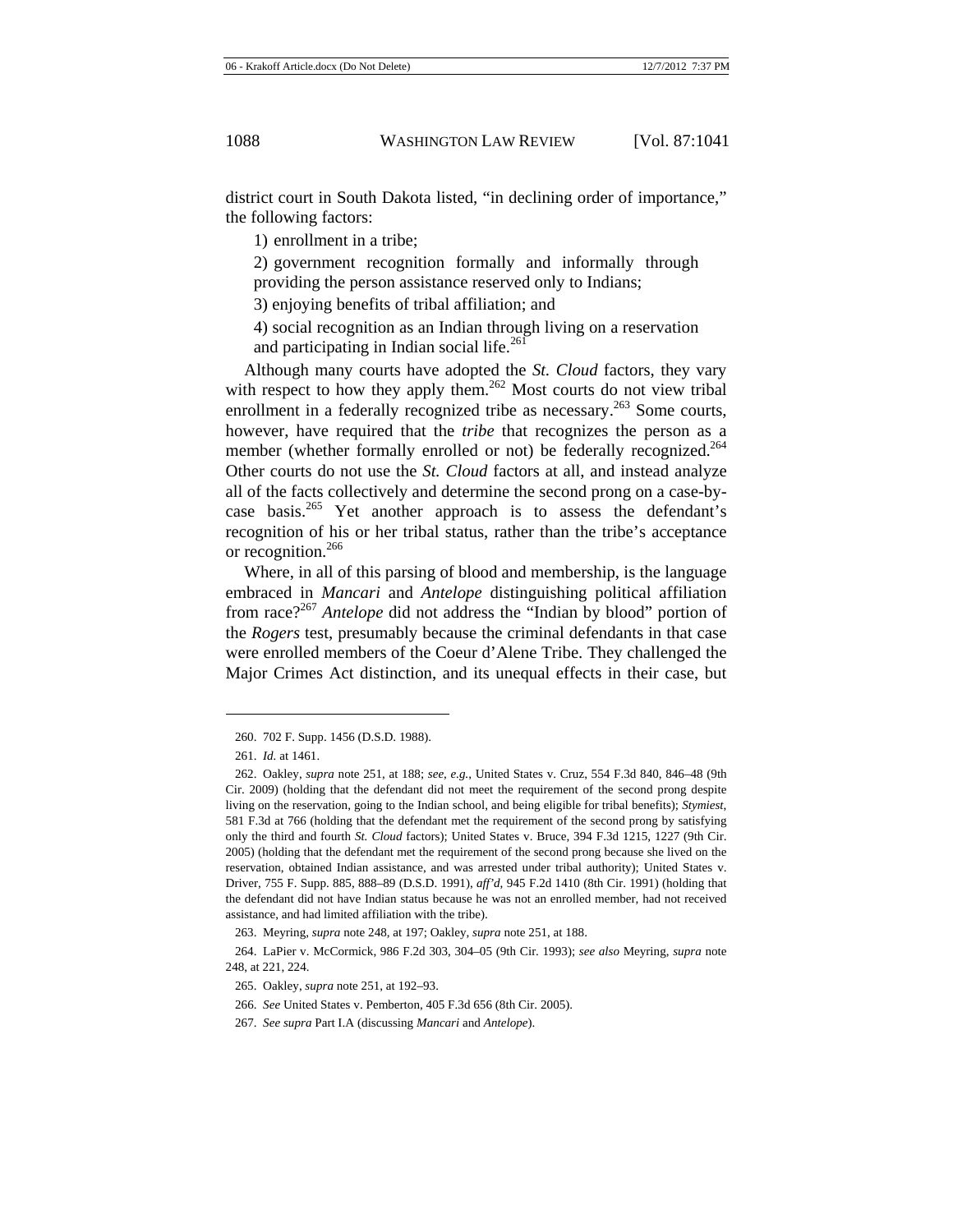did not distinguish between the Indian political status aspects of *Mancari* and the *Rogers* requirement of Indian blood.<sup>268</sup>

The federal criminal jurisdiction cases beg the question of how the *Rogers* requirement has survived in contemporary jurisprudence. If the federal judiciary's color-blind adherents were to begin scrutinizing federal classifications that affect American Indians, this would be the place to start. The "Indian by blood" criteria adds nothing but an overlay of dated biological notions of race to the requirement that the person be a political, social, or other kind of "member" of a federally recognized tribe. And the varying definitions of "membership" for the purposes of federal criminal prosecution embrace a more expansive understanding than *Mancari* seemed to endorse. Cases addressing equal protection challenges in the civil context rarely advert to this unruly body of law, and perhaps understandably so. It leads much more readily to a condemnation of the structure of federal criminal prosecution of Indians than it does to judicial second-guessing of economic or social legislation that benefits political sovereigns.

#### *d. Tribal Criminal Jurisdiction*

The question of who is a "member" of a tribe for purposes of criminal prosecution also arises in the context of tribal criminal jurisdiction. Tribes have inherent sovereign authority to prosecute their own members.<sup>269</sup> In *Duro v. Reina*,<sup>270</sup> the Supreme Court held that tribes had been "implicitly divested" of their inherent authority over Indians who were members of other tribes (nonmember Indians).<sup>271</sup> Congress, at the urging of tribes, reversed the *Duro* ruling by amending the Indian Civil Rights  $Act^{272}$  to recognize inherent tribal authority over nonmember Indians.273 Tribal courts can therefore prosecute Indians who are members of their own and other tribes. While tribal courts are not bound by the definition of "Indian" in the federal cases, including the *Rogers* criteria of Indian "by blood," their decisions may be reviewed under the

<sup>268.</sup> *See* United States v. Antelope, 430 U.S. 641, 646 n.7 (1977) ("[T]he prosecution in this case offered proof that respondents are enrolled members of the Coeur d'Alene Tribe and thus not emancipated from tribal relations. Moreover, members of tribes whose official status has been terminated by congressional enactment are no longer subject, by virtue of their status, to federal criminal jurisdiction under the Major Crimes Act.").

<sup>269.</sup> *See* United States v. Wheeler, 435 U.S. 313 (1978).

<sup>270. 495</sup> U.S. 676 (1990).

<sup>271.</sup> *See id.* at 699.

<sup>272.</sup> *See* 25 U.S.C. §§ 1301–03 (2006) (amended in 2010).

<sup>273.</sup> *See id.*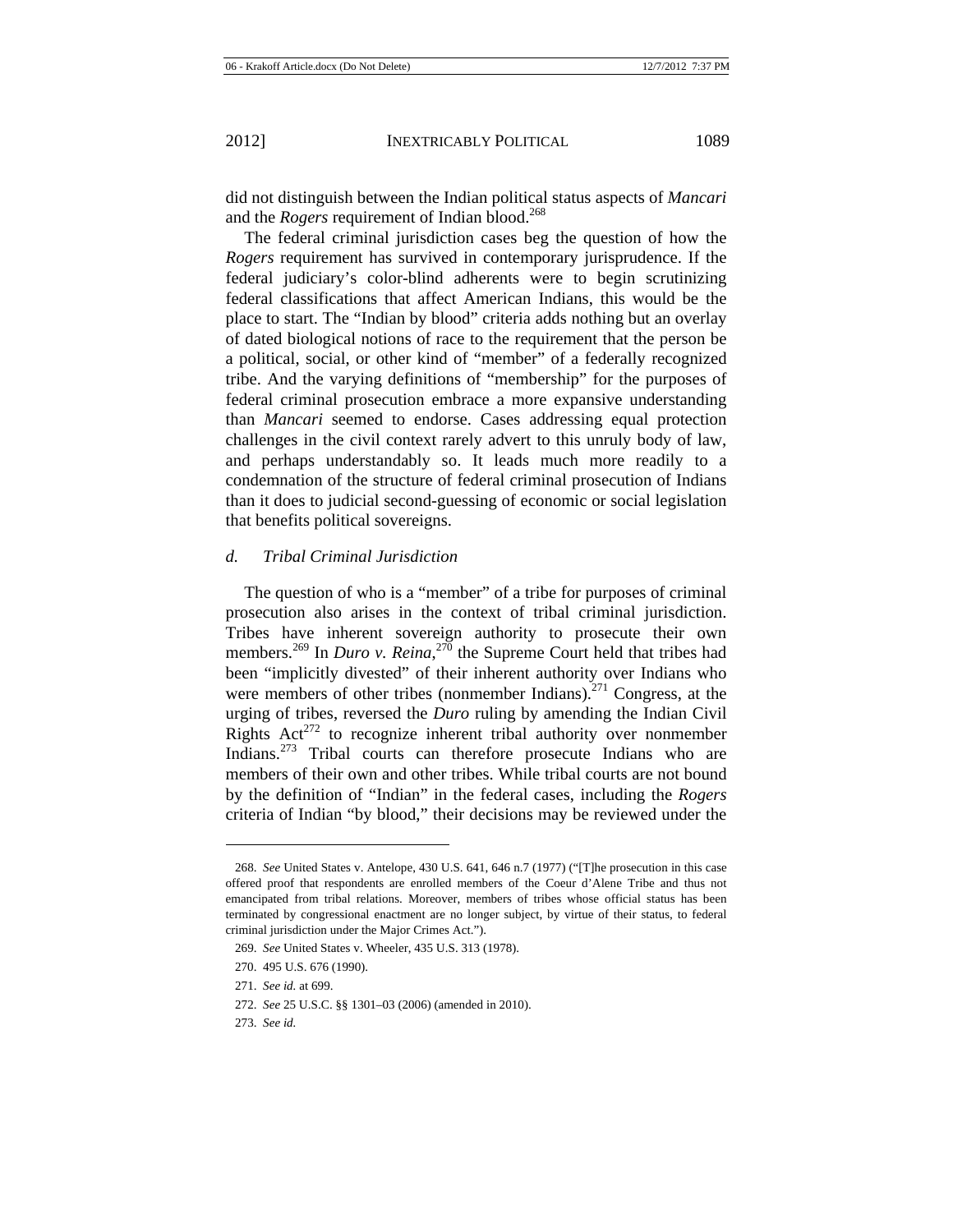habeas corpus provisions of the Indian Civil Rights Act and federal courts might then employ the same tests they use to determine Major Crimes Act jurisdiction (discussed above) to assess whether the tribal courts have exceeded their inherent authority.<sup>274</sup>

## *C. Concluding Thoughts About Recognition and Membership*

For American Indian tribes, the journey from pre-contact independent sovereigns to "federally recognized tribes" was a political one. The colonial process of absorbing aboriginal peoples into the United States included reformatting tribes' independent sovereign status to fit within the domestic legal regime. The politics often included subordination through a complicated process of assigning certain inferior characteristics to tribes in order to justify the federal government's unilateral imposition of authority. At the same time, the process imposed tribal membership definitions that foreclosed the pre-colonial fluidity of tribal identity. The racial and the political became inextricably linked as a result, imposing on tribes a lineal-descent framework that today both protects tribal ties to their aboriginal origins, but also renders them vulnerable to charges of defining membership by "race," and consequent questioning of their separate political status on equal protection grounds.

# II. LEGAL HISTORIES OF RECOGNITION, MEMBERSHIP, AND RACE

The foregoing describes the general history of how indigenous nations within U.S. borders became folded into the domestic legal order and denominated "federally recognized tribes." Each of the 566 tribes with that status also has its own unique history. The two histories discussed below represent different aspects of the project of transforming free and independent peoples into juridical entities subject to U.S. law. The CRIT reservation was a spot on a map, selected by federal agents and politicians who hoped that "if you designate it, they will come." "They" included virtually all of the many distinct peoples that lived near the lower Colorado River valley. The aim was to consolidate many peoples into one geo-political unit for the purpose of clearing the land and facilitating control. By contrast, the Great Dakota Nation, comprised of bands and sub-groups with common origins and

<sup>274.</sup> *See* Means v. Navajo Nation, 432 F.3d 924 (9th Cir. 2005) (affirming tribal court conviction from equal protection challenge under habeas provisions of the ICRA), analyzed *infra* at notes 520– 28.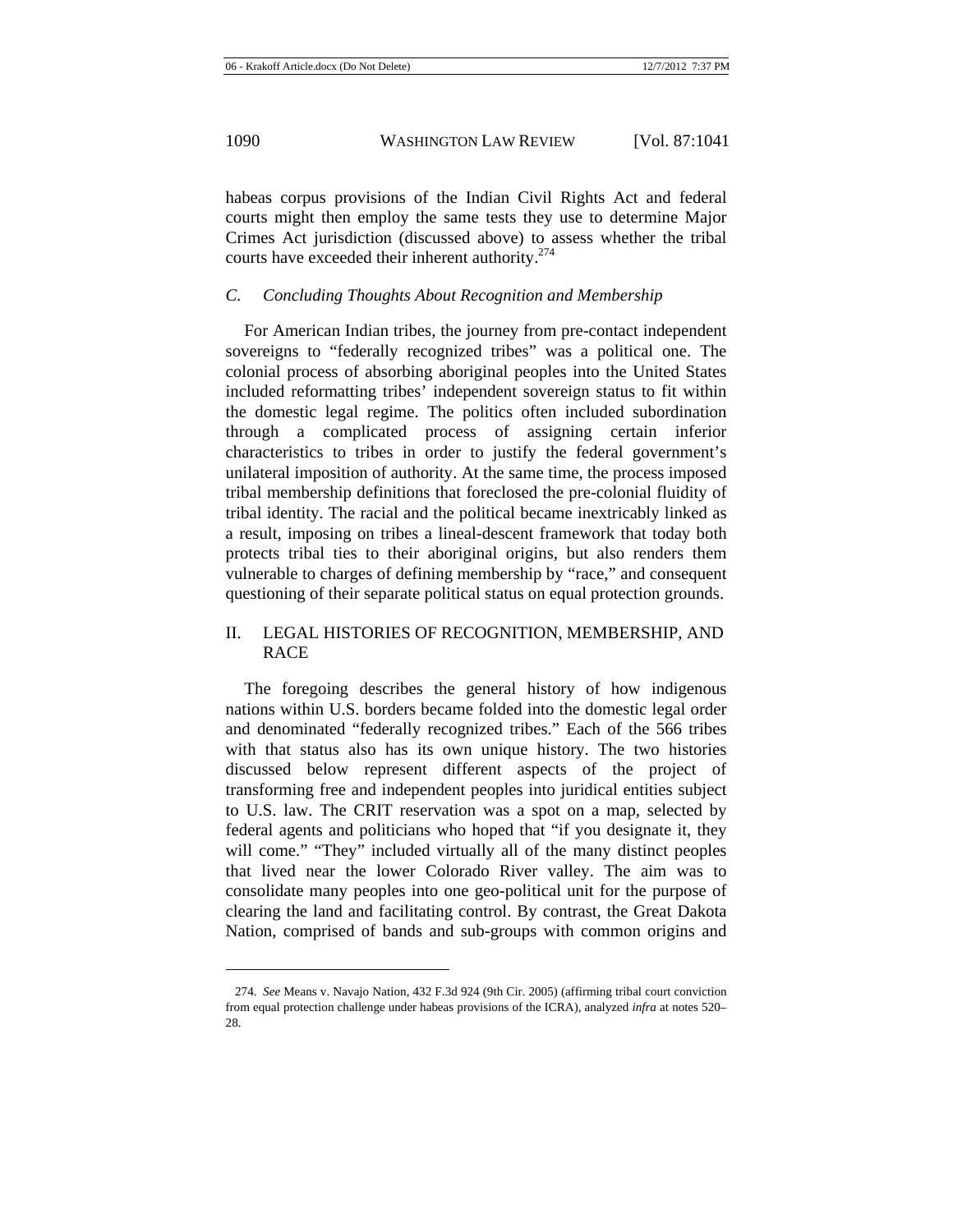language, occupied a vast territory that initially seemed unimportant to the U.S. and, therefore, acceptable to concede to the Indians. As U.S. interest in the territory grew for a variety of economic and ideological reasons, the affiliated peoples of the Great Dakota Nation were dispersed and divided into many different federally recognized tribes. While these are only two of the many hundreds of stories that could be told, they echo and reinforce the larger narrative of the politics and law inherent in constructing federally recognized tribes.

### *A. The Colorado River Indian Tribes*

The CRIT's reservation straddles the Arizona–California border as well as the Colorado River. Mohave and Chemehuevi people, who historically were adversaries, have occupied the CRIT reservation since 1865, when it was established for "Indians of [the Colorado River] and its tributaries."275 In 1945, the federal government persuaded the CRIT government to accept Navajo and Hopi tribal members onto the reservation, and a short-lived relocation program resulted in a small influx of Navajo and Hopi people who relinquished their political affiliations with those tribes and became members of the CRIT. According to CRIT tribal member Michael Tsosie:

The reason that [Chemehuevi, Navajo and Hopi] were placed on the reservation was that the Federal government decided that Mohaves had too much land and not enough people, and the other tribes, had too many people and not enough land. . . . Unfortunately this situation has created more problems than it ever resolved for the tribes involved. $276$ 

Tsosie describes his own tribal identity in the following way: "[R]acially I am identified by others as Native American, racially I am identified by other Native Americans as Mohave, Navajo, and Laguna, politically I am identified as a member of the Colorado River Indian Tribes, socially and culturally I am a Mohave."<sup>277</sup>

Tsosie's succinct summary of his own identity is a fitting synecdoche for the CRIT's situation as a whole. Several distinct ethnic, linguistic, and political groups were ushered onto a single reservation and identified as a single tribe, not because it was consistent with their own cultures or priorities, but because it was expedient for the federal

<sup>275.</sup> Act of Mar. 3, 1865, ch. 127, 13 Stat. 541, 559.

<sup>276.</sup> MICHAEL TSOSIE, PRESERVATION OF MOHAVE HISTORY AND CULTURE 1 (Dec. 1993), *available at* http://www.eric.ed.gov/PDFS/ED379115.pdf.

<sup>277.</sup> *Id.* at 2.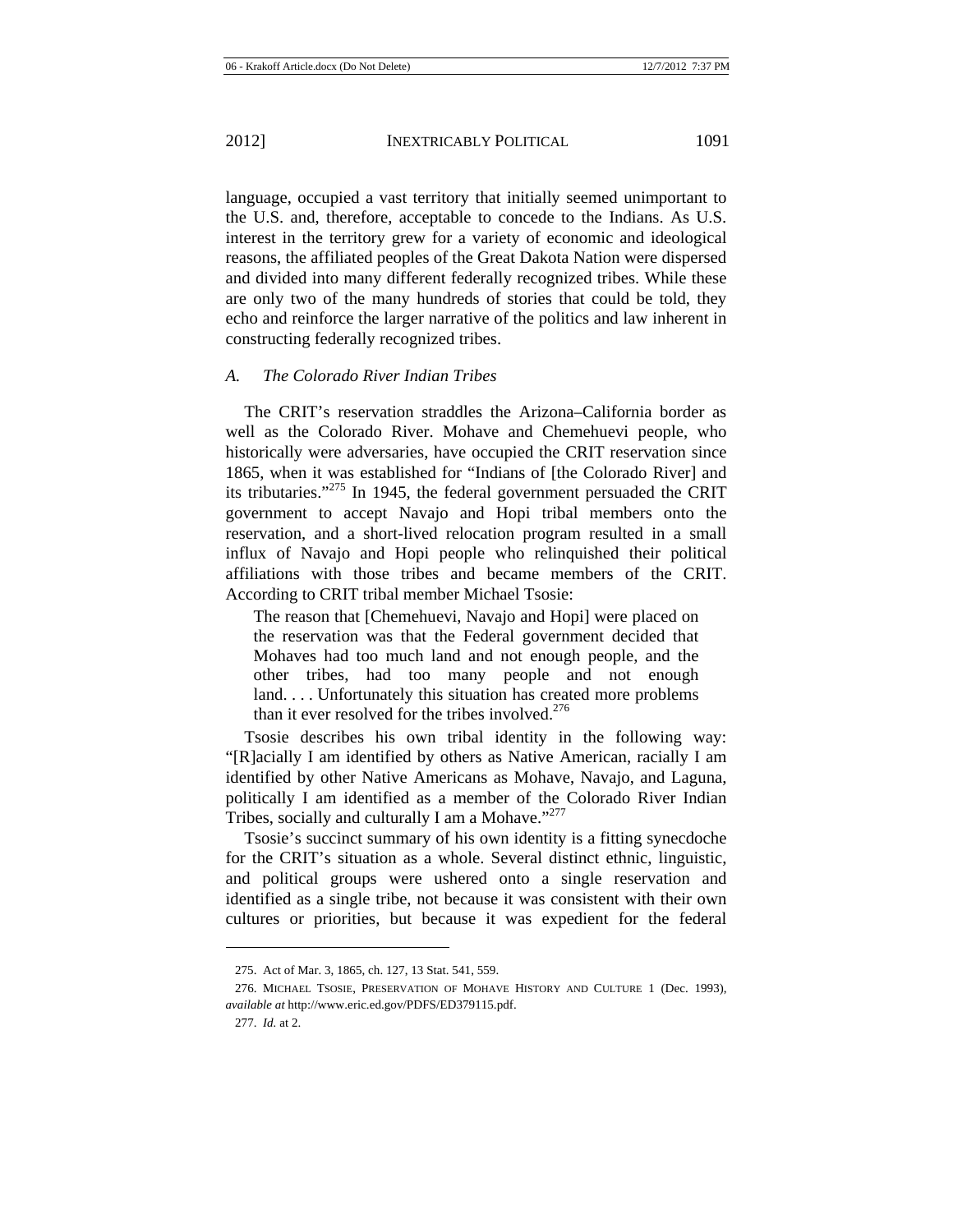government. Further, the history of the CRIT, while singular in many respects, nonetheless reflects the general process by which independent aboriginal peoples became today's federally recognized American Indian tribes, and how the racial and the political are hopelessly entangled by that process.

# *1. Establishing the CRIT Reservation: For Whom and How Many?*

Historically, many tribes occupied and used the Colorado River Valley between Yuma and Fort Mohave, including the Mohave, Chemehuevi, Yuma, Yavapai, and Hualapai. In the mid-1800s, interest grew, due to non-Indian settlement and desire for land and access to the River, in addressing Indian land claims, settling the many tribes in one place, and quieting the frontier.278 The CRIT reservation was established by an Act of Congress in 1865, with no mention of negotiations with the many tribes in the region nor even a single name of any tribe that had agreed to settle there. The full text of the statute, which was embedded in a long list of other provisions affecting Indian affairs, reads:

All that part of the public domain in the Territory of Arizona, lying west of a direct line from Half-Way Bend to Corner Rock on the Colorado River, containing about seventy-five thousand acres of land, shall be set apart for an Indian reservation for the Indians of said river and its tributaries. $279$ 

The intent was to recognize several different tribes' aboriginal claims to the territory, but also to concentrate the many Indian peoples who lived on or near the Colorado River into a single place in order to alleviate conflict with whites. The report of Charles D. Poston, the first Superintendent of Indian Affairs for Arizona, makes both of these aims clear:

 It is proposed to colonize some ten thousand Indians within . . . [the proposed reservation site's] boundaries. . . . By a fiction of law, founded on neither reason nor justice, the Indian title is ignored in all the territory acquired from Mexico, because the Spanish Conquerors and Mexicans did them this injustice. It is difficult for the Indians to understand this sophistry, and the absurdity of the action under it needs no argument. . . .

 The rapid influx of population in this region renders it necessary that some provision should be made for the original

<sup>278.</sup> Charles D. Poston, *Arizona Superintendency: No. 53*, *in* REPORT OF THE COMMISSIONER OF INDIAN AFFAIRS FOR THE YEAR 1864, at 150, 157 (1865).

<sup>279. 13</sup> Stat. at 559.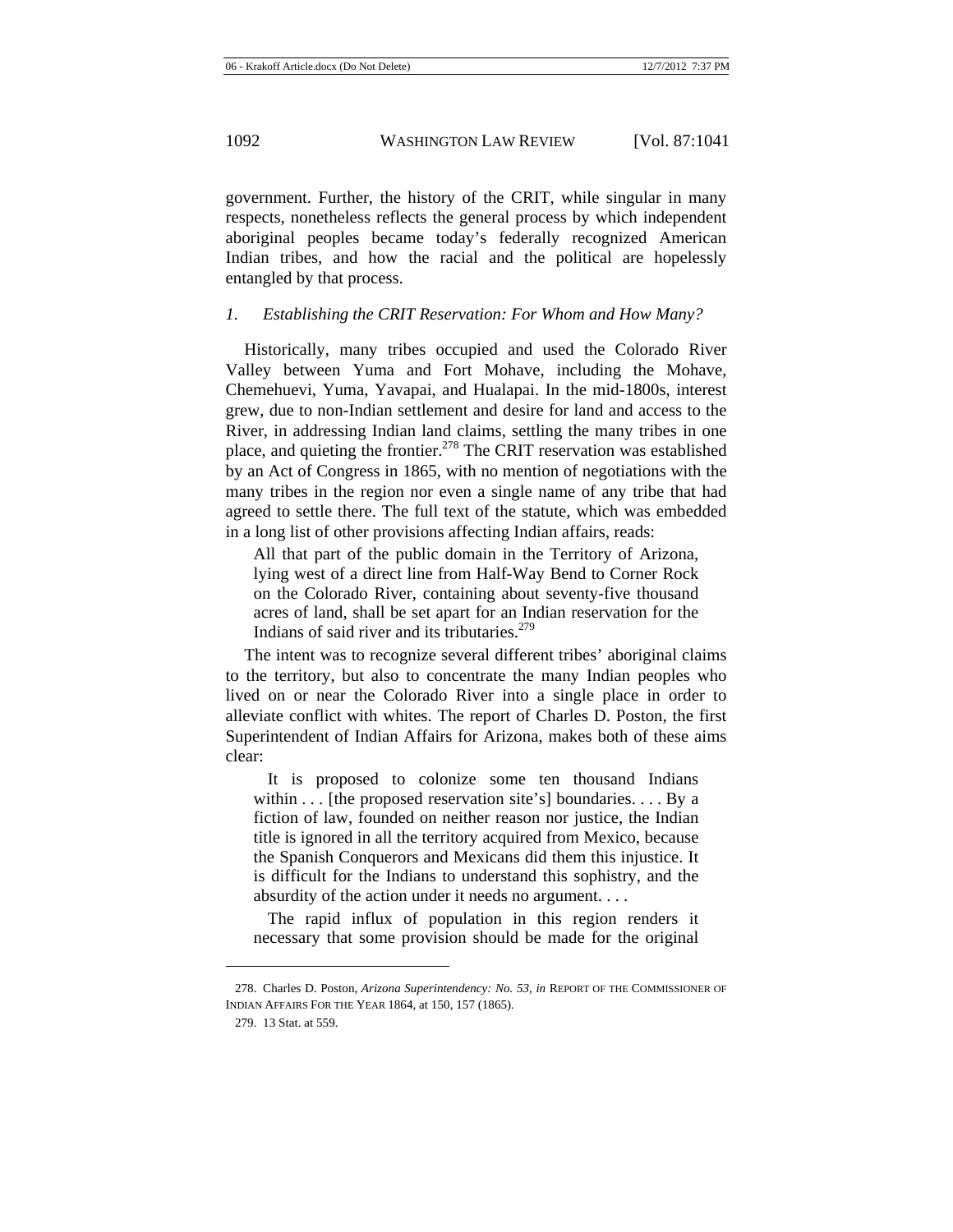inhabitants. The plan of establishing them on a reservation, and providing them the great desideratum of water to aid their cultivation, will no doubt meet your approval. . . .

 Difficulties are already growing up between the Indians and whites in that vicinity on account of the occupation of the Indian land, and unless prompt action is taken to regulate differences, by providing the Indians a home, the consequences will be painful.<sup>280</sup>

The absence of any negotiation process, such as would have occurred prior to a treaty, meant that no tribes, not even the Mohave who had inhabited the majority of the area designated as the reservation, had promised to go or stay there. Not surprisingly, the years following the CRIT reservation's establishment were, therefore, ones of uncertainty with respect to which tribes would actually make it home, let alone concede to giving up their broader territorial claims.<sup>281</sup> In September 1865, Mohaves, Yumas, and Yavapai engaged in skirmishes with the Chemehuevi and the Pintahs for claims to the reservation.<sup>282</sup> The Mohave and their allies were determined to drive the Chemehuevi from the area, even though the Mohave and Chemehuevi were the only yearround residents of the reservation at that time.<sup>283</sup> When the fighting ended in 1867, an estimated 750 Mohave occupied the reservation.<sup>284</sup> Initially, some Yavapai also settled at the CRIT reservation.<sup>285</sup> According to an annual report, 2000 "Yavapais or Apache-Mohaves" were living on the reservation in  $1868$ <sup>286</sup> Nonetheless, in the same  $1868$ report, Acting Commissioner of Indian Affairs Charles E. Mix admitted that:

The Colorado river reservation has not so far been very successful, yet it is believed, with additional aid from Congress, it can be made a suitable home for many of the tribes. It will not do, however, to withdraw the Indians from their hunting grounds unless adequate provision is made for them on the reservation. $287$ 

Despite hopes that more tribes and greater numbers of Indian people

 $\overline{a}$ 

286. *Id.* at 14–15.

<sup>280.</sup> Poston, *supra* note 278, at 157.

<sup>281.</sup> *See* HISTORY OF THE COLORADO RIVER RESERVATION, *supra* note 2, at 8–11.

<sup>282.</sup> *Id.* at 10.

<sup>283.</sup> *Id.* at 10–11.

<sup>284.</sup> *Id.* at 14.

<sup>285.</sup> *See id.* at 11.

<sup>287.</sup> Charles E. Mix, *Annual Report on Indian Affairs by the Acting Commissioner*, *in* REPORT ON INDIAN AFFAIRS, BY THE ACTING COMMISSIONER, FOR THE YEAR 1867, at 1, 10 (1868).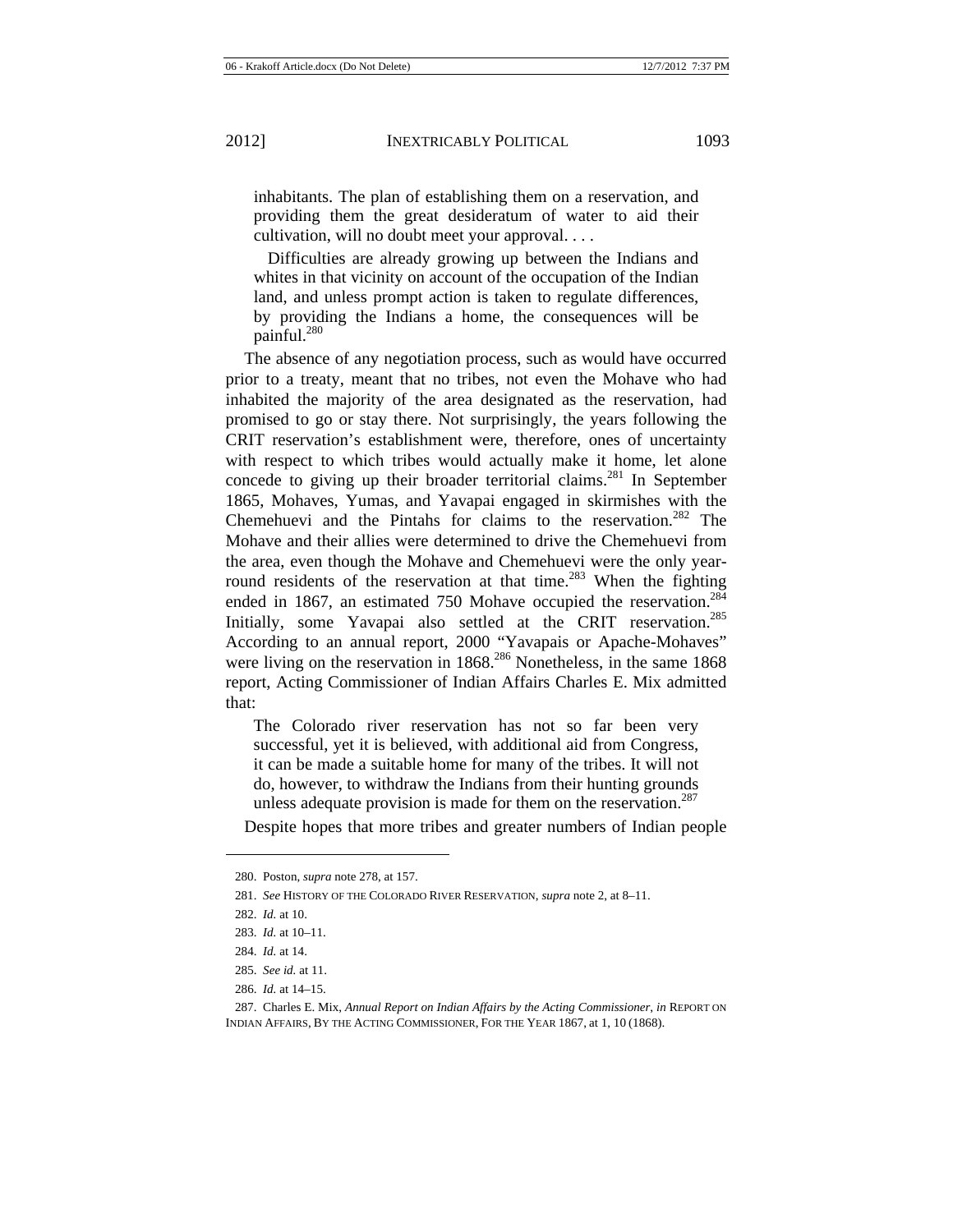would settle at the CRIT reservation, initially only the Mohave and a much smaller number of Chemehuevi could be induced to stay. The other tribes who had been targeted for the CRIT reservation, including some Mohave, established their own reservations in the region between 1876 and 1917.<sup>288</sup> As a result, the CRIT reservation remained much more sparsely populated than the government had planned. Instead of Poston's aspiration of 10,000, the number, largely composed of Mohave, reached barely over 800. Among the many reasons for the low numbers was the recurring failure to deliver irrigation water to the reservation. Repeatedly, the Indian agents expressed optimism that if the canal and irrigation infrastructure were completed, more Indians could be induced to stay and farm. Yet, appropriations to complete the project were perennially insufficient.<sup>289</sup> To keep the Indians within the reservation boundaries, the Indian agents alternated between pleading for more provisions and demanding troops to "keep the Indians intimidated."<sup>290</sup>

As late as 1890, after the Pima and Maricopa, Tohono O'odham (then Papago), Yuma, Hualapai, Navajo, Havasupai, and Hopi had their own reservations recognized, the Indian agent for the region, George Allen, remained optimistic that more Indians would move to CRIT if the irrigation infrastructure were completed:

[T]here is no reason in the world why the present state of affairs should continue on this reservation. With the expenditure of a few thousand dollars in a 6-horse-power boiler and two vacuum irrigating pumps, a perpetual supply of water can be had (the ditch already being constructed), and all the Mohaves, Hualapais, and Chimehuevi [sic] made self-sustaining. Besides there is land enough to support the Yumas, the Apache-Mohaves, and Apache-Yumas.<sup>291</sup>

<sup>288.</sup> *See* HISTORY OF THE COLORADO RIVER RESERVATION, *supra* note 2, at 21–22.

<sup>289.</sup> *See id.* at 15 ("The most important news was the beginning of the canal. . . . On December 16th the canal was started with the Indian as willing laborers. Five miles of the canal had been completed, but, because of funds running out, the work had stopped."); *id.* at 16 ("During the year the head-gate of the canal had been completed. . . . Very little needed to be done to complete the work, and admit water from the Colorado River. The Indians were very excited at the prospect."); *id.* at 17 ("A continual optimism was expressed during these early years that as soon as the canal was completed the many problems connected with the Indians od western Arizona would be resolved."); *id.* ("There was no overflow of the river and the canal was not completed in time."); *id.* ("Because [the Indian agent] didn't feel that the limited amount of money at his command would do any real good, he didn't spend any at all for the canal.").

<sup>290.</sup> *Id.* at 18.

<sup>291.</sup> *Id.* at 21 (quoting George Allen, *Report of Colorado River Agency*, *in* 59TH ANNUAL REPORT OF THE COMMISSIONER OF INDIAN AFFAIRS TO THE SECRETARY OF THE INTERIOR, 1, 4 (1890)).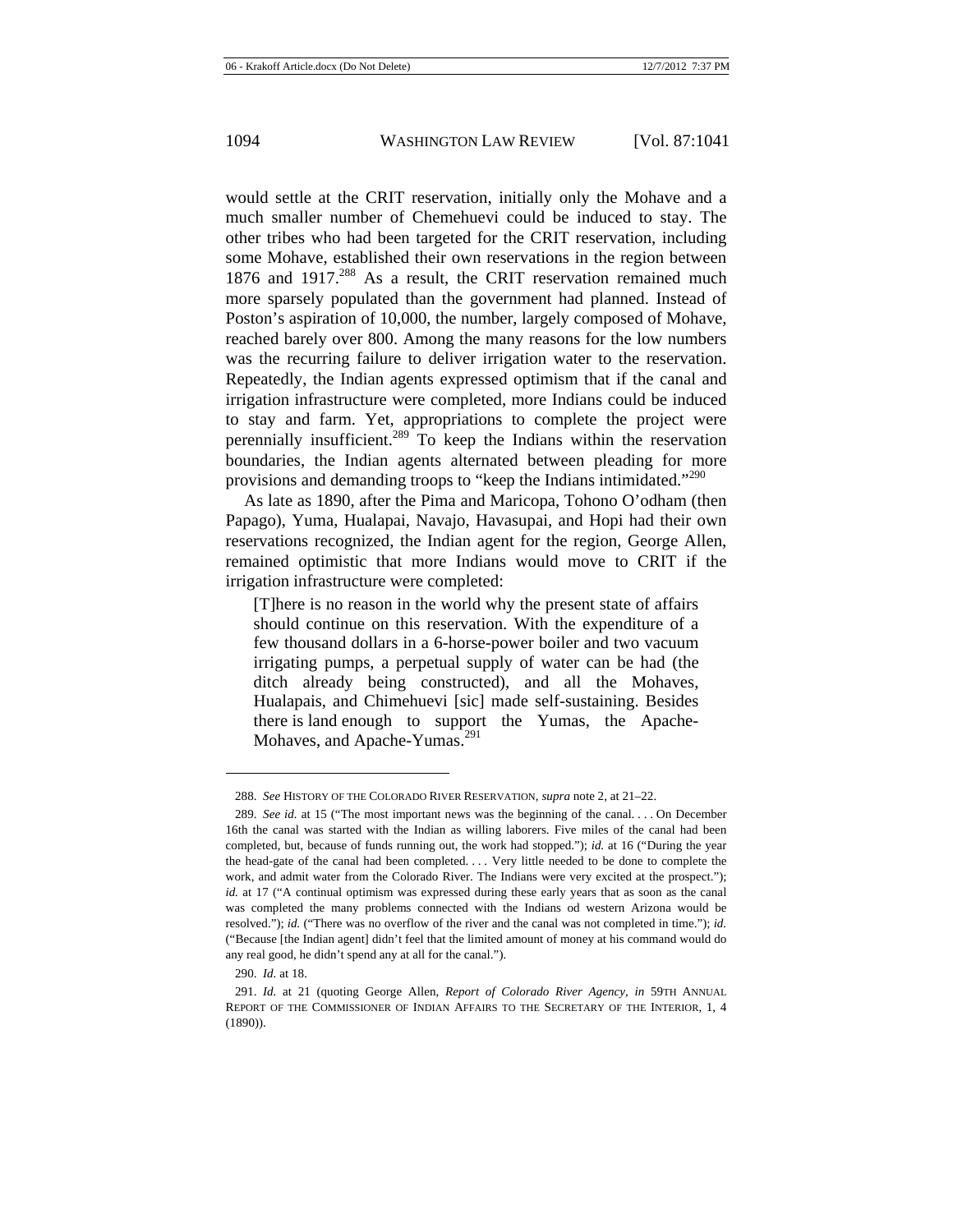Allen's optimism proved unwarranted. The CRIT reservation remained home only to Mohave and Chemehuevi people, and not even all of their numbers. Nonetheless, over the years the CRIT boundaries expanded. River bottom-lands were added by executive order in November 1873, and the reservation was again enlarged in 1874.<sup>292</sup> Other alterations over the years included boundary adjustments and sales to railroad companies. By the beginning of the twentieth century, the CRIT reservation comprised over  $265,000$  acres.<sup>293</sup>

The next attempt to make CRIT into a more efficient and densely populated farming community came during the Allotment era. CRIT allotment was intimately tied to the era's reclamation policies.<sup>294</sup> In 1902, the Reclamation  $Act^{295}$  authorized federally subsidized water storage projects throughout the West. The aim was to provide western agricultural interests with predictable irrigation flows.<sup>296</sup> Reclamation's primary intended beneficiaries were non-Indians, and the CRIT allotment statutes reflected that larger goal. Allotment and reclamation would finally deliver on the promise of irrigation for CRIT, but any unalloted lands would be opened to non-Indian settlement: $297$ 

[T]he Indians were expected to accept increased allotment sizes and a government irrigation project to water their holdings, and to pay for this irrigation project with funds derived by the tribe for sale of lands they would have to sell under the provisions of the Reclamation Act. Moreover, the Act of March 3, 1911[,] provided that should the allottee receive patent in fee simple, his outstanding debt for his share of the irrigation cost would be a first lien on the patent. $298$ 

The intent, in other words, was to divide up the CRIT reservation and provide long-promised irrigation, but also to charge the CRIT tribal members for that service and collect the fees by forcing the sale of unallotted lands and placing liens on the property of any tribal members who received fee patents for their allotments. To fully appreciate the near-diabolical nature of these schemes, it is important to recall that *no* 

<sup>292.</sup> *See id.* at 22.

<sup>293.</sup> *Id.* at 23.

<sup>294.</sup> *See id.* at 23.

<sup>295.</sup> Act of June 17, 1902, ch. 1093, 32 Stat. 388 (codified in scattered sections of 43 U.S.C. from § 371 to § 498).

<sup>296.</sup> *See* CHARLES F. WILKINSON, CROSSING THE NEXT MERIDIAN 246–47 (1992) (describing the Reclamation Act of 1902 and associated policies).

<sup>297.</sup> *See* HISTORY OF THE COLORADO RIVER RESERVATION, *supra* note 2, at 23–24.

<sup>298.</sup> *Id.*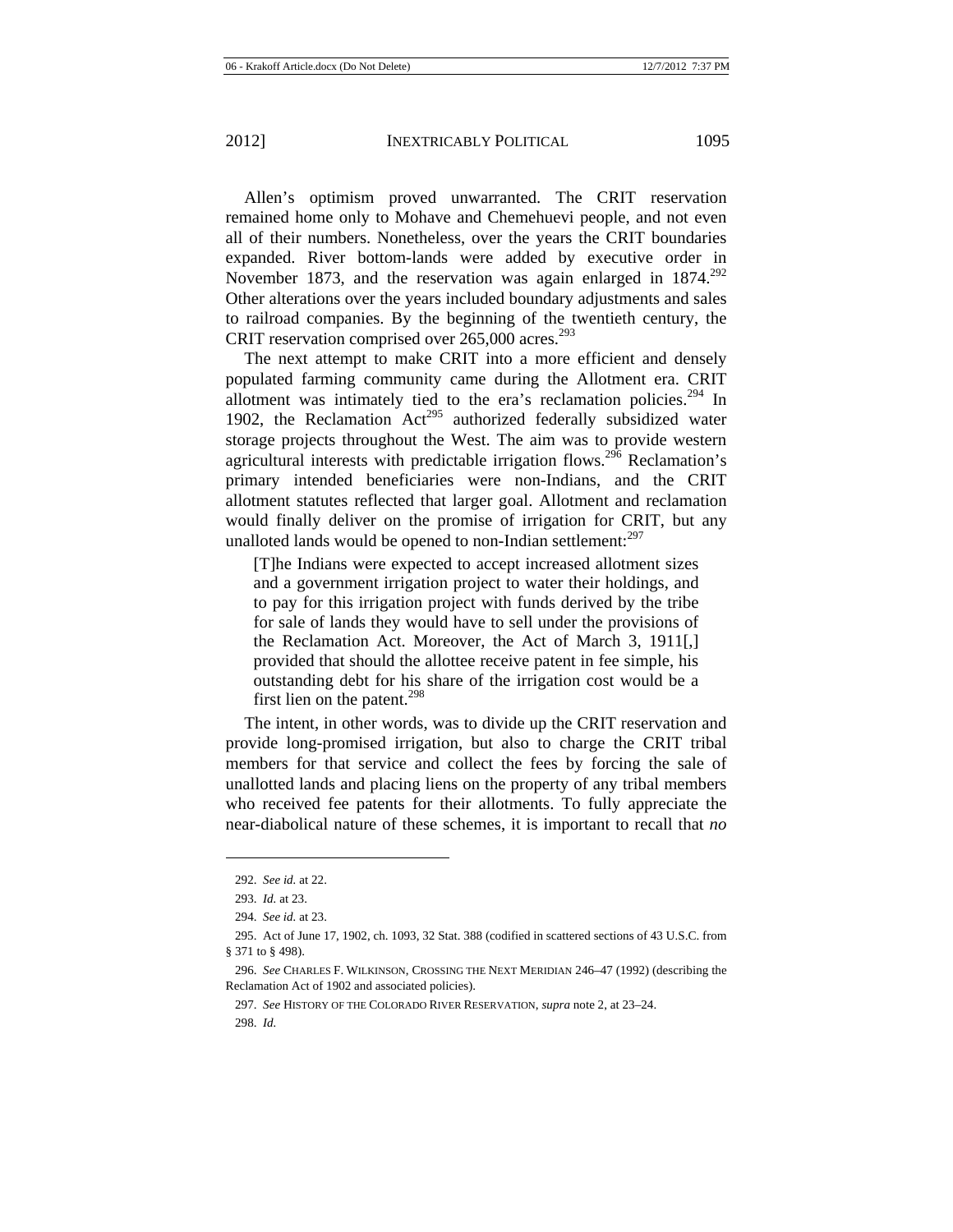*tribes ever negotiated to accept the CRIT reservation* and its longpromised "improvements" in exchange for their much larger aboriginal land claims.<sup>299</sup> The bargain, or lack of one, was of the following nature: stay here, or else you will stay here with even less.

For reasons that are not entirely clear from the historical record, the Secretary of the Interior never did exercise his authority under the CRIT allotment acts to open CRIT lands to non-Indian settlement.<sup>300</sup> Yet Arizona refused to give up on the idea. The Second Arizona Legislature asked Congress "to take the necessary steps to open the reservation's 100,000 to 125,000 acres of irrigable land to entry."301 In 1916, the Senate Indian Affairs Committee held hearings on the Indian Appropriation Bill and considered Arizona's request, which asserted the following:

That the town site of Parker is a barren desert, on land having an intrinsic value of less than \$1 per acre. That whatever added value it may have arises from the fact that it is adjacent to the bottom lands of the Colorado River Indian Reservation, in which the surplus lands above referred to lie; and *unless said lands are opened to settlement and entry the town site of Parker is worth little, or not more than any other desert land*.

. . . That the residents of Parker and numerous other residents of the State of Arizona interested therein, who were induced to purchase lots in the Parker town site by reason of the implied promise of the United States above set forth to open the reservation lands to entry, have repeatedly petitioned Congress and the Department of the Interior for the opening of the surplus lands.

. . . .

. . . That the surplus Indian lands described above are highly desirable as prospective farms, and hundreds of energetic and enterprising citizens of this State alone are awaiting the opportunity to secure tracts of lands for the purpose of making their homes thereon. That to the best knowledge and belief of

<sup>299.</sup> *See* Kenneth M. Stewart, *The Aboriginal Territory of the Mohave Indians*, 16 ETHNOHISTORY 257, 263 (1969) (discussing how following its establishment in 1865, some Mohave Indians were "persuaded" to move onto the Colorado River Reservation while others "refused to move from their ancestral homeland in the Mohave Valley"); *see also* Arizona v. California, 373 U.S. 546, 598 (1963) (asserting that Indians were "put" on the Colorado River reservation, which was "not considered . . . the most desirable area of the Nation"), *judgment entered*, 376 U.S. 340 (1964), *amended by* 383 U.S. 268 (1966) and 446 U.S. 144 (1984).

<sup>300.</sup> *See* HISTORY OF THE COLORADO RIVER RESERVATION, *supra* note 2, at 24.

<sup>301.</sup> *See id.*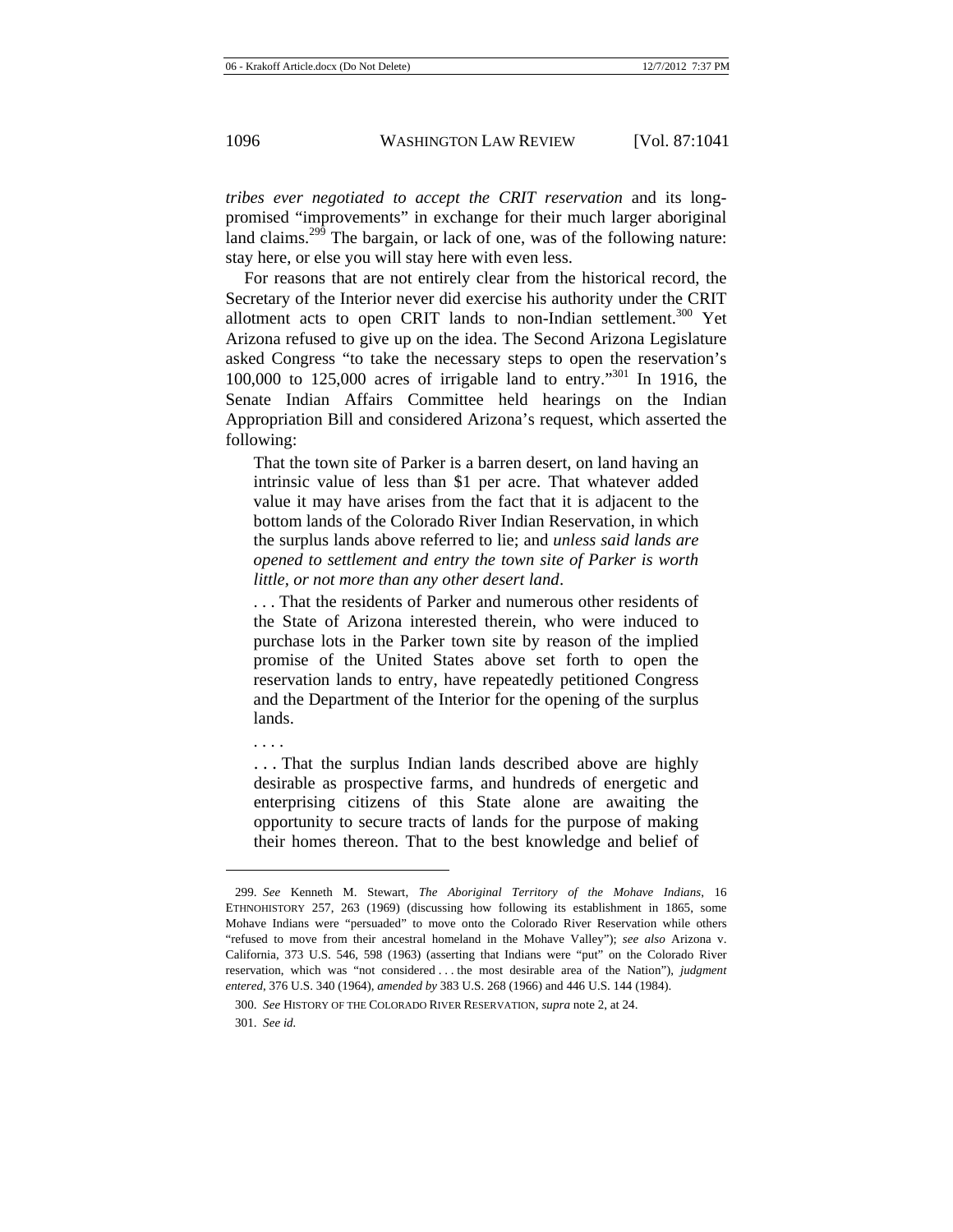your memorialists a large amount of the delay in opening the surplus lands of said reservation to settlement in accordance with the said implied promise of the United States has been caused by unnecessary entanglements of official red tape in the various bureaus at Washington having charge of reclamation work and Indian affairs.<sup>302</sup>

Despite Arizona's pleas, which relied on the expectations of non-Indian real estate speculators, Congress did not open the CRIT lands for settlement.<sup>303</sup> The federal government seemed poised to relent on trying to settle Indians other than the Mohave and Chemehuevi members of CRIT on the reservation. The concession did not last long. Soon, relocation of Navajo and Hopi people became the focus of the government's plans to redeem CRIT's apparently intolerably sparse population.

## *2. Battles over CRIT Membership*

In 1933, the Indian Service embarked on a new effort to increase the population of the CRIT reservation by reaching out to tribal members on other reservations. First, Superintendent C.H. Gensler focused on recruiting from the Tohono O'odham (Papago) Reservation.<sup>304</sup> Next, he turned hopefully to the cause of bringing Navajo tribal members to CRIT.305 Gensler's campaign met with receptive ears in Washington. In 1934, Commissioner of Indian Affairs John Collier "sent a letter to all the reservation superintendents in Arizona calling their attention to the 'lands of the Colorado River Indian Reservation.'" He instructed, "'make a careful canvas or check of your jurisdiction, ascertain the views of the Indians you believe might or should be interested and report the results to this office.'"306 The Indian Service's settlement goals were, again, linked to their efforts to finalize irrigation projects. With only 700 Mohave and Chemehuevi settled at CRIT in 1935, the Director of Irrigation for the Indian Office testified before a Senate Committee that the plans were to "bring in other Indians" in order to justify his request for funding to irrigate  $100,000$  acres at CRIT.<sup>307</sup>

<sup>302.</sup> *Indian Appropriation Bill*: *Hearing on H.R. 10385 Before the S. Comm. on Indian Affairs*, 64th Cong. 186 (1916) (emphasis added) (statement of Henry F. Ashurst, Chairman, S. Comm. on Indian Affairs, quoting memorial from the Second Legislature of the State of Arizona).

<sup>303.</sup> *See id.* at 25.

<sup>304.</sup> *See id.* at 40.

<sup>305.</sup> *See id.*

<sup>306.</sup> *Id.*

<sup>307.</sup> *See id.* at 41.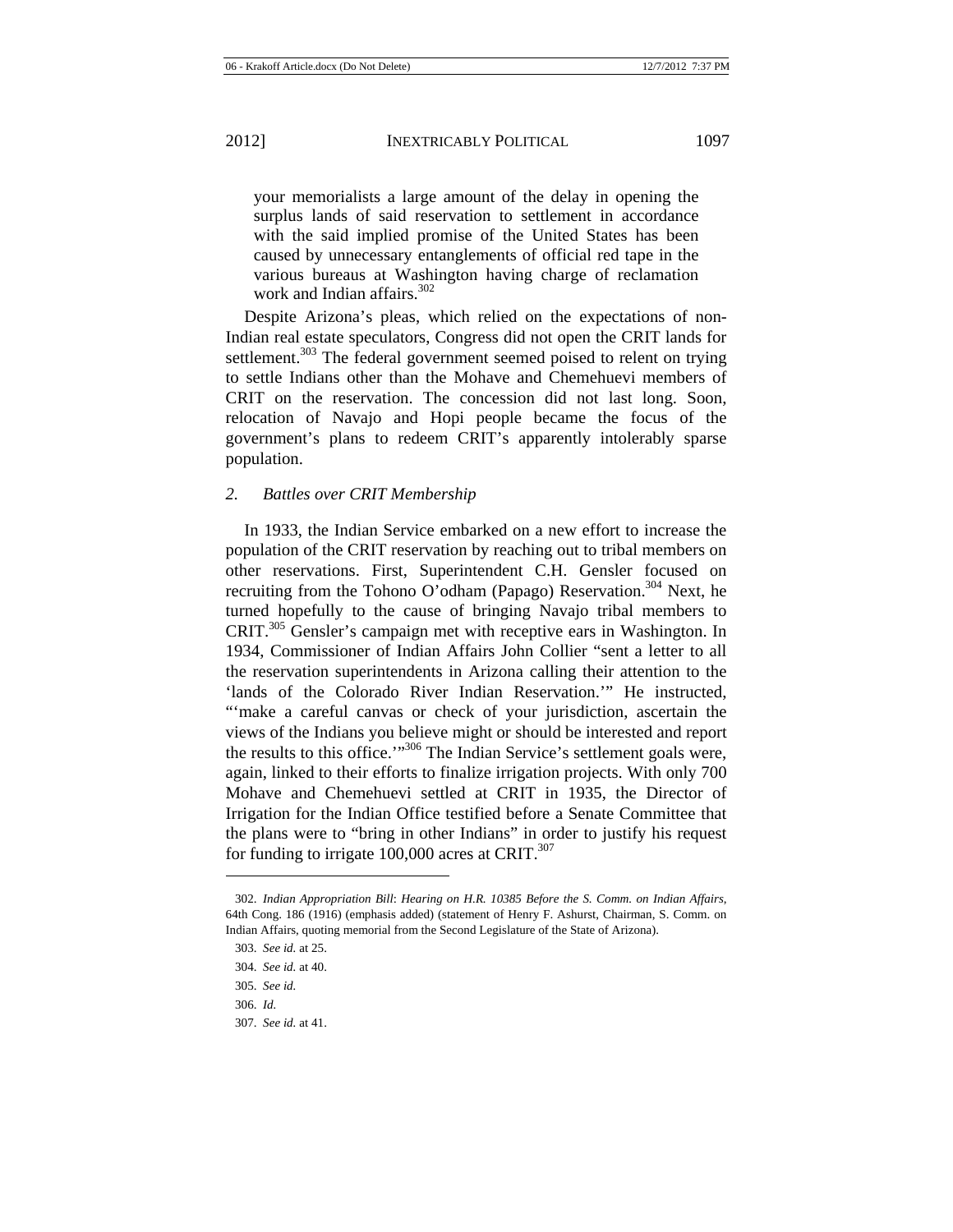Parallel to the Indian Service's colonization effort, CRIT was working to establish an approved tribal constitution under the IRA.<sup>308</sup> This led the Indian Service to intensify its analysis of the exact nature of the legal rights the enrolled CRIT members had to the CRIT reservation. The BIA used this moment to further pressure the Tribe to allow for "colonization," urging them to include a provision in the tribal constitution that would allow the federal government to settle other tribes on the CRIT reservation. The BIA maintained the position that the 1865 Act establishing the Reservation for "Indians of [the Colorado River] and its tributaries" meant that the Mohave and Chemehuevi did not have exclusive rights to the land. The Indian Service clung to this view, notwithstanding three contrary opinions by U.S. Solicitor Nathan Margold, the last of which was quite definitive: "The Secretary of the Interior has no right to locate other Indians on this reservation without the consent of the tribes having jurisdiction over the reservation, and the Indians have a clear legal right to withhold their consent."<sup>309</sup> The Solicitor further warned that "it would be inconsistent with the intent of section 16" of the IRA to compel CRIT to surrender exclusive rights to the reservation by refusing to approve their proposed constitution.<sup>310</sup>

Based on the Solicitor's opinions, in 1937 the Acting Secretary of the Interior approved the CRIT constitution, which maintained that "[t]he jurisdiction of the Colorado River Indian Tribes shall include all the territory within the original confines of the Colorado River Indian Reservation," and vested membership in all persons of Indian blood who appeared on the official census roll of the reservation as of January 1, 1937, as well as offspring of one-half or more Indian blood born to nonresident members of the Tribes. $311$  The Constitution also gave the tribe the power by popular referendum to promulgate ordinances regarding new membership requirements and resulting property rights.<sup>312</sup>

Despite the adopted constitution, the Indian Service continued to stress to the CRIT that once the new government-funded irrigation project was in place, there would be 100,000 acres of irrigable land on the reservation, more than the existing CRIT members could farm.

<sup>308.</sup> *See supra* note 182 and accompanying text (describing IRA period).

<sup>309.</sup> Nathan Margold, *Colorado River Indian Tribes of Colorado River Reservation—Surrender of Rights of Exclusive Occupancy* (Oct. 29, 1936), *in* OPINIONS OF THE SOLICITOR, *supra* note 188, at 697, 697.

<sup>310.</sup> *See id.*

<sup>311.</sup> CONSTITUTION AND BY-LAWS OF THE COLORADO RIVER INDIAN TRIBES OF THE COLORADO RIVER RESERVATION, Aug. 13, 1937, *available at* http://thorpe.ou.edu/IRA/colcons.html.

<sup>312.</sup> *See id.*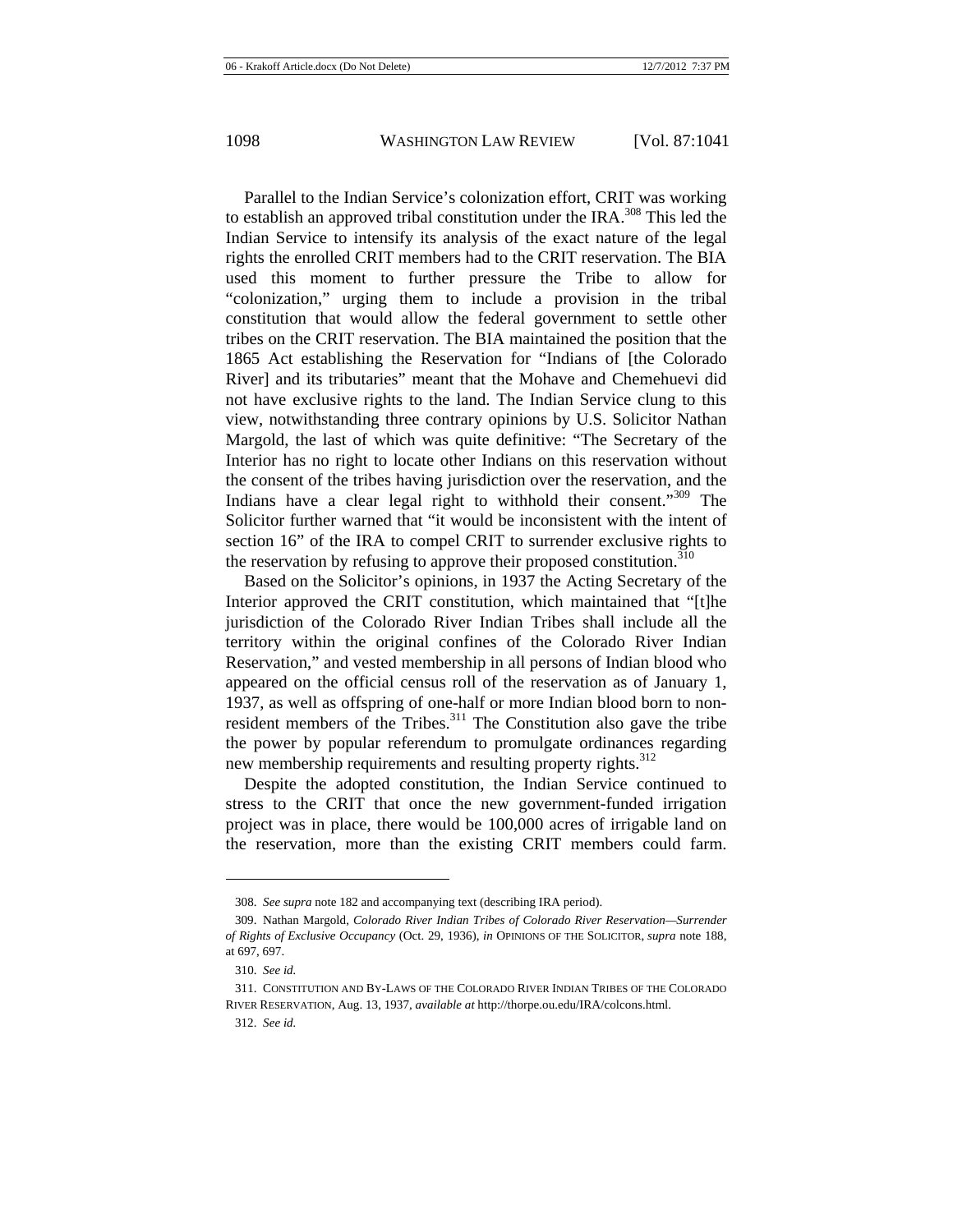Federal officials warned that the white community was already pressuring the government for access to reservation lands. Commissioner of Indian Affairs John Collier was reported to say in a meeting with CRIT on September 20, 1939:

What is the nature of your title, if any, to this great area? I think the answer is that *nobody quite knows* . . . . However, the real and the practically controlling fact is, the 100,000 acres are going to be irrigated, and you . . . cannot use all of it. Impossible! It will be used either by Indians or white people. If used by white people, it will soon be owned by white people. From your standpoint and that of Indians as a whole, it is better that Indians be located here. $313$ 

At the time there were about 875 Mohaves and 312 Chemehuevis on the reservation.<sup>314</sup> It is important to recall that Commissioner Collier's Solicitor, Nathan Margold, had answered the very question Collier posed about the nature of CRIT title, and Margold's answer was wholly supportive of the Mohave and Chemehuevi's position. Collier's notable omission of Margold's answer, and the substitution of Collier's own wistful statement that "nobody quite knows" is curious to say the least. Consistent with Collier's position, the BIA continued for the next five years to cajole the tribe to agree to colonization, even overtly threatening that if Congress got involved, the land was likely to go to white community members.<sup>315</sup> A BIA memo dated November 15, 1940, summarized the BIA position:

The Mojaves and Chemehuevis cannot possibly utilize this vast natural resource properly. Careful study of the needs of these Indians including those now residing at Needles and Ft. Mojave, has led to the conclusion that their present and ultimate land requirements will aggregate but not exceed 25,000 acres of irrigated land. This leaves a balance or surplus of 75,000 acres, which, if not utilized by the Indians, may be disposed of to non-Indians at the express direction of Congress, or the appurtenant and extremely valuable water rights without which the land is

<sup>313.</sup> *See* HISTORY OF THE COLORADO RIVER RESERVATION, *supra* note 2, at 46 (emphasis added).

<sup>314.</sup> *Id.* at 47.

<sup>315.</sup> *Id.* at 48 ("On January 19, 1943, Superintendent Gensler wrote a letter to Dr. S.D. Aberle. In it he mentions the proposed division of the reservation for colonization purposes; the need of working slowly with the Tribal Council, and to convince them that '*Congress will take it away from them and give it to whites probably before they will agree to other Indians taking it.*"") (emphasis added).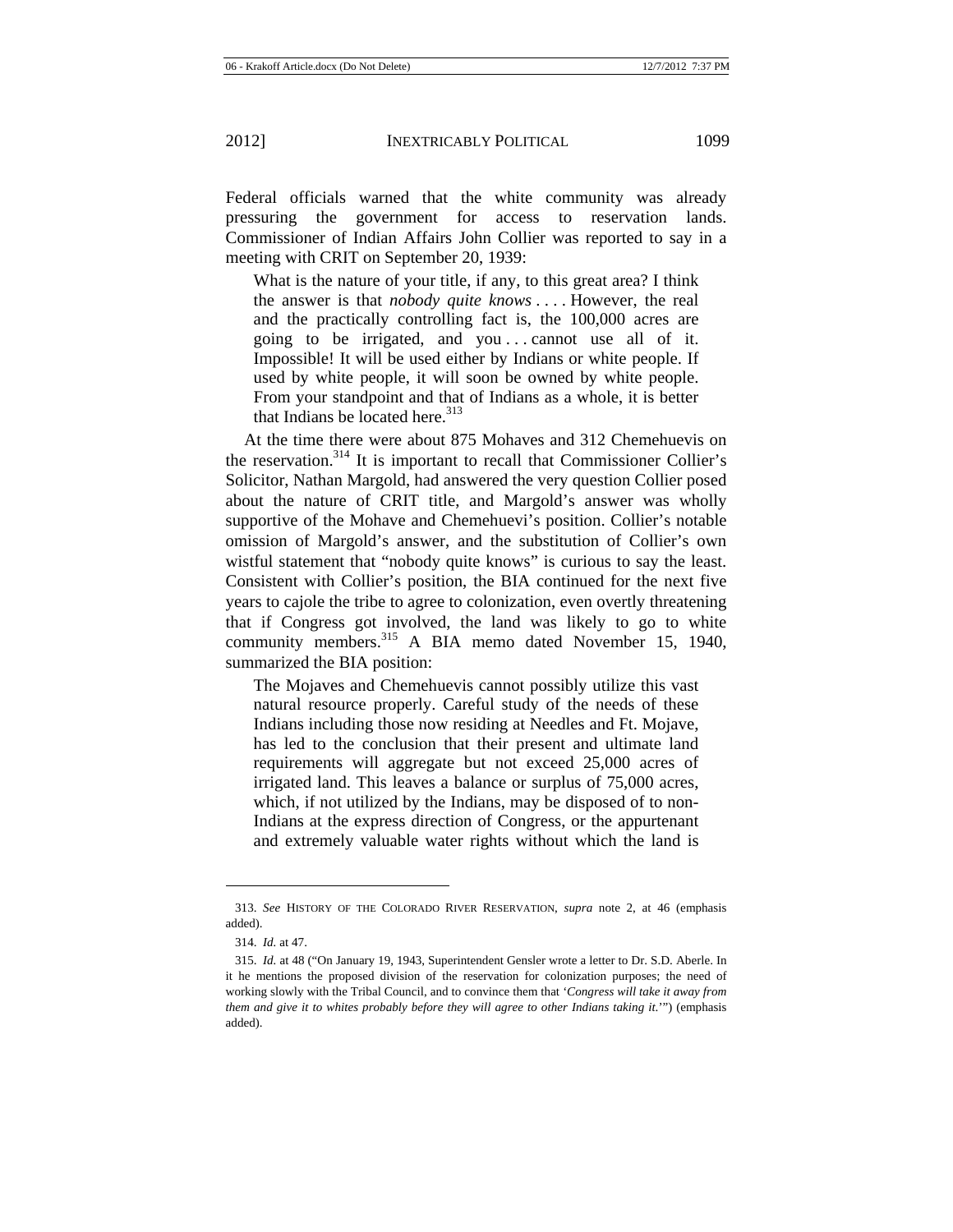practically useless, be lost. $316$ 

In addition to threatening congressional action, federal officials predicted that if the Tribe pursued a case in the Court of Claims (based on Solicitor Margold's memos and other sources indicating that the Mohave and Chemehuevi had exclusive rights to the CRIT reservation absent their consent otherwise), the government's off-sets for improvements and irrigation systems to date, plus any future expenditures to render the irrigation functional on the reservation, would be more than the value of the land taken:

In view of this right to go to court if you are not satisfied, let us look at this matter in a practical and common sense way. . . . [T]here would be an accounting for everything the Government has expended for your benefit since the reservation was established in 1865, and the total of these expenditures would be an offset against the value of the land taken away from you. From a careful study of expenditures already made and a conservative estimate of expenditures still necessary to be made in order to construct a gravity system to deliver water to your lands, it is evident that even if such an accounting were made, the balance would be found to be in favor of the Government.<sup>317</sup>

To summarize, throughout this period, the BIA threatened, coerced, and otherwise urged the CRIT leadership to allow other Indians to settle on the CRIT reservation.<sup>318</sup> Moreover, despite prior notions that "tribes" were composed of individuals from the same or common lineage,  $319$  in the CRIT's case the government's goal of consolidating all Indians together in a single space overrode the distinctions among different ethnic and linguistic groups. The racialization of CRIT was more of a binary—Indians (any of them) on one side, and whites on the other. The BIA Commissioner John Collier, whose highest charge was safeguarding tribal interests, instead played the age-old role of stern paternalist, warning CRIT that they had better accept more Indians to stave off what would otherwise be unstoppable: white settlement and divestment of the tribal land base.<sup>320</sup> Collier did so even in the face of

<sup>316.</sup> *Id.* at 55 (quoting Statement, A Program from the Utilization of the Colorado River Indian Reservation, Bureau of Indian Affairs (Nov. 15, 1940)).

<sup>317.</sup> *Id.* at 47 (quoting Remarks of H.W. Shipe, Special Assistant to the Dir. of Irrigation for the Bureau of Indian Affairs, addressed to the Colorado River Tribal Council (Dec. 23, 1940)).

<sup>318.</sup> *See* Bernard L. Fontana, *The Hopi-Navajo Colony on the Lower Colorado River: A Problem in Ethnohistorical Interpretation*, 10 ETHNOHISTORY 162, 169–73 (1963).

<sup>319.</sup> *See supra* Part I.B.1 (discussing judicial definitions of Indian tribe).

<sup>320.</sup> *See supra* text accompanying note 313.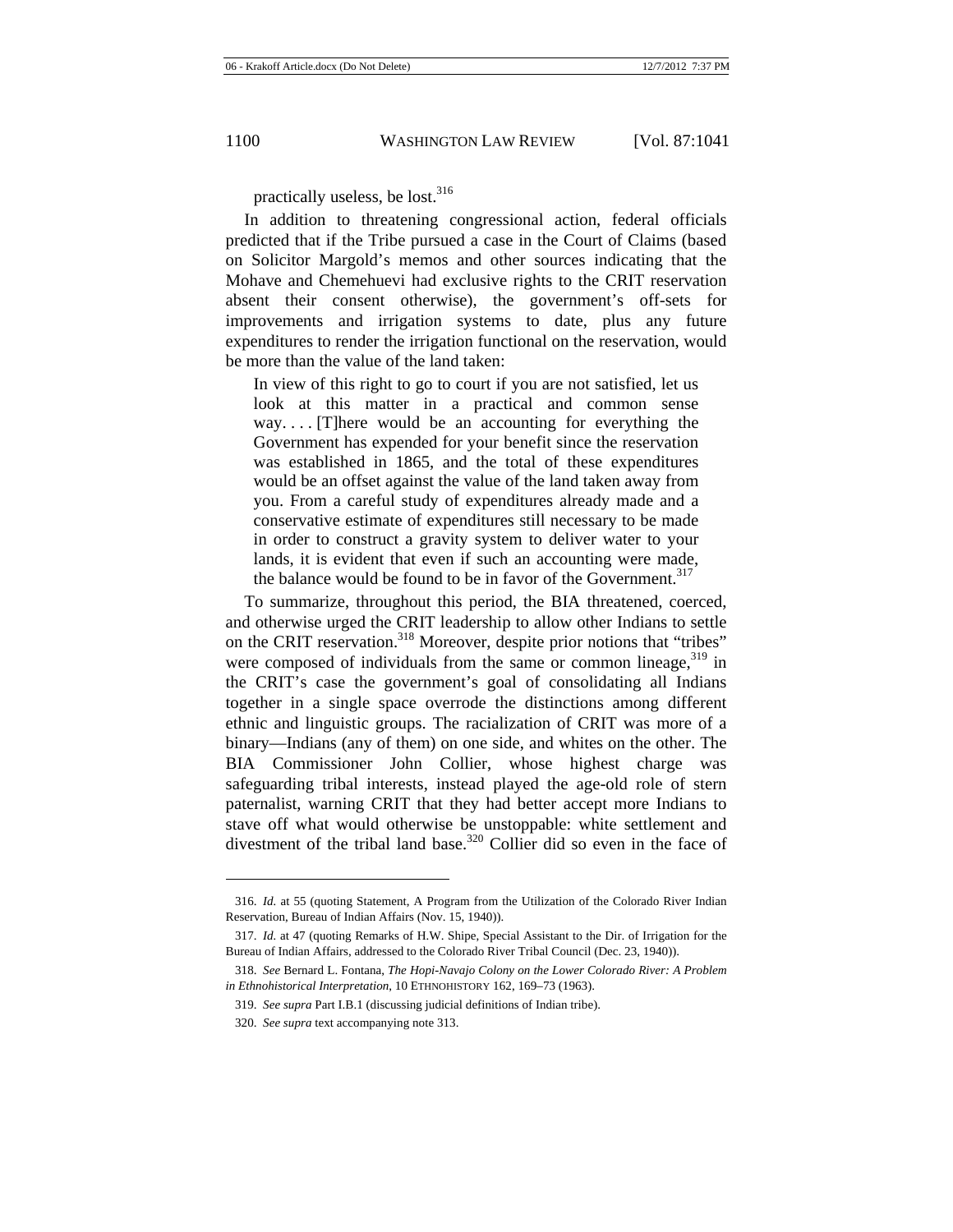memos from his Solicitor indicating that the federal government would be violating the Mohave and Chemehuevi's rights under the 1865 statute if they forced them to accept other Indians onto the CRIT reservation.<sup>321</sup>

#### *3. Ordinance Number Five*

On February 8, 1945, the Colorado River Tribal Council finally gave in to relentless pressure from the BIA and passed Ordinance No. Five ("Ordinance Five"), agreeing to open tribal membership and reservation lands to other Indians.<sup>322</sup> The Assistant Secretary of the Interior hastily approved the Ordinance on March 9, 1945.<sup>323</sup> Ordinance Five divided the CRIT reservation into two parts—a Northern Reserve of about 25,000 irrigable acres that belonged exclusively to currently enrolled members of CRIT, and a Southern Reserve of about 75,000 irrigable acres that would be colonized by other tribes of the Colorado River drainage including Hualapai, Hopi, Apache, Zuni, Papago, Havasupai, Yuma, and any other approved tribes.<sup> $3\overline{2}4$ </sup> To receive land in the Southern Reserve the "colonists," as they were called without irony, would have to become members of the CRIT. $^{325}$  The colonists could apply for tribal membership after one year of residence on the reservation, and the CRIT had to accept their applications unless there was cause not to.<sup>326</sup> In exchange, the government agreed to provide irrigation for an additional 15,000 acres of tribal land in the Northern Reserve.<sup>327</sup>

Once Ordinance Five was passed, the BIA acted quickly. In 1948, thirty-two colonist families were moved on to the reservation.<sup>328</sup> Still, the relocation effort was hardly a big success. By May 17, 1949, only twenty-nine Hopi families and fourteen Navajo families had relocated to CRIT. This was due in part to the relatively slow pace of congressional appropriations for the relocation effort. Despite the many years of federal coercion leading up to the plan to move more Indians onto CRIT, Congress had not appropriated large sums of money to develop the land proposed for the colonists until 1948. By 1950, Congress had appropriated \$5.75 million for the relocation and resettlement of Navajo

323. *Id.* at 57.

328. *Id.* at 49.

<sup>321.</sup> *See supra* text accompanying notes 309–10 (discussing the Margold memos).

<sup>322.</sup> HISTORY OF THE COLORADO RIVER RESERVATION*, supra* note 2, at 36.

<sup>324.</sup> *Id.* at 36.

<sup>325.</sup> *Id.* at 37.

<sup>326.</sup> *Id.* at 58.

<sup>327.</sup> *Id.* at 36.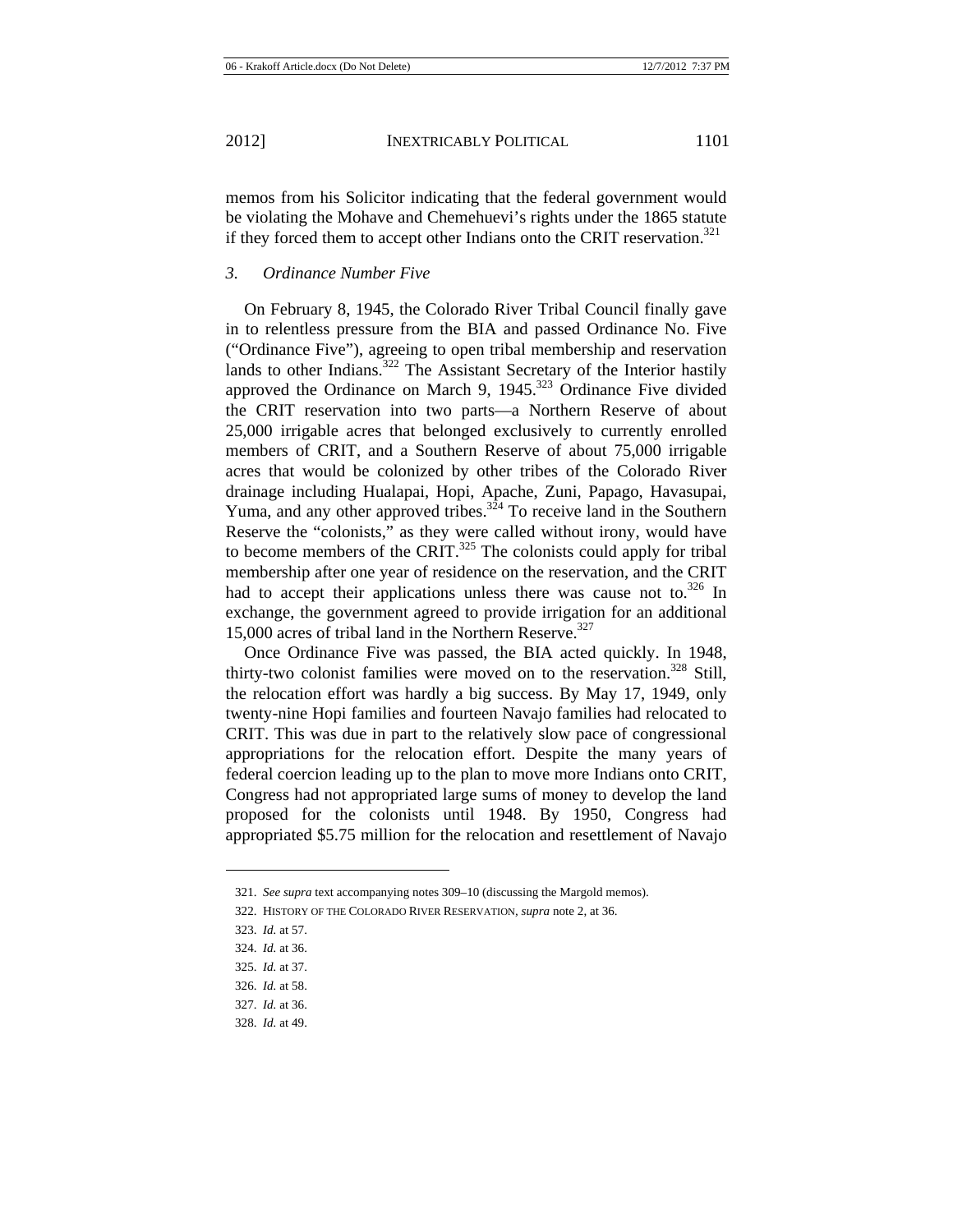and Hopi Indians on the Reservation, resulting in sixty-two more people willing to move.<sup>329</sup> In a disturbing twist, the Navajo and Hopi families who relocated were initially housed in the former Japanese-American internment camp at Poston while awaiting their new homes on the CRIT reservation.<sup>330</sup> Collier had initially hoped to convert the barracks into Indian housing after the Japanese left, but the buildings were torn down before he had the chance. $331$  Whether Collier and his department intended it or not, the use of the former internment barracks heightens the sense that certain communities were fungible, if not disposable, in the government's eyes.

Meanwhile, tribal resistance to the Ordinance was growing. By 1949, the CRIT Tribal Council was "dead set" against it. $332$  In 1951, the Council attempted to rescind Ordinance Five, but the Secretary of the Interior refused to accept the rescission.<sup>333</sup> Finally, in 1952, pursuant to Article IX of the Tribal Constitution, the Ordinance was put to popular referendum and rejected by the tribal membership.<sup>334</sup> That put an end to colonization. CRIT membership, however, was already affected. The Navajo and Hopi families who relocated shortly after Ordinance Five (and decided to stay)<sup>335</sup> eventually became tribal members at CRIT. By 1966, CRIT had embraced its mixed membership and a seal was created to honor and memorialize the four tribes that constitute its membership.<sup>336</sup>

#### *4. CRIT Today*

Today, there are more than  $3700$  enrolled members of the CRIT,  $337$ approximately 2500 of whom live on the CRIT reservation. CRIT's total population, including non-Indian residents, is  $7151$ <sup>338</sup>. The CRIT tribal

<sup>329.</sup> *Id.* at 54.

<sup>330.</sup> *See* TRUDY GRIFFIN-PIERCE, NATIVE PEOPLES OF THE SOUTHWEST 251 (2000); *see also*  HISTORY OF THE COLORADO RIVER RESERVATION, *supra* note 2, at 35–36.

<sup>331.</sup> ALISON R. BERNSTEIN, AMERICAN INDIANS AND WORLD WAR II: TOWARD A NEW ERA IN INDIAN AFFAIRS 85 (1999).

<sup>332.</sup> HISTORY OF THE COLORADO RIVER RESERVATION, *supra* note 2, at 50.

<sup>333.</sup> *Id.* at 51.

<sup>334.</sup> *Id.*

<sup>335.</sup> *See* Fontana, *supra* note 318, at 176–77*.*

<sup>336.</sup> *See* GRIFFIN-PIERCE, *supra* note 330, at 250.

<sup>337.</sup> *Enrollment*, COLO. RIVER INDIAN TRIBES, http://www.crit-nsn.gov/critenrollment/ (last visited July 2, 2012).

<sup>338.</sup> *See Colorado River Indian Tribes Primary Care Area Statistical Profile 2011*, ARIZ. DEP'T HEALTH SERVS. (Sept. 19, 2012), http://www.azdhs.gov/hsd/profiles/12404.pdf (data gathered from the Arizona Department of Commerce and 2010 U.S. Census indicating that the total population of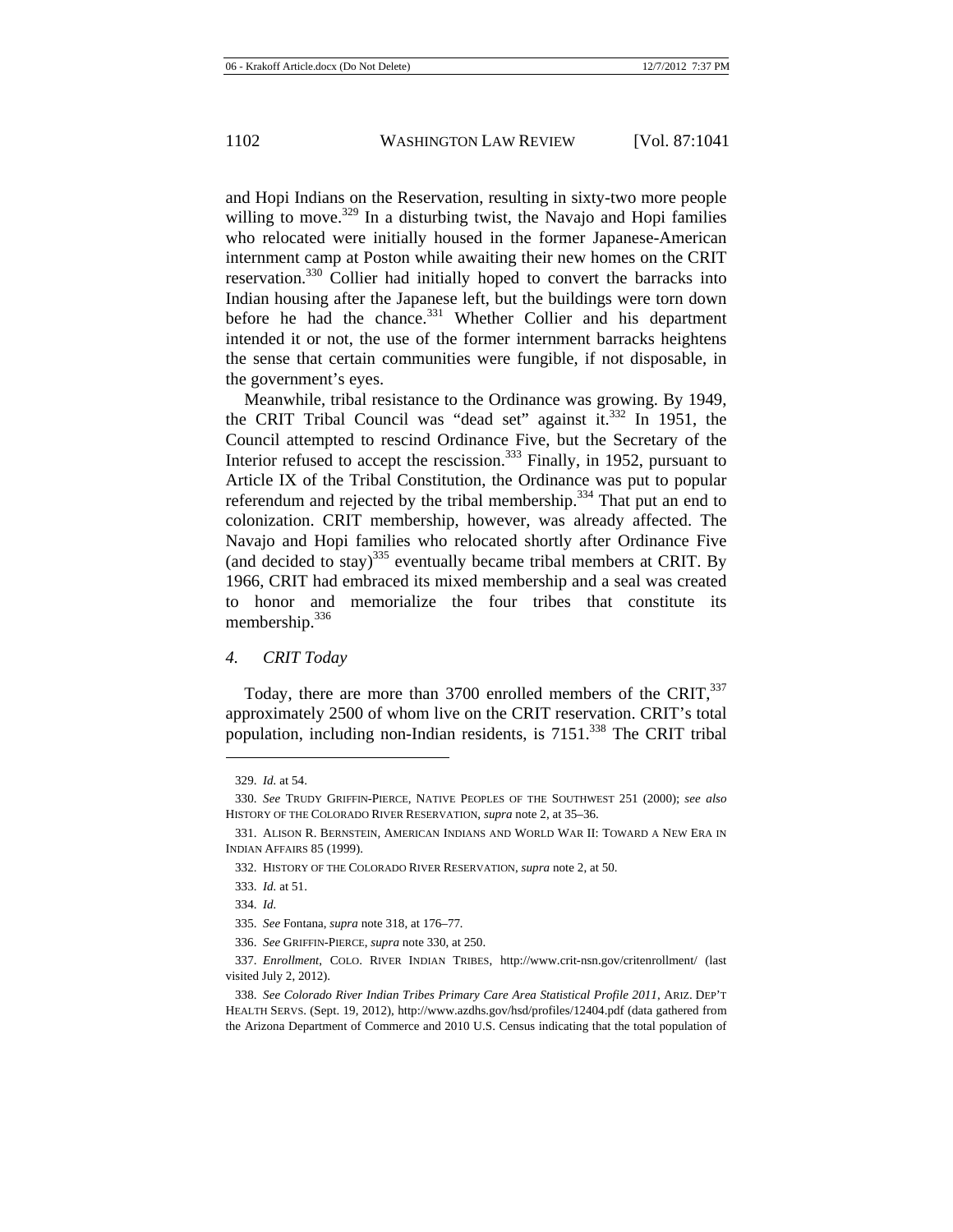government is headed by its nine-member Tribal Council,<sup>339</sup> and has thirty-six departments, including an attorney general's office, tribal police, and tribal utilities.<sup>340</sup> Economic activity at CRIT includes agriculture, gaming, recreation, tourism, and some industrial and service activities.<sup>341</sup>

CRIT's water rights, along with those of four other lower Colorado River tribes, were decreed in *Arizona v. California*. 342 CRIT therefore has senior water rights to 719,248 acre-feet of water (or the amount necessary to irrigate 11,694 acres, whichever is less), which comprises roughly one-third of Arizona's allotment under the Colorado River Compact.<sup>343</sup> With established water rights and irrigation systems, a total of 84,500 acres are under agricultural cultivation on the CRIT reservation.344 CRIT has also invested in a model riparian restoration project along the banks of the Colorado.<sup>345</sup>

In short, despite the history of pressure, coercion, and outright manipulation by the federal government to try to expand the CRIT population or, in the alternative, shrink its land base, CRIT employed its legal sovereignty as a federally recognized tribe, including associated reserved rights to water, to create a vital and evolving homeland for its multi-ethnic membership. Still, the imposition of a tribal identity that was not organic to the Mohave, Chemehuevi, Navajo, or Hopi remains a source of difficulty.<sup>346</sup> Conflicts arise for which there are no shared cultural norms, and intra-tribal clashes ensue.<sup>347</sup> This is part of the legacy of the government's project of consolidation, though fortunately

the CRIT is 7151 and that 35.2% of the reservation residents are American Indian).

<sup>339.</sup> *CRIT Tribal Council and Administration*, COLO. RIVER INDIAN TRIBES, http://www.critnsn.gov/crit\_contents/government/ (last visited July 2, 2012).

<sup>340.</sup> *CRIT Tribal Departments*, COLO. RIVER INDIAN TRIBES, http://www.crit-nsn.gov/crit\_ contents/departments/ (last visited July 2, 2012).

<sup>341.</sup> *See id.*

<sup>342. 373</sup> U.S. 546, 600 (1963), *judgment entered*, 376 U.S. 340 (1964), *amended by* 383 U.S. 268 (1966) and 446 U.S. 144 (1984) (recognizing water rights for the Chemehuevi, Cocopah, CRIT, Fort Mohave, and Quechan (Fort Yuma) tribes).

<sup>343.</sup> NORRIS HUNDLEY, JR., WATER AND THE WEST: THE COLORADO RIVER COMPACT AND THE POLITICS OF WATER IN THE AMERICAN WEST 335–36 n.65 (2009).

<sup>344.</sup> *Colorado River Indian Reservation Community Profile*, ARIZ. DEP'T COM., (Sept. 2009), *available at* http://old.azcommerce.com/doclib/COMMUNE/colorado%20river.pdf.

<sup>345.</sup> *See* LINDA S. MASTERS & SABRINA TUTTLE, THE COLORADO RIVER INDIAN TRIBES (C.R.I.T.) RESERVATION AND EXTENSION PROGRAMS (2008), *available* http://cals.arizona.edu/pubs/natresources/az1461.pdf.

<sup>346.</sup> *See* TSOSIE, *supra* note 276, at 1–2 (describing legacy of identity problems that flow from the government's consolidation of the tribes on the CRIT reservation).

<sup>347.</sup> *See generally* TSOSIE, *supra* note 276.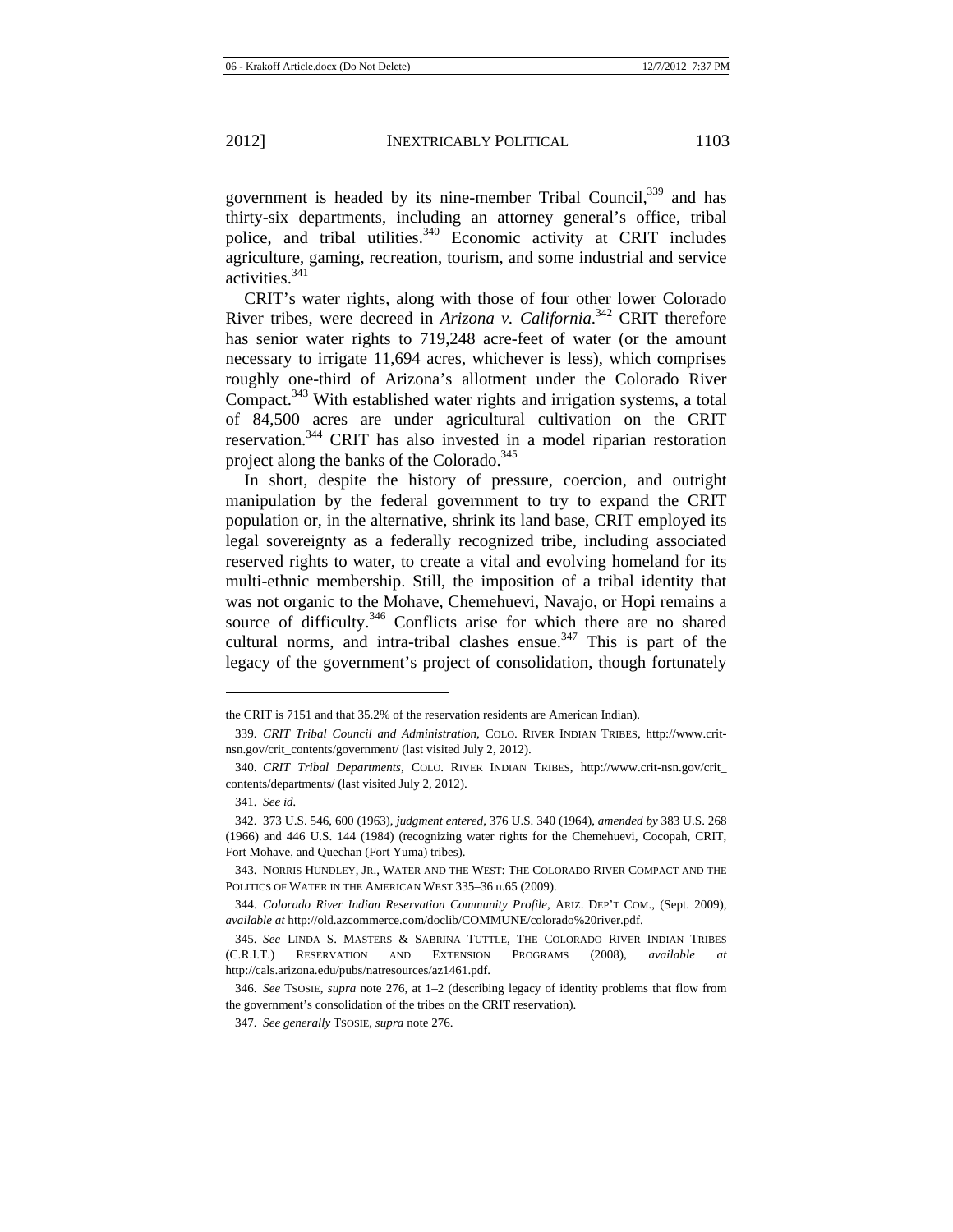for CRIT and its people, the ultimate goal of elimination was never achieved.

#### *B. The Great Dakota Nation (Sioux People of North America)*

Consolidation was the overriding effect of U.S. policies on CRIT; the contrasting effects on the Sioux people were scattering and concentrating. The Sioux, a large group of affiliated peoples, albeit with distinct expressions of language and culture, were separated into many federally recognized tribes on islands of land much smaller than their aboriginal (and prior treaty) lands. As a result, contemporary Sioux identity comprises a mosaic of affiliations that include language, history, and geography as well as membership in one of more than sixteen federally recognized tribes located in four states.<sup>348</sup> None of these individual levels of identity are likely adequate to capture the full meaning of "Sioux-ness."<sup>349</sup> In fact, certain affiliations might be in tension with one another, as in the case of the majority of tribes that are associated primarily with one or two bands or sub-bands, but also include Sioux from other bands and even other divisions.<sup>350</sup> Figure 1 illustrates the layers of identity for the contemporary Sioux tribes of North and South Dakota:

|  |  |  | <b>Figure 1 – Sioux Affiliations</b> |
|--|--|--|--------------------------------------|
|--|--|--|--------------------------------------|

| Dakota Nation (OCeti Sakawin) |                                 |                                 |  |  |  |  |
|-------------------------------|---------------------------------|---------------------------------|--|--|--|--|
| Santee (Eastern)              | Yankton (Middle or              | <b>Teton</b> (Western)          |  |  |  |  |
|                               | Wicivela)                       |                                 |  |  |  |  |
| Dakota dialect                | Nakota dialect                  | Lakota dialect                  |  |  |  |  |
| (Council Fires – bands:)      | <i>(Council Fires – bands:)</i> | <i>(Council Fires – bands:)</i> |  |  |  |  |
| Mdewakanton                   | Yankton                         | Teton (Titunwan)                |  |  |  |  |
| <b>Sisseton</b>               | Yanktonai                       |                                 |  |  |  |  |
| Wahpekute                     |                                 |                                 |  |  |  |  |
| Wahpeton                      |                                 |                                 |  |  |  |  |

<sup>348.</sup> *See* GIBBON, *supra* note 4, at 199; MICHAEL JOHNSON, TRIBES OF THE SIOUX NATION 9 (2001) (listing contemporary Sioux tribes and their respective reservations and reserves in the United States and Canada).

<sup>349.</sup> *See, e.g.*, Robert E. Daniels, *Cultural Identities Among the Oglala Sioux*, *in* THE MODERN SIOUX: SOCIAL SYSTEMS AND RESERVATION CULTURE 198, 217 (Ethel Nurge ed., 1970).

<sup>350.</sup> *See infra* text accompanying notes 464–68 (describing movement among tribes by tribal members); *see also* Sarah Krakoff, *The Last Indian Raid in Kansas: Context, Colonialism, and Philip P. Frickey's Contributions to American Indian Law*, 98 CALIF. L. REV. 1253, 1275–77 (2010) (describing Northern Cheyenne tribal members who fled to Sioux Reservations and became tribal members whose descendants are there to this day).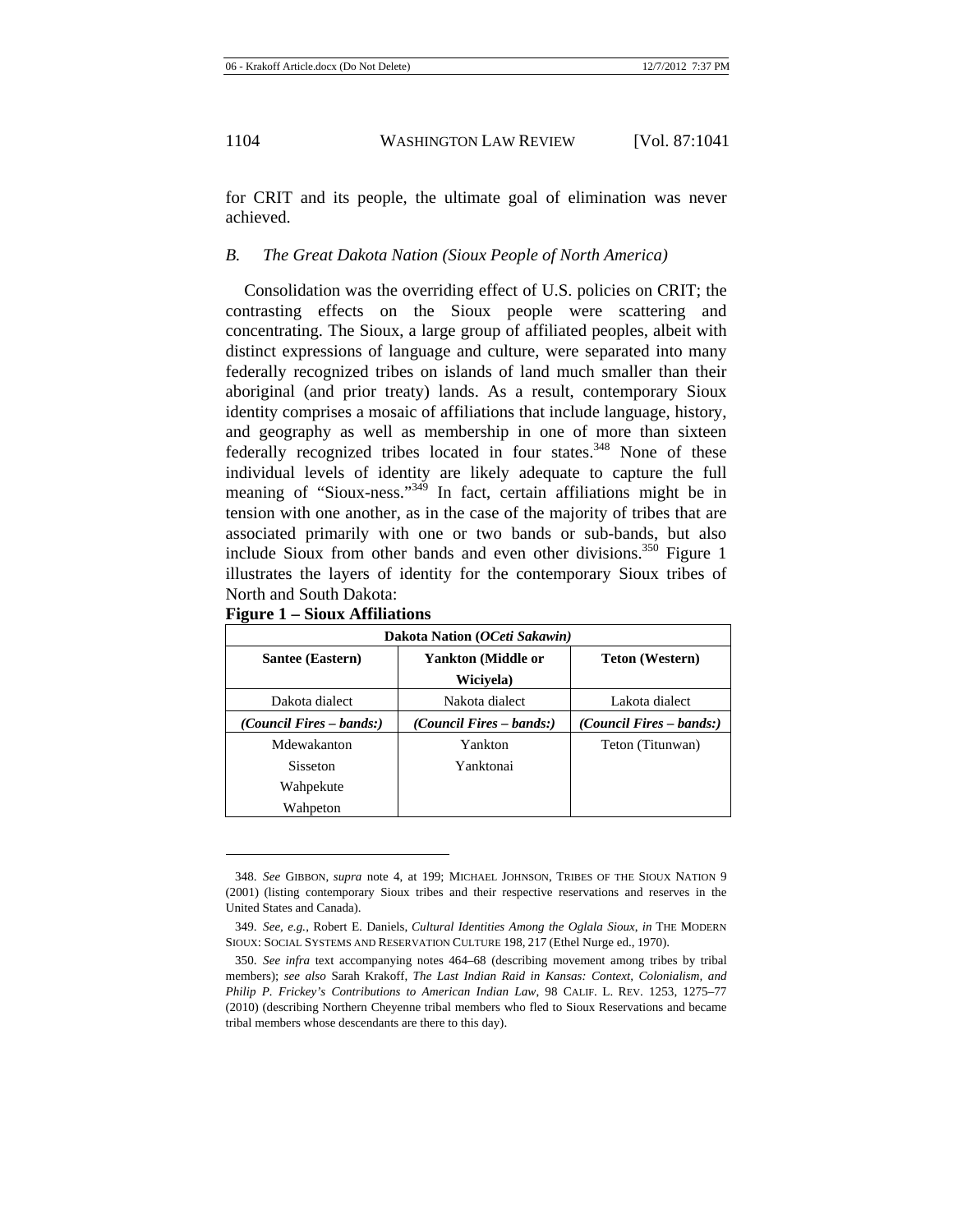| UΙ | ∠ |  |  |
|----|---|--|--|
|    |   |  |  |
|    |   |  |  |

|                                  |                                  | <b>Teton Sub-tribes/sub-</b><br>bands <sup>351</sup> |
|----------------------------------|----------------------------------|------------------------------------------------------|
|                                  |                                  | Miniconjou, Sincanju,                                |
|                                  |                                  | Oglala, Hunkpapa,                                    |
|                                  |                                  | Itizipco, Sihasapa,                                  |
|                                  |                                  | Ohenumpa                                             |
| <b>Associated</b>                | <b>Associated</b>                | <b>Associated</b>                                    |
| Tribe/Reservation <sup>352</sup> | Tribe/Reservation <sup>353</sup> | Tribe/Reservation <sup>354</sup>                     |
| Sisseton-Wahpeton Oyate /        | <b>Yankton Reservation</b>       | Oglala Sioux                                         |
| Lake Traverse                    | <b>Standing Rock</b>             | Rosebud Sioux                                        |
| Spirit Lake                      | Crow Creek                       | <b>Standing Rock</b>                                 |
| Flandreau Colony                 |                                  | Lower Brule                                          |
| Crow Creek                       |                                  | Cheyenne River                                       |

Before the creation of reservations and individual tribes, the Great Dakota Nation was not a nation-state in our modern concept of the phrase, but rather an alliance of entities with shared history and language.<sup>355</sup> The Nation was organized into three sub-groups, the Santee, Teton, and Yankton, and beneath each were bands (Yankton, Teton) or clans (Santee). The bands were composed of extended family groupings (Tiyospayes), which governed themselves independently despite being affiliated with the bands or clans for various functions.<sup>356</sup> Anthropologist Guy Gibbon summarizes: "Today, ties among the Sioux remain strong, even though they are divided by attitudes, tribal politics, and territory," and "it is difficult to distinguish one group of Sioux from another ... although some dialectical differences persist."<sup>357</sup> Nonetheless, the Sioux collective identity has diminished, and, Gibbon concludes, "Since most tribes are scattered through different, occasionally multi-tribal, reservations and in towns and cities, their integrity as a distinctive people has gradually faded."<sup>358</sup>

<sup>351.</sup> *Lakota Winter Counts: Social Structure*, SMITHSONIAN NAT'L MUSEUM NAT. HIST., http://wintercounts.si.edu/html\_version/html/socialstructure.html (last visited Oct. 12, 2012).

<sup>352.</sup> *Nine Tribes in South Dakota*, S.D. OFF. TRIBAL GOV'T REL., http://www.sdtribalrelations.com/ninetribes.aspx (last visited June 29, 2012).

<sup>353.</sup> *Id.*

<sup>354.</sup> *Id.*

<sup>355.</sup> *See* GIBBON, *supra* note 4, at 213.

<sup>356.</sup> SATTERLEE & MALAN, *supra* note 6, at 11.

<sup>357.</sup> GIBBON, *supra* note 4, at 198, 199.

<sup>358.</sup> *Id.* at 199.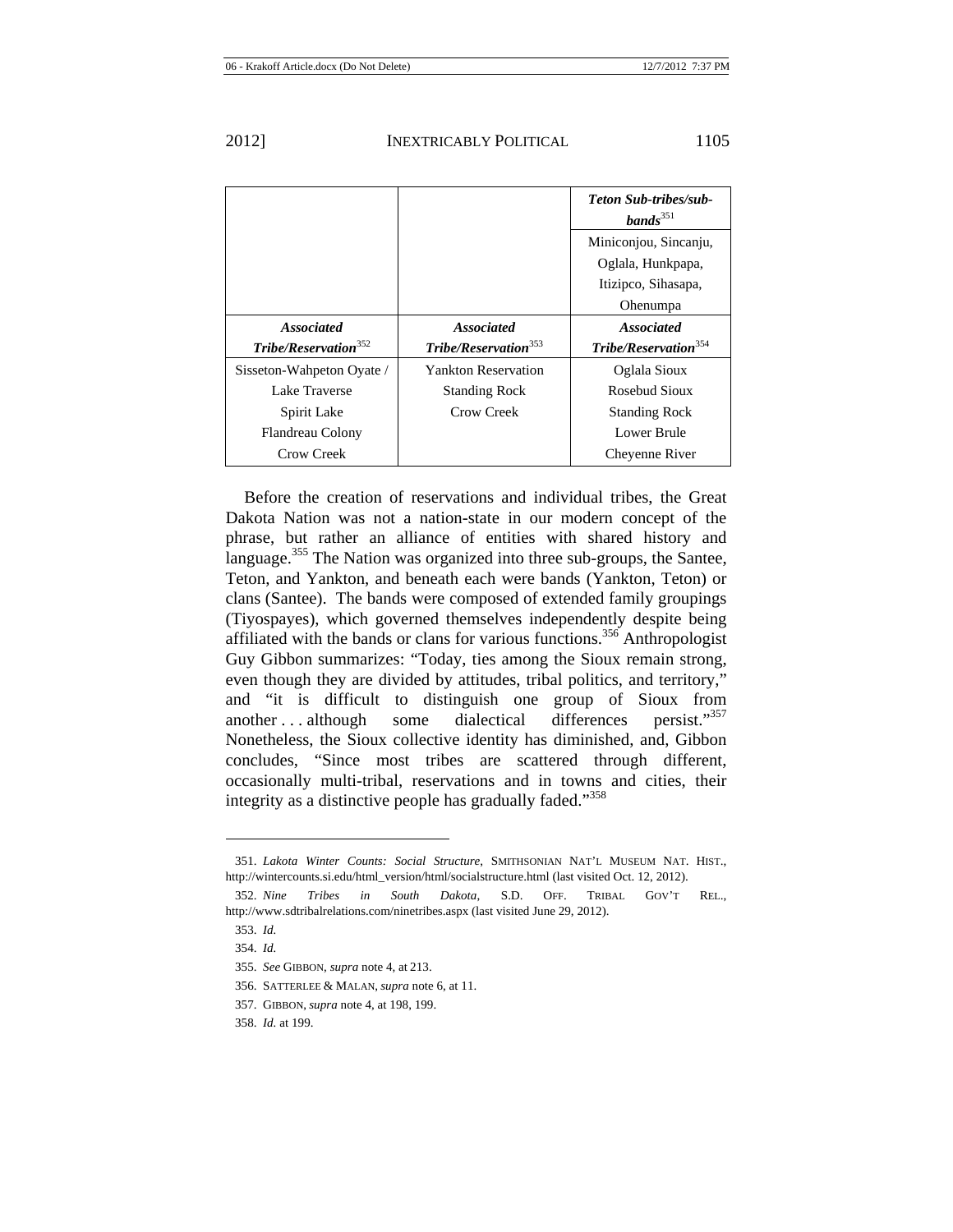How these numerous and interconnected peoples, whose aboriginal territory stretched across vast plains and mountains, became distinct federally recognized tribes, separated onto jurisdictional islands of Indian country, is a story characterized by violent conflict, legal wrangling, and accommodation to the relentless forces of non-Indian settlement. To some extent, a bare narrative timeline (and accompanying map) of U.S. treaties with the Sioux tells the story.

In 1851, the United States entered into treaties with the "Sioux or Dahcotahs" and other tribes in order to settle questions about non-Indian passage through the territory.<sup>359</sup> The Sioux's territory was clearly defined and included western South Dakota, northwestern North Dakota, a chunk of Wyoming, and bits of Montana, as well as northeastern Nebraska.<sup>360</sup> Seventeen years later, the Fort Laramie Treaty of 1868<sup>361</sup> put an end to the Plains wars between the Sioux tribes and the U.S. and established new boundaries for the Great Sioux Nation that were more confined than those in  $1851$ .<sup>362</sup> The discovery of gold in the Black Hills as well as persistent pressure from railroads and other constituencies to settle non-Indians in the territories eventually led to the disintegration of the 1868 boundaries. After more than two decades of recurring pressure, both legal and military, the Sioux that had not already retreated to smaller reservations signed an 1889 agreement that broke up the Great Sioux Reservation, created six smaller reservations, and put an end to the military battles, though not to the legal ones.<sup>363</sup> By the end of the nineteenth century, with Allotment and Assimilation policies in full swing, the scattering and concentrating of the Great Dakota Nation had been accomplished. The Sections below chronicle the story of scattering and concentrating in greater detail.

<sup>359.</sup> *See* Treaty of Ft. Laramie with Sioux, etc., U.S.-Sioux or Dahcotah, Cheyenne, Arrapahoe, Crow, Assiniboine, Gros-Ventre Mandan, and Arrickara Nations, Sept. 17, 1851, 11 Stat. 749.

<sup>360.</sup> *See id.* art. V (describing the boundaries of the "Sioux or Dahcotah Nation").

<sup>361.</sup> Fort Laramie Treaty of 1868, U.S.-Sioux Nations, Apr. 29, 1868, 15 Stat. 635.

<sup>362.</sup> *See id.* art. II, XI, XVI. The 1868 Treaty also included extensive reservations of unceded lands and hunting grounds. *See id.*

<sup>363.</sup> *See* Act of Mar. 2, 1889, chs. 404, 405, 25 Stat. 888. For information on the ongoing legal battles, see JEFFREY OSTLER, THE LAKOTAS AND THE BLACK HILLS: THE STRUGGLE FOR SACRED GROUND 139–66 (2010).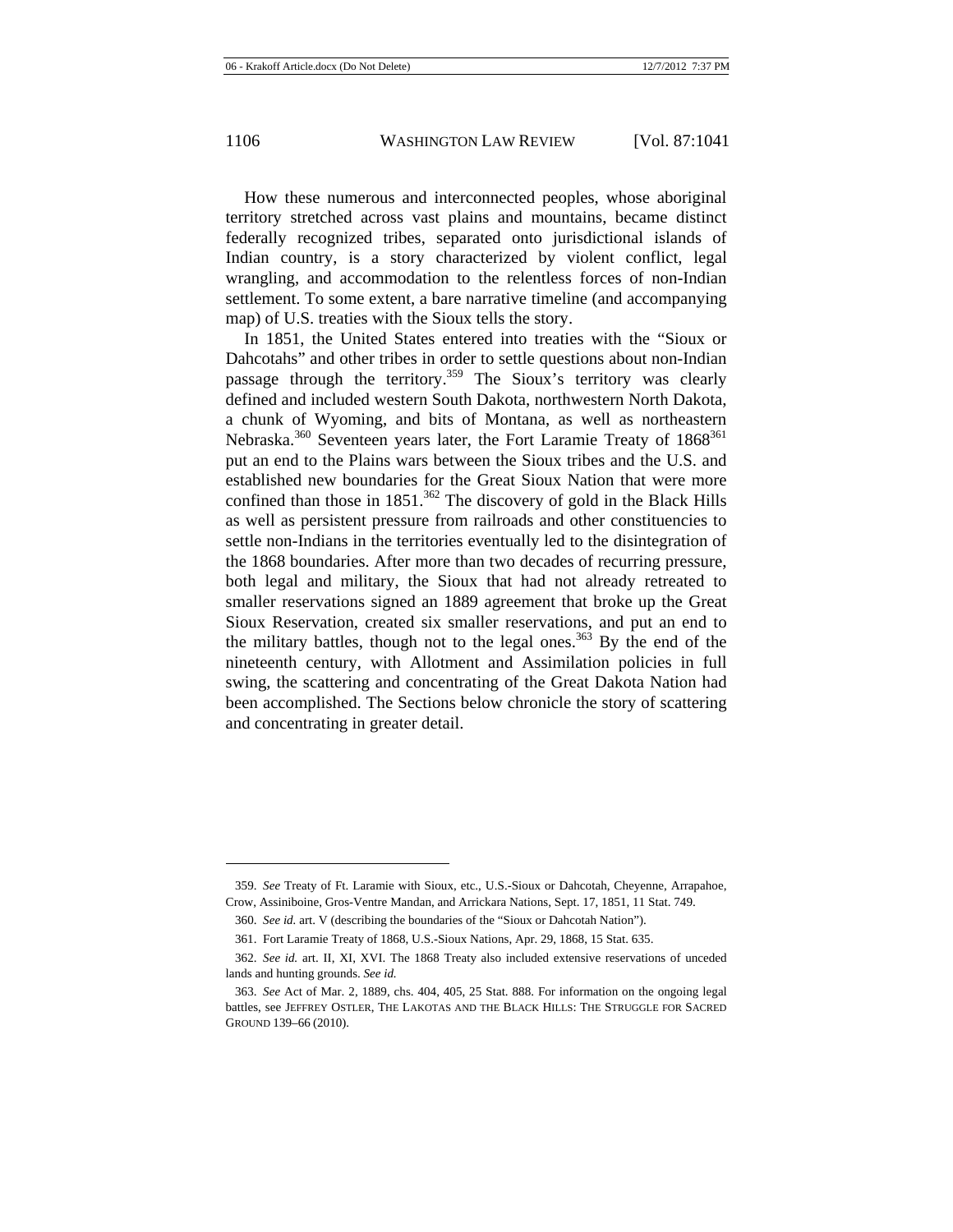## *1. Sioux Tribes of the Dakotas History<sup>364</sup>*

### *a. Early Dakota Nation, 1500–1800*

In aboriginal times the Sioux shared the same language, which evolved into the three dialects of Dakota, Nakota, and Lakota as the bands expanded their territories and migrated.<sup>365</sup> Dakota/Nakota/Lakota means "those who consider themselves kindred," describing the collective identity of the Sioux.<sup>366</sup> Europeans made contact with the Sioux in the 1500s, by which time the separate Dakota dialects and cultural differences between divisions were firmly established.<sup>367</sup> During the 1500s and early 1600s the Dakota lived on the eastern seaboard near the Lumber and Santee rivers of modern-day North Carolina, and near the Ohio and Arkansas rivers in modern-day Ohio and Indiana.<sup>368</sup>

The Dakota began their westward migration in the 1600s due to increased pressure from European settlement.<sup>369</sup> In the early 1600s the Dakota resided largely in the area now known as north-central Minnesota and the northwestern corner of Wisconsin.<sup>370</sup> The various bands lived a relatively sedentary river-based lifestyle, practicing some agricultural cultivation, as well as hunting and fishing.<sup>371</sup> In the 1700s, population pressure from both Europeans and other tribes forced the Dakota further westward: the Teton settled in the Lake Traverse area, the Santee settled in the Mille Lacs area of central Minnesota, and the Yankton settled in southern Minnesota.<sup>372</sup> By 1803, at the time of the Louisiana Purchase, the Sioux were widely "distributed across the prairie from Mississippi Valley . . . to just across the Missouri River in the Dakotas."<sup>373</sup> They were "more numerous, powerful, and widespread

<sup>364.</sup> For a map outlining the historical and current boundaries of the Sioux reservation see Kmusser (username), *Sioux Reservation Map*, WIKIPEDIA, http://en.wikipedia.org/wiki/ File:Siouxreservationmap.png (last visited Aug. 14, 2012).

<sup>365.</sup> *Lakota Winter Counts: Who are the Lakota*, SMITHSONIAN NAT'L MUSEUM NAT. HIST., http://wintercounts.si.edu/html\_version/html/whoare.html (last visited June 7, 2012).

<sup>366.</sup> *Dakota*, SASKATCHEWAN INDIAN CULTURAL CENTER, http://www.sicc.sk.ca/dakota\_use\_ existing\_our\_languages\_sections.html (last visited July 3, 2012).

<sup>367.</sup> PALMER, *supra* note 4, at 41.

<sup>368.</sup> SATTERLEE & MALAN, *supra* note 6, at 10.

<sup>369.</sup> *Id.*

<sup>370.</sup> *See id.*; *see also Lakota Winter Counts: Who Are The Lakota*, *supra* note 365.

<sup>371.</sup> SATTERLEE & MALAN, *supra* note 6, at 10.

<sup>372.</sup> SATTERLEE & MALAN, *supra* note 6, at 12.

<sup>373.</sup> GIBBON, *supra* note 4, at 76.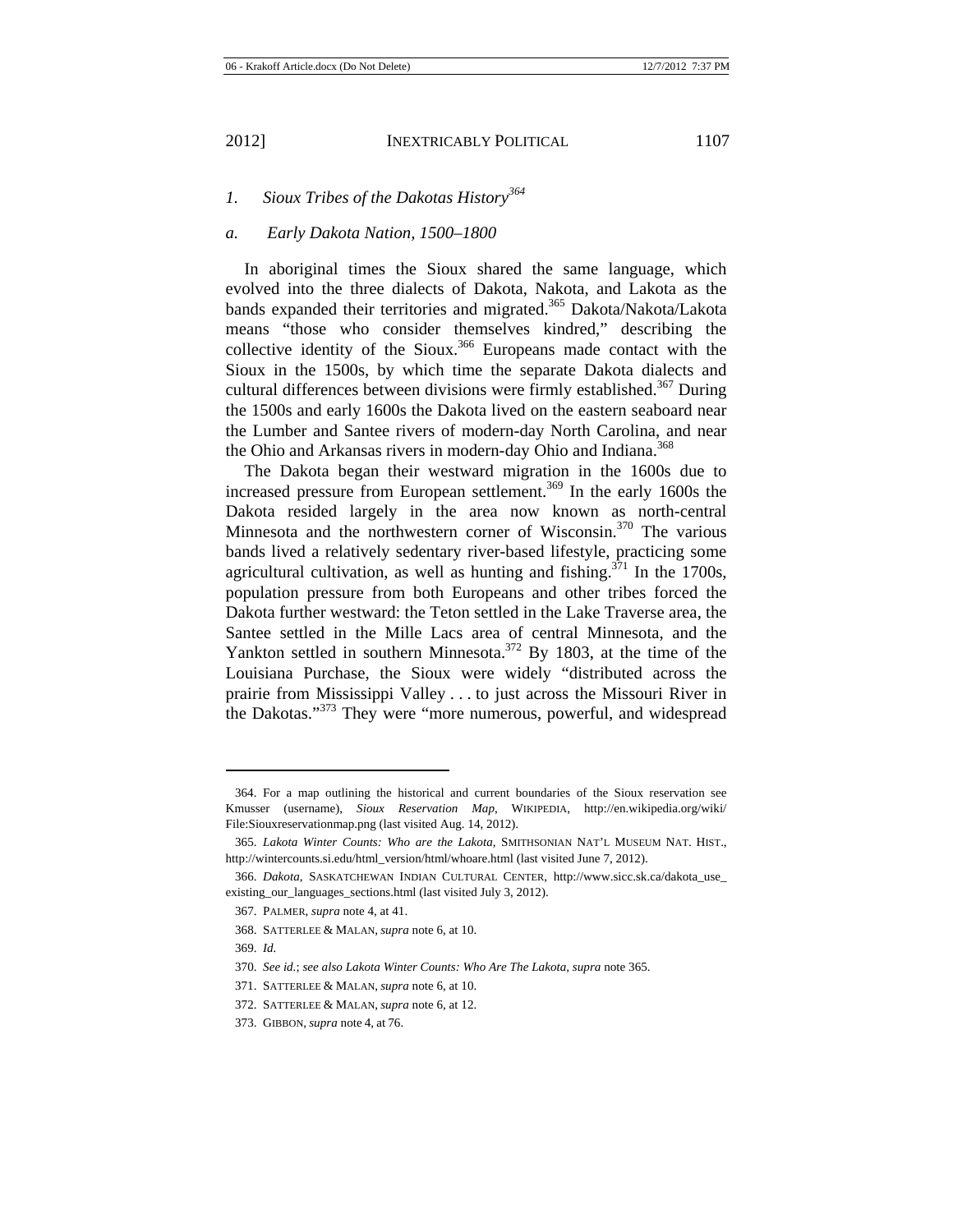than they had ever been."374

# *b. The Sioux Westward Migration, Early Reservation Era, and Dismantling of the Great Sioux Nation, 1800–1900*

Under growing pressure from eastern tribes and white settlers, in the early 1800s the Dakota divisions began to disperse even further westward, beginning a process whereby the Western Sioux (Lakota) came to look more like Plains nomads, the Eastern Sioux (Santee) retained a woodland lifestyle, and the Middle Sioux adopted a mixed lifestyle.375 The "Seven Council Fires" outlined in Figure 1 emerged at the time of the Sioux migration to the Great Plains.<sup>376</sup> As of the 1800s, the separate divisions of the Sioux (Santee, Yankton, and Teton) carried more meaning than the Sioux nation as a whole. Nonetheless, individuals have also always moved fluidly between bands, divisions, and reservations.<sup>377</sup>

## *i. Eastern Sioux (Dakota Dialect/Santee)*

When the Sioux divisions dispersed, the Santee division remained furthest east, retaining an ethos much closer to that of woodland tribes such as the Ojibwa and the Potawatomi, than to that of the Nakota or Lakota divisions of the Sioux tribe.<sup>378</sup> The Eastern Sioux maintained a more sedentary, agricultural life, while the Yankton and Teton divisions migrated west and focused on a nomadic way of life.<sup>379</sup> The Santee are the oldest division of the original Sioux nation.<sup>380</sup> The Yankton and Teton divisions based their governing structure on the Tiyospayes (the extended family units), whereas the Santee's sedentary life allowed for greater interaction between clans.<sup>381</sup>

The Santee became a separate band when they moved away from the larger group in search of food and then became named for the place where they settled.<sup>382</sup> The group then further divided into four of the

<sup>374.</sup> *Id.*

<sup>375.</sup> *Id.* at 77, 84.

<sup>376.</sup> *Lakota Winter Counts: Social Structure*, *supra* note 351.

<sup>377.</sup> *See, e.g.*, GIBBON, *supra* note 4, at 208.

<sup>378.</sup> Stephen A. Feraca & James H. Howard, *The Identity and Demography of the Dakota or Sioux Tribe*, 8 PLAINS ANTHROPOLOGIST 80, 80–82 (1963).

<sup>379.</sup> SATTERLEE & MALAN, *supra* note 6, at 19.

<sup>380.</sup> Feraca & Howard, *supra* note 378, at 82.

<sup>381.</sup> SATTERLEE & MALAN, *supra* note 6, at 20–21.

<sup>382.</sup> PALMER, *supra* note 4, at 42–43.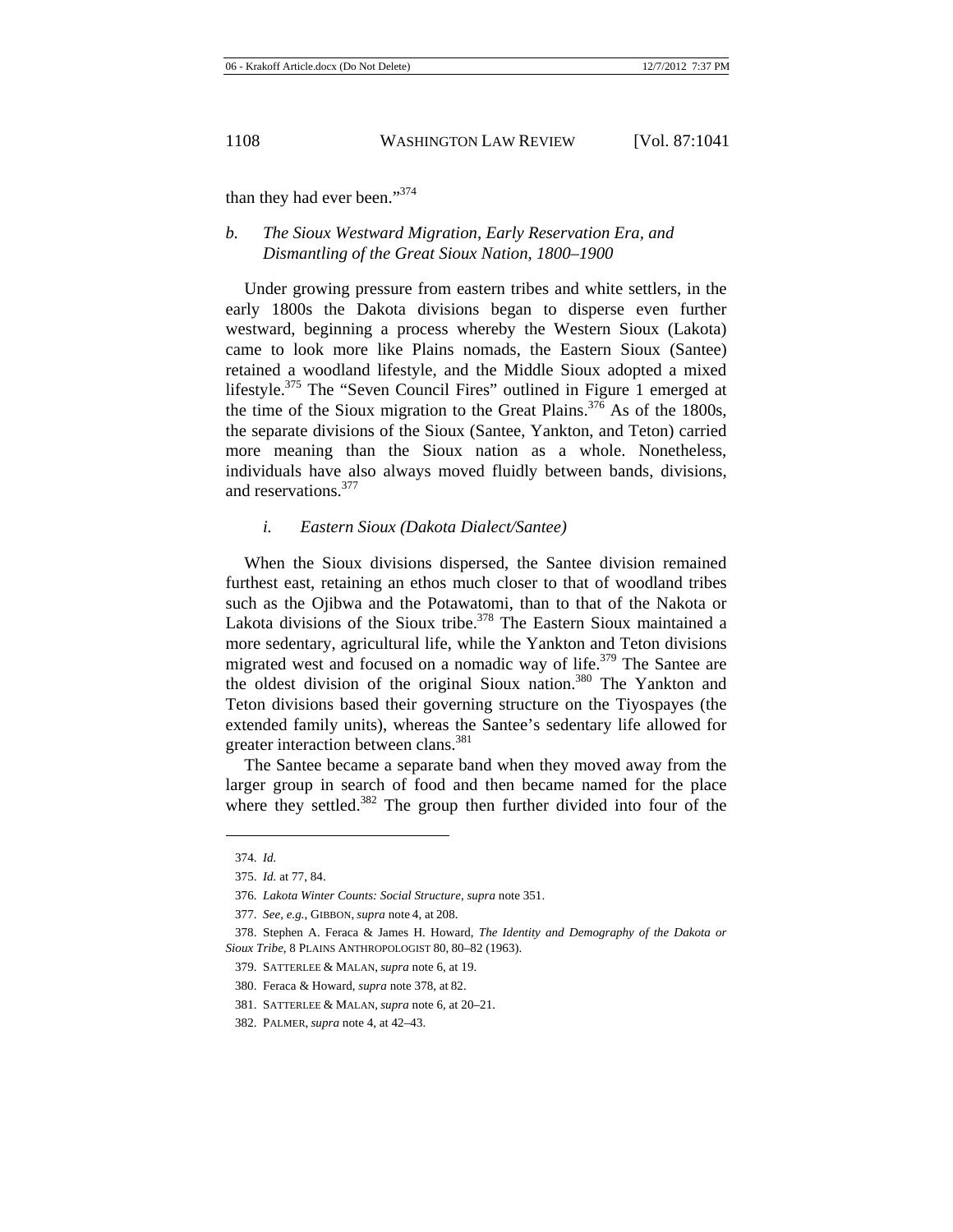seven council fires in the 1800s (Mdewakanton, Wahpekute, Wahpeton, and Sisseton).<sup>383</sup> Exemplifying the fluidity of Sioux affiliations, some of the Wahpeton bands lived with the Sisseton and Yankton in the 1800s.<sup>384</sup> The Sisseton were the fourth Santee council fire to form.<sup>385</sup> Eroding the idea of a monolithic Sioux identity, each band was considered to have its own character.<sup>386</sup>

By 1803, most Eastern Santee Sioux lived between the Mississippi and Missouri rivers, east of the 100th meridian.<sup>387</sup> However, they faced intense pressure from the north, south, and east by whites and other tribes throughout the  $1830s$ .<sup>388</sup> In 1837, the Santee sold its land east of Mississippi to the U.S. government, resulting in the tribe's dependence on government support during the ensuing decades.<sup>389</sup> The Santee migrated west and by 1839 around 4000 Santee lived in southern Minnesota and the eastern Dakotas.<sup>390</sup>

With the 1851 Second Treaty of Traverse des Sioux and the Treaty of Mendota,<sup>391</sup> the Santee moved farther west and ceded all of its all Dakota land between the Mississippi and Big Sioux rivers, from central Minnesota into northern Iowa. $3\frac{3}{2}$  The resulting Santee reservation consisted of a ten-mile swath of land on both sides of the upper Minnesota River that ran about 150 miles from Lake Traverse in the west, to Little Rock Creek in the east.<sup>393</sup> Upon Minnesota statehood in 1858, government officials forced the Santee to cede the north side of the Minnesota River to the new state or risk seeing the state claim the entire reservation.<sup>394</sup>

The incessant encroachment on their land, and Santee concern over

<sup>383.</sup> *Id.* at 42–46. The Mdewakanton was considered the first tribe from which all the other council fires originated. The Wahpekute and Wahpeton were the second or third hearths to form. (It is not clear which came first.) *See id.* at 43–44.

<sup>384.</sup> *Id.* at 46.

<sup>385.</sup> *Id.*

<sup>386.</sup> *Id.* at 44–46.

<sup>387.</sup> GIBBON, *supra* note 4, at 78.

<sup>388.</sup> *Id.* at 81.

<sup>389.</sup> *Id.* at 83.

<sup>390.</sup> *Id.* at 79.

<sup>391.</sup> *See* Treaty of Traverse des Sioux, U.S.-See-see-toan and Wah-pay-toan Bands of the Dakota or Sioux Indians, July 23, 1851, 10 Stat. 949 (spelling in original); Treaty of Mendota, U.S.-Meday-wa-kan-toan and Wah-pay-koo-tay bands of the Dakota and Sioux Indians, Aug. 5, 1851, 10 Stat. 954 (spelling in original).

<sup>392.</sup> GIBBON, *supra* note 4, at 109.

<sup>393.</sup> *Id.* 

<sup>394.</sup> *Id.*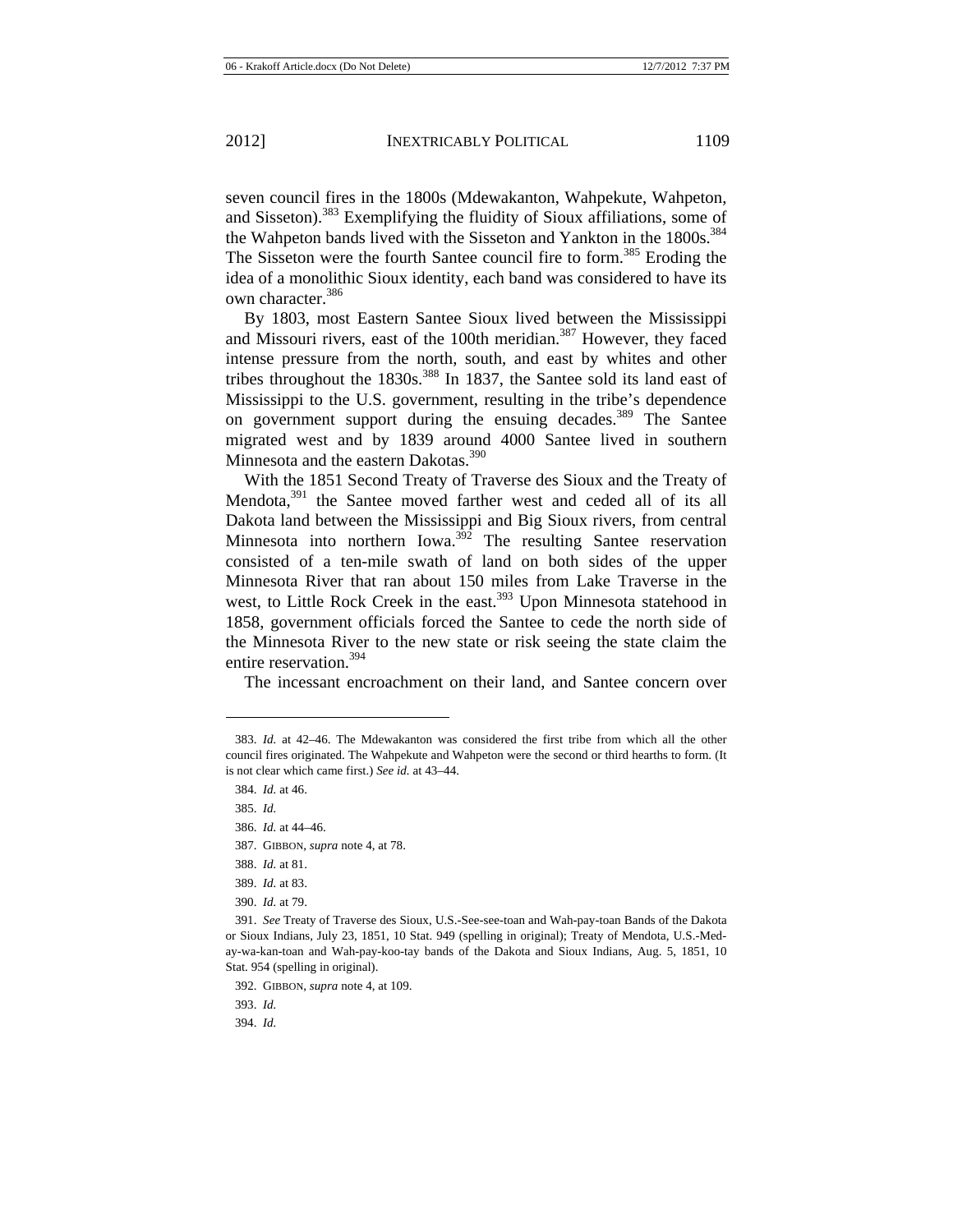intermarriage and acculturation, set the stage for the 1862 Minnesota Sioux Uprising, in which the Santee Sioux besieged a non-Indian town and took over the Indian Agency offices.<sup>395</sup> The aftermath led to further blurring of Sioux divisions and affiliations. The federal government, in retaliation for the uprising, negated all Dakota treaty rights, confiscated the Santee's land, and banished the Mdewakanton and Wahpekute from Minnesota.<sup>396</sup> While the Sisseton and Wahpeton were allowed to stay in Minnesota, almost all left out of fear of reprisal.<sup>397</sup> At least 3000 Santee fled westward to live with the Yanktonai and Lakota in North Dakota.<sup>398</sup> In general, there was much Eastern Sioux migration during the 1860s and 1870s due to disillusionment with certain reservations (Crow Creek), and the aftermath of the 1862 Uprising.<sup>399</sup> Some Santee Sioux mixed with the Western Teton Sioux and adopted that lifestyle, while other Santee Sioux acculturated with white communities in Minnesota and at the Flandreau settlement (discussed further below).<sup>400</sup>

For the Santee who did not merge with other cultural entities, on February 19, 1867, two reservations were established—Lake Traverse and Devil's Lake (now Spirit Lake).401 The Devil's Lake reservation was established for Santee who migrated across the plains, as well as Yanktonai who had previously occupied the area. $402$  Most of the Christianized Sioux were on the Sisseton reservation (Lake Traverse), while Indians who held closer to traditional religion were placed on Devil's Lake.<sup>403</sup> Devil's Lake also had an influx of Teton families nominally assigned to the Standing Rock reservation, as well as some lower Sioux from the Turtle Mountain area.<sup>404</sup> As a result, there was a high degree of cultural diversity among the Indians on the Devil's Lake reservation compared to the Lake Traverse reservation.<sup>405</sup>

In one of the most unique expressions of the complexity of Sioux

<sup>395.</sup> *Id.* at 110.

<sup>396.</sup> *Id.* at 111.

<sup>397.</sup> *Id*.

<sup>398.</sup> *Id.*

<sup>399.</sup> CLIFFORD ALLEN ET AL., FLANDREAU SANTEE SIOUX TRIBE, HISTORY OF THE FLANDREAU SANTEE SIOUX TRIBE 61 (1971).

<sup>400.</sup> *Id.*

<sup>401.</sup> RON MEYER, HISTORY OF THE SANTEE SIOUX: UNITED STATES INDIAN POLICY ON TRIAL 220 (rev. ed. 1993).

<sup>402.</sup> *Id.*

<sup>403.</sup> *Id.* at 223.

<sup>404</sup>*. Id.* at 223–24.

<sup>405.</sup> *Id.* at 224.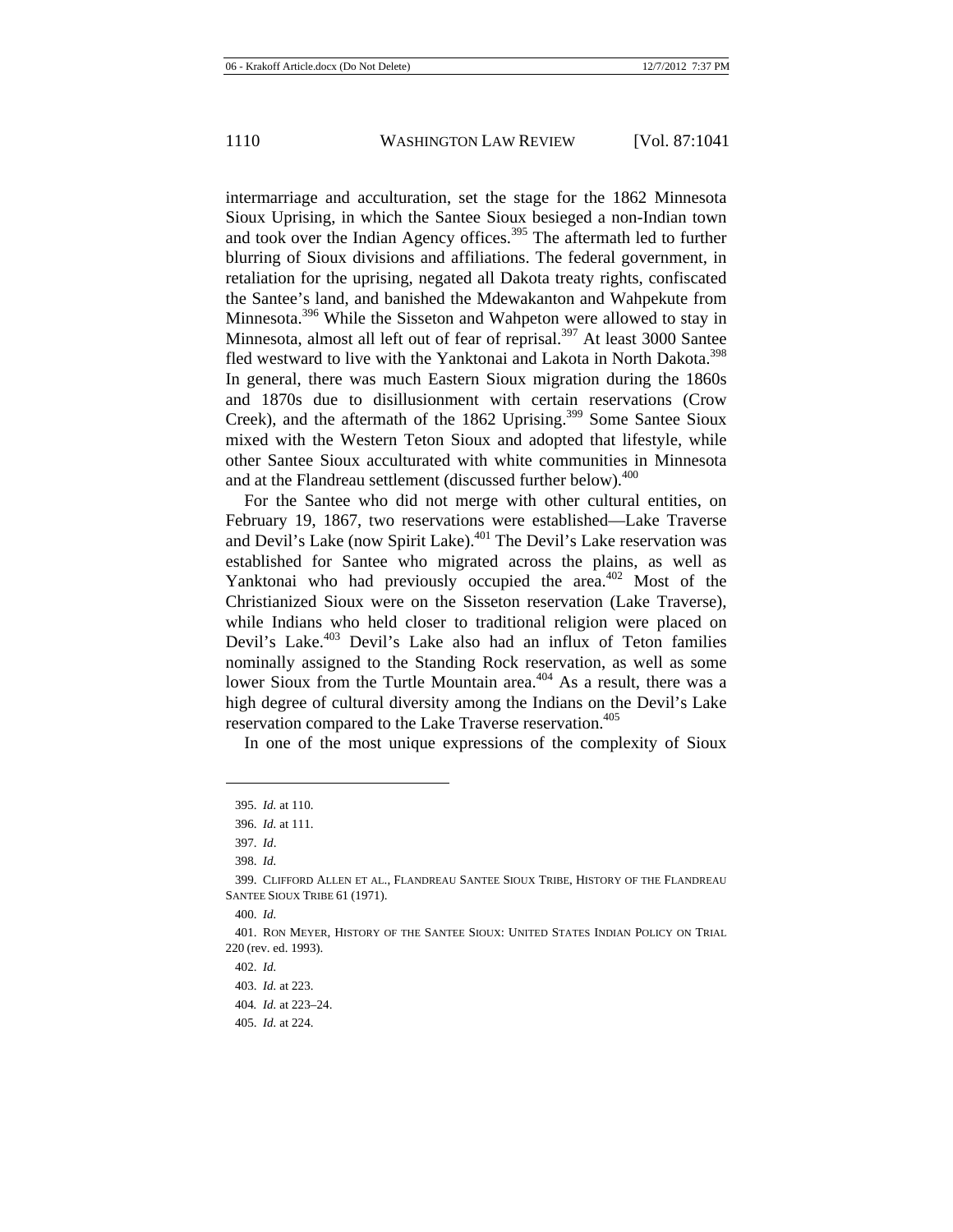tribal identity, in 1869, twenty-five families left the Santee reservations without Indian Agency authorization and settled on unoccupied land in the valley of the Big Sioux River.406 They renounced their tribal ties and claims to benefits, and applied for homesteads in order to create the Flandreau settlement.<sup>407</sup> The families doubled to fifty in the fall of 1869 and their population hovered around 300 during 1890s.<sup>408</sup> The Flandreau community's living conditions through the 1800s were similar to those of their white pioneer neighbors, and by the end of 1800s they were better off economically than the Sisseton, Devil's Lake Tribe, or the Minnesota Santee.<sup>409</sup> While the Flandreau residents were Sioux by blood, they relinquished their tribal affiliation to become citizens of the United States.<sup>410</sup> In an interesting twist, the Flandreau community was nonetheless recognized as a tribe in the Sioux Treaty of 1889.<sup>411</sup> Their tribal affiliation proved critical for the Flandreau in the early twentieth century when they relied on their government-to-government relationship to obtain assistance during economically challenging times. $412$ 

# *ii. Middle Sioux (Nakota Dialect/Yankton and Yanktonai)*

During the late eighteenth century, the Nakota moved into the eastern Dakotas; by 1804 Lewis and Clark reported that the Yankton lived among the James, Des Moines, and Big Sioux rivers in eastern South Dakota and northwestern Iowa, and Yanktonai lived along the headwaters of the Big Sioux, James, and Red rivers in what is now North Dakota.<sup>413</sup> By the 1830s around 4000 Yanktonai had moved westward beyond the Dakotas, with around 1000 staying east with the Sisseton (Santee).<sup>414</sup>

As the Nakota migrated, they maintained some gardening and villages like the Eastern Sioux, but also adopted new habits such as hunting bison in the summer and living in lodges during the winter.<sup>415</sup> Unlike

- 411. *Id.*; *see* Act of Mar. 2, 1889, chs. 404, 405, 25 Stat. 888.
- 412. *Id.* at 87–89.

<sup>406.</sup> *Id.* at 242.

<sup>407.</sup> *Id.* at 245–46.

<sup>408</sup>*. Id.* at 247, 256.

<sup>409.</sup> *Id.* at 252, 256.

<sup>410.</sup> ALLEN ET AL., *supra* note 399, at 116.

<sup>413.</sup> GIBBON, *supra* note 4, at 83.

<sup>414.</sup> *Id.* at 84.

<sup>415.</sup> *Id.* at 84, 108.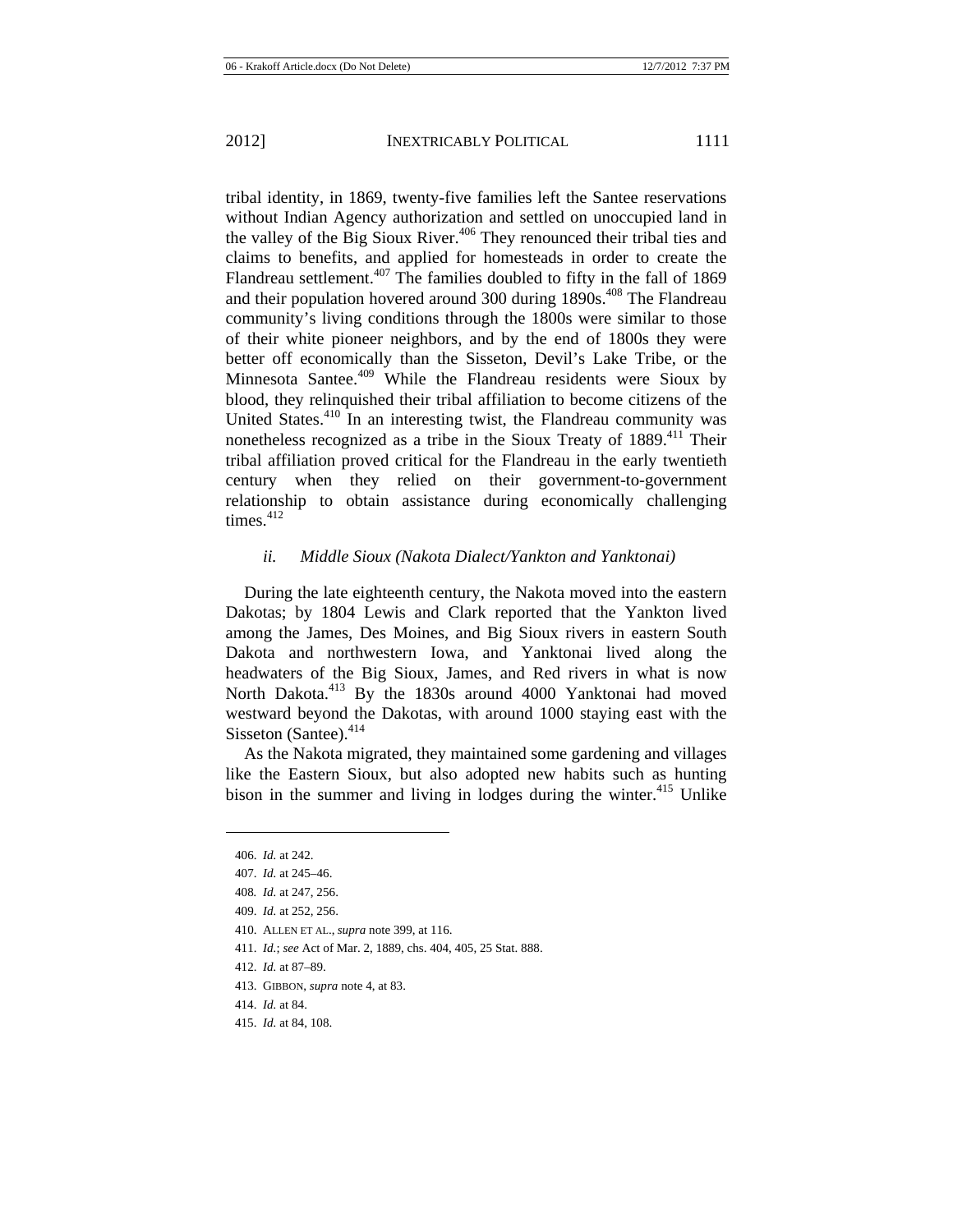either their eastern or western cousins, the Nakota spent most of the year in permanent villages.<sup>416</sup> As mentioned above, the basic unit of the Nakota (and of the Teton division below) was the Tiyospayes, which consisted of ten to twenty conjugal families that functioned essentially as one large familial unit. $417$ 

With the Treaty of Prairie de Chine in 1830, the Yankton ceded title to their land in the Des Moines River region in return for a \$3000 annuity and services.<sup>418</sup> Although they ceded interest to an additional two million acres in the Treaty of October 21, 1837, in general the land base of the Middle Sioux was not as heavily affected during this period as that of the Eastern Sioux.<sup>419</sup>

In yet another example of the fluidity of band affiliation among the Sioux, in 1830 the Yankton were joined by a small group of dissident Wahpekute Dakota who retained their Santee identity for many years, but operated politically as part of Yankton tribe.<sup>420</sup> Interaction was common between the Middle and Eastern Sioux, and Santees by birth might be Yankton in terms of tribal allegiance. $421$ 

By the 1850s American settlers were encroaching on the Yankton territory in large numbers, and on April 19, 1858, a number of Yankton Chiefs were pressured to sign a treaty ceding the remaining majority of their territory.<sup>422</sup> In the Treaty of Washington in 1858, they gave up over eleven million acres on the delta between the Big Sioux and Missouri rivers in exchange for a 430,000-acre reservation in the Missouri Hills of South Dakota and fifty years of government services and rations.<sup>423</sup> In 1896, the Yankton were forced to sell more than half of this reservation land through the allotment program.<sup> $424$ </sup> Meanwhile, the Yankton and Yanktonai who did not settle on the reservation land in the late 1800s followed the retreating bison herds westward into Lakota Territory.<sup>425</sup>

Most modern Yankton still live on or nearby the reservation lands established in the 1800s, with concentrations in the towns of Yankton,

- 417. SATTERLEE & MALAN, *supra* note 6, at 13.
- 418. GIBBON, *supra* note 4, at 86.
- 419. *See id.*
- 420. *Id.*
- 421. *Id.*

- 422. *See* HOOVER, *supra* note 4, at 30.
- 423. *Id.*
- 424. *Id.*
- 425. *See* GIBBON, *supra* note 4, at 113.

<sup>416.</sup> *Id.* at 84.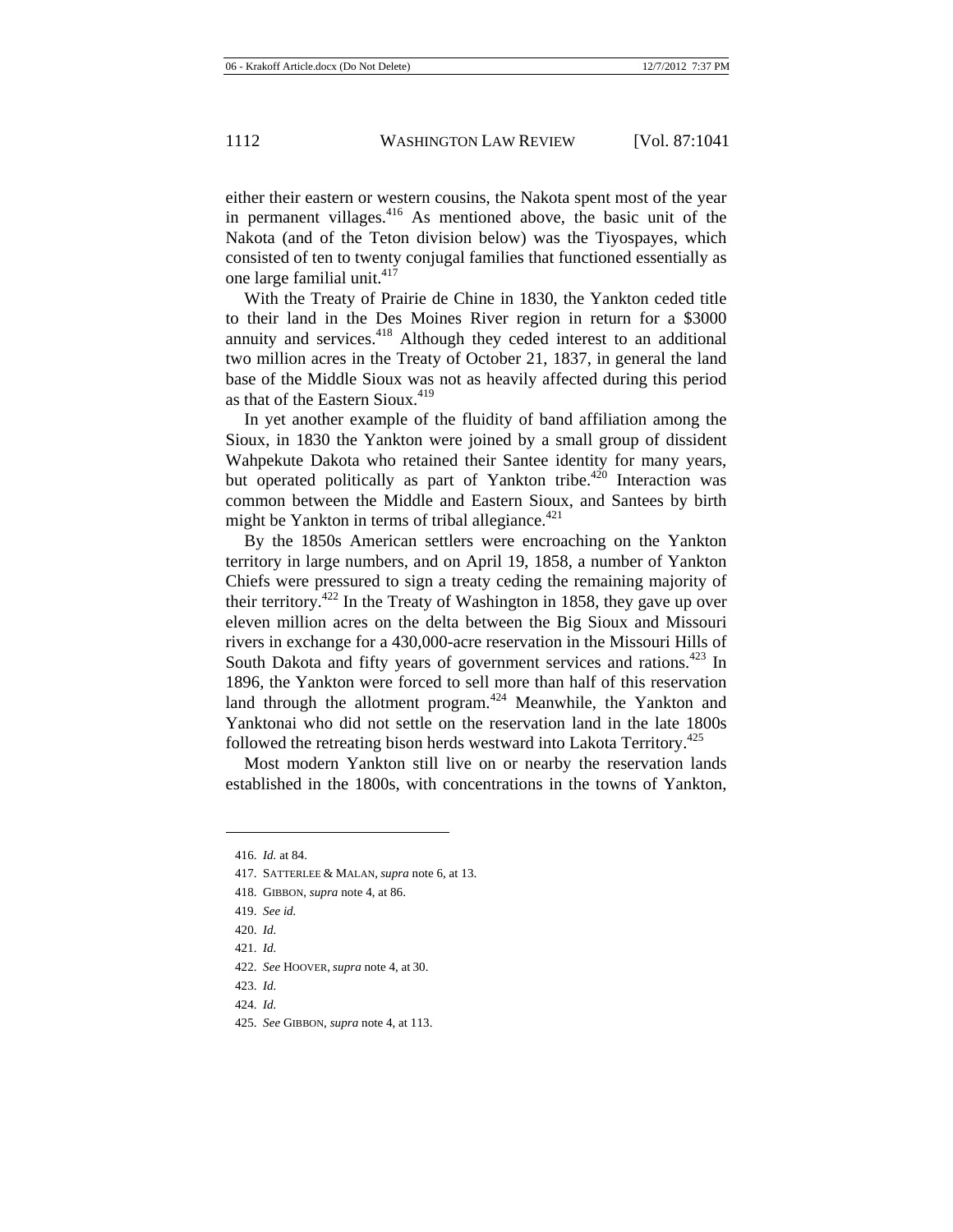Wagner, Greenwood, Marty, Ravinia, and Lake Andes.<sup>426</sup> The tribes and reservations primarily associated with the Middle Sioux include the Yankton Reservation, Standing Rock, and Crow Creek.<sup>427</sup> The size of the Yankton population is average for tribes in the Sioux federation, and their economic and cultural situation is considered representative of the Sioux in general. $428$ 

#### *iii. Western Sioux (The Seven Lakota or Teton Tribes)*

Various influences, including the lure of abundant beaver populations and migrating buffalo herds, drove the migration of the Western Sioux tribes in the late eighteenth century and through much of the nineteenth century, while the Eastern Sioux remained in the eastern woodlands.<sup>429</sup> At their height, the Western Sioux consisted of twenty sub-bands.<sup>430</sup> Seven sub-bands survive: Oglala, Brule (Sicangu), Sans Arcs (Itazipco), Sihasapa (Black Foot), Minikonjou, Oohenonpa (Two Kettles of Cheyenne River), and the Hunkpapa.<sup>431</sup> Both the Oglala and Brule claim that they are the parent group of all the Lakota sub-bands, but most experts believe it was the Oglala from which the other sub-bands emerged.<sup>432</sup> While Lakota sub-bands appear as yet another layer of Sioux identity, it is unclear how effectively they capture ethnic unity. Sub-bands merged and separated as needed for hunting, or for military purposes.<sup>433</sup> Bands such as the Brules were rarely together as one unit (pre-reservation) due to the requirements of hunting,  $434$  and the Hunkpapa (the last Lakota sub-band to form) often allied with the Yankton.<sup>435</sup>

During the early 1800s, the Lakota began to move onto the western plains because of conflict with neighboring tribes and encroaching whites, as well as to follow the large herds of buffalo.<sup>436</sup> By 1804, the Lakota were already migrating as far west as the Rockies and the Platte

 $\overline{a}$ 

435. PALMER, *supra* note 4, at 51.

<sup>426.</sup> *See* HOOVER, *supra* note 4, at 95–96, 105.

<sup>427.</sup> *See id.* at 105.

<sup>428.</sup> *See* HOOVER, *supra* note 4, at 22.

<sup>429.</sup> *See* Richard White, *The Winning of the West: The Expansion of the Western Sioux in the Eighteenth and Nineteenth Centuries*, 65 J. AM. HIST. 321–22, 334–35 (1978).

<sup>430.</sup> PALMER, *supra* note 4, at 43.

<sup>431.</sup> DANIELS, *supra* note 349, at 215.

<sup>432.</sup> JOSEPH CASH, THE SIOUX PEOPLE 6 (1971).

<sup>433.</sup> *Id.* at 20–23.

<sup>434.</sup> *Id.* at 6.

<sup>436.</sup> *Lakota Winter Counts: Social Structure*, *supra* note 351.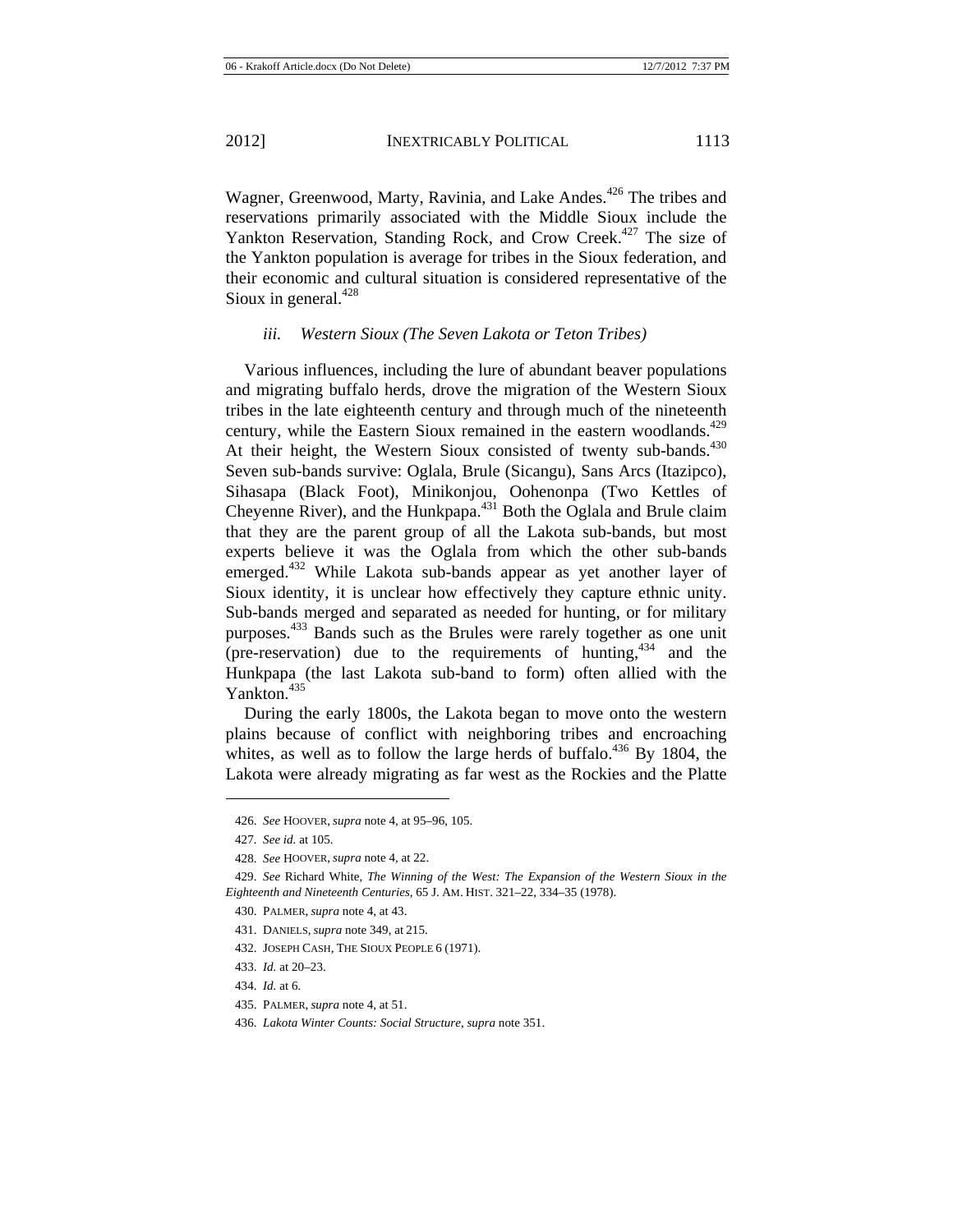River, and north to the Saskatchewan River.<sup>437</sup> Their adaptation to the plains was greatly accelerated and their lifestyle radically altered by acquiring horses.<sup>438</sup> By the 1830s, the Lakota had moved so far west that they were warring with the Crow for control of the Powder River country south of Yellowstone River in eastern Wyoming.<sup>439</sup> In response to the declining bison population and the Oglala, Brules, and Miniconjous migration into hunting grounds of the Platte River Valley, the Sioux Alliance formed in the 1820s. The alliance, which provides yet another example of fluid Sioux affiliations, consisted of Oglalas, Brules, Miniconjou, Yankton, Yanktonai, Northern Cheyenne, and Northern Arapaho.440 The Lakota and their successful Sioux Alliance eventually seized territory from the Iowa, Ponca, Pawnee, Arikara, Mandan, Hidatsa, Assiniboin, Kiowa, Crow, and Cheyenne.<sup>441</sup>

The Lakota prospered on the plains, and outnumbered the combined Eastern and Middle Sioux.<sup>442</sup> There were an estimated  $25,000$  Lakota in the 1800s.<sup>443</sup> The Lakota lifestyle (also adopted by some Middle Sioux) differed significantly from the majority of the Middle and Eastern Sioux's lifestyle.<sup>444</sup> They acquired horses, lived in tipis, and were nomadic. They exhibited the "classic Plains complex" that existed from 1800 to 1880 including: war bonnets, bison robes, medicine bundles, horse gear, horsemanship, and the Sun Dance.<sup>445</sup> Their itinerancy protected them somewhat from the devastation of infectious diseases that swept through more sedentary tribes, allowing them to flourish and dominate their territory.446 The bison was central to Lakota culture and wealth, and due to hunting and hide trading, the early to mid- nineteenth century was a period of unprecedented wealth for the Lakota.<sup>447</sup>

The 1860s and 1870s were the climax of northern plains warfare and the military glory of the Sioux Alliance, which numbered 20,000 Indians in 1865, 5000 of whom were warriors.<sup>448</sup> Despite this Alliance, by the

442. *Id.*

- 443. PALMER, *supra* note 4, at 48.
- 444. GIBBON, *supra* note 4, at 89.
- 445. *Id.*

<sup>437.</sup> GIBBON, *supra* note 4, at 86–87.

<sup>438.</sup> *See Lakota Winter Counts: Who Are The Lakota*, *supra* note 365.

<sup>439.</sup> GIBBON, *supra* note 4, at 87.

<sup>440.</sup> *Id.* at 88.

<sup>441.</sup> *Id.*

<sup>446.</sup> *Id.*

<sup>447.</sup> *Id.* at 90.

<sup>448.</sup> *Id.* at 115.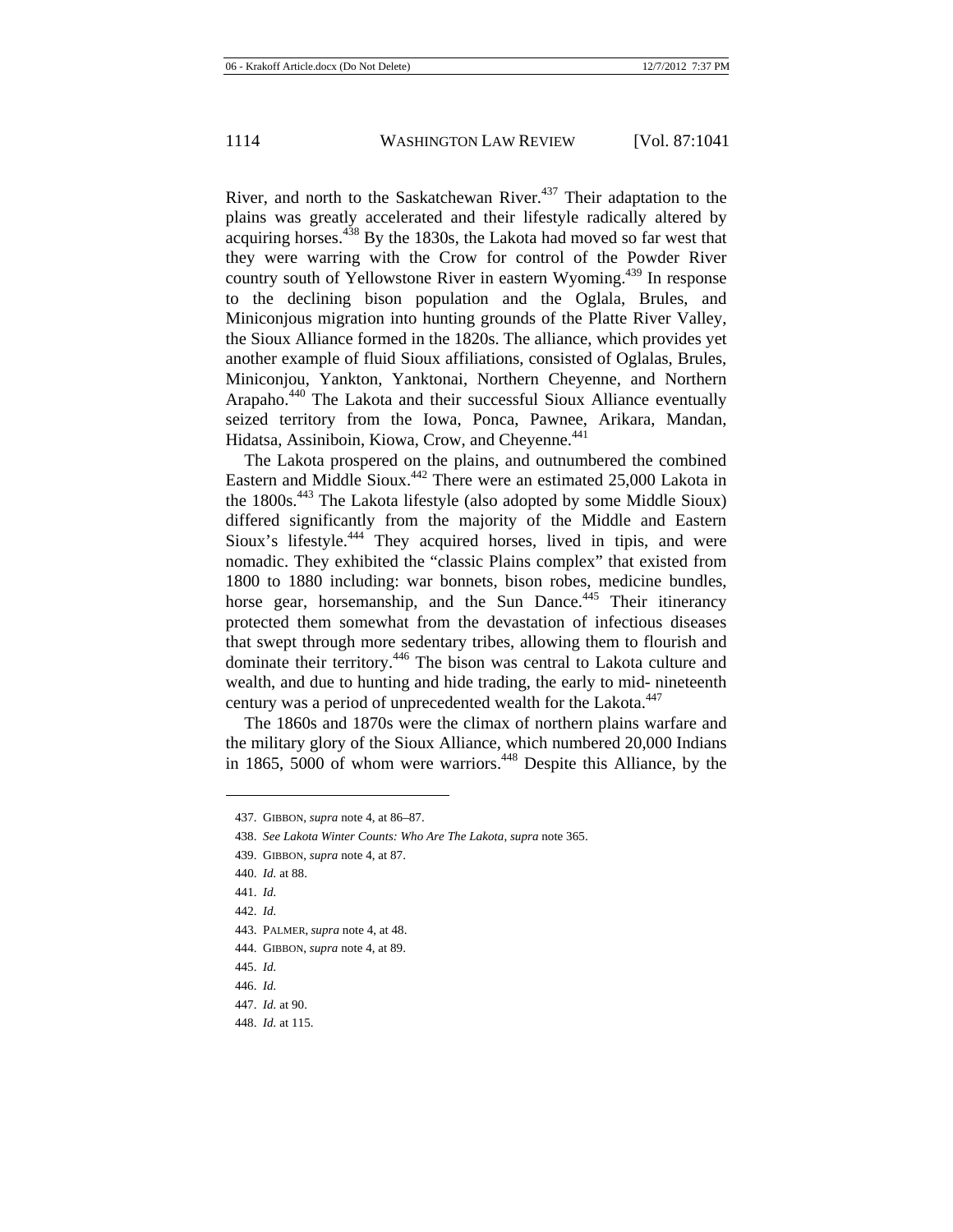late 1800s the Western Sioux would succumb to the federal government's splintering and dividing forces. In 1868, some Lakota bands gave in to the relentless pressure to live on reservations and avoid conflict with the whites, and they signed the Treaty of Fort Laramie to create the Great Sioux Reservation.<sup>449</sup> Other Lakota who refused to be confined to reservations saw their livelihood destroyed when, between 1872 and 1874, non-Indian hunters killed over three million bison on the plains, driving the species to extinction by the end of the decade.<sup>450</sup> In 1876, the U.S. Government ordered the remaining itinerant hunting bands of Sioux to report to the reservations, and set out to destroy the camps of non-complying bands in order to force them to do so.<sup>451</sup> This led to Sitting Bull and Crazy Horse's war with the U.S. government, culminating in the Battle of Little Bighorn.<sup> $452$ </sup> Little Big Horn instigated fierce retribution from the U.S. government, and the Winter of 1877 campaign forced most of the remaining Lakota Sioux onto reservations or into Canada, thus shattering the mighty federation of Lakota bands.<sup>453</sup> The well-known story of the Lakota's loss of the Black Hills in particular illustrates the relentless pressure to seize aboriginal lands whenever resources valuable to the non-Indian community came to light. $454$ 

The current-day Lakota reservations were carved from the Great Sioux Reservation as it was dismantled during the late 1800s. The Great Sioux Settlement of 1889 reduced the Great Sioux Reservation to six separate reservations: Rosebud, Lower Brule, Standing Rock, Cheyenne River, Crow Creek, and Pine Ridge.<sup>455</sup> The reservations were chosen for a variety of reasons, including their proximity to agencies for the purpose of military control.<sup>456</sup> About one-half of modern Lakota live on

453. *Id.* at 117.

456. *See* OSTLER, *supra* note 363, at 73–74 (describing process of selecting agencies for the Dakota bands, which would eventually become their reservations).

<sup>449.</sup> Fort Laramie Treaty of 1868, U.S.-Sioux, art. 2, Apr. 29, 1868, 15 Stat. 635.

<sup>450.</sup> GIBBON, *supra* note 4, at 114.

<sup>451.</sup> *Id.* at 116.

<sup>452.</sup> *Id.* at 116–17.

<sup>454.</sup> *See* OSTLER, *supra* note 363, at 69–74 (describing the immediate conflicts in interpretation of the 1868 Treaty between Lakota leaders and the federal government, stemming in large part from pressure to seek gold in the Black Hills); *id*. at 85–92 (describing role that Custer's reports of gold in the Black Hills had on subsequent efforts to divest Lakota of those lands). For a detailed legal history of this conflict, see generally EDWARD LAZARUS, BLACK HILLS, WHITE JUSTICE: THE SIOUX NATION VERSUS THE UNITED STATES, 1775 TO THE PRESENT (1991).

<sup>455.</sup> Act of Mar. 2, 1889, chs. 404, 405, 25 Stat. 888.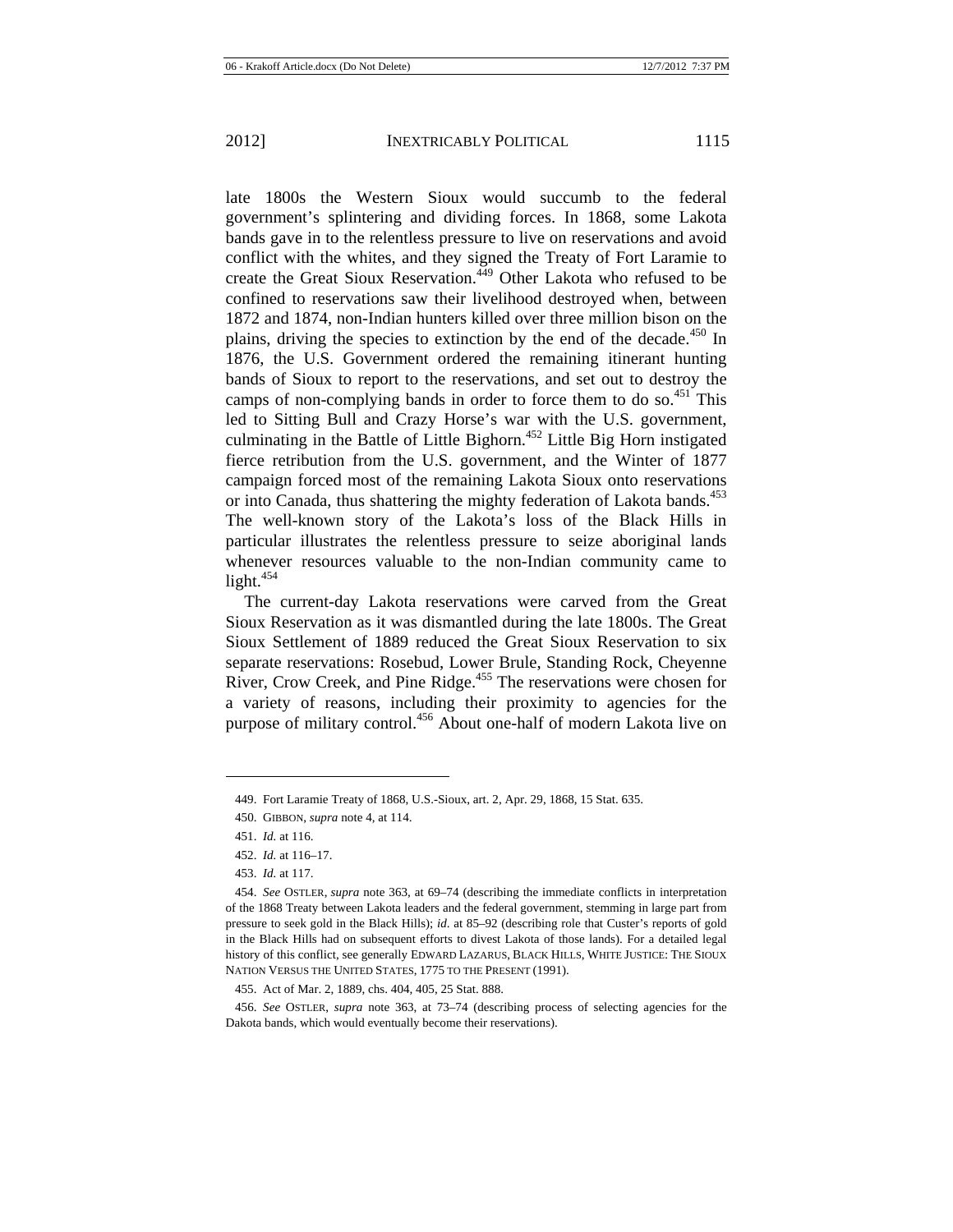or near these reservations.457 Similar to the Eastern and Middle Sioux, the Western Sioux reservations and tribes offer diverse examples of both intermixed and cohesive cultural units.458 The Pine Ridge and Lower Brule Reservations were noteworthy because their inhabitants (until the 1970s) were nearly all descendants of one pre-reservation social unit.<sup>459</sup> However, as of 1975 the Lower Brule Reservation population was divided approximately equally between mixed-bloods and full-bloods with tension between the two groups.<sup>460</sup> Similarly, the Oohenunpa band (or Two Kettles) survived into modern times as a separate entity on the Cheyenne River Reservation.<sup>461</sup> In comparison, the Rosebud Reservation has many members with Brule ancestry,<sup>462</sup> Oglala ancestry, and Lakota-Ponca ancestry; the Standing Rock tribe includes both Hunkpapa Lakota and Yanktonai Nakotas; and the Cheyenne River Sioux include individuals from the Minikonjou, Oohenonpa, Itazipco, and Shasapa sub-tribes.<sup>463</sup>

# *2. The Dakota Today: A Snapshot of the Federally Recognized Tribes in North and South Dakota*

Sioux history continues to unfold for the ten federally recognized Sioux tribes of North and South Dakota: Rosebud Sioux Tribe, Cheyenne River Sioux Tribe, Standing Rock Sioux Tribe, Sisseton Wahpeton Oyate of The Lake Traverse Reservation, Oglala Sioux Tribe, Lower Brule Sioux Tribe, Flandreau Santee Sioux Tribe, Yankton Sioux Reservation, Crow Creek Sioux Reservation, and the Spirit Lake Tribe. The mixed membership and shifting enrollments within some of these tribes indicate the complexities of tribal membership as an affiliation. The migration of members between tribes reflects the continuity of Indian and/or Sioux identity notwithstanding the legal boundaries established by reservations and distinct federally recognized tribes. For example, two tribes include in their enrollment statistics the number of tribal members who have relinquished their membership to join other tribes. The Crow Creek Sioux Tribe, which has a total enrollment of

 $\overline{a}$ 

<sup>457.</sup> *Lakota Winter Counts: Who Are The Lakota*, *supra* note 365.

<sup>458.</sup> *See, e.g.*, DANIELS, *supra* note 349, at 223.

<sup>459.</sup> *Id.* at 216.

<sup>460.</sup> ERNEST L. SCHUSKY, THE FORGOTTEN SIOUX: AN ETHNOHISTORY OF THE LOWER BRULE RESERVATION 227 (1975).

<sup>461.</sup> PALMER, *supra* note 44, at 51.

<sup>462.</sup> CASH, *supra* note 432, at 54.

<sup>463.</sup> DANIELS, *supra* note 349, at 233.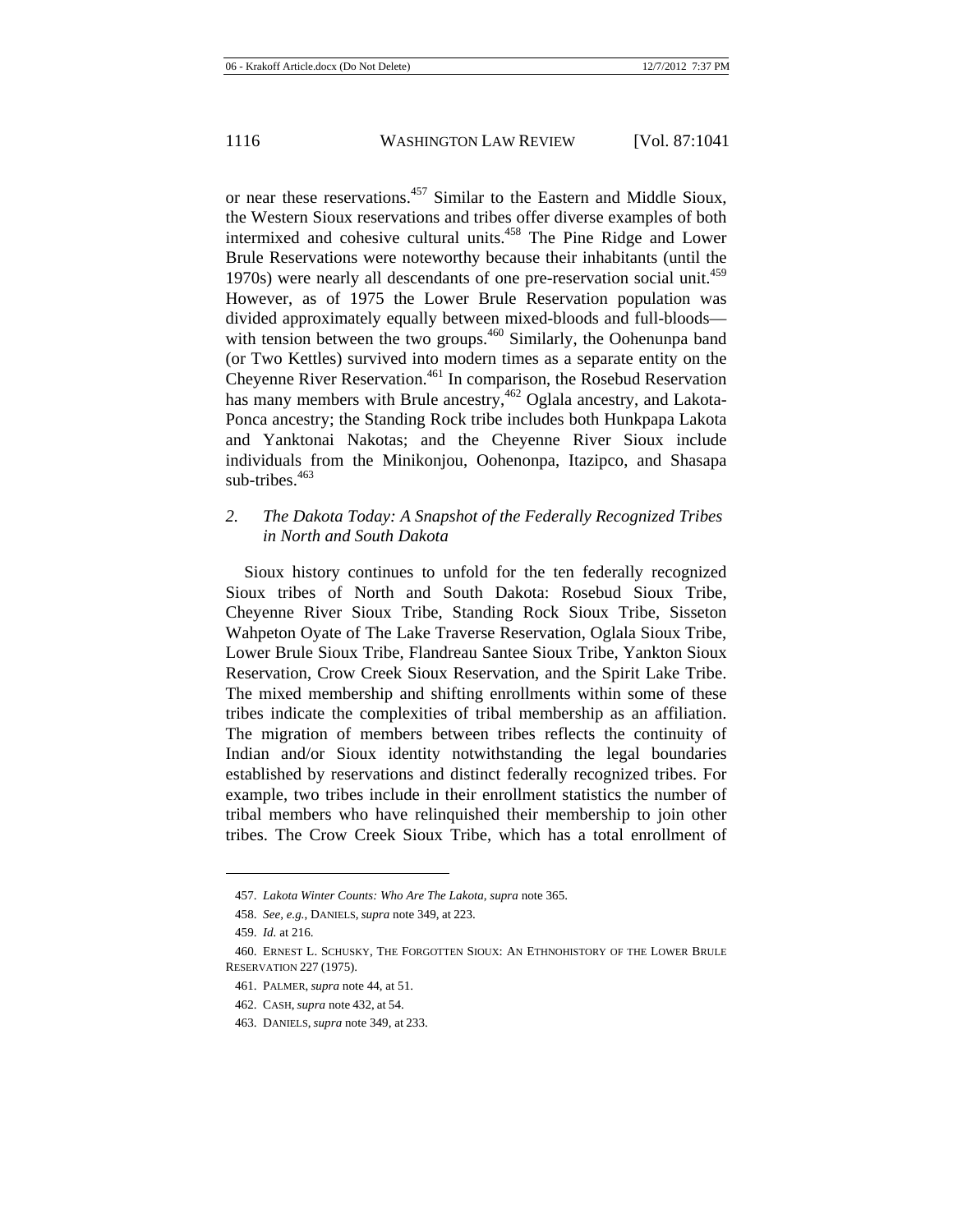$\overline{a}$ 

5069 members, 1230 of whom live on the Crow Creek Reservation, reported in 2011 that 180 individuals had relinquished their Crow Creek enrollment to join other tribes.<sup>464</sup> The Flandreau Santee Sioux Tribe, which has 759 enrolled members and 1266 members of other tribes residing on their lands (mostly attributable to the Flandreau Indian School), reported that approximately forty of their members disenrolled to join other tribes, and 250 relinquished other tribal affiliations to join Flandreau.<sup>465</sup> Similar phenomena of enrollment and relinquishment are evident for the Rosebud Sioux Tribe,<sup>466</sup> a much larger tribe with over 21,000 enrolled members living on its reservation. $467$ 

Given the static boundaries imposed on the Dakota people as a result of carving up their aboriginal territory into discrete reservations, it is not surprising that membership in a federally recognized tribe is, for some, not necessarily paramount to tribal identity. The degree of migration, disenrollment, and reenrollment reflects the extent to which Dakota people still identify with the larger Dakota Nation, notwithstanding the political and legal significance of membership in a particular tribe.<sup>468</sup> At the same time, the federally recognized tribe has become the primary site of identity for many, as well as the symbol for the persistence of separate Dakota political and cultural existence. For members of the ten federally recognized tribes that once comprised part of the Great Dakota Nation, identity (including its racial, political, and cultural aspects) derives from the history and politics that lie within current legal distinctions.

<sup>464.</sup> E-mails from Rozelle Lockwood, Enrollment Specialist, Cheyenne River Sioux Tribe, to Nancy Smith (Jan. 26, 2011 and Feb. 2, 2011) (on file with author).

<sup>465.</sup> E-mail from Scott Anderson, Benefits Eligibility Specialist, Tribal Enrollment Office, Flandreau Santee Sioux Tribe, to author (Jan. 25, 2011) (on file with author).

<sup>466.</sup> At one time, general enrollment and relinquishment numbers were available on the internet. *See* Rosebud Sioux Tribe, Culture, Le Oyate Ki, http://www.rosebudsiouxtribe-nsn.gov/ index.php?option=com\_content&view=article&id=61&ltemid=68 (last visited June 7, 2012, but no longer available). The general information is no longer publicly available, but Rosebud Tribal Council Meeting minutes corroborate that enrollment and relinquishment do occur. *See* Rosebud Sioux Tribal Council Minutes of Oct. 4, 2011 (documenting Tribal Council approval of motions to enroll new members and to accept relinquishment by existing members) (on file with author).

<sup>467.</sup> *Nine Tribes in South Dakota*, S.D. DEPARTMENT TRIBAL GOV'T REL., http://www.sdtribalrelations.com/rosebud.aspx (last visited June 7, 2012).

<sup>468.</sup> The phenomenon of migration and changing membership also reflects the evolution of a broader pan-Indian identity. *See* Carole Goldberg-Ambrose, *Of Native Americans and Tribal Members: The Impact of Law on Indian Group Life*, 28 LAW & SOC'Y REV. 1123, 1140–45 (1994) (describing rise of pan-Indian political and social organizing in response to policies and actions threatening all tribes).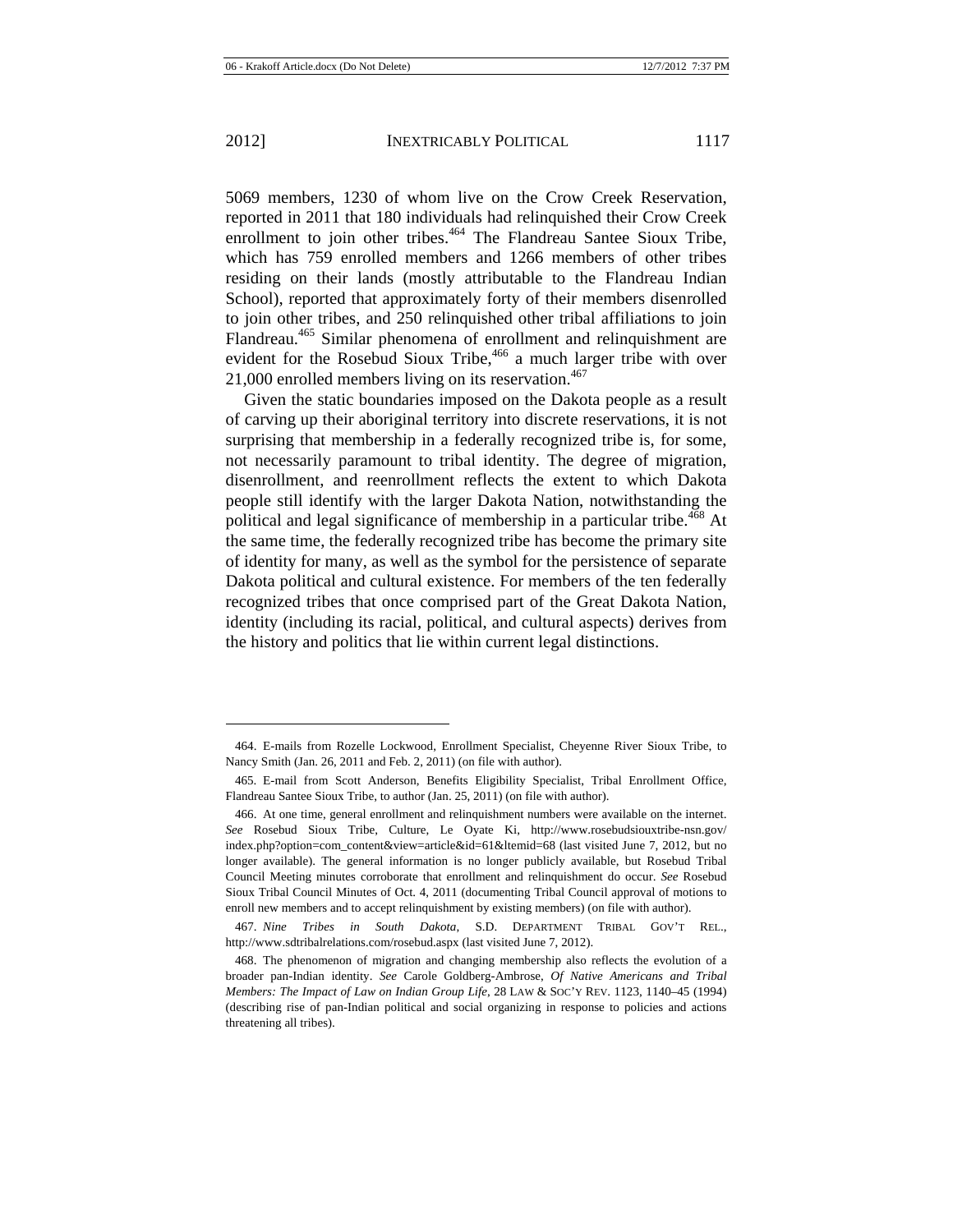### III. SETTLER COLONIALISM, THE ELIMINATIONIST AGENDA, AND THE RACIAL FORMATION OF NATIVE PEOPLES

The general history of tribal federal recognition and membership in Part I and the specific histories of the CRIT and Sioux Tribes in Part II reveal how race was constructed in the American Indian context. The concept of the inferior and disappearing tribe justified laws and policies that fixed tribes in time and space in order to diminish their separate status and claims to land. The means of achieving Indian elimination varied. In the CRIT context, the predominant approach was to consolidate distinct ethnic and linguistic groups into one tribe on one reservation. The Sioux story, by contrast, is characterized by scattering connected groups into many smaller tribes (with smaller reservations). Throughout these two histories, as well as the broader history of federal recognition, the government's role in entangling race, blood, and tribal status to achieve the ends of shrinking Indian tribes and their claims to land is evident.

In their influential work on racism in the United States, Michael Omi and Howard Winant coined the term "racial formation," which they defined as "the sociohistorical process by which racial categories are created, inhabited, transformed, and destroyed."469 Omi and Winant posit that the initial essentialist construction of race, which ascribed inferior characteristics to groups based on allegedly biological traits, performed certain key historical functions (such as the expropriation of land and labor.) Yet once the category of race is created, and social ordering based on racism occurs, neither the category nor the social ordering disappear despite the absence of biological bases for racial distinctions. Race, though a social construct and not a biological trait, thus acquires and produces cultural meanings that continue to infuse our everyday encounters and structure aspects of our society.<sup>470</sup> Rather than jettison race as an archaic misconception, Omi and Winant urge that "[a] more effective starting point is the recognition that despite its uncertainties and contradictions, the concept of race continues to play a fundamental role in structuring and representing the social world." $471$ 

Although they mention American Indians in passing, Omi and Winant do not account separately for the racial formation of indigenous peoples historically, nor do they grapple with the unique legacies of racism on

<sup>469.</sup> OMI & WINANT, *supra* note 26, at 55.

<sup>470.</sup> *See id.* at 54–61.

<sup>471.</sup> *Id.* at 55.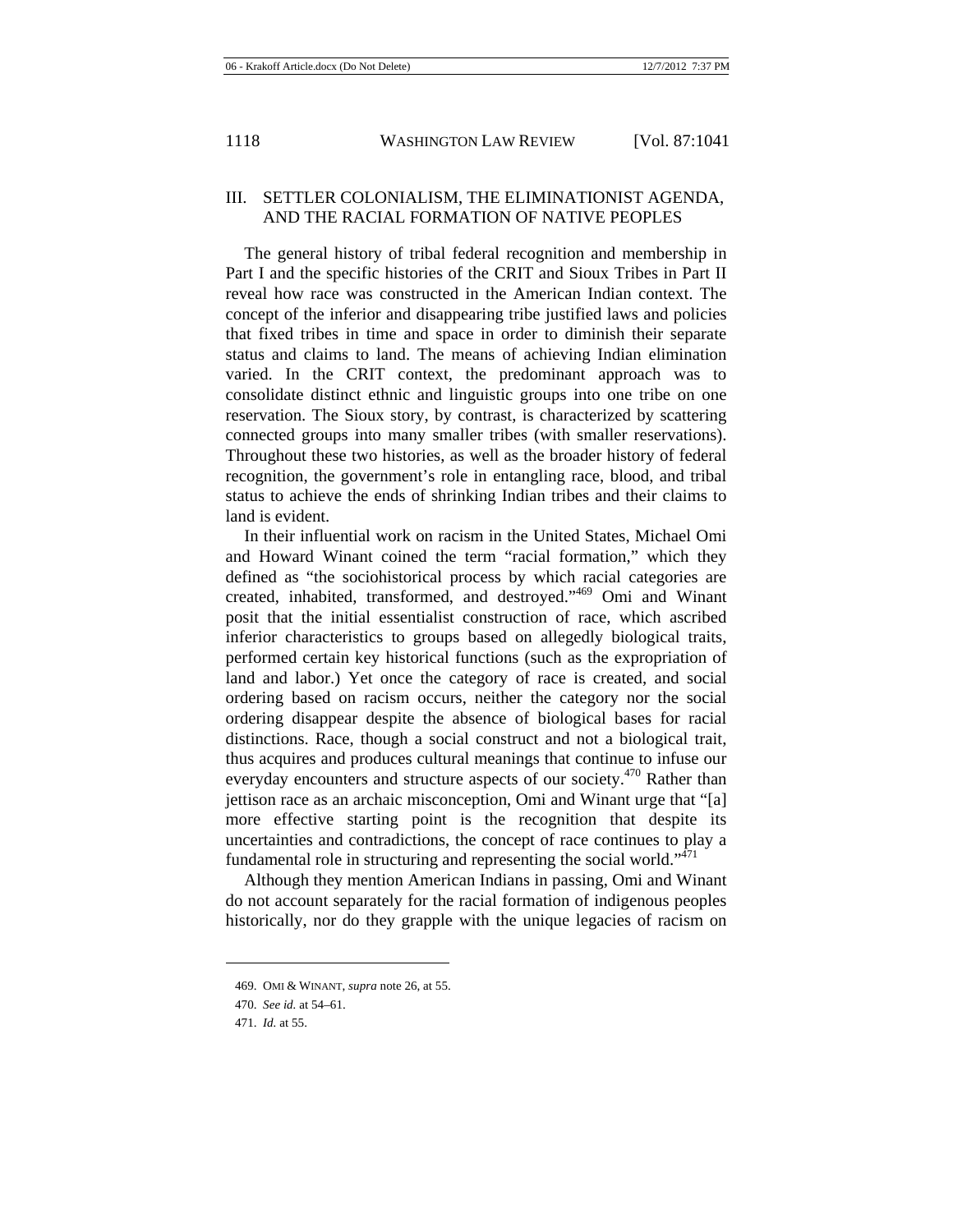American Indian communities and individuals.<sup>472</sup> Patrick Wolfe, however, has applied a similar framework when analyzing the racialization of indigenous peoples in settler-colonial societies. $473$  As theorized by Wolfe, settler-colonial societies, such as Australia and the United States, are those where the colonizing people came to stay and quickly outnumbered the indigenous inhabitants.<sup>474</sup> Traditional colonialism, as was imposed in much of Africa and India, was characterized by small numbers of colonizers dependent on much larger numbers of native people for labor.<sup>475</sup> To extract value from the land, traditional colonial societies required the continued presence of their subordinated labor force. $476$  By contrast, "settler colonies were not primarily established to extract surplus value from indigenous labour. Rather, they are premised on displacing indigenes from (or *re*placing them on) the land."<sup>477</sup> The racial project for indigenous peoples was therefore one of elimination: "Settler colonies were (are) premised on the elimination of native societies. The split tensing reflects a determinate feature of settler colonization. The colonizers come to stay—invasion is a structure not an event."<sup>478</sup>

Wolfe's work on the racialization of indigenous people focuses largely on miscegenation and assimilation laws and policies. $479$  The histories of federal recognition and membership composition discussed above add yet another dimension to explicating the eliminationist project: Federally recognized tribes were consolidated and concentrated from the previously un-quantified (and therefore, beyond state control)

 $\overline{a}$ 

<sup>472.</sup> Omi and Winant discuss Native Americans specifically in just two places in their book. *See id*. at 61–62 (discussing the age of "discovery" and religiously inspired precursors to racialization of American Indians); *id.* at 80 (describing Native opposition to racism).

<sup>473.</sup> *See generally* Wolfe, *Land, Labor, and Difference*, *supra* note 28.

<sup>474.</sup> *See* WOLFE, SETTLER COLONIALISM, *supra* note 8, at 1–2.

<sup>475.</sup> *See id.*

<sup>476.</sup> *See id.*

<sup>477.</sup> *Id.* at 1 (emphasis in original); *see also* Berger, *supra* note 9. Berger traces the divergent paths of racism against African Americans and American Indians, and concludes that Indians' racialization took the form of denigration of their collective tribal existence. Breaking up the tribe, and liberating the land and resources, was the political and economic objective served:

European Americans were not primarily concerned with using Indian people as a source of labor, and so did not have to theorize Indians as inferior individuals to justify the unfair terms of that labor. Rather, colonists' primary concern with respect to Indians was to obtain tribal resources and use tribes as a flattering foil for American society and culture.

*Id.* at 593.

<sup>478.</sup> WOLFE, SETTLER COLONIALISM, *supra* note 8, at 2.

<sup>479.</sup> *See generally id.*; *see also* Wolfe, *Land, Labor, and Difference*, *supra* note 28. *But see* Wolfe, *Settler Colonialism and the Elimination of the Native*, *supra* note 8, at 391–92 (addressing treaty interpretation and property law manifestations of the eliminationist agenda).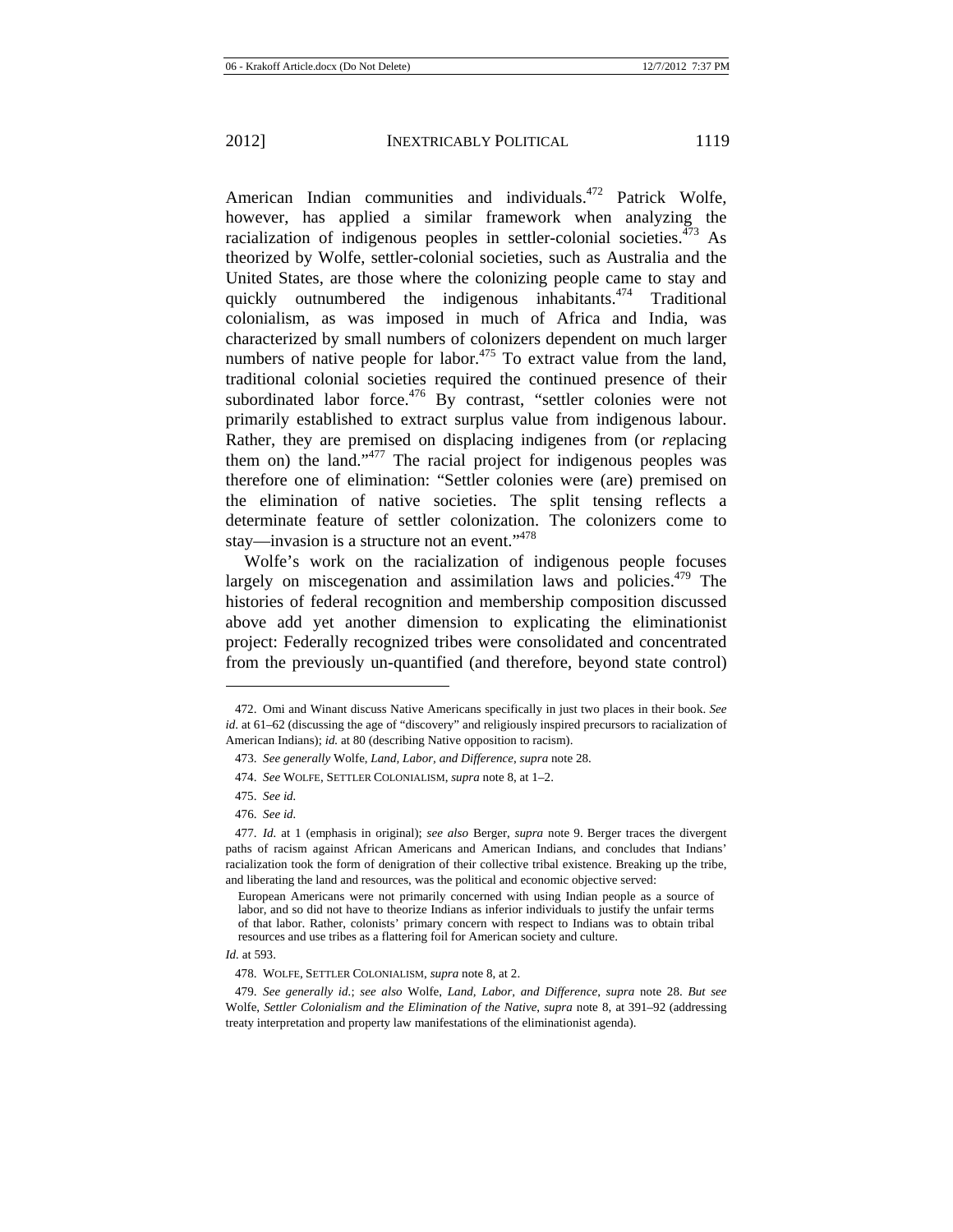groups of tribally affiliated Indians. The very process of recognition reduced tribes from free and independent peoples (with potentially vast claims to land) to manageable units, which could be bargained with, reduced, and ultimately displaced.<sup>480</sup>

The CRIT and Dakota stories contain characteristics that are generalizable, particularly when placed in the larger historical context of how tribes evolved from free and independent nations to federally recognized tribes. First, the politics that constructed federally recognized tribes included recurring pressures to shrink aboriginal claims to territory.<sup>481</sup> Second, justifications for shrinking territory were often couched in narratives of the tribe's waste (or non-use) of resources, with necessarily negative characterizations of Indian people.<sup>482</sup> Third, the fluidity with which Indian tribes defined their own members prior to European contact was necessarily compromised by the federal government's imposition on tribes of regimes of land and resource scarcity.<sup>483</sup> Fourth, today, federally recognized tribes nonetheless include considerable ethnic diversity among enrolled members, as well as varying kinds of political and social affiliations that extend beyond enrolled membership.<sup>484</sup>

Folded within each history are the forms of racialization that applied to American Indians more generally. First, to justify divisions among tribes between those that were considered allies and those that were not, Indian agents and the federal government (including the courts) ascribed wild and unruly characteristics to some tribes and friendly and docile (assimilable) characteristics to others.<sup> $485$ </sup> Then, as it became clear that no tribe was docile or friendly enough to justify standing in the way of non-Indian settlement, assimilation of individuals and the destruction of the tribe *qua* tribe became the dominant objective.<sup>486</sup> Thus, during the allotment era, all *tribes*, regardless of degree of assimilation, were deemed to have inferior qualities that were ineradicable except by

<sup>480.</sup> *See supra* Part II.B.

<sup>481.</sup> *See supra* Part II.A.4.

<sup>482.</sup> *See supra* Part II.A.2; *see also* OSTLER, *supra* note 363, at 88–89 (describing justifications for taking the Black Hills from the Lakota). Ostler recounts that Custer declared the Black Hills region as unoccupied and "'seldom visited by [the Indians.] It is used as sort of a back-room to which they may escape after committing depredations." *Id.* at 88. Another commentator of the times put it this way: "'The grand and beautiful Eden just discovered . . .' should not be left in the hands of 'the most obstinately depraved nomad that bears the 'human form divine.'" *Id.*

<sup>483.</sup> *See supra* Part I.B.1.b.

<sup>484.</sup> *See supra* Parts II.A and II.B.1.

<sup>485.</sup> *See supra* text accompanying notes 169–71.

<sup>486.</sup> *See supra* text accompanying notes 132–50.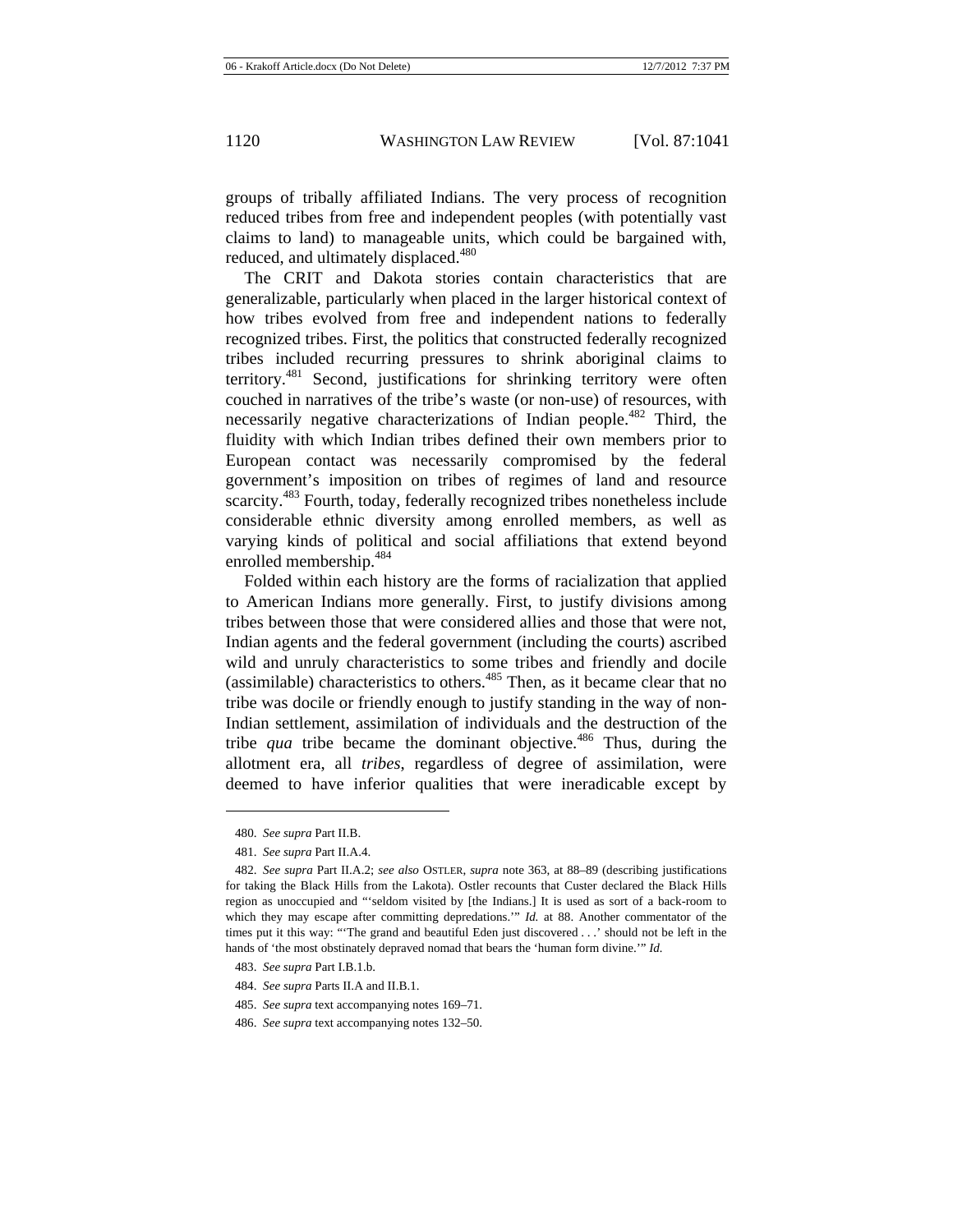$\overline{a}$ 

dissolution of group status. Winnowing the number of people with tribal affiliation (through the creation of membership rolls and the inclusion of descent or blood quantum based criteria) was a way to ensure the eventual extinction of tribes themselves. By the time policies of selfdetermination became ascendant, all of this history was baked into what it meant to be an American Indian tribe.

For the CRIT, the overriding sense from history is that, from the federal government's perspective, all Indians in the area were fungible and ultimately disposable. The Indian Service attempted repeatedly to justify its failure to consolidate all tribes of the lower Colorado River onto one reservation with efforts to increase the CRIT population in other ways. When early attempts to locate tribes other than the Mohave and Chemehuevi failed, allotment seemed to be the best solution. When allotment efforts failed to shrink the CRIT reservation by opening it for non-Indian settlement, federal agents tried yet another strategy: relocating Navajo and Hopi tribal members who themselves were objects of failed government policies to contain and control tribes and their homelands. Throughout, federal officials referred to the waste of resources that would otherwise result if lands set aside in the 1865 statute (with subsequent additions) were home only to a paltry number of Indians. The multi-linguistic, multi-cultural composition of today's Colorado River Indian Tribe is the outcome of that statist project of racialized consolidation, $487$  even while today CRIT itself exercises its powers of self-government and inherent sovereignty to further a living, complicated culture with ties to its several indigenous peoples.

The history of the ten federally recognized tribes in North and South Dakota reflects the eliminationist agenda in similar as well as distinct ways. For the affiliated peoples of the Great Dakota Nation, their presence throughout the upper Midwest and Great Plains seemed initially to require a global territorial solution.<sup>488</sup> After the Civil War, when pressure and desire to settle the western territories increased, that solution was inadequate. The subsequent break-up of the Great Sioux Nation followed the dictates of non-Indian desire for land and resources rather than any pre-existing identities claimed by the many Dakota bands and affiliations. To some extent, peoples of common language, political structure, and tradition were assembled within a federally recognized tribe on a reservation having some connection to their aboriginal lands.

<sup>487.</sup> *See* OMI & WINANT, *supra* note 26, at 56 (defining "racial projects").

<sup>488.</sup> *See supra* Part II.B.1.b; *see also* Treaty of Traverse des Sioux, U.S. See-see-toan and Wahpay-toan Bands of the Dakota or Sioux Indians, July 23, 1851, 10 Stat. 949 (spelling in original).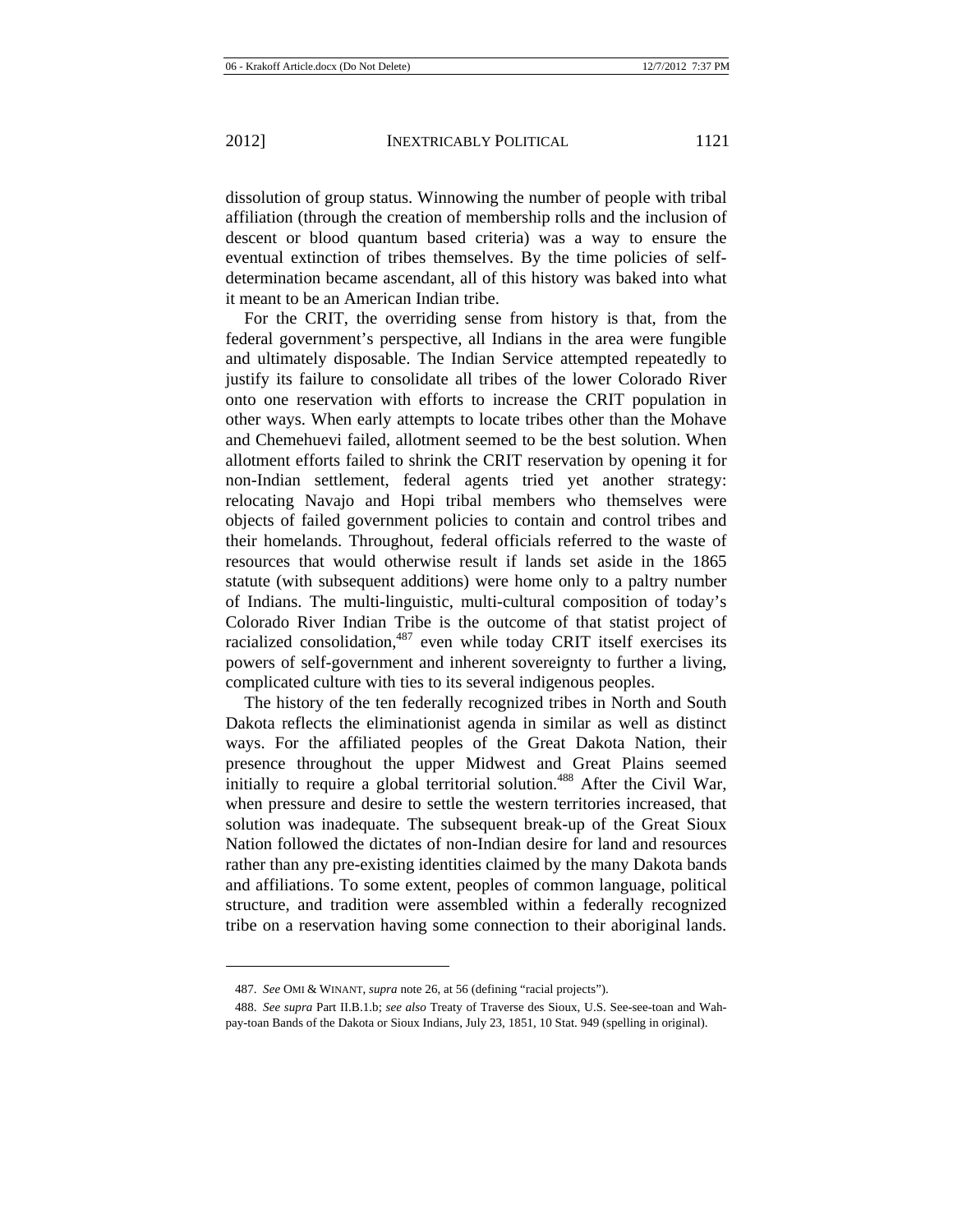But that was due more to the will and agency of the bands themselves than the design of the federal government.

Wolfe's observation that "invasion is a structure not an event,"<sup>489</sup> applies forcefully to the CRIT and Sioux tribes today. Invasion structured the membership composition of the CRIT and Sioux tribes according to non-Indian desire for land and resources, and the political and legal consequences for the tribes persist. Internally, the CRIT and Sioux tribal governments struggle to reconcile the divergent cultures and backgrounds of their members. Externally, the tribes must defend their legal and political sovereignty (derived from their pre-contact status as independent peoples and recognized in the US constitution) even though the form it takes necessarily reflects the history of invasion.

### IV. IMPLICATIONS FOR EQUAL PROTECTION DOCTRINE

Politics and law construct race, and the racial characteristics assigned to certain groups then generate their own politics and law. Accepting those premises necessarily implies acceptance of the conclusion that different politico-legal *goals* motivated the construction of different racial groups. As discussed above, for American Indian tribes, the overriding characteristic of their racialization was the goal of elimination. Therefore, the overriding characteristic of redress for tribes is to perpetuate their existence as distinct peoples.<sup> $490$ </sup> Today, that means supporting classifications that further the unique obligations that Congress has to tribes regardless of whether they incorporate membership criteria that (inevitably) reflect the racializing project imposed on them. A source no less than the leading Indian law treatise makes the same point: "A sound reading of *Morton v. Mancari* would acknowledge that even though ancestry may figure into some Indian classifications, ultimately the most important inquiry is whether the law can be justified as fulfilling 'Congress' unique obligation toward the

<sup>489.</sup> WOLFE, SETTLER COLONIALISM, *supra* note 8, at 2.

<sup>490.</sup> This overriding characteristic applies to classifications affecting tribes and, by extension, classifications (largely in the form of preferences and benefits) that apply to Indians as members of tribes. There are also still many instances and forms of racism against individual Indians that require the full range of individual civil rights remedies, *including* those of perpetuating their tribal connection. *See* Rolnick, *supra* note 9, at 959–68; *see also* Berger, *supra* note 9, at 594–95. In other words, redress for the eliminationist harms perpetrated against tribes requires certain forms of response (support for tribes as peoples). Redress—for lack of a better word—for more generic forms of racism against Indians requires the full range of civil rights remedies, including sometimes restoring connections to their tribe. *See* Rolnick, *supra* note 9, at 1036–45 (coming to similar conclusions).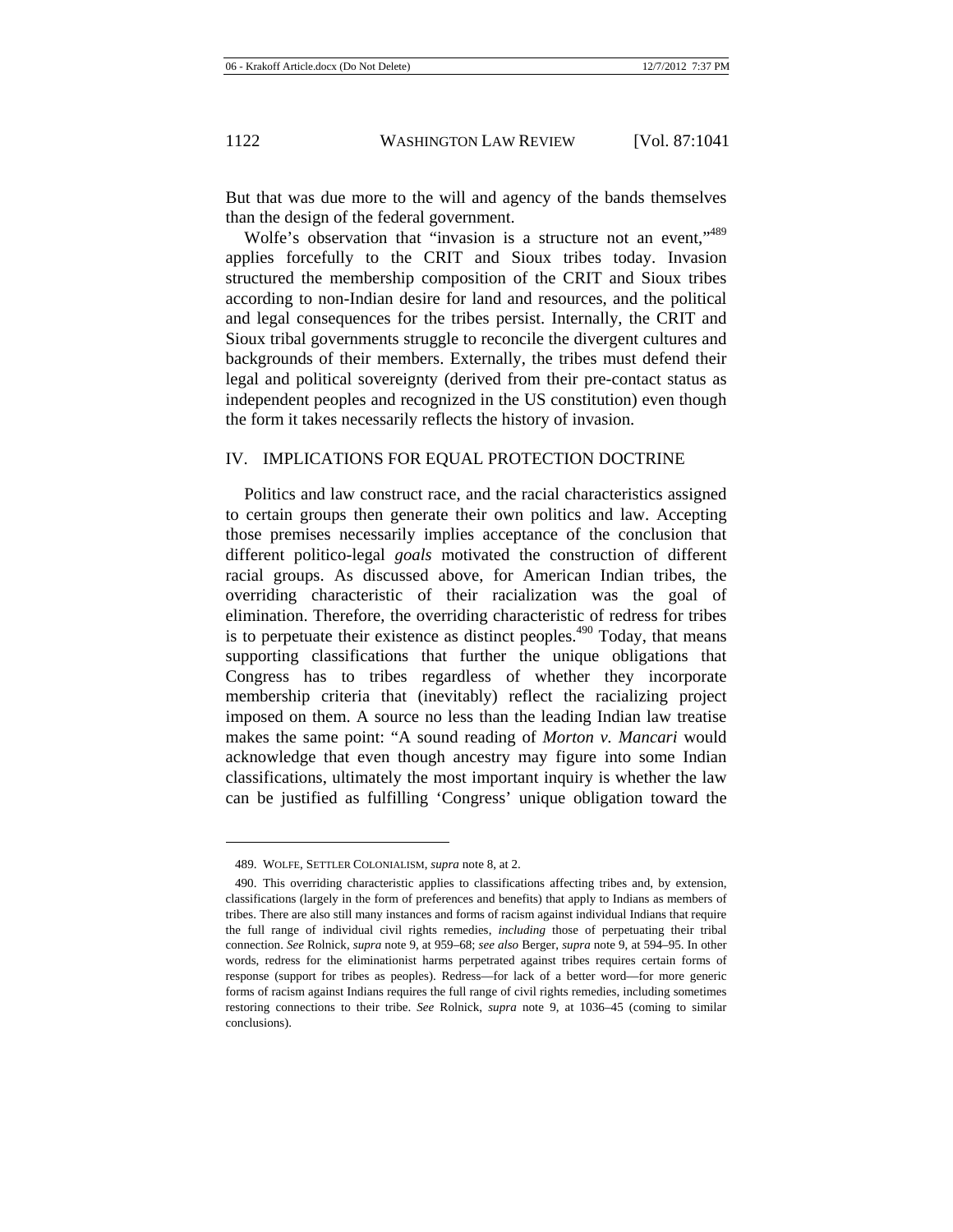Indians.'"491 The legal histories of CRIT and the Great Dakota Nation illuminate the wisdom of this view, and highlight the thicket that lies behind any judicial attempt to unwind the racial from the political with respect to that aspect of *Mancari*.

The following brief review of how courts have addressed equal protection issues since *Mancari* reinforces the conclusion that courts risk furthering the settler-colonial project rather than reversing it when they stray from inquiring whether a classification can be justified as fulfilling "Congress's unique obligation toward the Indians." Post-*Mancari*, courts have faced four types of equal protection challenges in the American Indian context. First, similar to *Mancari* itself, non-Indians continue to challenge laws that confer benefits on Indians and tribes.<sup> $492$ </sup> Second, nonmember Indians have challenged a federal law, known as the *Duro*fix legislation, that recognized inherent tribal powers to prosecute nonmember Indians, but not non-Indians, for tribal crimes.<sup>493</sup> Third, courts have addressed equal protection challenges brought by nonmember Indians to legislation that gives preference to tribal members.<sup>494</sup> Fourth, Indians have brought equal protection challenges to federal criminal prosecution.<sup>495</sup> While most courts that address these questions find them easily resolved under *Mancari*, the creep of colorblind jurisprudence and its ahistorical approach to racial formation generally, and Indian law specifically, is evident in a few cases that fall in the first two categories. Those categories are, therefore, addressed in

 $\overline{a}$ 

<sup>491.</sup> COHEN, *supra* note 42, § 14.03[2][b], at 927 (quoting Morton v. Mancari, 417 U.S. 535, 555 (1974)).

<sup>492.</sup> *See infra* IV.A; *see also* Alaska Chapter, Associated Gen. Contractors of Am., Inc. v. Pierce, 694 F.2d 1163 (9th Cir. 1982) (upholding HUD preference for Indian-owned companies to build housing for Indians); Wardle v. Ute Indian Tribe, 623 F.2d 670 (10th Cir. 1980) (upholding tribal employment preference against equal protection challenge brought by non-Indian former police chief); Livingston v. Ewing, 601 F.2d 1110 (10th Cir. 1979) (upholding New Mexico statute granting only Indians the right to display and sell handcrafted jewelry on grounds of public museum).

<sup>493.</sup> *See infra* Part IV.B.

<sup>494.</sup> *See* Mullenberg v. United States, 857 F.2d 770 (Fed. Cir. 1988) (rejecting equal protection challenge by nonmember Indian to IHS Indian employment preference). *But see* Dawavenda v. Salt River Agric. Improvement and Power Dist., 154 F.3d 1117 (9th Cir. 1998) (holding that Indian preference policy that favored members of one federally recognized tribe over another violated Title VII prohibition on national origin discrimination).

<sup>495.</sup> *See* United States v. Broncheau, 597 F.2d 1260 (9th Cir. 1979) (rejecting equal protection challenge to federal criminal prosecution, reasoning that the claim was indistinguishable from the one rejected in *Antelope*); *cf.* United States v. Keys, 103 F.3d 758 (9th Cir. 1996) (upholding conviction of defendant for assault on an Indian child on grounds that government had met its burden to prove victim was a member of an Indian tribe and that classification was political, pursuant to *Antelope*).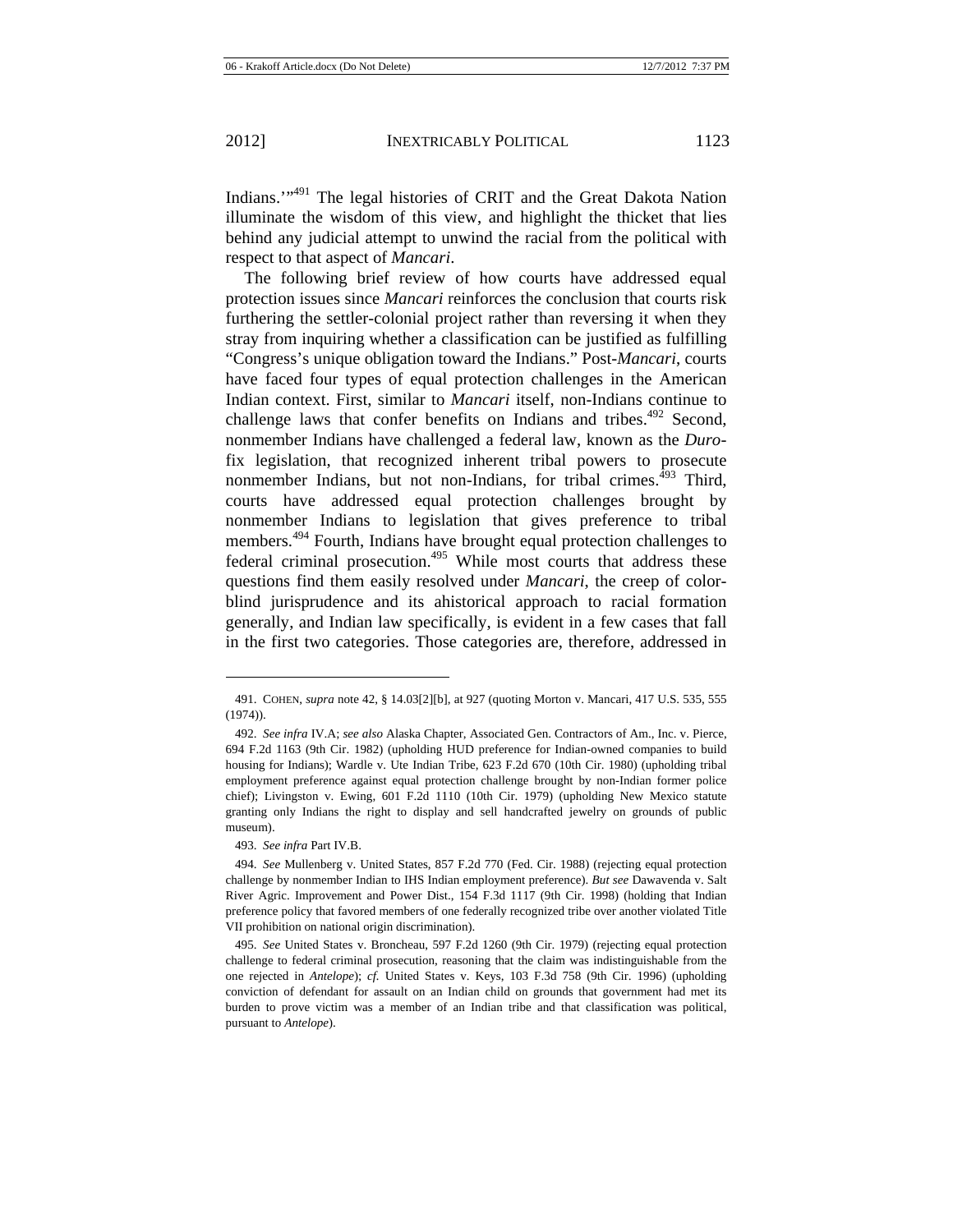more detail below.

## *A. Challenges by Non-Indians to Classifications Conferring Benefits on Indians*

Since *Mancari*, non-Indian plaintiffs have continued to bring equal protection challenges to classifications that afford distinctive treatment to American Indians and American Indian tribes. These challenges can be divided into two groups: challenges to religious exemptions specific to Indians and challenges to economic legislation, in particular Indian gaming laws.

The religious exemption cases, when brought as equal protection challenges, have generally been rejected based on *Mancari*. 496 In *Peyote*  Way Church of God v. Thornburgh,<sup>497</sup> the Fifth Circuit upheld federal legislation exempting Native American Church (NAC) members from statutes prohibiting peyote possession against an equal protection challenge.498 The court had no difficulty concluding that the NAC membership requirements, which included twenty-five percent Native ancestry as well as membership in a federally recognized tribe, met the "political classification" test, and therefore applied *Mancari*'s rational basis approach.<sup>499</sup> The court then concluded that the NAC exemption furthered the legitimate governmental purpose of preserving Native American religion.<sup>500</sup> Other religious exemption cases have had similar outcomes.<sup>501</sup>

Viewed in the context of the racial formation of tribes, for which the perpetuation of tribal culture is an appropriate form of redress, the approach followed in *Peyote Way Church of God* is the right one. Part of the eliminationist agenda was the destruction of tribal religion and culture.<sup>502</sup> Affirming congressional and administrative efforts to

<sup>496.</sup> Some challenges to religious exemptions have succeeded when brought under the Religious Freedom Restoration Act, however. *See* United States v. Hardman, 297 F.3d 1116 (10th Cir. 2002). 497. 922 F.2d 1210 (5th Cir. 1991).

<sup>498.</sup> *See id.* at 1211.

<sup>499.</sup> *See id.* at 1216.

<sup>500.</sup> *See id.* 

<sup>501.</sup> *See*, *e.g.*, Rupert v. Dir., U.S. Fish & Wildlife Serv., 957 F.2d 32, 34 (1st Cir. 1992) (upholding Indian religious exemption for eagle feather possession). The court applied equal protection analysis to the claim, which had been brought as an establishment clause challenge. *See id.*

<sup>502.</sup> *See generally* Allison Dussias, *Ghost Dance and Holy Ghost: The Echoes of Nineteenth-Century Christianization Policy in Twentieth-Century Native American Free Exercise Cases*, 49 STAN. L. REV. 773 (1997) (describing Allotment era's destruction of religion); *see also* Berger, *supra* note 9, at 628–39 (discussing destruction of culture as linked to racialization of the tribe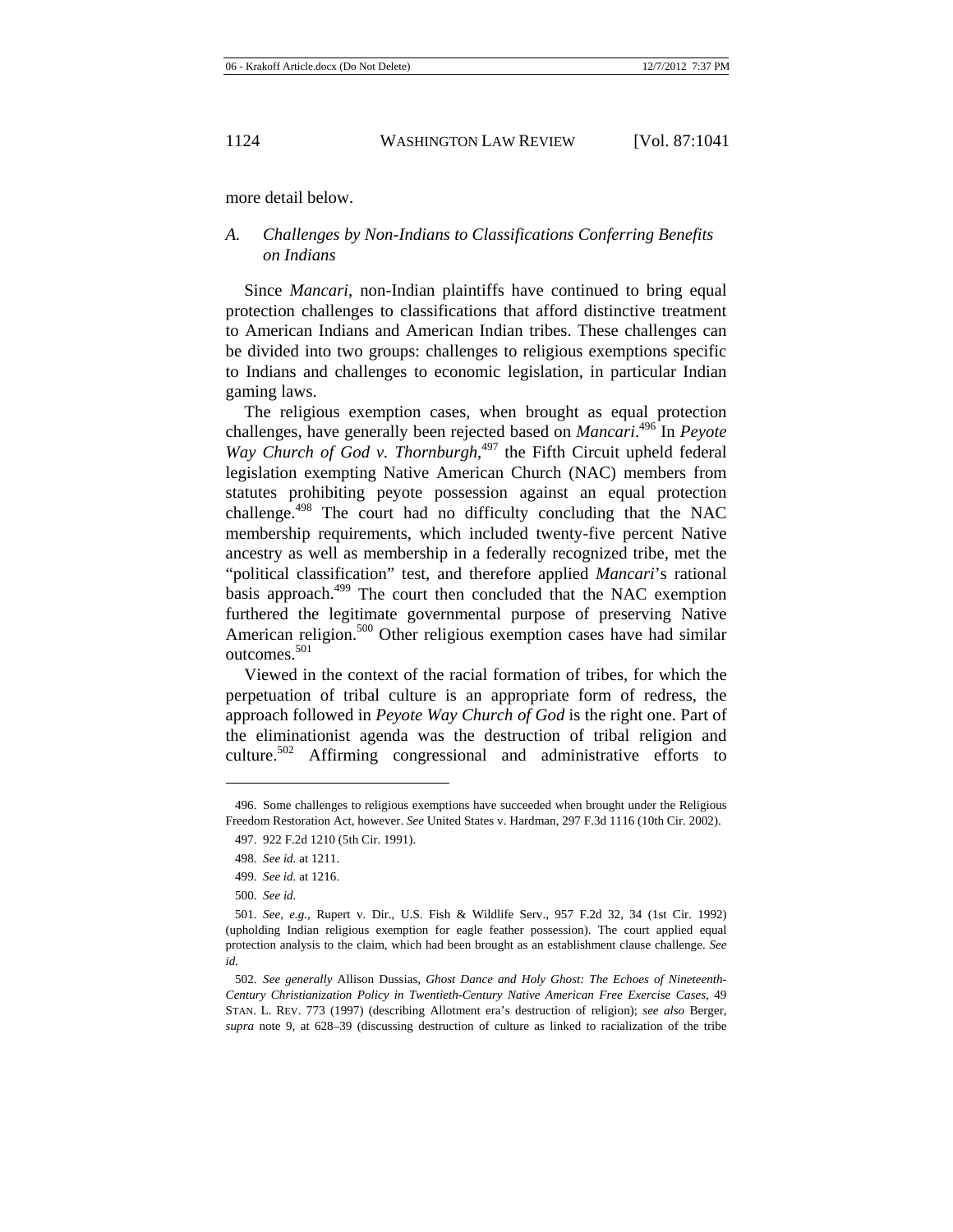perpetuate American Indian religious practices, even as they evolve in pan-Indian forms like the NAC, is a constructive step toward reversing elimination. At the same time, the "religion and culture" equal protection cases may not be the most challenging ones in terms of unsettling the paradigm of the disappearing Indian. Perpetuating Native culture is crucial, yet (with important exceptions) can coexist with stereotypical notions of Indians fixed in time and space, and importantly, pose no threat to economic interests.<sup>503</sup>

The harder cases, in terms of unsettling racially constructed ideas about Indians, are the ones recognizing tribal powers to engage in economic activity. In particular, non-Indian plaintiffs have brought challenges to laws that recognize tribes' exclusive powers to operate gaming activities within states. Similar to the equal protection/religion cases, to date, these challenges have been rejected.<sup>504</sup> But language in the recent case of *KG Urban Enterprises, LLC v. Patrick*505 adverts to the ease with which some courts might start to employ racial vocabulary to undermine tribal sovereignty. In *KG Urban Enterprises*, a federal district court in Massachusetts upheld a Massachusetts gaming law that authorized casino-style gaming and established a scheme for issuing licenses for different categories of gaming.<sup>506</sup> Consistent with the federal Indian Gaming Regulatory Act,<sup>507</sup> the Massachusetts law authorized gaming compacts with federally recognized Indian tribes and required at least one member of the state's Gaming Policy Advisory Committee to be a representative of a federally recognized Indian tribe. The Massachusetts Act also provided that if the state "enters into a Tribal State gaming compact with an Indian tribe, the Gaming commission will not issue a Category One license" for one of the designated geographic

during allotment).

<sup>503.</sup> The exceptions include cases in which Indian claims to culture and religion raise questions about land use. These are more threatening to the established order because they raise the specter, realistic or not, of Indians reclaiming vast swaths of land. *See* Lyng v. Nw. Indian Cemetery Protective Ass'n, 485 U.S. 439 (1988); *see also* Kristen Carpenter, *A Property Rights Approach to Sacred Sites Cases: Asserting a Place for Indians as Nonowners*, 52 UCLA L. REV. 1061 (2005) (analyzing *Lyng* and related cases and proposing property rights approach in light of repeated poor outcomes in the First Amendment context).

<sup>504.</sup> *See* Artichoke Joe's Cal. Grand Casino v. Norton, 353 F.3d 712 (9th Cir. 2003) (upholding gaming compacts under the Indian Gaming Regulatory Act between the state of California and Indian tribes).

<sup>505. 839</sup> F. Supp. 2d 338 (D. Mass.) *aff'd in part, vacated and remanded in part*, 693 F.3d 1 (1st Cir. 2012).

<sup>506.</sup> *See id.*

<sup>507. 25</sup> U.S.C. §§ 2702–2721 (2006).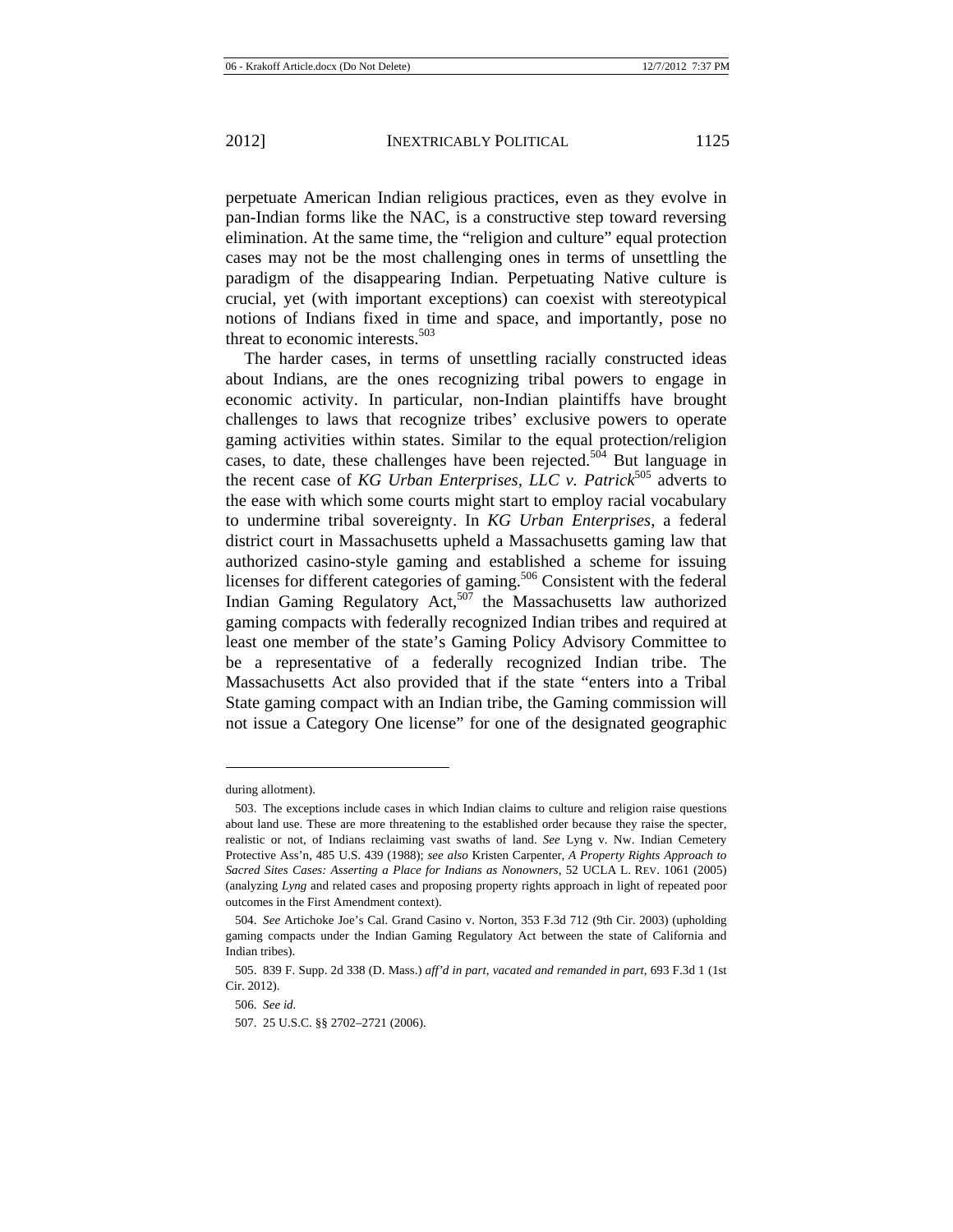regions of the state.<sup>508</sup> KG Urban Enterprises, a non-Indian company that had acquired a former brownfields site in order to develop a multi-level casino and shopping/retail and conference center, challenged the Massachusetts law on equal protection and other grounds.<sup>509</sup>

The district court upheld the law, but first questioned the *Mancari* distinction between the "political" category of the federal recognized tribe and the "racial" composition of tribal membership:

The government's power to regulate Indian affairs, which implicates weighty constitutional issues, should not rise or fall on a facile distinction. "Federally recognized tribes" are quasisovereign political entities, to be sure, which is why some courts characterize the classification as political. Their members, however, share more than a like-minded spirit of civic participation; they share the same *racial heritage*. 510

The court then cited to articles by Indian law scholars to support this conclusion.<sup>511</sup> The court used the nuanced work of these scholars, whose analyses are embedded in the history of ideological and structural forces that shaped tribal membership into membership by descent,  $512$  to conclude that tribal membership relies on "racial heritage." That the court used the term "racial heritage" is significant. The term implies a distinctly biological and essentialist understanding of tribal membership requirements, as opposed to the more accurate understanding that the descent-based requirements were (and in many cases still are) an inevitable artifact of *the political relationship* (wrought by historical, ideological, and structural forces) between tribes and the federal government.<sup>513</sup>

Despite the court's disquiet over the Supreme Court's failure to grapple "with complex constitutional issues such as the scope of congressional power to regulate Indian affairs and the inherent tension between the Indian Commerce Clause and the Equal Protection Clause," it concluded that the state gaming law survives *Mancari* rational basis

<sup>508.</sup> *KG Urban Enters.*, 839 F. Supp. 2d. at 394.

<sup>509.</sup> *See id.* at 392.

<sup>510.</sup> *Id.* at 403 (emphasis added).

<sup>511.</sup> *See id.* at 403–04 (citing Spruhan, *supra* note 77, at 12; Kirsty Gover, G*eneology as Continuity: Explaining the Growing Tribal Preference for Descent Rules in Membership Governance in the United States,* 33 AM. INDIAN L. REV. 243 (2009); Rolnick, *supra* note 9, at 1001).

<sup>512.</sup> *See* Gover, *supra* note 511, at 248–54; Rolnick, *supra* note 9, at 1008–10; Spruhan, *supra* note 77, at 47–49.

<sup>513.</sup> *See supra* Parts II.B and III; *see also* Goldberg, *supra* note 41, at 958–64; Carole Goldberg, *Descent Into Race*, 49 UCLA L. REV. 1673 (2002).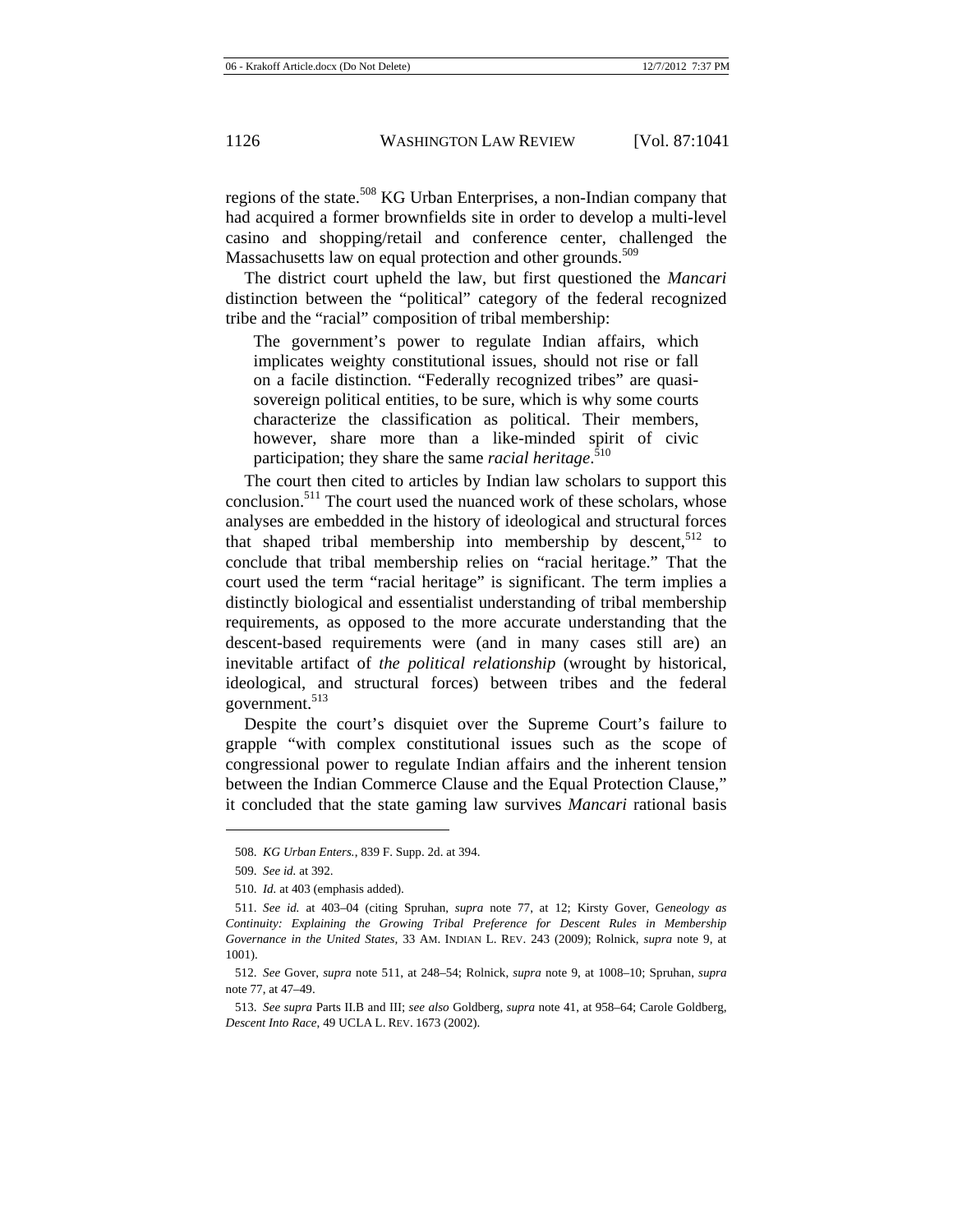review.514 But, if the court could have addressed the issue as one of first impression:

[I]t would treat Indian tribal status as a quasi-political, quasiracial classification subject to varying levels of scrutiny depending on the authority making it and the interests at stake. Federal laws relating to native land, tribal status or Indian culture would require minimal review because such laws fall squarely within the historical and constitutional authority of Congress to regulate core Indian affairs. Laws granting gratuitous preference divorced from those interests, such as . . . a law granting tribes a quasi-monopoly on casino gaming, would be subject to more searching scrutiny.<sup>515</sup>

The district court's proposed multi-tiered scrutiny reveals precisely why the Supreme Court should resist the invitation to grapple with the "inherent tension" between the Indian Commerce Clause and the Equal Protection Clause.<sup>516</sup> If it does so, it will be likely to misconceive the tension in precisely the way the Massachusetts court did. The tension is not bi-polar: "Indian Commerce Clause versus Equal Protection." The tension is multi-directional and dynamic. The historical racialization of tribes and the lingering effects of that eliminationist project cannot be redressed by empowering courts, for the first time, to scrutinize economic legislation that allows tribes to carry out inherent governmental powers. To the contrary, embedded in the court's proposed approach is a re-racialization that boxes tribes into traditional cultural projects while pre-judging as "gratuitous" contemporary economic benefits.<sup>517</sup> If the Supreme Court opts to grapple with the tensions inherent in federal Indian law, it should take in the full scope of how the federal government's relationship with tribes has racialized the political relationship and politicized "race" in ways that defy ahistorical and colorblind scrutiny. Otherwise, tugging on just one strand might well unravel all that is moving in the right direction in terms of perpetuating tribal survival, and leave intact the most crushing forms of eliminationist law and policy.

#### *B. Challenges by Nonmember Indians to* Duro*-fix Legislation*

Tribal governments exercise inherent criminal authority over tribal

<sup>514.</sup> *See KG Urban Enters.*, 839 F. Supp. 2d. at 405.

<sup>515.</sup> *Id.* at 404.

<sup>516.</sup> *Id.*

<sup>517.</sup> *See id.*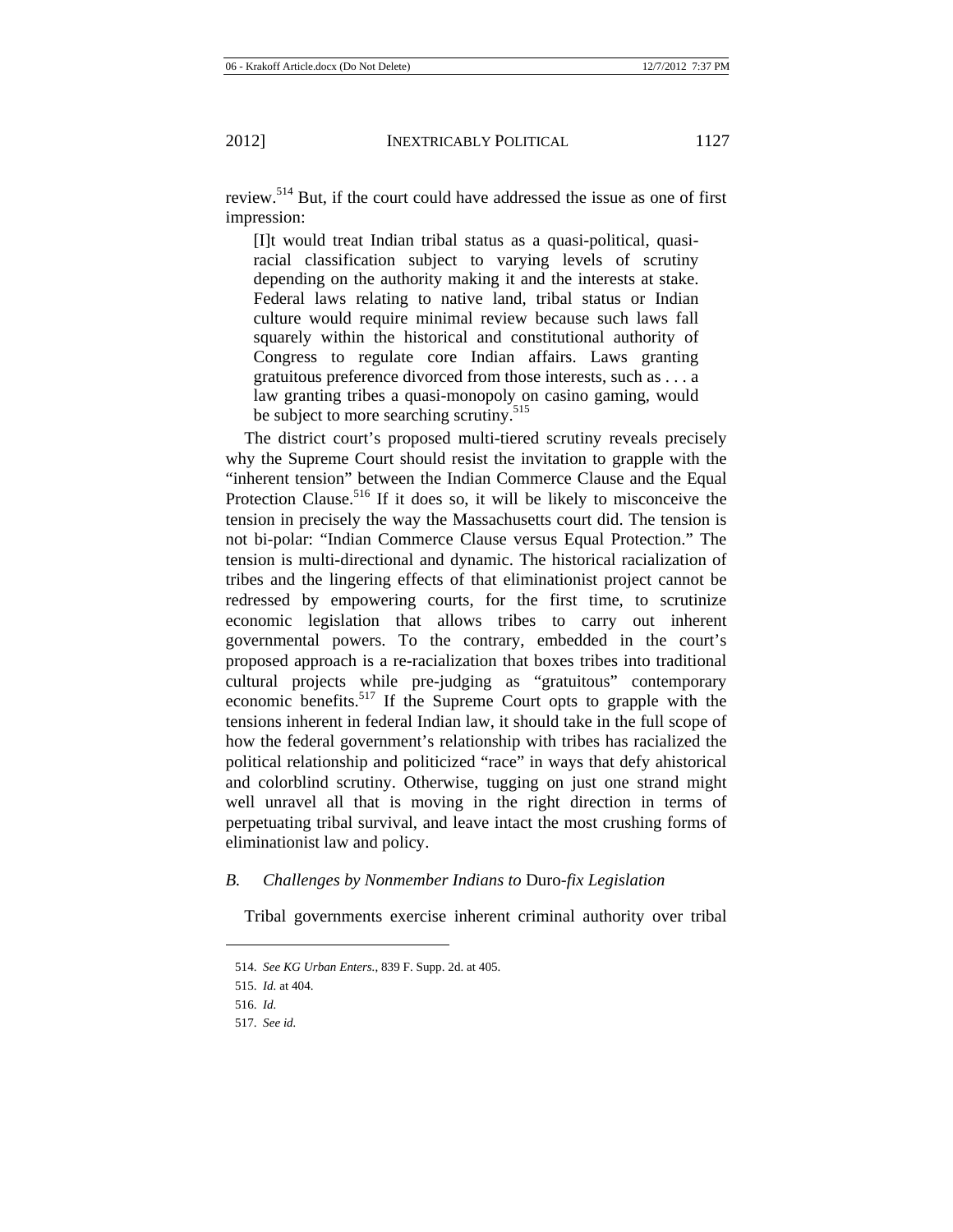members and also over members of other Indian tribes.<sup>518</sup> The history of how tribes became "federally recognized tribes," and the more particular histories of CRIT and the Great Dakota Nation recounted in Parts II.B and III above, echo the broader historical justification for recognizing tribal powers over their own *and* other members, in that the distinction between a tribe's members and those of another tribe was, and remains, fluid and historically contingent.<sup>519</sup> Nonetheless, as discussed above, in *Duro v. Reina*, the Supreme Court held that tribes did not have inherent authority to prosecute nonmember Indians.520 Tribal leaders and academics immediately and roundly criticized *Duro*. 521 Not only did *Duro* misconceive history, the decision created a jurisdictional vacuum for criminal law enforcement in Indian country. States do not have criminal jurisdiction to prosecute crimes in Indian country committed by Indians, and the federal government lacks the authority to prosecute misdemeanor crimes committed by Indian perpetrators against Indian victims.<sup>522</sup> The only government with the authority to prosecute nonmember Indians for certain categories of crimes against other Indians was and remains the tribal government.<sup>523</sup> As a result, Congress overturned the result in *Duro* just a year after the case was decided.<sup>524</sup>

The Supreme Court upheld the *Duro*-fix legislation in *United States v.*  Lara<sup>525</sup> on the grounds that Congress's power in Indian affairs includes the ability to affirm the inherent authority of tribes to subject nonmember Indians to criminal prosecution.<sup>526</sup> *Lara* was brought as a double jeopardy case.<sup>527</sup> The defendant, Billy Jo Lara, had already been convicted in tribal court.528 He argued that Congress lacked the power to

 $\overline{a}$ 

<sup>518.</sup> *See supra* Part I.B.2.d.

<sup>519.</sup> *See supra* Parts II.B and III; *see also* Krakoff, *supra* note 350, at 1280–82 (describing incorporation of Northern Cheyenne tribal members into the Pine Ridge/Oglala Lakota Tribe).

<sup>520.</sup> Duro v. Reina, 495 U.S. 676, 685 (1990), discussed *supra* at note 256.

<sup>521.</sup> *See* Bethany R. Berger, United States v. Lara *as a Story of Native Agency*, 40 TULSA L. REV. 5 (2004) (describing strong negative response from tribal leaders and academics).

<sup>522.</sup> *See* ANDERSON ET AL., *supra* note 127, at 310–21 (describing criminal jurisdiction in Indian country).

<sup>523.</sup> Public Law 280 jurisdictions where states have assumed criminal authority over Indian Country are the only exception to this. The weakness of PL 280 law enforcement further highlights the impracticality of turning to states to address Indian country crime. *See* Carole Goldberg-Ambrose, *Public Law 280 and the Problem of Lawlessness in California Indian Country*, 44 UCLA L. REV. 1405 (1997).

<sup>524.</sup> *See* 25 U.S.C. § 1301(2), (4) (2006).

<sup>525. 541</sup> U.S. 193 (2004).

<sup>526.</sup> *See id.* at 200.

<sup>527.</sup> *Id.* at 196–97.

<sup>528.</sup> *Id.*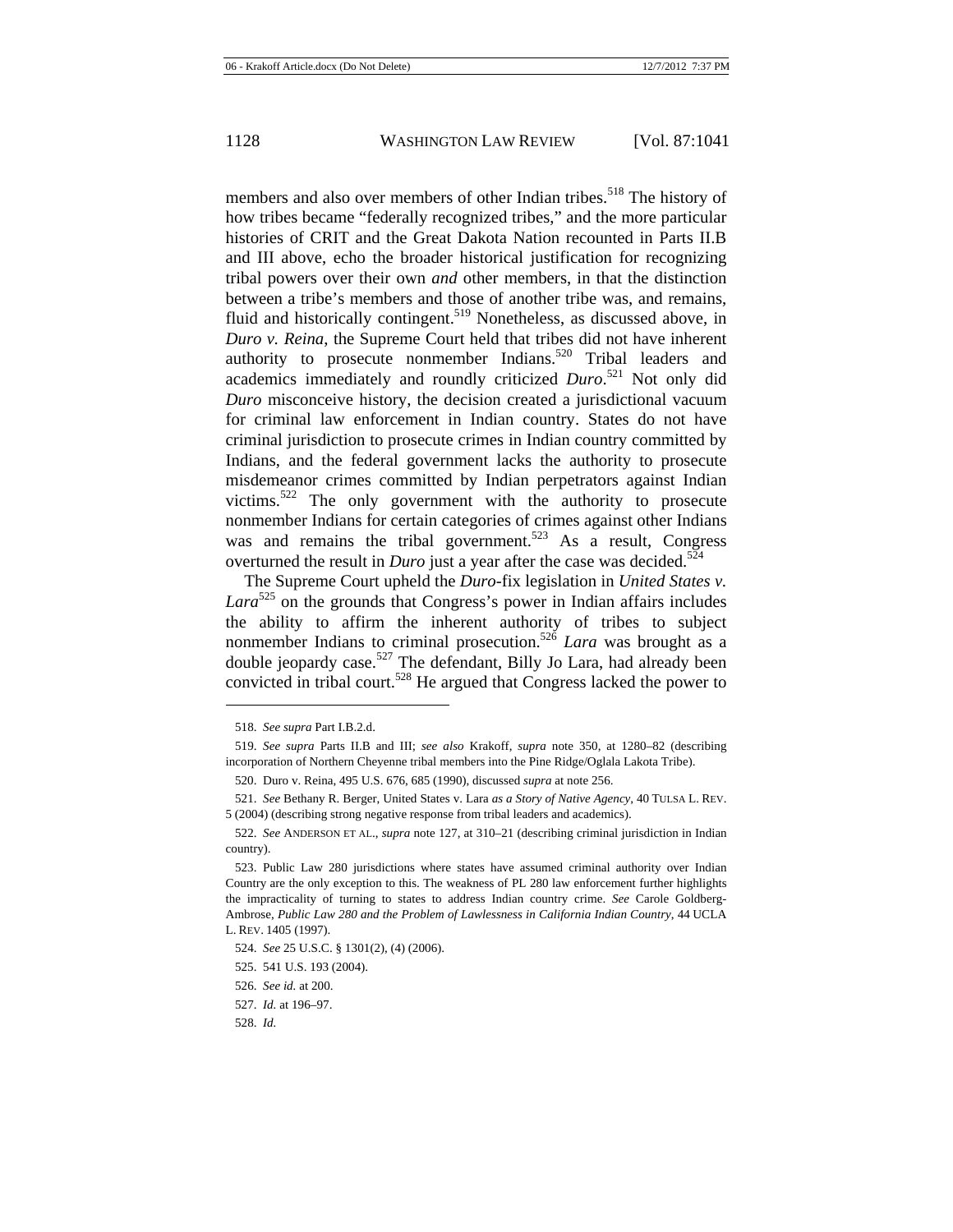restore tribal inherent sovereignty and that his tribal prosecution, therefore, was federal in nature and barred a second prosecution by the same sovereign—the federal government.<sup>529</sup> Lara also challenged his federal prosecution on equal protection and due process grounds, but the Court set those issues aside as relevant only to the tribal prosecution.<sup>530</sup> The Court indicated that there might well be equal protection and due process concerns, but they would have to be raised in a challenge to the tribal court's criminal jurisdiction.<sup>531</sup>

Russell Means brought that challenge. In *Means v. Navajo Nation*, 532 Means, a member of the Oglala Lakota Nation, had been charged in the Navajo Nation tribal court for various crimes, including assault.<sup>533</sup> He disputed the Navajo Nation's criminal power, arguing that subjecting him to the tribal court's jurisdiction was no different than subjecting a non-Indian because Means could never become a member of the Navajo Nation. The *Duro*-fix subjected only other Indians, and not non-Indians, to tribal court jurisdiction, a distinction that Means argued violated the equal protection component of the Due Process clause. The Ninth Circuit, though noting that Means' argument had "real force,"<sup>534</sup> upheld the *Duro*-fix and Means' tribal court prosecution under *Mancari*. The court first noted that the *Duro*-fix did not subject all "ethnic Indians" to criminal prosecution, but only those Indians who met the Major Crimes Act definition that requires Indian ancestry and political affiliation.<sup>535</sup> Therefore, the classification, like the one in *Mancari* itself, "is political rather than racial, and the only Indians subjected to tribal court jurisdiction are enrolled or *de facto* members of tribes, not all ethnic Indians."536 Furthermore, Means' enrollment in another tribe satisfied the statute's requirements: "The statute subjects Means to Navajo criminal jurisdiction not because of his race but because of his political status as an enrolled member of a different Indian tribe."<sup>537</sup>

Despite *Means*' relatively straightforward application of *Mancari*, the court expressed concern about the turbulent backdrop of politics and race. The "force" it found in Means' claims consisted of three factors,

- 532. 432 F.3d 924 (9th Cir. 2005).
- 533. *Id.*

<sup>529.</sup> *See id.* at 208–09.

<sup>530.</sup> *See id.*

<sup>531.</sup> *See id.* 

<sup>534.</sup> *Id.* at 932.

<sup>535.</sup> *See id.* at 930.

<sup>536.</sup> *Id.* at 933 (emphasis in original).

<sup>537.</sup> *Id.* at 934.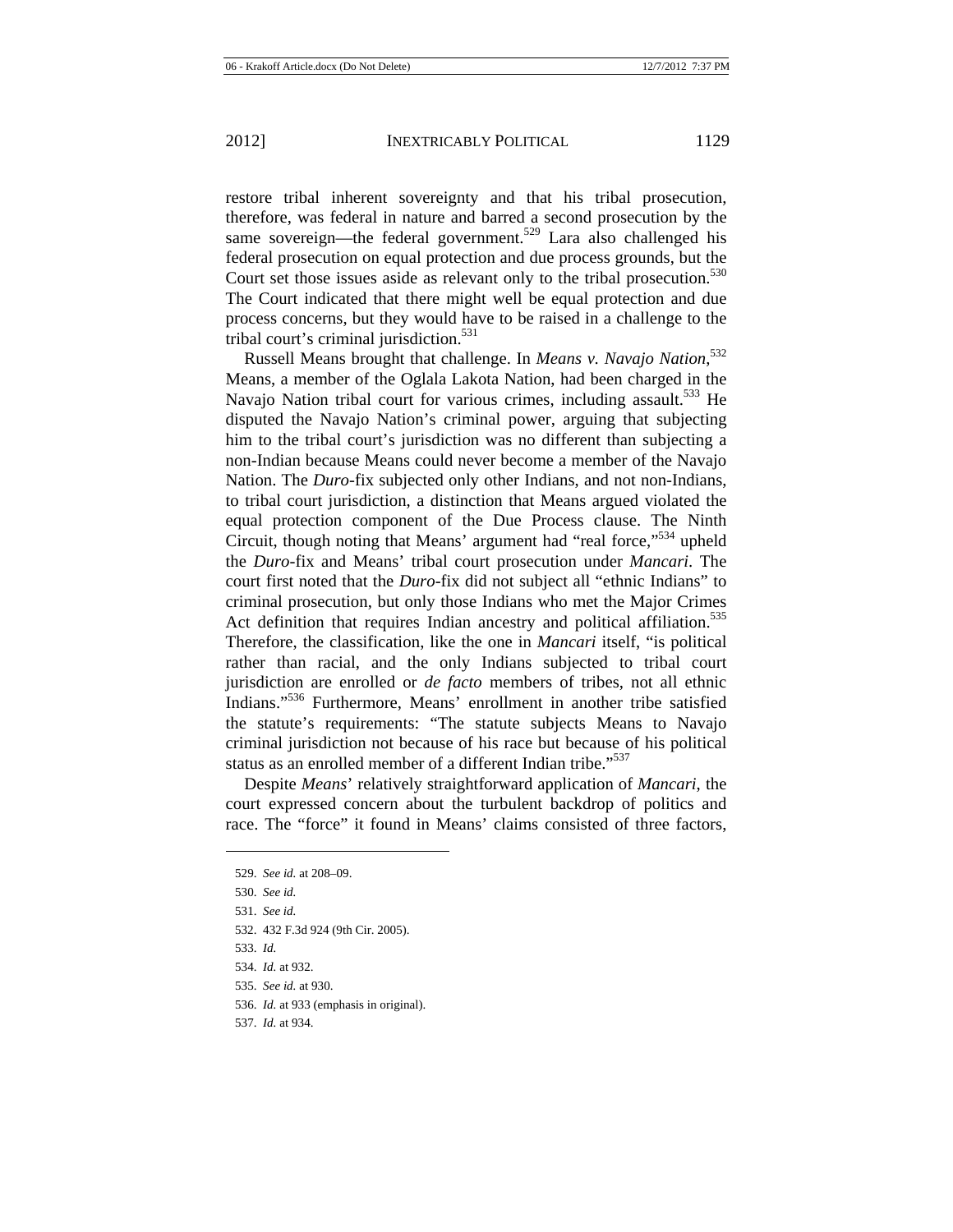the first two of which are relevant here.<sup>538</sup> First, Means, although not Navajo, could be prosecuted by the Navajo Nation, which situated him differently from "whites, blacks, Asians, or any other non-Navajos who are accused of crimes on the reservation."539 The court's concern was that the *Duro*-fix, therefore, exposed a certain category of nonmembers to tribal prosecution, but not others. The appeal of Means' argument is that he was being "checked off" by race in ways that "whites, blacks, Asians" were not. A response (that the court did not provide) is that Means is simply incorrect. White, black, and Asian people *who are also members of federally recognized tribes* (in other words, people of mixed ancestry who nonetheless meet their tribes' membership requirements) would also be subject to tribal prosecution. This can only be disputed on the basis that some "races" are not susceptible to mixed ancestry. While there was a time that such an assertion, in the context of whiteness, was unproblematic,  $540$  presumably it would be a reactionary one to make today. The court, therefore, missed an opportunity to explain the political (and legal) nature of all racial categories inherent in Means' assumption that some "races" (whites, blacks, Asians) cannot also be Indian. The *Means* court's second concern was that Means could never become Navajo.<sup>541</sup> The history of tribal recognition, including the overriding forces limiting tribal territory and membership, should inform current judgments about tribal enrollment criteria. Against the backdrop of relentless historical pressure to define "tribes" and "tribal membership" in ways convenient for the settler society's goals of clearing the land, the only appropriate judicial role is to refrain from holding that very history against tribes today.

To date, courts are following *Mancari*, though some appear to bristle at what they perceive to be its blind spots. The foregoing histories of tribal recognition and tribal membership indicate that the failure of vision is much larger than an unsatisfying doctrinal distinction between the "political" and the "racial." It is a failure to grapple with the ways that tribes and their members were racialized in order to divest them of

<sup>538.</sup> The court's third concern was that the Navajo Nation, like all tribes, is not subject to the Bill of Rights. *See id.* at 932. Tribal courts are, however, subject to the Indian Civil Rights Act, which includes most of the same protections. *See* Indian Civil Rights Act of 1968, 25 U.S.C. §§ 1301– 1303 (2006). The most significant exception is the right to free counsel for indigent defendants. The Navajo Nation, however, provides representation to indigent defendants through a public defender service and requires *pro bono* representation. *See* NAVAJO NATION CODE ANN. tit. 7, § 606(A) (2010).

<sup>539.</sup> *Means*, 432 F.2d at 932.

<sup>540.</sup> *See* Harris, *supra* note 86, at 1737.

<sup>541.</sup> *Means*, 432 F.2d at 932.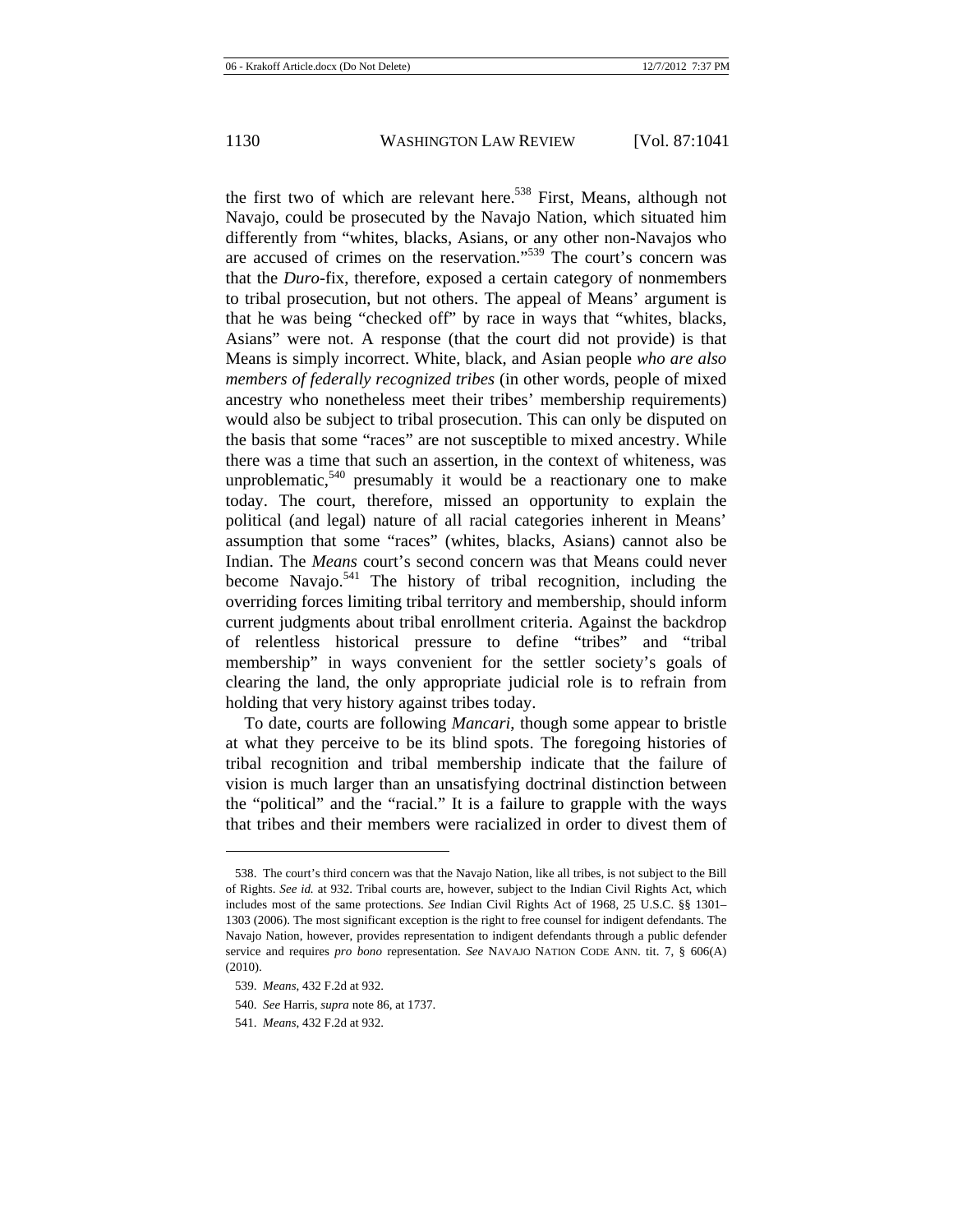land and, ultimately, ensure their orderly disappearance. There is no distinction between the political and the racial in that larger story, yet the story reinforces the importance of judicial restraint when it comes to unpacking those categories today.

### **CONCLUSION**

Race and politics are deeply entangled by and throughout our history. The construction of racial categories has served distinct political ends for all subordinated groups. In the case of indigenous peoples, that end was their eventual erasure from the continent. The resulting eliminationist policies shaped early conceptions of tribes and have had sticky effects on all aspects of federal Indian law, including the federal government's trust relationship with tribes as well as understandings of tribal political status, tribal membership, and tribal inherent powers. For the past several decades, the federal government's policies with respect to tribes have generally supported tribal self-governance and self-determination. Laws affecting Indian tribes and people no longer *overtly* embrace the racial logic of elimination. Yet the current laws operate in a context inevitably soaked in the racialized and eliminationist policies of the past. For contemporary federal policies to reach fruition, tribes and their allies must continue to work their way out of that racial and political thicket.

Untangling the ways in which American Indian tribes have been constructed by the racial and eliminationist logic of our past is no mean feat. The first crucial step, however, is to understand the history in all of its complexity. The legal histories of the Colorado River Indian Tribes and the tribes of the Great Dakota Nation provide two different windows into that larger history. The CRIT story is one of constructing a single tribe out of many distinct peoples. The "race" of the single tribe was subordinate to the larger distinction between Indians and whites. The overriding need to clear the West for non-Indian settlement resulted in a multi-ethnic polity that had no precedence in the governing or social structures of the Mohave, Chemehuevi, Navajo, and Hopi people. The Dakota story, on the other hand, is one of scattering and concentrating peoples of various and overlapping ethnic, social, and political structures onto separate reservations. The result today is a much greater degree of affiliation between and among the Sioux Tribes than is generally appreciated.

Both of these histories are set in the larger context of the federal government's imposition of static definitions of "tribe" and "membership." Whatever membership might have meant for tribes in pre-contact times, today it is shaped by the complicated process of having traveled the route from independent people to "domestic